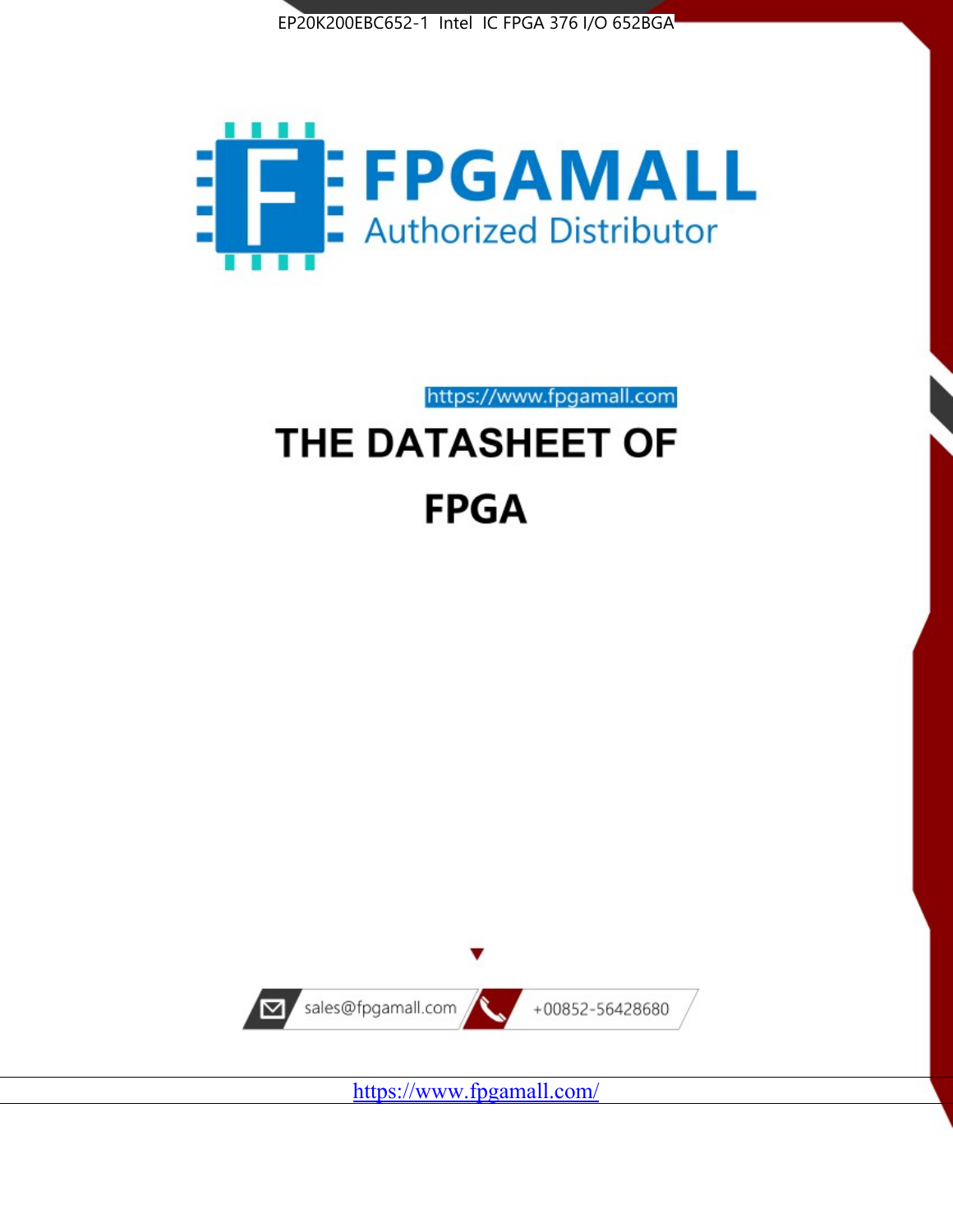# EP20K200EBC652-1 Intel IC FPGA 376 I/O 652BGA



# **APEX 20K**

**Programmable Logic Device Family**

# **March 2004, ver. 5.1 Data Sheet**

- **Features ■** Industry's first programmable logic device (PLD) incorporating system-on-a-programmable-chip (SOPC) integration
	- MultiCore™ architecture integrating look-up table (LUT) logic, product-term logic, and embedded memory
	- LUT logic used for register-intensive functions
	- Embedded system block (ESB) used to implement memory functions, including first-in first-out (FIFO) buffers, dual-port RAM, and content-addressable memory (CAM)
	- ESB implementation of product-term logic used for combinatorial-intensive functions
	- High density
		- 30,000 to 1.5 million typical gates (see Tables 1 and 2)
		- Up to 51,840 logic elements (LEs)
		- Up to 442,368 RAM bits that can be used without reducing available logic
		- Up to 3,456 product-term-based macrocells

|                             | Table 1. APEX 20K Device Features<br>Note $(1)$ |                 |                 |                  |                  |                 |                  |  |  |
|-----------------------------|-------------------------------------------------|-----------------|-----------------|------------------|------------------|-----------------|------------------|--|--|
| <b>Feature</b>              | <b>EP20K30E</b>                                 | <b>EP20K60E</b> | <b>EP20K100</b> | <b>EP20K100E</b> | <b>EP20K160E</b> | <b>EP20K200</b> | <b>EP20K200E</b> |  |  |
| Maximum<br>system<br>gates  | 113,000                                         | 162,000         | 263.000         | 263,000          | 404.000          | 526,000         | 526,000          |  |  |
| Typical<br>gates            | 30,000                                          | 60,000          | 100,000         | 100,000          | 160,000          | 200,000         | 200,000          |  |  |
| <b>LEs</b>                  | 1,200                                           | 2,560           | 4,160           | 4,160            | 6.400            | 8,320           | 8,320            |  |  |
| <b>ESBs</b>                 | $12 \overline{ }$                               | 16              | 26              | 26               | 40               | 52              | 52               |  |  |
| Maximum<br><b>RAM</b> bits  | 24,576                                          | 32,768          | 53,248          | 53,248           | 81,920           | 106,496         | 106,496          |  |  |
| Maximum<br>macrocells       | 192                                             | 256             | 416             | 416              | 640              | 832             | 832              |  |  |
| Maximum<br>user I/O<br>pins | 128                                             | 196             | 252             | 246              | 316              | 382             | 376              |  |  |

#### **Altera Corporation 1**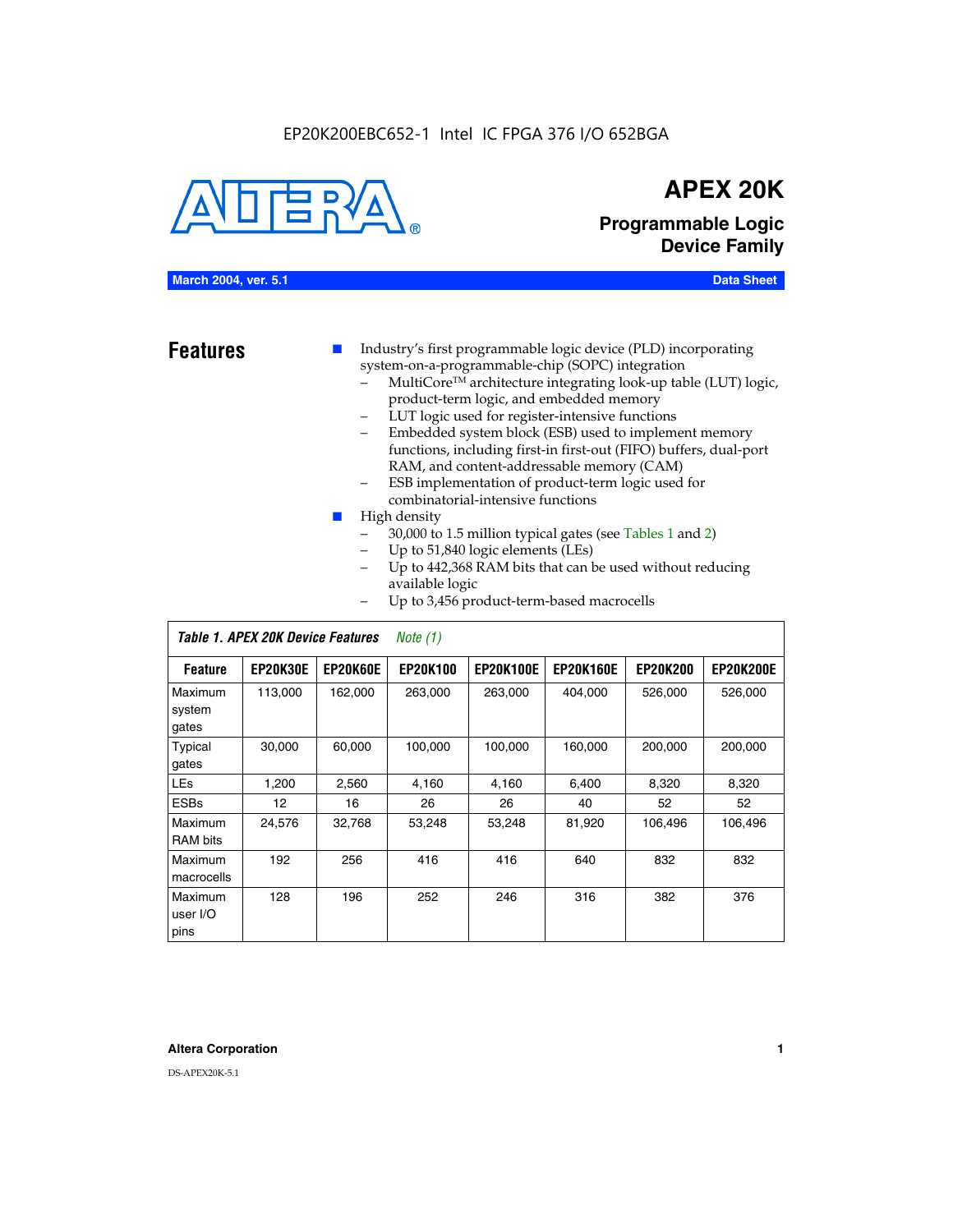| Table 2. Additional APEX 20K Device Features |                  |                 | <i>Note</i> $(1)$ |                  |                   |                   |
|----------------------------------------------|------------------|-----------------|-------------------|------------------|-------------------|-------------------|
| <b>Feature</b>                               | <b>EP20K300E</b> | <b>EP20K400</b> | <b>EP20K400E</b>  | <b>EP20K600E</b> | <b>EP20K1000E</b> | <b>EP20K1500E</b> |
| Maximum system<br>gates                      | 728,000          | 1,052,000       | 1,052,000         | 1,537,000        | 1,772,000         | 2,392,000         |
| <b>Typical gates</b>                         | 300,000          | 400,000         | 400,000           | 600,000          | 1,000,000         | 1,500,000         |
| <b>LEs</b>                                   | 11,520           | 16.640          | 16,640            | 24,320           | 38,400            | 51,840            |
| <b>ESBs</b>                                  | 72               | 104             | 104               | 152              | 160               | 216               |
| Maximum<br><b>RAM bits</b>                   | 147,456          | 212,992         | 212.992           | 311,296          | 327,680           | 442.368           |
| Maximum<br>macrocells                        | 1,152            | 1,664           | 1,664             | 2.432            | 2,560             | 3,456             |
| Maximum user I/O<br>pins                     | 408              | 502             | 488               | 588              | 708               | 808               |

#### *Note to Tables 1 and 2:*

*Table 3. APEX 20K Supply Voltages*

(1) The embedded IEEE Std. 1149.1 Joint Test Action Group (JTAG) boundary-scan circuitry contributes up to 57,000 additional gates.

**Additional Features**

 $\mathbf{I}$ 

- Designed for low-power operation
	- $-$  1.8-V and 2.5-V supply voltage (see Table 3)
	- $-$  MultiVolt<sup>TM</sup> I/O interface support to interface with 1.8-V, 2.5-V, 3.3-V, and 5.0-V devices (see Table 3)
	- ESB offering programmable power-saving mode

| Tadie 3. Apex zuk Supply voltages                                               |                                                       |                                                                                                                                                                                 |  |  |  |  |  |  |
|---------------------------------------------------------------------------------|-------------------------------------------------------|---------------------------------------------------------------------------------------------------------------------------------------------------------------------------------|--|--|--|--|--|--|
| <b>Feature</b>                                                                  | <b>Device</b>                                         |                                                                                                                                                                                 |  |  |  |  |  |  |
|                                                                                 | <b>EP20K100</b><br><b>EP20K200</b><br><b>EP20K400</b> | EP20K30E<br>EP20K60E<br><b>EP20K100E</b><br><b>EP20K160E</b><br><b>EP20K200E</b><br><b>EP20K300E</b><br><b>EP20K400E</b><br>EP20K600E<br><b>EP20K1000E</b><br><b>EP20K1500E</b> |  |  |  |  |  |  |
| Internal supply voltage (V <sub>CCINT</sub> )                                   | 2.5V                                                  | 1.8V                                                                                                                                                                            |  |  |  |  |  |  |
| MultiVolt I/O interface voltage levels (V <sub>CCIO</sub> ) 2.5 V, 3.3 V, 5.0 V |                                                       | 1.8 V, 2.5 V, 3.3 V, 5.0 V (1)                                                                                                                                                  |  |  |  |  |  |  |

#### *Note to Table 3:*

(1) APEX 20KE devices can be 5.0-V tolerant by using an external resistor.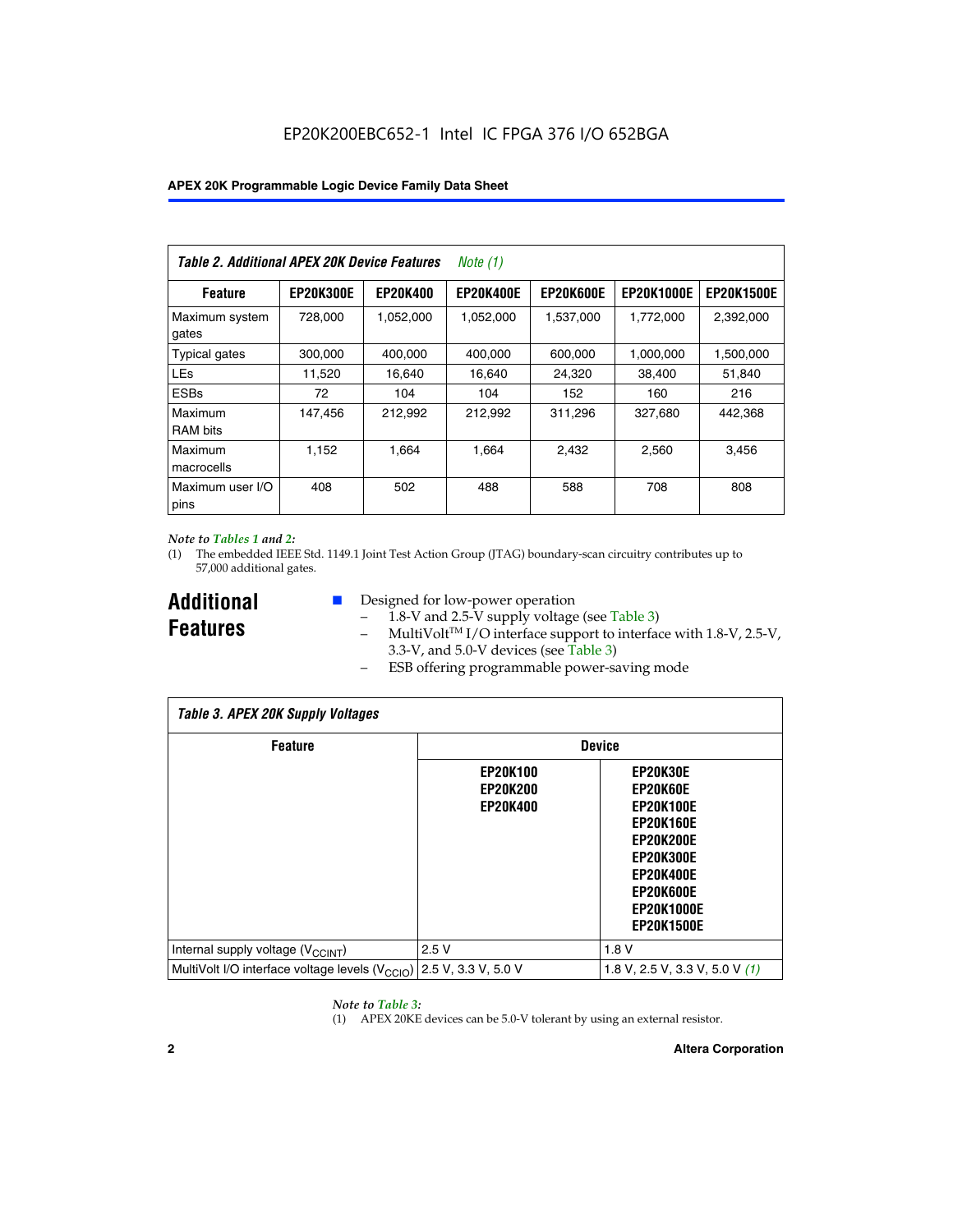# EP20K200EBC652-1 Intel IC FPGA 376 I/O 652BGA

#### **APEX 20K Programmable Logic Device Family Data Sheet**

- Flexible clock management circuitry with up to four phase-locked loops (PLLs)
	- Built-in low-skew clock tree
	- Up to eight global clock signals
	- $ClockLock^{\circledR}$  feature reducing clock delay and skew
	- $ClockBoost^{\circledR}$  feature providing clock multiplication and division
	- ClockShiftTM programmable clock phase and delay shifting
- Powerful I/O features
	- Compliant with peripheral component interconnect Special Interest Group (PCI SIG) *PCI Local Bus Specification, Revision 2.2* for 3.3-V operation at 33 or 66 MHz and 32 or 64 bits
	- Support for high-speed external memories, including DDR SDRAM and ZBT SRAM (ZBT is a trademark of Integrated Device Technology, Inc.)
	- Bidirectional I/O performance  $(t_{CO} + t_{SU})$  up to 250 MHz
	- LVDS performance up to 840 Mbits per channel
	- Direct connection from I/O pins to local interconnect providing fast  $t_{CO}$  and  $t_{SU}$  times for complex logic
	- MultiVolt I/O interface support to interface with 1.8-V, 2.5-V, 3.3-V, and 5.0-V devices (see Table 3)
	- Programmable clamp to  $V_{\text{C}CD}$
	- Individual tri-state output enable control for each pin
	- Programmable output slew-rate control to reduce switching noise
	- Support for advanced I/O standards, including low-voltage differential signaling (LVDS), LVPECL, PCI-X, AGP, CTT, stubseries terminated logic (SSTL-3 and SSTL-2), Gunning transceiver logic plus (GTL+), and high-speed terminated logic (HSTL Class I)
	- Pull-up on I/O pins before and during configuration
- Advanced interconnect structure
	- Four-level hierarchical FastTrack® Interconnect structure providing fast, predictable interconnect delays
	- Dedicated carry chain that implements arithmetic functions such as fast adders, counters, and comparators (automatically used by software tools and megafunctions)
	- Dedicated cascade chain that implements high-speed, high-fan-in logic functions (automatically used by software tools and megafunctions)
	- Interleaved local interconnect allows one LE to drive 29 other LEs through the fast local interconnect
- Advanced packaging options
	- Available in a variety of packages with 144 to 1,020 pins (see Tables 4 through 7)
	- FineLine BGA® packages maximize board space efficiency
- Advanced software support
	- Software design support and automatic place-and-route provided by the Altera® Quartus® II development system for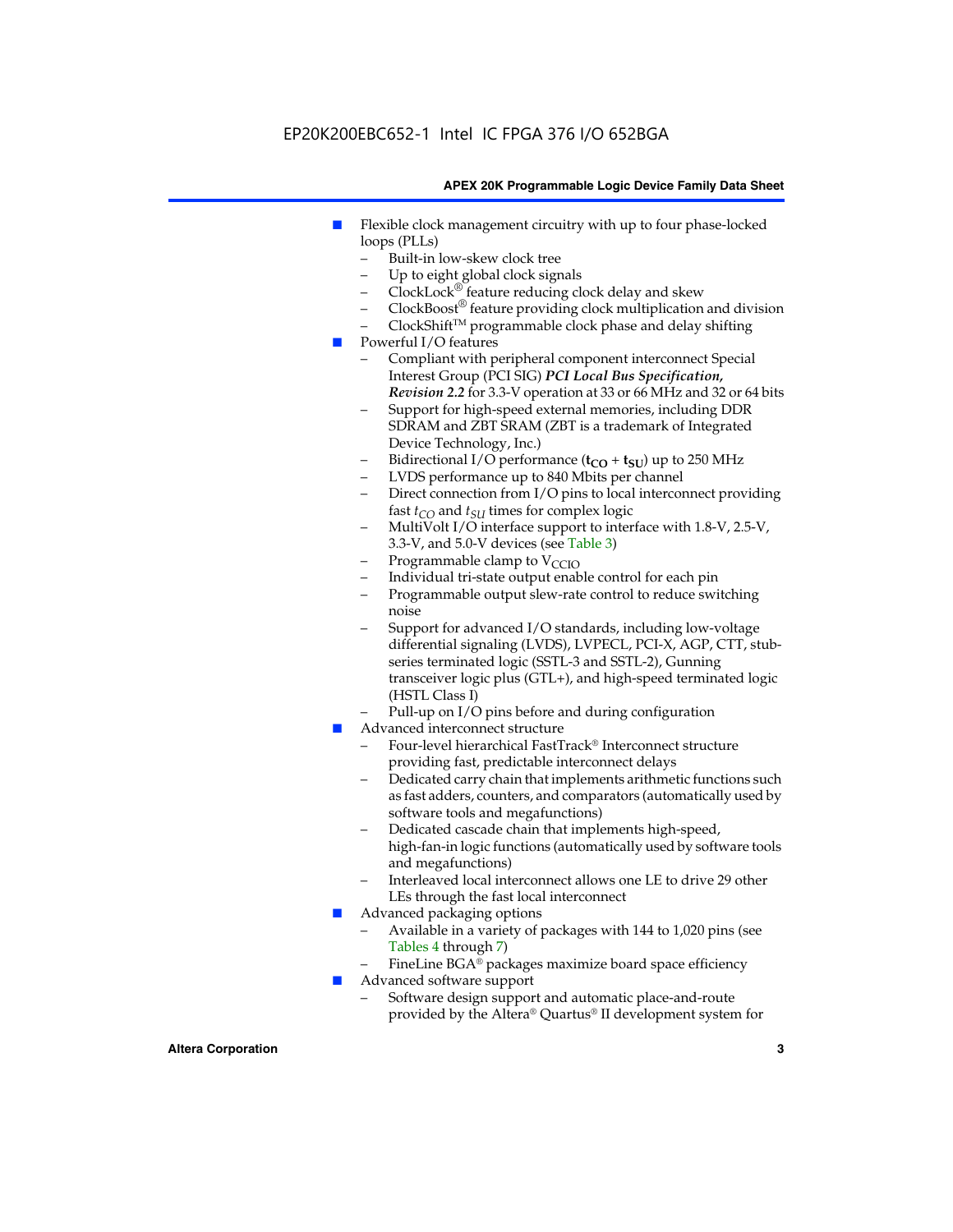Windows-based PCs, Sun SPARCstations, and HP 9000 Series 700/800 workstations

- Altera MegaCore® functions and Altera Megafunction Partners Program (AMPP<sup>SM</sup>) megafunctions
- NativeLink™ integration with popular synthesis, simulation, and timing analysis tools
- Quartus II SignalTap® embedded logic analyzer simplifies in-system design evaluation by giving access to internal nodes during device operation
- Supports popular revision-control software packages including PVCS, Revision Control System (RCS), and Source Code Control System (SCCS )

## *Table 4. APEX 20K QFP, BGA & PGA Package Options & I/O Count Notes (1), (2)*

| <b>Device</b>   | 144-Pin<br><b>TQFP</b> | 208-Pin<br><b>PQFP</b><br><b>ROFP</b> | 240-Pin<br><b>PQFP</b><br><b>ROFP</b> |     | 356-Pin BGA   652-Pin BGA | 655-Pin PGA |
|-----------------|------------------------|---------------------------------------|---------------------------------------|-----|---------------------------|-------------|
| EP20K30E        | 92                     | 125                                   |                                       |     |                           |             |
| <b>EP20K60E</b> | 92                     | 148                                   | 151                                   | 196 |                           |             |
| EP20K100        | 101                    | 159                                   | 189                                   | 252 |                           |             |
| EP20K100E       | 92                     | 151                                   | 183                                   | 246 |                           |             |
| EP20K160E       | 88                     | 143                                   | 175                                   | 271 |                           |             |
| EP20K200        |                        | 144                                   | 174                                   | 277 |                           |             |
| EP20K200E       |                        | 136                                   | 168                                   | 271 | 376                       |             |
| EP20K300E       |                        |                                       | 152                                   |     | 408                       |             |
| EP20K400        |                        |                                       |                                       |     | 502                       | 502         |
| EP20K400E       |                        |                                       |                                       |     | 488                       |             |
| EP20K600E       |                        |                                       |                                       |     | 488                       |             |
| EP20K1000E      |                        |                                       |                                       |     | 488                       |             |
| EP20K1500E      |                        |                                       |                                       |     | 488                       |             |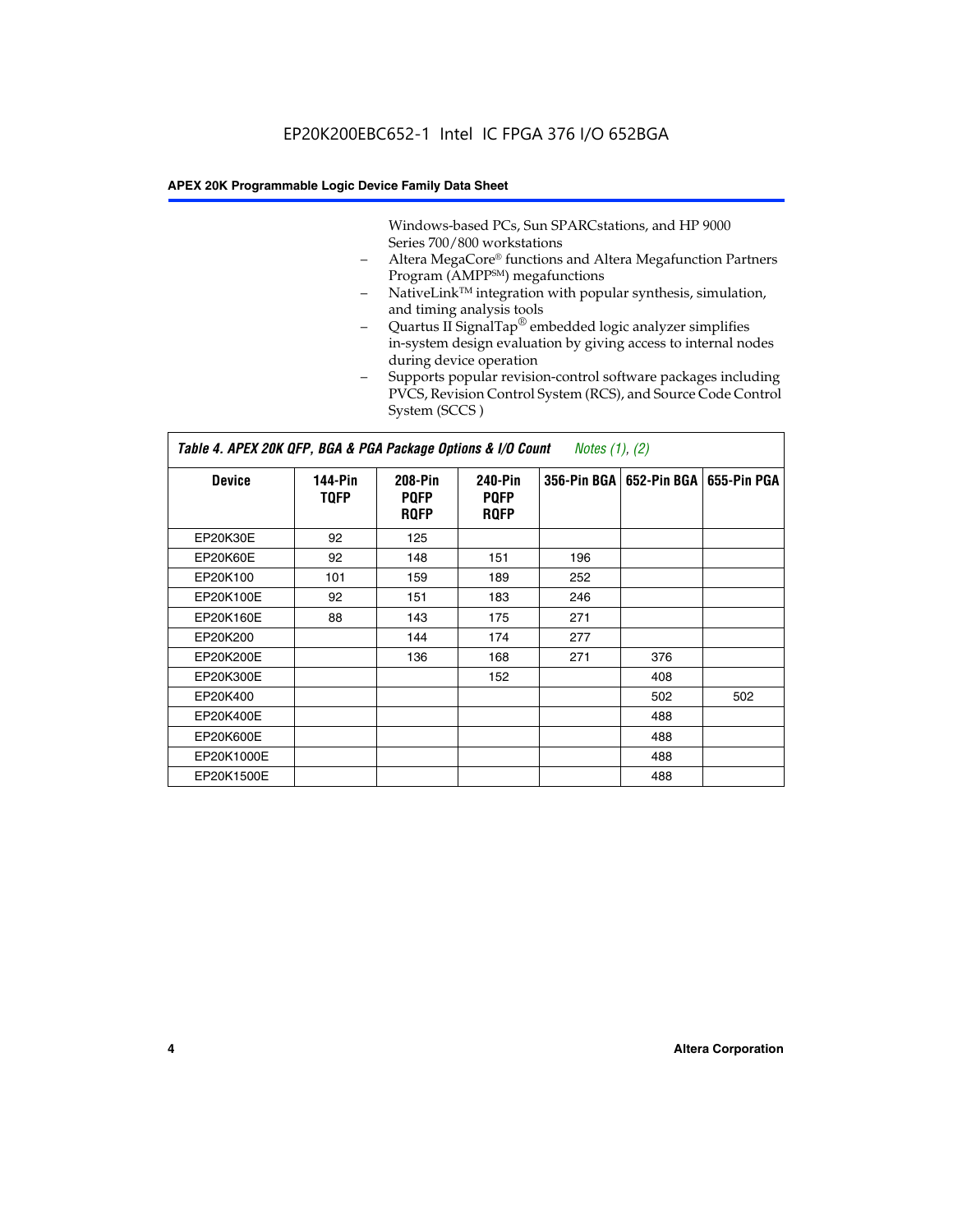| Table 5. APEX 20K FineLine BGA Package Options & I/O Count<br>Notes $(1)$ , $(2)$ |                |                |                |           |           |  |  |  |
|-----------------------------------------------------------------------------------|----------------|----------------|----------------|-----------|-----------|--|--|--|
| <b>Device</b>                                                                     | <b>144 Pin</b> | <b>324 Pin</b> | <b>484 Pin</b> | 672 Pin   | 1,020 Pin |  |  |  |
| EP20K30E                                                                          | 93             | 128            |                |           |           |  |  |  |
| <b>EP20K60E</b>                                                                   | 93             | 196            |                |           |           |  |  |  |
| EP20K100                                                                          |                | 252            |                |           |           |  |  |  |
| EP20K100E                                                                         | 93             | 246            |                |           |           |  |  |  |
| EP20K160E                                                                         |                |                | 316            |           |           |  |  |  |
| EP20K200                                                                          |                |                | 382            |           |           |  |  |  |
| EP20K200E                                                                         |                |                | 376            | 376       |           |  |  |  |
| EP20K300E                                                                         |                |                |                | 408       |           |  |  |  |
| EP20K400                                                                          |                |                |                | 502 $(3)$ |           |  |  |  |
| EP20K400E                                                                         |                |                |                | 488 $(3)$ |           |  |  |  |
| EP20K600E                                                                         |                |                |                | 508 $(3)$ | 588       |  |  |  |
| EP20K1000E                                                                        |                |                |                | 508 $(3)$ | 708       |  |  |  |
| EP20K1500E                                                                        |                |                |                |           | 808       |  |  |  |

#### *Notes to Tables 4 and 5:*

 $\Gamma$ 

(1) I/O counts include dedicated input and clock pins.

(2) APEX 20K device package types include thin quad flat pack (TQFP), plastic quad flat pack (PQFP), power quad flat pack (RQFP), 1.27-mm pitch ball-grid array (BGA), 1.00-mm pitch FineLine BGA, and pin-grid array (PGA) packages.

(3) This device uses a thermally enhanced package, which is taller than the regular package. Consult the *Altera Device Package Information Data Sheet* for detailed package size information.

| Table 6. APEX 20K QFP, BGA & PGA Package Sizes |                |                    |                    |                |                           |                    |  |  |  |
|------------------------------------------------|----------------|--------------------|--------------------|----------------|---------------------------|--------------------|--|--|--|
| <b>Feature</b>                                 | 144-Pin TQFP   | 208-Pin OFP        | <b>240-Pin OFP</b> |                | 356-Pin BGA   652-Pin BGA | 655-Pin PGA        |  |  |  |
| Pitch (mm)                                     | 0.50           | 0.50               | 0.50               | 1.27           | 1.27                      |                    |  |  |  |
| Area ( $mm2$ )                                 | 484            | 924                | 1.218              | 1,225          | 2,025                     | 3,906              |  |  |  |
| Length $\times$ Width<br>$(mm \times mm)$      | $22 \times 22$ | $30.4 \times 30.4$ | $34.9 \times 34.9$ | $35 \times 35$ | $45 \times 45$            | $62.5 \times 62.5$ |  |  |  |

| Table 7. APEX 20K FineLine BGA Package Sizes                                                                                     |      |      |      |      |       |  |  |  |
|----------------------------------------------------------------------------------------------------------------------------------|------|------|------|------|-------|--|--|--|
| <b>324 Pin</b><br><b>1,020 Pin</b><br>144 Pin<br>672 Pin<br>484 Pin<br><b>Feature</b>                                            |      |      |      |      |       |  |  |  |
| Pitch (mm)                                                                                                                       | 1.00 | 1.00 | 1.00 | 1.00 | 1.00  |  |  |  |
| Area ( $mm2$ )                                                                                                                   | 169  | 361  | 529  | 729  | 1,089 |  |  |  |
| $33 \times 33$<br>Length $\times$ Width (mm $\times$ mm)<br>$27 \times 27$<br>$13 \times 13$<br>$23 \times 23$<br>$19 \times 19$ |      |      |      |      |       |  |  |  |

٦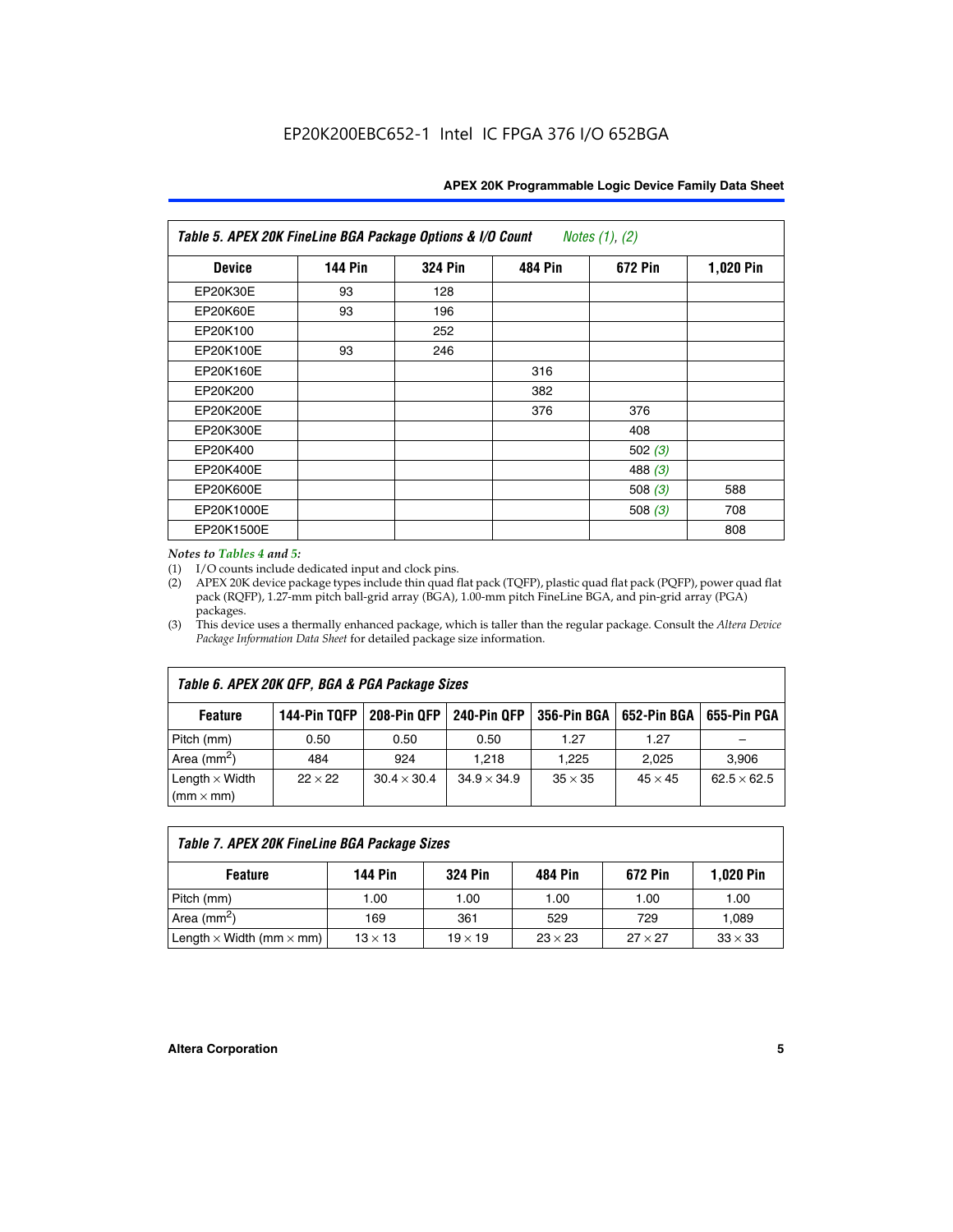# **General Description**

APEXTM 20K devices are the first PLDs designed with the MultiCore architecture, which combines the strengths of LUT-based and productterm-based devices with an enhanced memory structure. LUT-based logic provides optimized performance and efficiency for data-path, registerintensive, mathematical, or digital signal processing (DSP) designs. Product-term-based logic is optimized for complex combinatorial paths, such as complex state machines. LUT- and product-term-based logic combined with memory functions and a wide variety of MegaCore and AMPP functions make the APEX 20K device architecture uniquely suited for system-on-a-programmable-chip designs. Applications historically requiring a combination of LUT-, product-term-, and memory-based devices can now be integrated into one APEX 20K device.

APEX 20KE devices are a superset of APEX 20K devices and include additional features such as advanced I/O standard support, CAM, additional global clocks, and enhanced ClockLock clock circuitry. In addition, APEX 20KE devices extend the APEX 20K family to 1.5 million gates. APEX 20KE devices are denoted with an "E" suffix in the device name (e.g., the EP20K1000E device is an APEX 20KE device). Table 8 compares the features included in APEX 20K and APEX 20KE devices.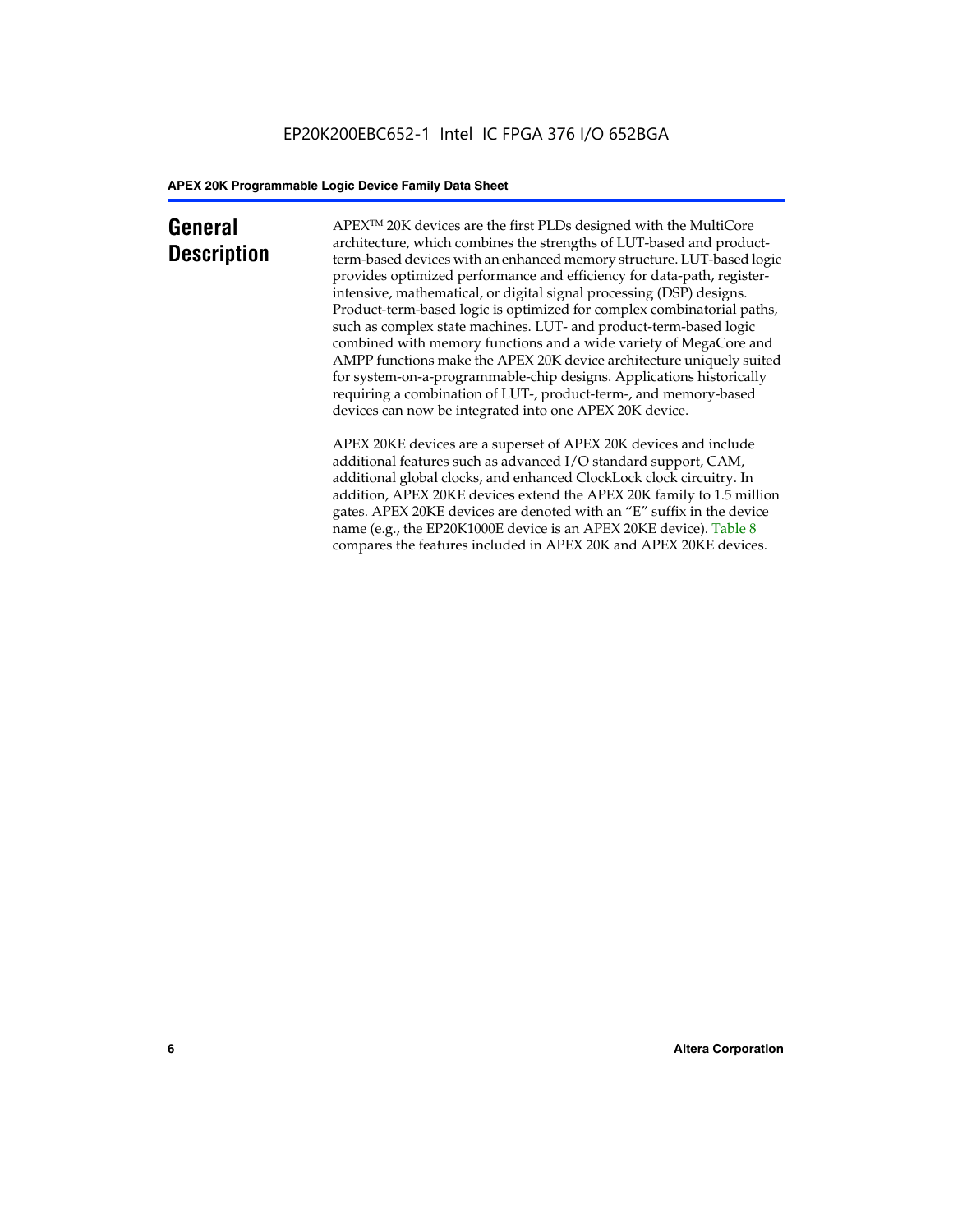| Table 8. Comparison of APEX 20K & APEX 20KE Features |                                                                                                                                                                     |                                                                                                                                                                                                                                                                                                                                                                                                                                                                                       |
|------------------------------------------------------|---------------------------------------------------------------------------------------------------------------------------------------------------------------------|---------------------------------------------------------------------------------------------------------------------------------------------------------------------------------------------------------------------------------------------------------------------------------------------------------------------------------------------------------------------------------------------------------------------------------------------------------------------------------------|
| <b>Feature</b>                                       | <b>APEX 20K Devices</b>                                                                                                                                             | <b>APEX 20KE Devices</b>                                                                                                                                                                                                                                                                                                                                                                                                                                                              |
| MultiCore system integration                         | Full support                                                                                                                                                        | Full support                                                                                                                                                                                                                                                                                                                                                                                                                                                                          |
| SignalTap logic analysis                             | Full support                                                                                                                                                        | Full support                                                                                                                                                                                                                                                                                                                                                                                                                                                                          |
| 32/64-Bit, 33-MHz PCI                                | Full compliance in -1, -2 speed<br>grades                                                                                                                           | Full compliance in -1, -2 speed grades                                                                                                                                                                                                                                                                                                                                                                                                                                                |
| 32/64-Bit, 66-MHz PCI                                |                                                                                                                                                                     | Full compliance in -1 speed grade                                                                                                                                                                                                                                                                                                                                                                                                                                                     |
| MultiVolt I/O                                        | 2.5-V or 3.3-V V <sub>CCIO</sub><br>V <sub>CCIO</sub> selected for device<br>Certain devices are 5.0-V tolerant                                                     | 1.8-V, 2.5-V, or 3.3-V V <sub>CCIO</sub><br>V <sub>CCIO</sub> selected block-by-block<br>5.0-V tolerant with use of external resistor                                                                                                                                                                                                                                                                                                                                                 |
| ClockLock support                                    | Clock delay reduction<br>$2\times$ and $4\times$ clock multiplication                                                                                               | Clock delay reduction<br>$m/(n \times v)$ or $m/(n \times k)$ clock multiplication<br>Drive ClockLock output off-chip<br>External clock feedback<br>ClockShift<br>LVDS support<br>Up to four PLLs<br>ClockShift, clock phase adjustment                                                                                                                                                                                                                                               |
| Dedicated clock and input pins                       | Six                                                                                                                                                                 | Eight                                                                                                                                                                                                                                                                                                                                                                                                                                                                                 |
| I/O standard support                                 | 2.5-V, 3.3-V, 5.0-V I/O<br>3.3-V PCI<br>Low-voltage complementary<br>metal-oxide semiconductor<br>(LVCMOS)<br>Low-voltage transistor-to-transistor<br>logic (LVTTL) | 1.8-V, 2.5-V, 3.3-V, 5.0-V I/O<br>2.5-V I/O<br>3.3-V PCI and PCI-X<br>3.3-V Advanced Graphics Port (AGP)<br>Center tap terminated (CTT)<br>$GTL+$<br><b>LVCMOS</b><br>LVTTL<br>True-LVDS and LVPECL data pins<br>(in EP20K300E and larger devices)<br>LVDS and LVPECL signaling (in all BGA<br>and FineLine BGA devices)<br>LVDS and LVPECL data pins up to<br>156 Mbps (in -1 speed grade devices)<br><b>HSTL Class I</b><br>PCI-X<br>SSTL-2 Class I and II<br>SSTL-3 Class I and II |
| Memory support                                       | Dual-port RAM<br><b>FIFO</b><br><b>RAM</b><br><b>ROM</b>                                                                                                            | CAM<br>Dual-port RAM<br><b>FIFO</b><br><b>RAM</b><br><b>ROM</b>                                                                                                                                                                                                                                                                                                                                                                                                                       |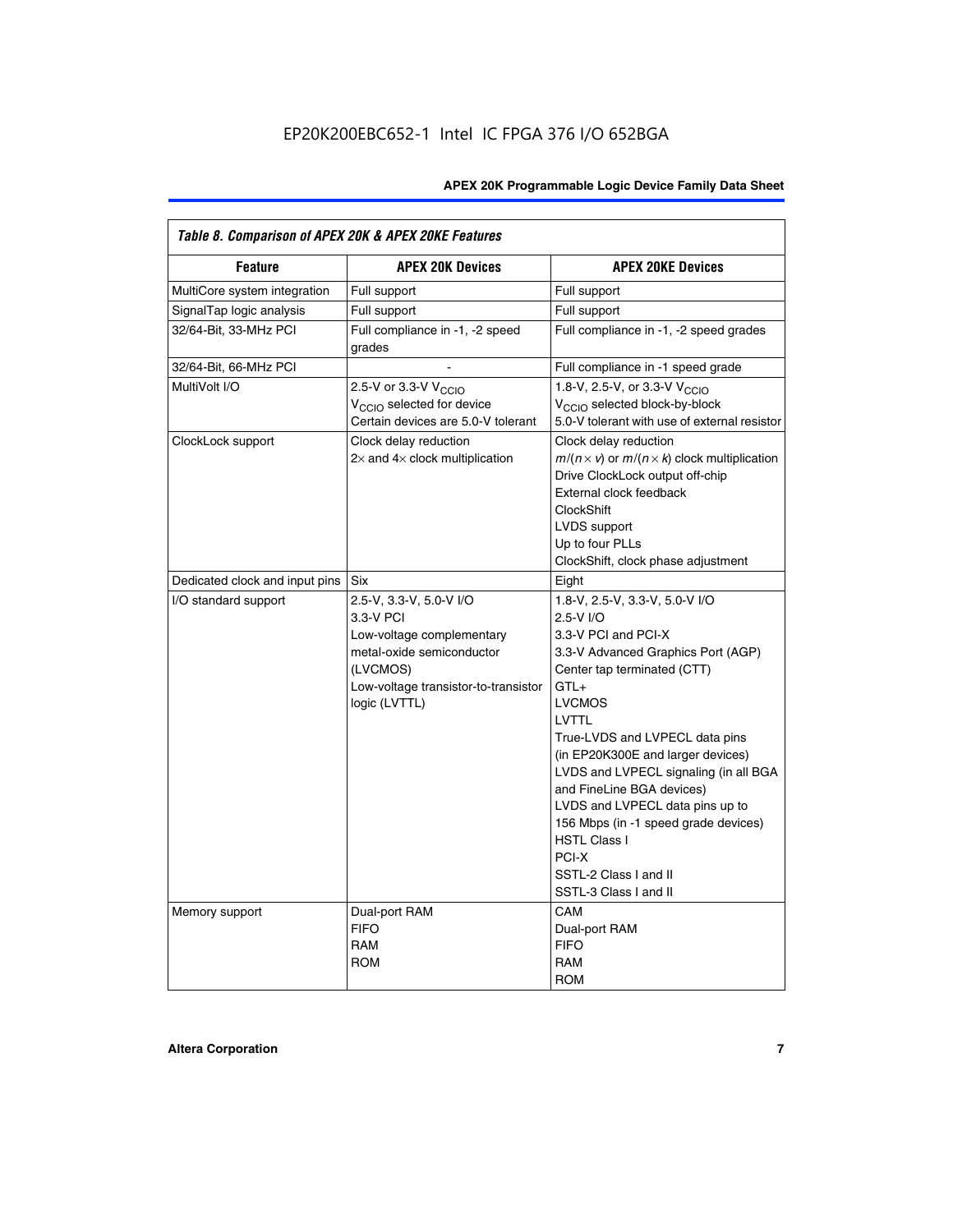All APEX 20K devices are reconfigurable and are 100% tested prior to shipment. As a result, test vectors do not have to be generated for fault coverage purposes. Instead, the designer can focus on simulation and design verification. In addition, the designer does not need to manage inventories of different application-specific integrated circuit (ASIC) designs; APEX 20K devices can be configured on the board for the specific functionality required.

APEX 20K devices are configured at system power-up with data stored in an Altera serial configuration device or provided by a system controller. Altera offers in-system programmability (ISP)-capable EPC1, EPC2, and EPC16 configuration devices, which configure APEX 20K devices via a serial data stream. Moreover, APEX 20K devices contain an optimized interface that permits microprocessors to configure APEX 20K devices serially or in parallel, and synchronously or asynchronously. The interface also enables microprocessors to treat APEX 20K devices as memory and configure the device by writing to a virtual memory location, making reconfiguration easy.

After an APEX 20K device has been configured, it can be reconfigured in-circuit by resetting the device and loading new data. Real-time changes can be made during system operation, enabling innovative reconfigurable computing applications.

APEX 20K devices are supported by the Altera Quartus II development system, a single, integrated package that offers HDL and schematic design entry, compilation and logic synthesis, full simulation and worst-case timing analysis, SignalTap logic analysis, and device configuration. The Quartus II software runs on Windows-based PCs, Sun SPARCstations, and HP 9000 Series 700/800 workstations.

The Quartus II software provides NativeLink interfaces to other industrystandard PC- and UNIX workstation-based EDA tools. For example, designers can invoke the Quartus II software from within third-party design tools. Further, the Quartus II software contains built-in optimized synthesis libraries; synthesis tools can use these libraries to optimize designs for APEX 20K devices. For example, the Synopsys Design Compiler library, supplied with the Quartus II development system, includes DesignWare functions optimized for the APEX 20K architecture.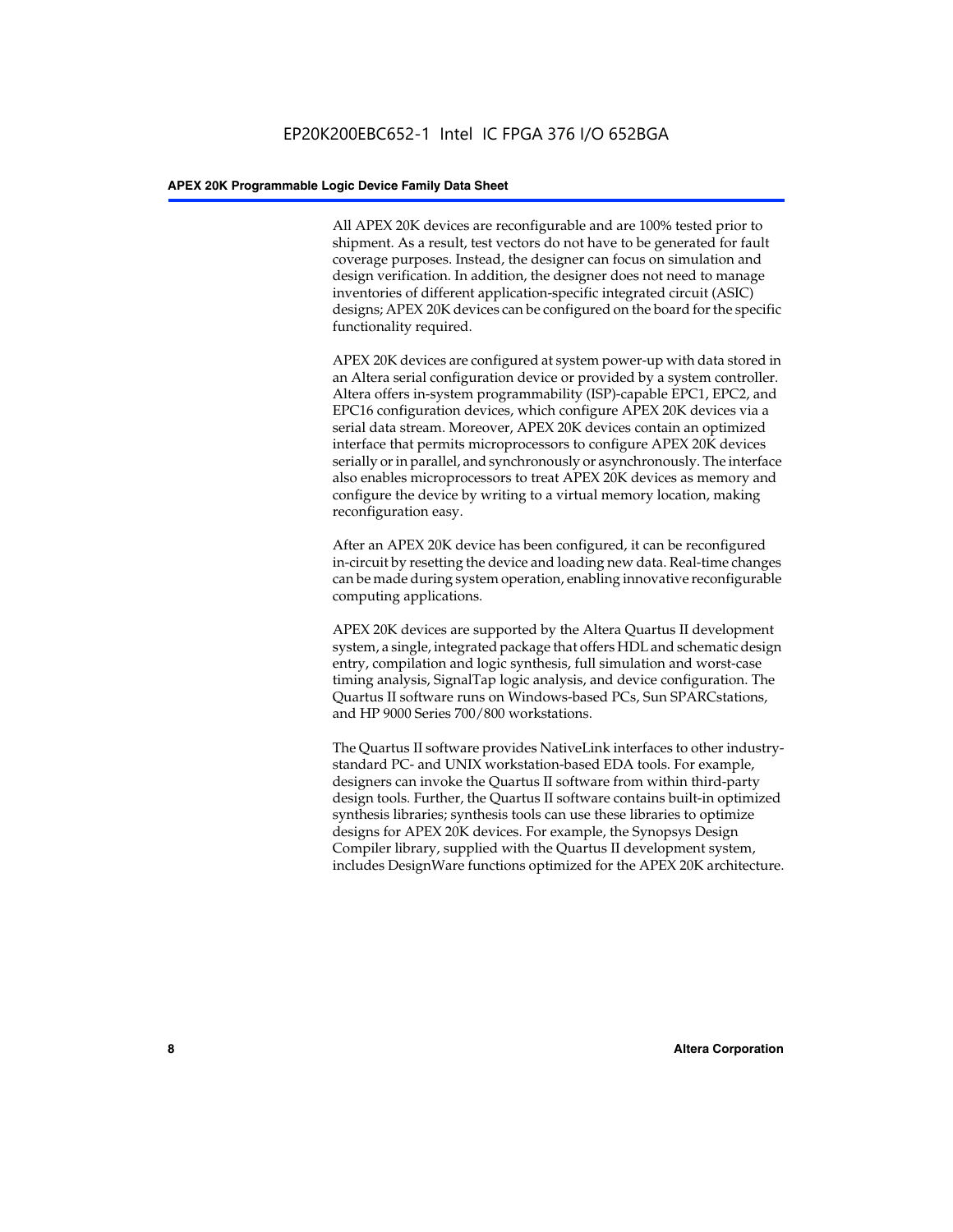| <b>Functional</b><br><b>Description</b> | APEX 20K devices incorporate LUT-based logic, product-term-based<br>logic, and memory into one device. Signal interconnections within<br>APEX 20K devices (as well as to and from device pins) are provided by the<br>FastTrack <sup>®</sup> Interconnect—a series of fast, continuous row and column<br>channels that run the entire length and width of the device.                                                                                                                                                                                                                                                                                                                                                                                              |
|-----------------------------------------|--------------------------------------------------------------------------------------------------------------------------------------------------------------------------------------------------------------------------------------------------------------------------------------------------------------------------------------------------------------------------------------------------------------------------------------------------------------------------------------------------------------------------------------------------------------------------------------------------------------------------------------------------------------------------------------------------------------------------------------------------------------------|
|                                         | Each I/O pin is fed by an I/O element (IOE) located at the end of each row<br>and column of the FastTrack Interconnect. Each IOE contains a<br>bidirectional I/O buffer and a register that can be used as either an input<br>or output register to feed input, output, or bidirectional signals. When<br>used with a dedicated clock pin, these registers provide exceptional<br>performance. IOEs provide a variety of features, such as 3.3-V, 64-bit,<br>66-MHz PCI compliance; JTAG BST support; slew-rate control; and<br>tri-state buffers. APEX 20KE devices offer enhanced I/O support,<br>including support for 1.8-V I/O, 2.5-V I/O, LVCMOS, LVTTL, LVPECL,<br>3.3-V PCI, PCI-X, LVDS, GTL+, SSTL-2, SSTL-3, HSTL, CTT, and 3.3-V<br>AGP I/O standards. |
|                                         | The ESB can implement a variety of memory functions, including CAM,<br>RAM, dual-port RAM, ROM, and FIFO functions. Embedding the<br>memory directly into the die improves performance and reduces die area<br>compared to distributed-RAM implementations. Moreover, the<br>abundance of cascadable ESBs ensures that the APEX 20K device can<br>implement multiple wide memory blocks for high-density designs. The<br>ESB's high speed ensures it can implement small memory blocks without<br>any speed penalty. The abundance of ESBs ensures that designers can<br>create as many different-sized memory blocks as the system requires.                                                                                                                      |



Figure 1 shows an overview of the APEX 20K device.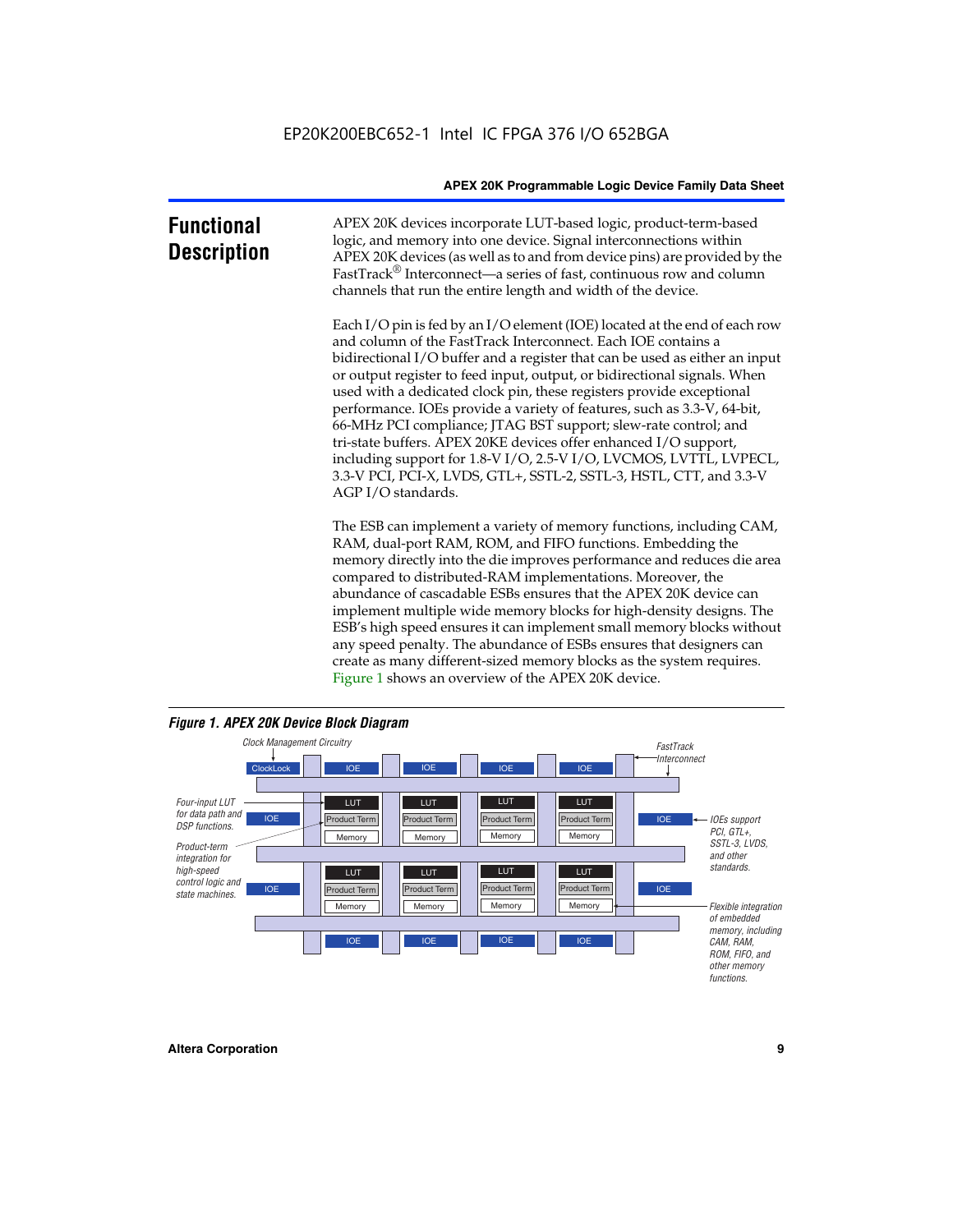APEX 20K devices provide two dedicated clock pins and four dedicated input pins that drive register control inputs. These signals ensure efficient distribution of high-speed, low-skew control signals. These signals use dedicated routing channels to provide short delays and low skews. Four of the dedicated inputs drive four global signals. These four global signals can also be driven by internal logic, providing an ideal solution for a clock divider or internally generated asynchronous clear signals with high fan-out. The dedicated clock pins featured on the APEX 20K devices can also feed logic. The devices also feature ClockLock and ClockBoost clock management circuitry. APEX 20KE devices provide two additional dedicated clock pins, for a total of four dedicated clock pins.

# **MegaLAB Structure**

APEX 20K devices are constructed from a series of MegaLAB<sup>™</sup> structures. Each MegaLAB structure contains a group of logic array blocks (LABs), one ESB, and a MegaLAB interconnect, which routes signals within the MegaLAB structure. The EP20K30E device has 10 LABs, EP20K60E through EP20K600E devices have 16 LABs, and the EP20K1000E and EP20K1500E devices have 24 LABs. Signals are routed between MegaLAB structures and I/O pins via the FastTrack Interconnect. In addition, edge LABs can be driven by I/O pins through the local interconnect. Figure 2 shows the MegaLAB structure.



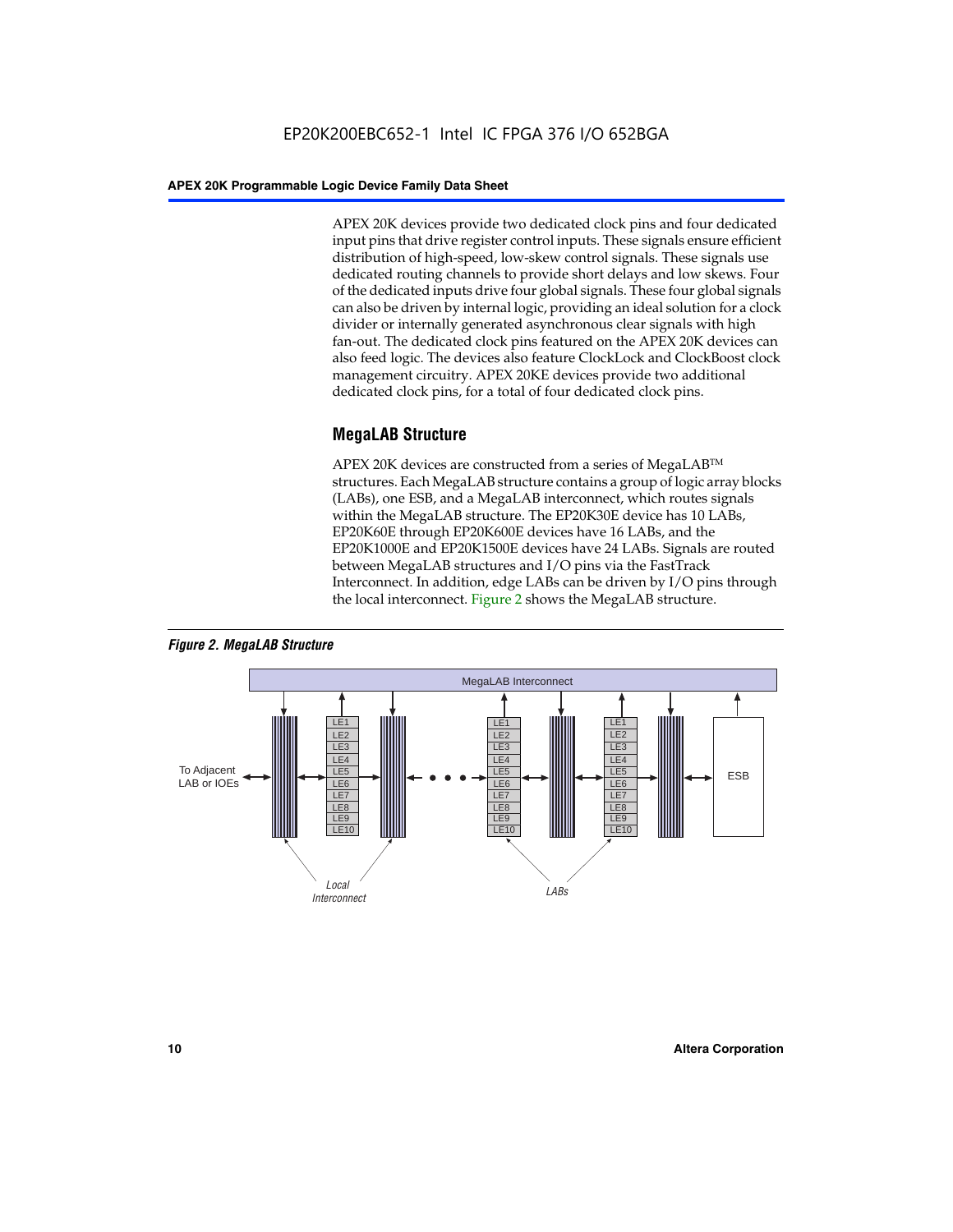# **Logic Array Block**

Each LAB consists of 10 LEs, the LEs' associated carry and cascade chains, LAB control signals, and the local interconnect. The local interconnect transfers signals between LEs in the same or adjacent LABs, IOEs, or ESBs. The Quartus II Compiler places associated logic within an LAB or adjacent LABs, allowing the use of a fast local interconnect for high performance. Figure 3 shows the APEX 20K LAB.

APEX 20K devices use an interleaved LAB structure. This structure allows each LE to drive two local interconnect areas. This feature minimizes use of the MegaLAB and FastTrack interconnect, providing higher performance and flexibility. Each LE can drive 29 other LEs through the fast local interconnect.

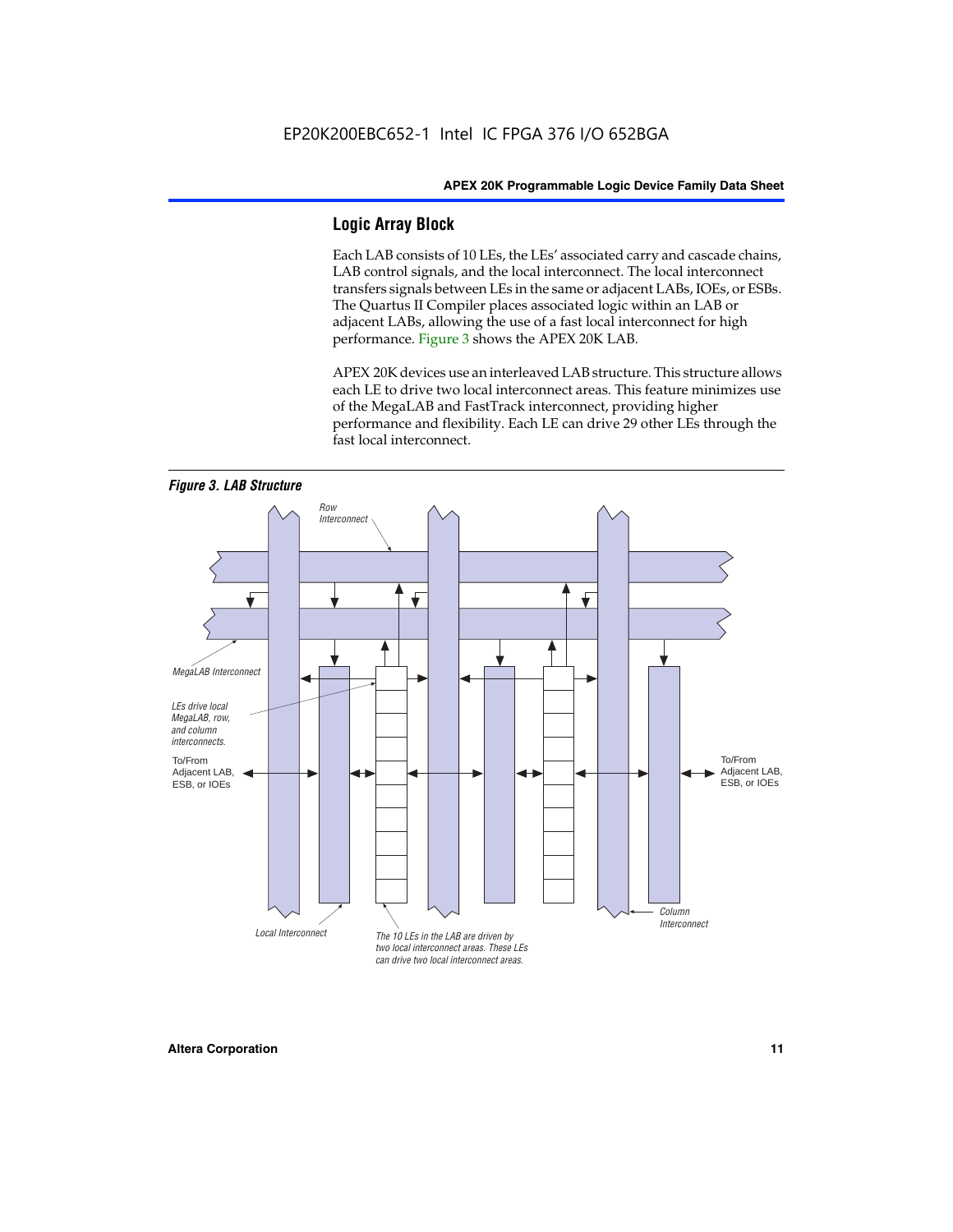Each LAB contains dedicated logic for driving control signals to its LEs and ESBs. The control signals include clock, clock enable, asynchronous clear, asynchronous preset, asynchronous load, synchronous clear, and synchronous load signals. A maximum of six control signals can be used at a time. Although synchronous load and clear signals are generally used when implementing counters, they can also be used with other functions.

Each LAB can use two clocks and two clock enable signals. Each LAB's clock and clock enable signals are linked (e.g., any LE in a particular LAB using CLK1 will also use CLKENA1). LEs with the same clock but different clock enable signals either use both clock signals in one LAB or are placed into separate LABs.

If both the rising and falling edges of a clock are used in a LAB, both LABwide clock signals are used.

The LAB-wide control signals can be generated from the LAB local interconnect, global signals, and dedicated clock pins. The inherent low skew of the FastTrack Interconnect enables it to be used for clock distribution. Figure 4 shows the LAB control signal generation circuit.



#### *Figure 4. LAB Control Signal Generation*

#### *Notes to Figure 4:*

- (1) APEX 20KE devices have four dedicated clocks.
- (2) The LABCLR1 and LABCLR2 signals also control asynchronous load and asynchronous preset for LEs within the LAB.
- (3) The SYNCCLR signal can be generated by the local interconnect or global signals.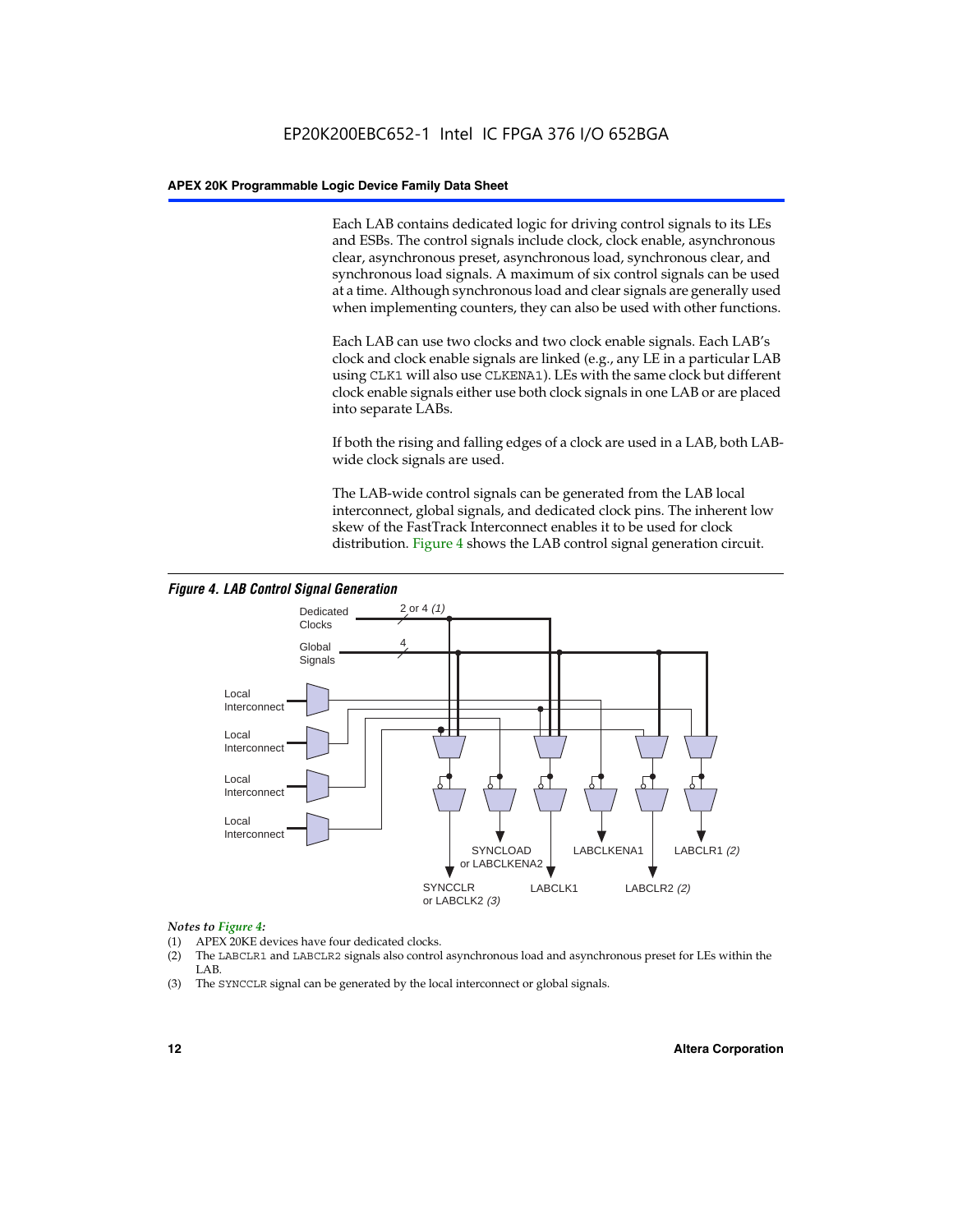# **Logic Element**

The LE, the smallest unit of logic in the APEX 20K architecture, is compact and provides efficient logic usage. Each LE contains a four-input LUT, which is a function generator that can quickly implement any function of four variables. In addition, each LE contains a programmable register and carry and cascade chains. Each LE drives the local interconnect, MegaLAB interconnect, and FastTrack Interconnect routing structures. See Figure 5.



Each LE's programmable register can be configured for D, T, JK, or SR operation. The register's clock and clear control signals can be driven by global signals, general-purpose I/O pins, or any internal logic. For combinatorial functions, the register is bypassed and the output of the LUT drives the outputs of the LE.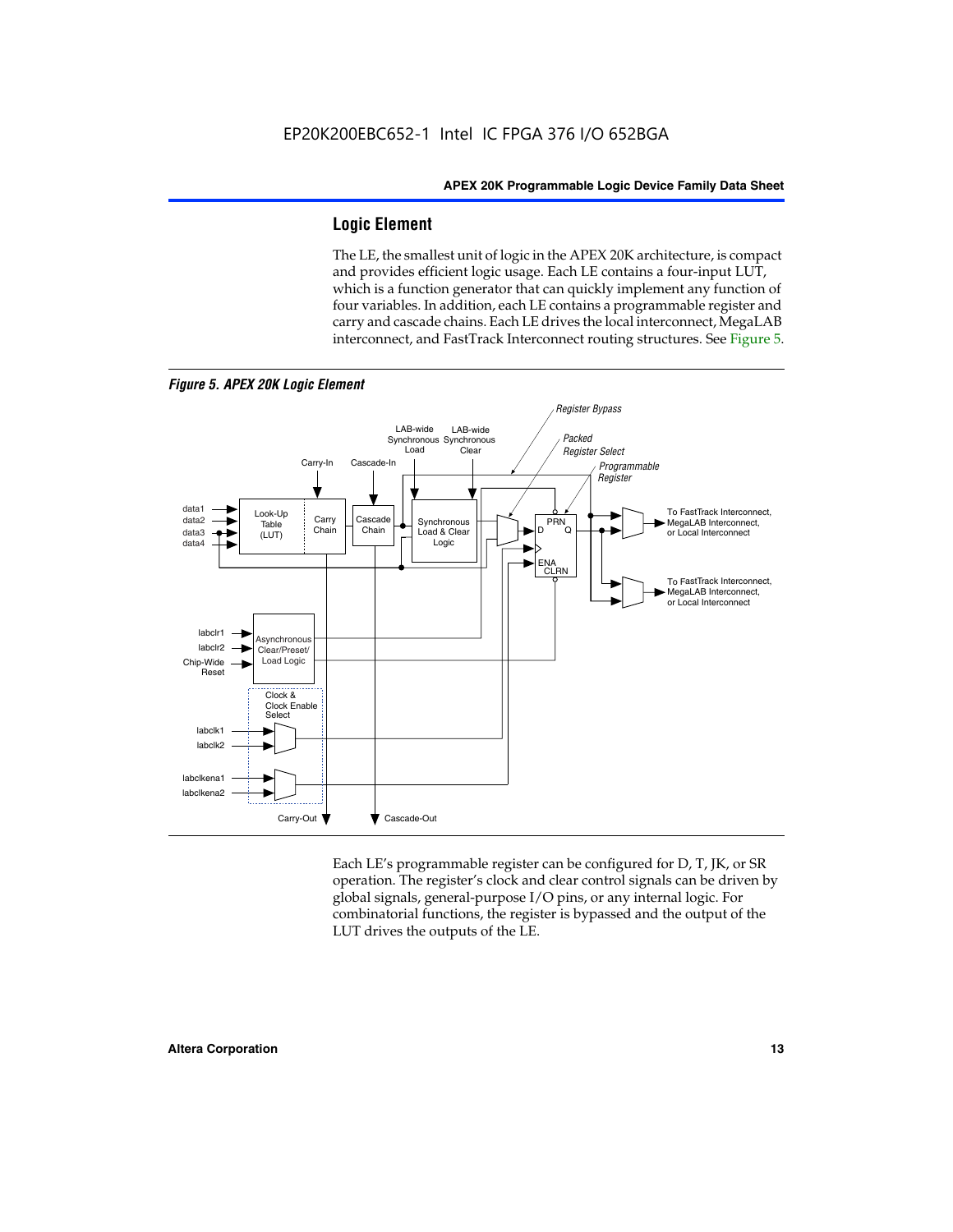Each LE has two outputs that drive the local, MegaLAB, or FastTrack Interconnect routing structure. Each output can be driven independently by the LUT's or register's output. For example, the LUT can drive one output while the register drives the other output. This feature, called register packing, improves device utilization because the register and the LUT can be used for unrelated functions. The LE can also drive out registered and unregistered versions of the LUT output.

The APEX 20K architecture provides two types of dedicated high-speed data paths that connect adjacent LEs without using local interconnect paths: carry chains and cascade chains. A carry chain supports high-speed arithmetic functions such as counters and adders, while a cascade chain implements wide-input functions such as equality comparators with minimum delay. Carry and cascade chains connect LEs 1 through 10 in an LAB and all LABs in the same MegaLAB structure.

# *Carry Chain*

The carry chain provides a very fast carry-forward function between LEs. The carry-in signal from a lower-order bit drives forward into the higherorder bit via the carry chain, and feeds into both the LUT and the next portion of the carry chain. This feature allows the APEX 20K architecture to implement high-speed counters, adders, and comparators of arbitrary width. Carry chain logic can be created automatically by the Quartus II software Compiler during design processing, or manually by the designer during design entry. Parameterized functions such as library of parameterized modules (LPM) and DesignWare functions automatically take advantage of carry chains for the appropriate functions.

The Quartus II software Compiler creates carry chains longer than ten LEs by linking LABs together automatically. For enhanced fitting, a long carry chain skips alternate LABs in a MegaLAB<sup>™</sup> structure. A carry chain longer than one LAB skips either from an even-numbered LAB to the next evennumbered LAB, or from an odd-numbered LAB to the next oddnumbered LAB. For example, the last LE of the first LAB in the upper-left MegaLAB structure carries to the first LE of the third LAB in the MegaLAB structure.

Figure 6 shows how an *n*-bit full adder can be implemented in *n* + 1 LEs with the carry chain. One portion of the LUT generates the sum of two bits using the input signals and the carry-in signal; the sum is routed to the output of the LE. The register can be bypassed for simple adders or used for accumulator functions. Another portion of the LUT and the carry chain logic generates the carry-out signal, which is routed directly to the carryin signal of the next-higher-order bit. The final carry-out signal is routed to an LE, where it is driven onto the local, MegaLAB, or FastTrack Interconnect routing structures.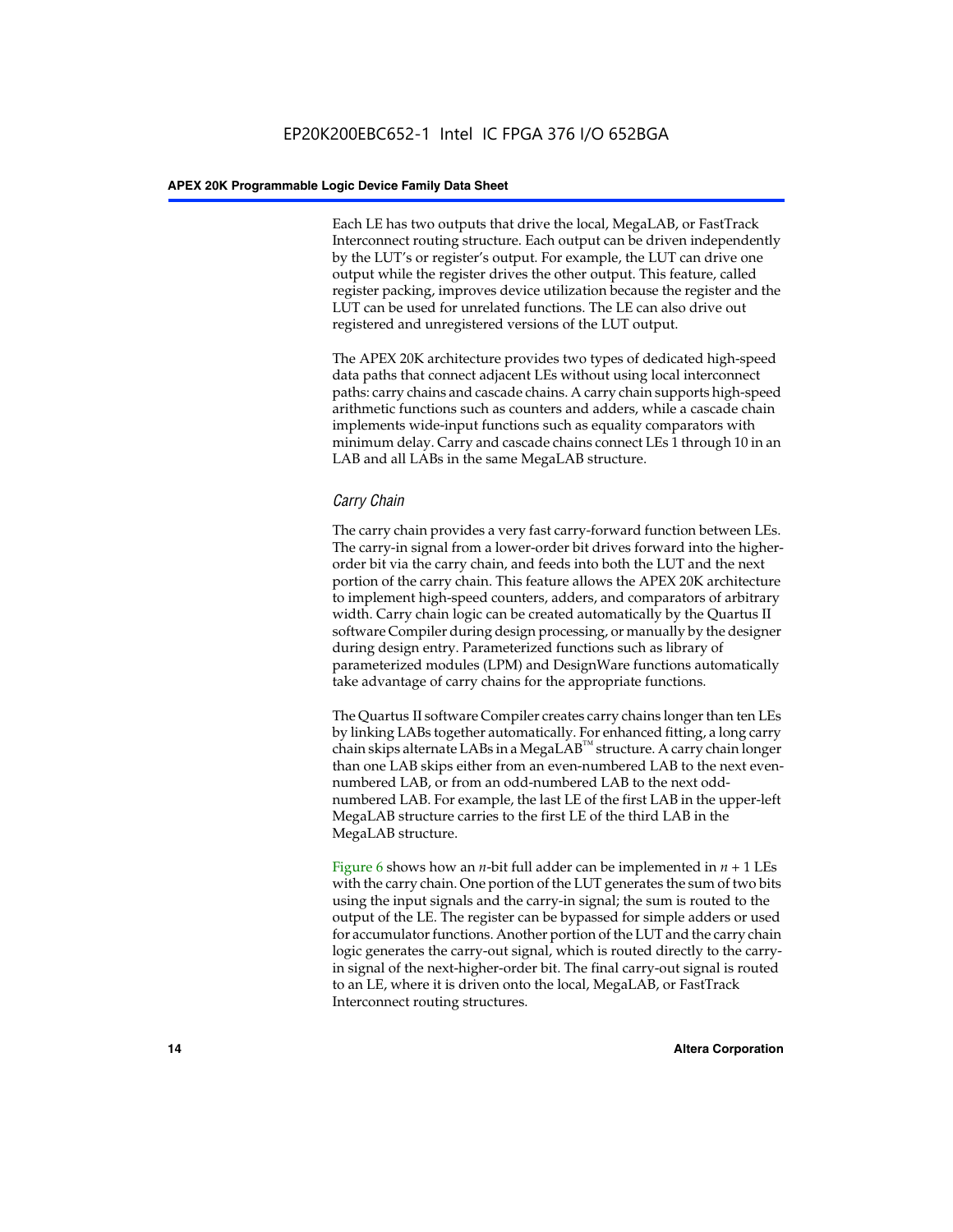

*Figure 6. APEX 20K Carry Chain*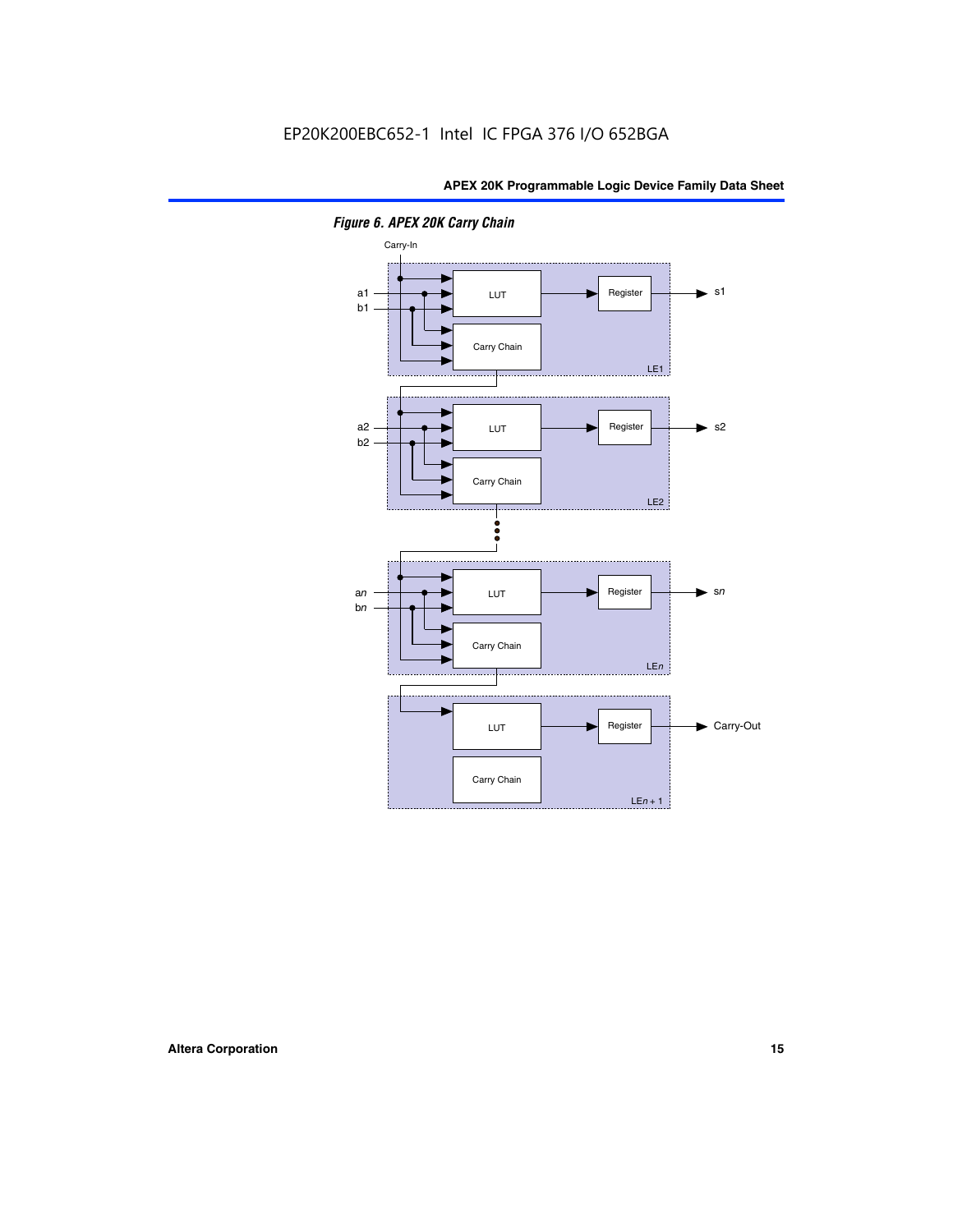## *Cascade Chain*

With the cascade chain, the APEX 20K architecture can implement functions with a very wide fan-in. Adjacent LUTs can compute portions of a function in parallel; the cascade chain serially connects the intermediate values. The cascade chain can use a logical AND or logical OR (via De Morgan's inversion) to connect the outputs of adjacent LEs. Each additional LE provides four more inputs to the effective width of a function, with a short cascade delay. Cascade chain logic can be created automatically by the Quartus II software Compiler during design processing, or manually by the designer during design entry.

Cascade chains longer than ten LEs are implemented automatically by linking LABs together. For enhanced fitting, a long cascade chain skips alternate LABs in a MegaLAB structure. A cascade chain longer than one LAB skips either from an even-numbered LAB to the next even-numbered LAB, or from an odd-numbered LAB to the next odd-numbered LAB. For example, the last LE of the first LAB in the upper-left MegaLAB structure carries to the first LE of the third LAB in the MegaLAB structure. Figure 7 shows how the cascade function can connect adjacent LEs to form functions with a wide fan-in.



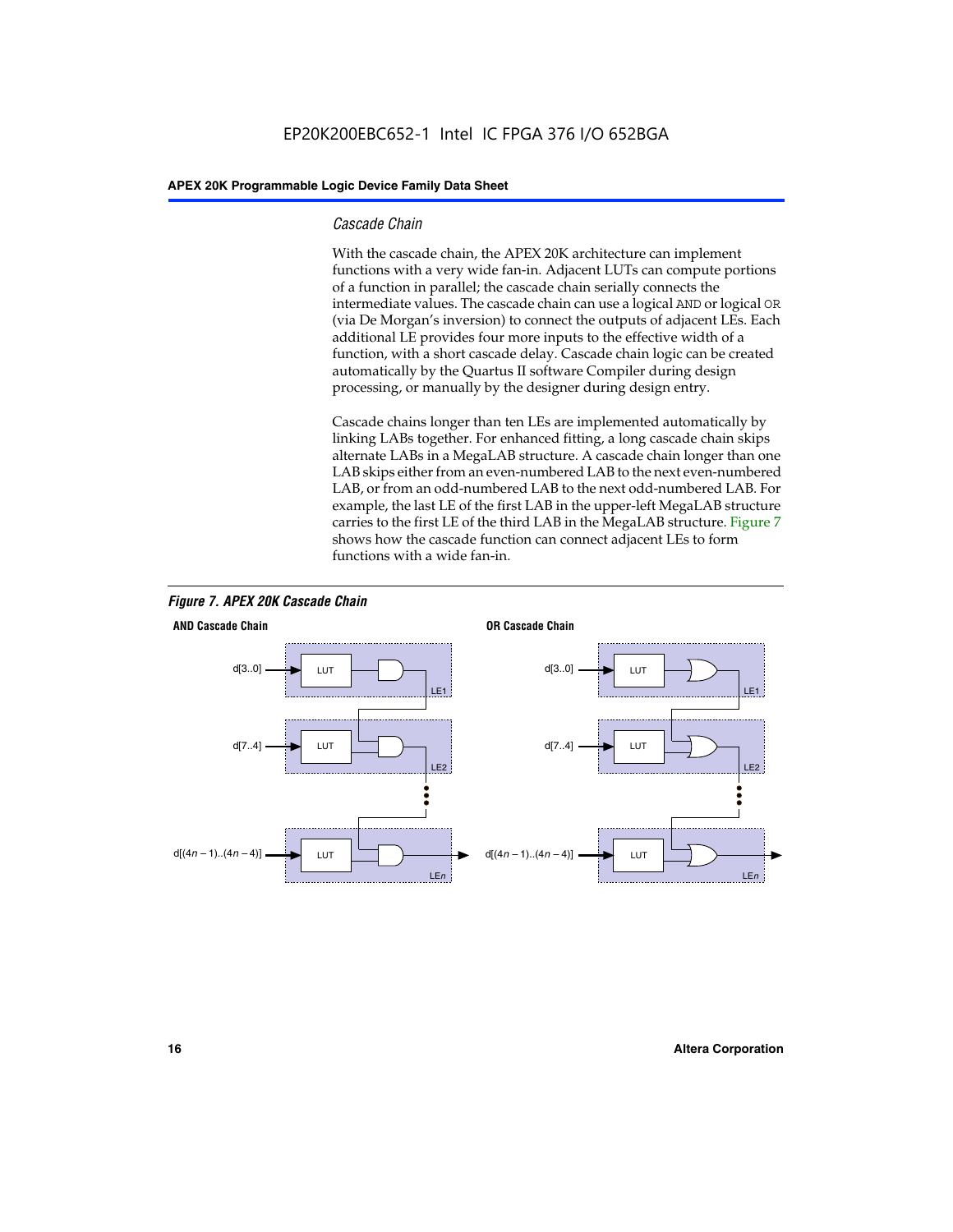# *LE Operating Modes*

The APEX 20K LE can operate in one of the following three modes:

- Normal mode
- Arithmetic mode
- Counter mode

Each mode uses LE resources differently. In each mode, seven available inputs to the LE—the four data inputs from the LAB local interconnect, the feedback from the programmable register, and the carry-in and cascade-in from the previous LE—are directed to different destinations to implement the desired logic function. LAB-wide signals provide clock, asynchronous clear, asynchronous preset, asynchronous load, synchronous clear, synchronous load, and clock enable control for the register. These LAB-wide signals are available in all LE modes.

The Quartus II software, in conjunction with parameterized functions such as LPM and DesignWare functions, automatically chooses the appropriate mode for common functions such as counters, adders, and multipliers. If required, the designer can also create special-purpose functions that specify which LE operating mode to use for optimal performance. Figure 8 shows the LE operating modes.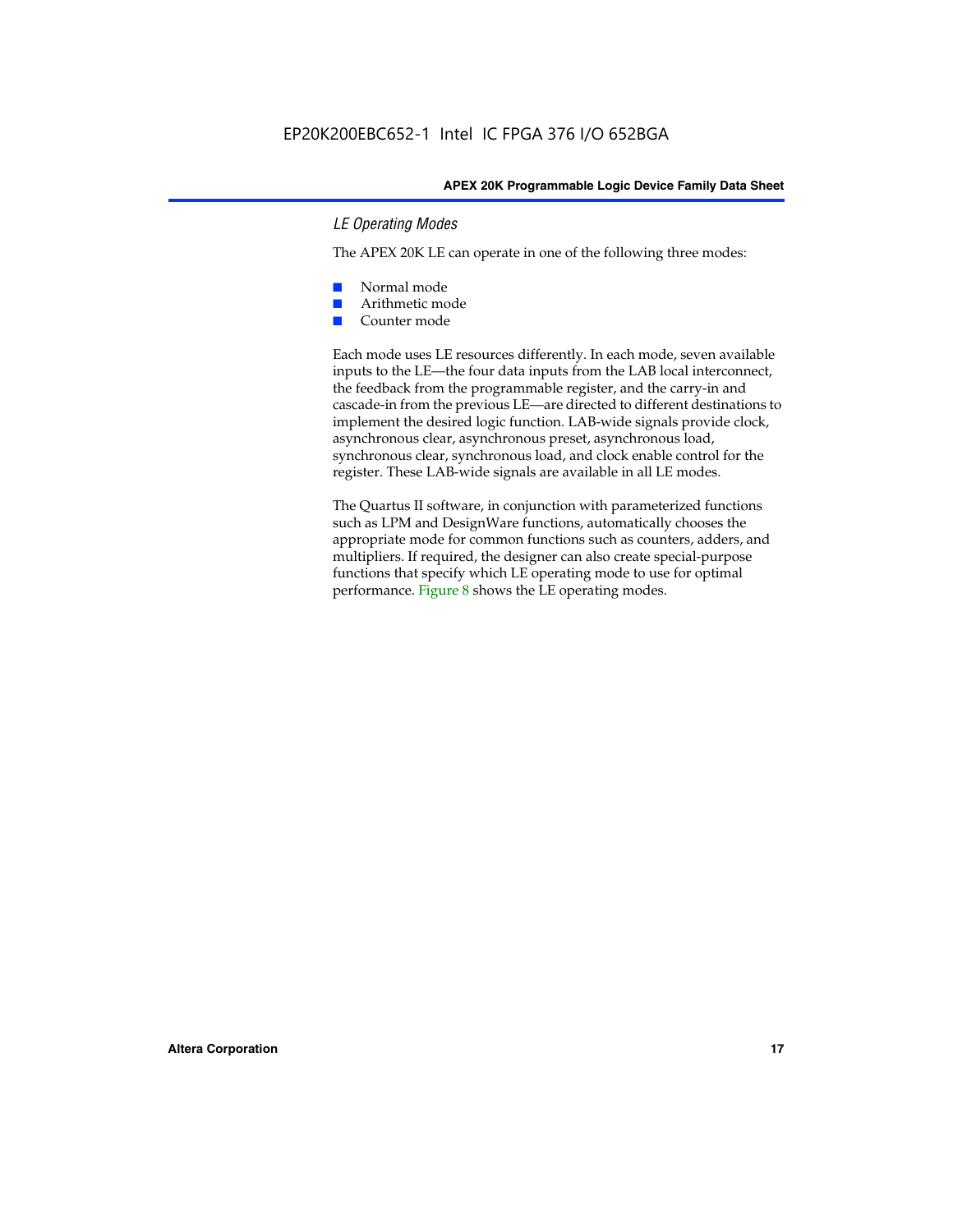# *Figure 8. APEX 20K LE Operating Modes*



#### *Notes to Figure 8:*

- (1) LEs in normal mode support register packing.
- (2) There are two LAB-wide clock enables per LAB.
- (3) When using the carry-in in normal mode, the packed register feature is unavailable.
- (4) A register feedback multiplexer is available on LE1 of each LAB.
- (5) The DATA1 and DATA2 input signals can supply counter enable, up or down control, or register feedback signals for LEs other than the second LE in an LAB.
- (6) The LAB-wide synchronous clear and LAB wide synchronous load affect all registers in an LAB.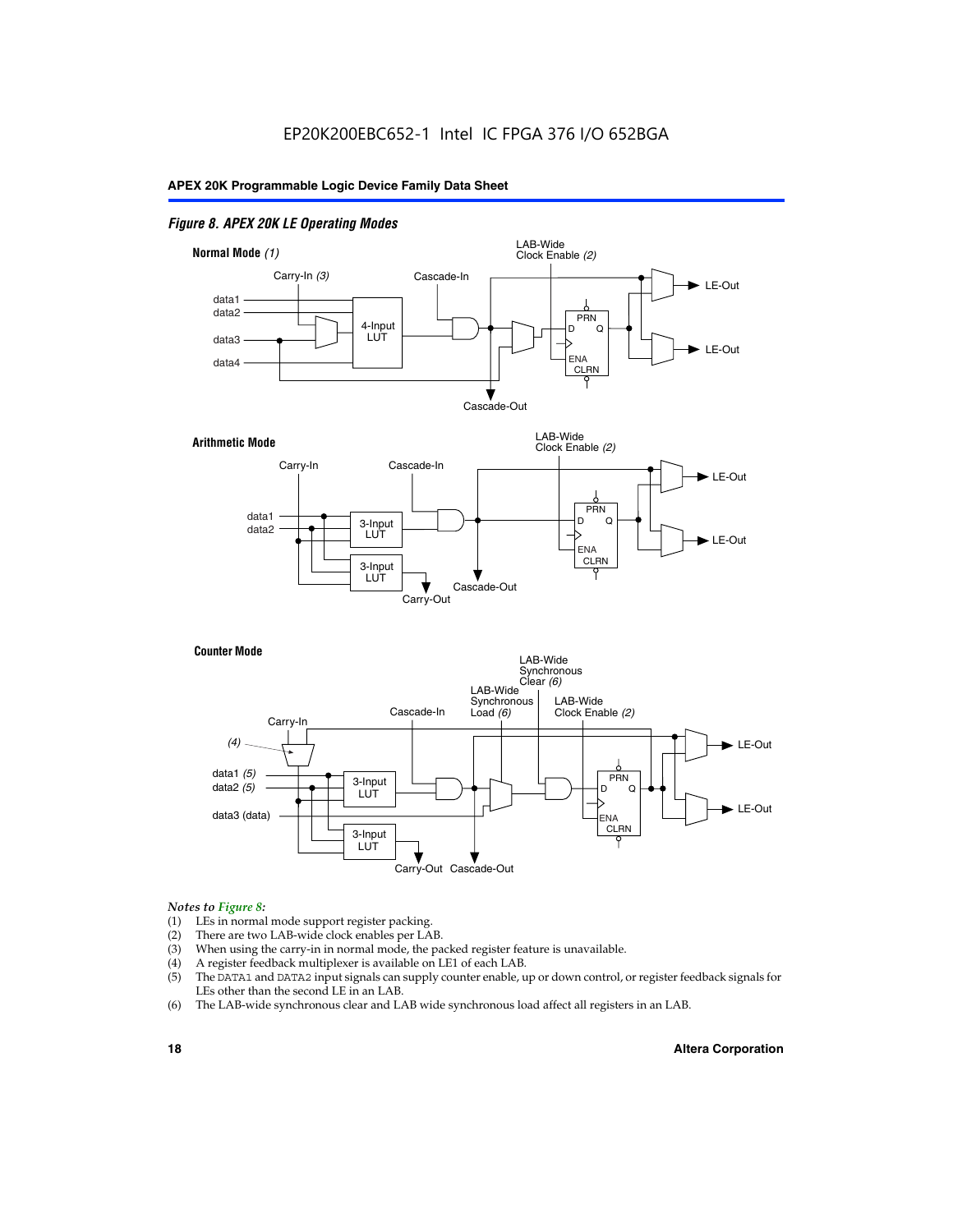#### **Normal Mode**

The normal mode is suitable for general logic applications, combinatorial functions, or wide decoding functions that can take advantage of a cascade chain. In normal mode, four data inputs from the LAB local interconnect and the carry-in are inputs to a four-input LUT. The Quartus II software Compiler automatically selects the carry-in or the DATA3 signal as one of the inputs to the LUT. The LUT output can be combined with the cascade-in signal to form a cascade chain through the cascade-out signal. LEs in normal mode support packed registers.

#### **Arithmetic Mode**

The arithmetic mode is ideal for implementing adders, accumulators, and comparators. An LE in arithmetic mode uses two 3-input LUTs. One LUT computes a three-input function; the other generates a carry output. As shown in Figure 8, the first LUT uses the carry-in signal and two data inputs from the LAB local interconnect to generate a combinatorial or registered output. For example, when implementing an adder, this output is the sum of three signals: DATA1, DATA2, and carry-in. The second LUT uses the same three signals to generate a carry-out signal, thereby creating a carry chain. The arithmetic mode also supports simultaneous use of the cascade chain. LEs in arithmetic mode can drive out registered and unregistered versions of the LUT output.

The Quartus II software implements parameterized functions that use the arithmetic mode automatically where appropriate; the designer does not need to specify how the carry chain will be used.

#### **Counter Mode**

The counter mode offers clock enable, counter enable, synchronous up/down control, synchronous clear, and synchronous load options. The counter enable and synchronous up/down control signals are generated from the data inputs of the LAB local interconnect. The synchronous clear and synchronous load options are LAB-wide signals that affect all registers in the LAB. Consequently, if any of the LEs in an LAB use the counter mode, other LEs in that LAB must be used as part of the same counter or be used for a combinatorial function. The Quartus II software automatically places any registers that are not used by the counter into other LABs.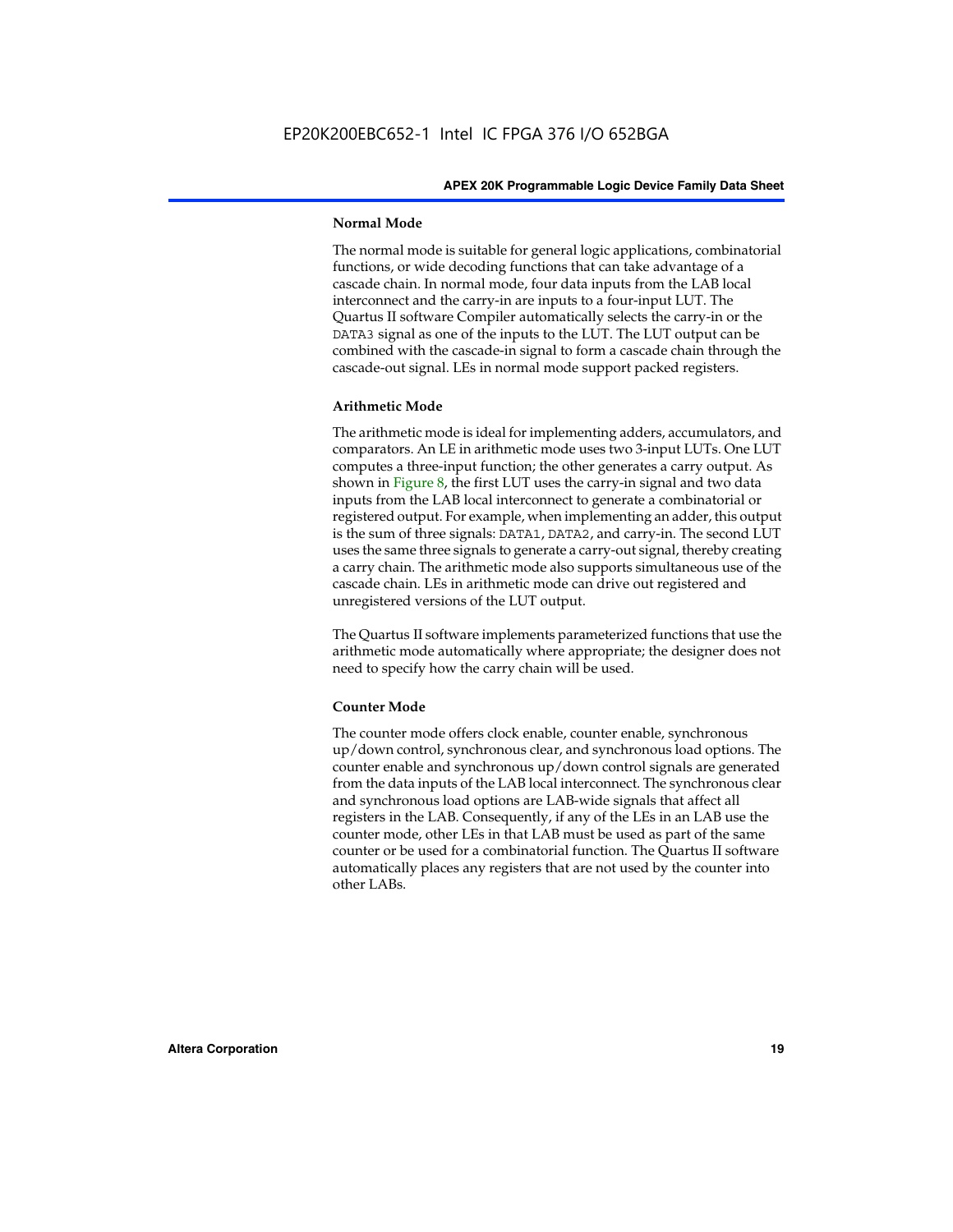The counter mode uses two three-input LUTs: one generates the counter data, and the other generates the fast carry bit. A 2-to-1 multiplexer provides synchronous loading, and another AND gate provides synchronous clearing. If the cascade function is used by an LE in counter mode, the synchronous clear or load overrides any signal carried on the cascade chain. The synchronous clear overrides the synchronous load. LEs in arithmetic mode can drive out registered and unregistered versions of the LUT output.

# *Clear & Preset Logic Control*

Logic for the register's clear and preset signals is controlled by LAB-wide signals. The LE directly supports an asynchronous clear function. The Quartus II software Compiler can use a NOT-gate push-back technique to emulate an asynchronous preset. Moreover, the Quartus II software Compiler can use a programmable NOT-gate push-back technique to emulate simultaneous preset and clear or asynchronous load. However, this technique uses three additional LEs per register. All emulation is performed automatically when the design is compiled. Registers that emulate simultaneous preset and load will enter an unknown state upon power-up or when the chip-wide reset is asserted.

In addition to the two clear and preset modes, APEX 20K devices provide a chip-wide reset pin (DEV\_CLRn) that resets all registers in the device. Use of this pin is controlled through an option in the Quartus II software that is set before compilation. The chip-wide reset overrides all other control signals. Registers using an asynchronous preset are preset when the chip-wide reset is asserted; this effect results from the inversion technique used to implement the asynchronous preset.

# **FastTrack Interconnect**

In the APEX 20K architecture, connections between LEs, ESBs, and I/O pins are provided by the FastTrack Interconnect. The FastTrack Interconnect is a series of continuous horizontal and vertical routing channels that traverse the device. This global routing structure provides predictable performance, even in complex designs. In contrast, the segmented routing in FPGAs requires switch matrices to connect a variable number of routing paths, increasing the delays between logic resources and reducing performance.

The FastTrack Interconnect consists of row and column interconnect channels that span the entire device. The row interconnect routes signals throughout a row of MegaLAB structures; the column interconnect routes signals throughout a column of MegaLAB structures. When using the row and column interconnect, an LE, IOE, or ESB can drive any other LE, IOE, or ESB in a device. See Figure 9.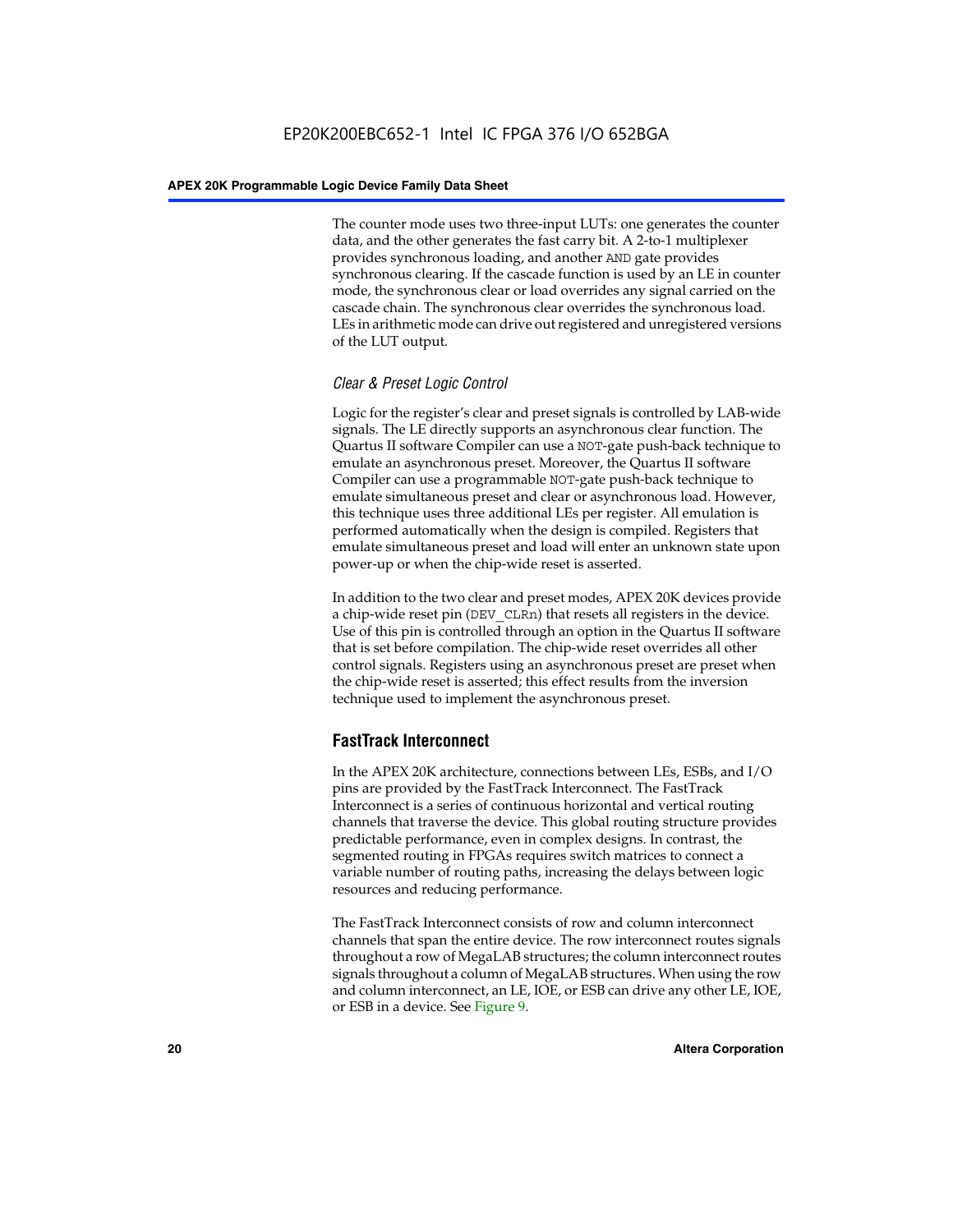

#### *Figure 9. APEX 20K Interconnect Structure*

A row line can be driven directly by LEs, IOEs, or ESBs in that row. Further, a column line can drive a row line, allowing an LE, IOE, or ESB to drive elements in a different row via the column and row interconnect. The row interconnect drives the MegaLAB interconnect to drive LEs, IOEs, or ESBs in a particular MegaLAB structure.

A column line can be directly driven by LEs, IOEs, or ESBs in that column. A column line on a device's left or right edge can also be driven by row IOEs. The column line is used to route signals from one row to another. A column line can drive a row line; it can also drive the MegaLAB interconnect directly, allowing faster connections between rows.

Figure 10 shows how the FastTrack Interconnect uses the local interconnect to drive LEs within MegaLAB structures.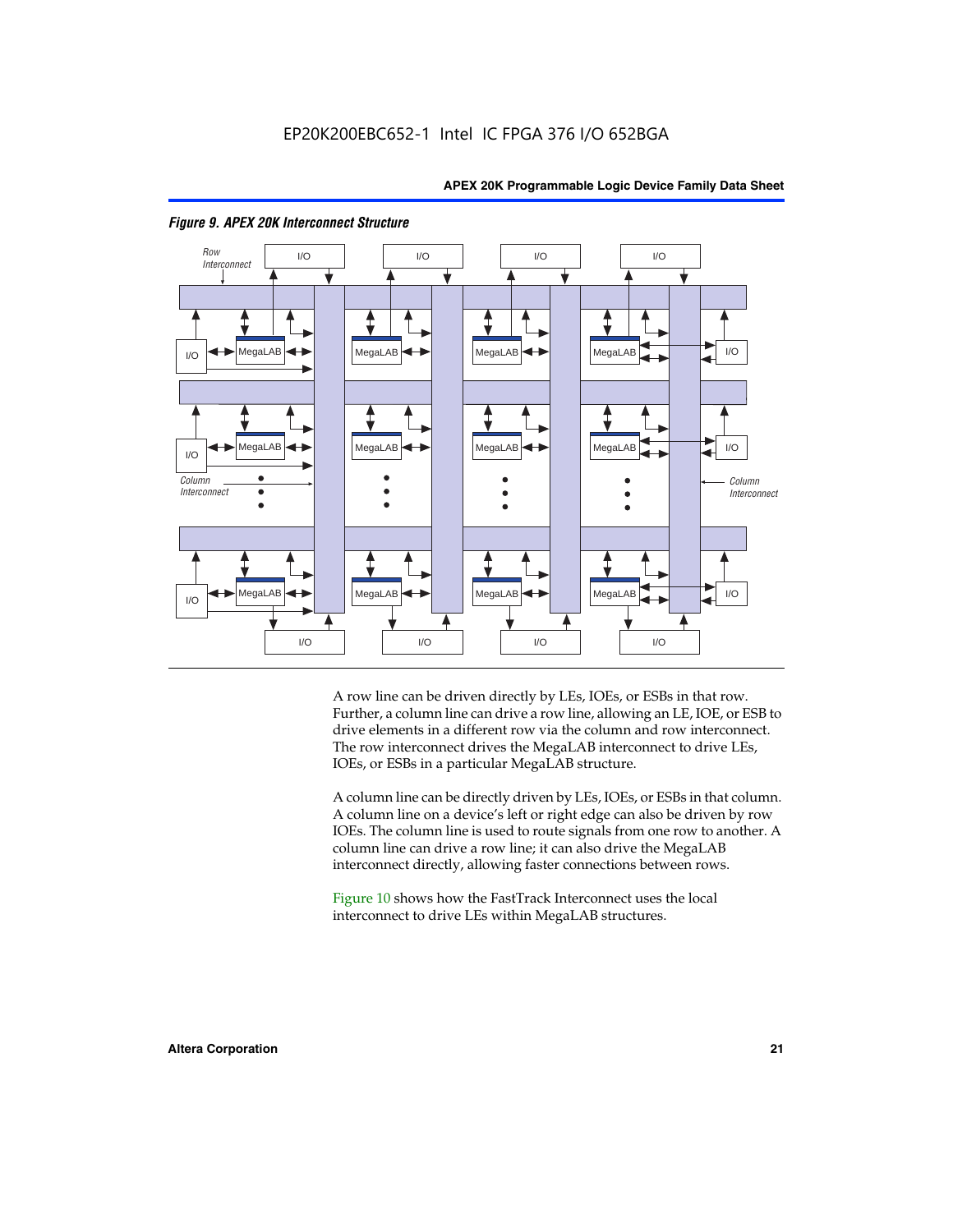

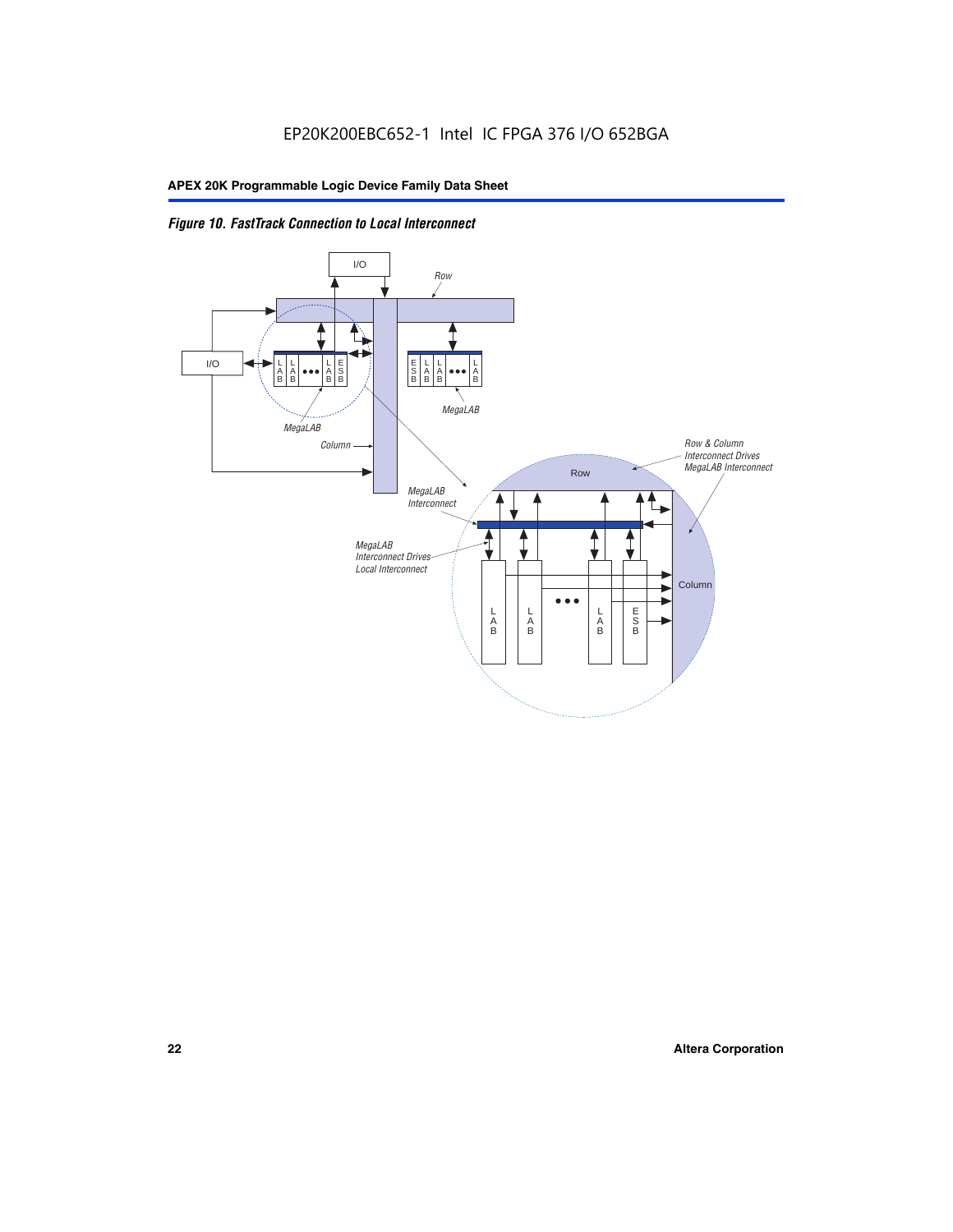Figure 11 shows the intersection of a row and column interconnect, and how these forms of interconnects and LEs drive each other.



*Figure 11. Driving the FastTrack Interconnect*

APEX 20KE devices include an enhanced interconnect structure for faster routing of input signals with high fan-out. Column I/O pins can drive the FastRow<sup>™</sup> interconnect, which routes signals directly into the local interconnect without having to drive through the MegaLAB interconnect. FastRow lines traverse two MegaLAB structures. Also, these pins can drive the local interconnect directly for fast setup times. On EP20K300E and larger devices, the FastRow interconnect drives the two MegaLABs in the top left corner, the two MegaLABs in the top right corner, the two MegaLABS in the bottom left corner, and the two MegaLABs in the bottom right corner. On EP20K200E and smaller devices, FastRow interconnect drives the two MegaLABs on the top and the two MegaLABs on the bottom of the device. On all devices, the FastRow interconnect drives all local interconnect in the appropriate MegaLABs except the local interconnect on the side of the MegaLAB opposite the ESB. Pins using the FastRow interconnect achieve a faster set-up time, as the signal does not need to use a MegaLAB interconnect line to reach the destination LE. Figure 12 shows the FastRow interconnect.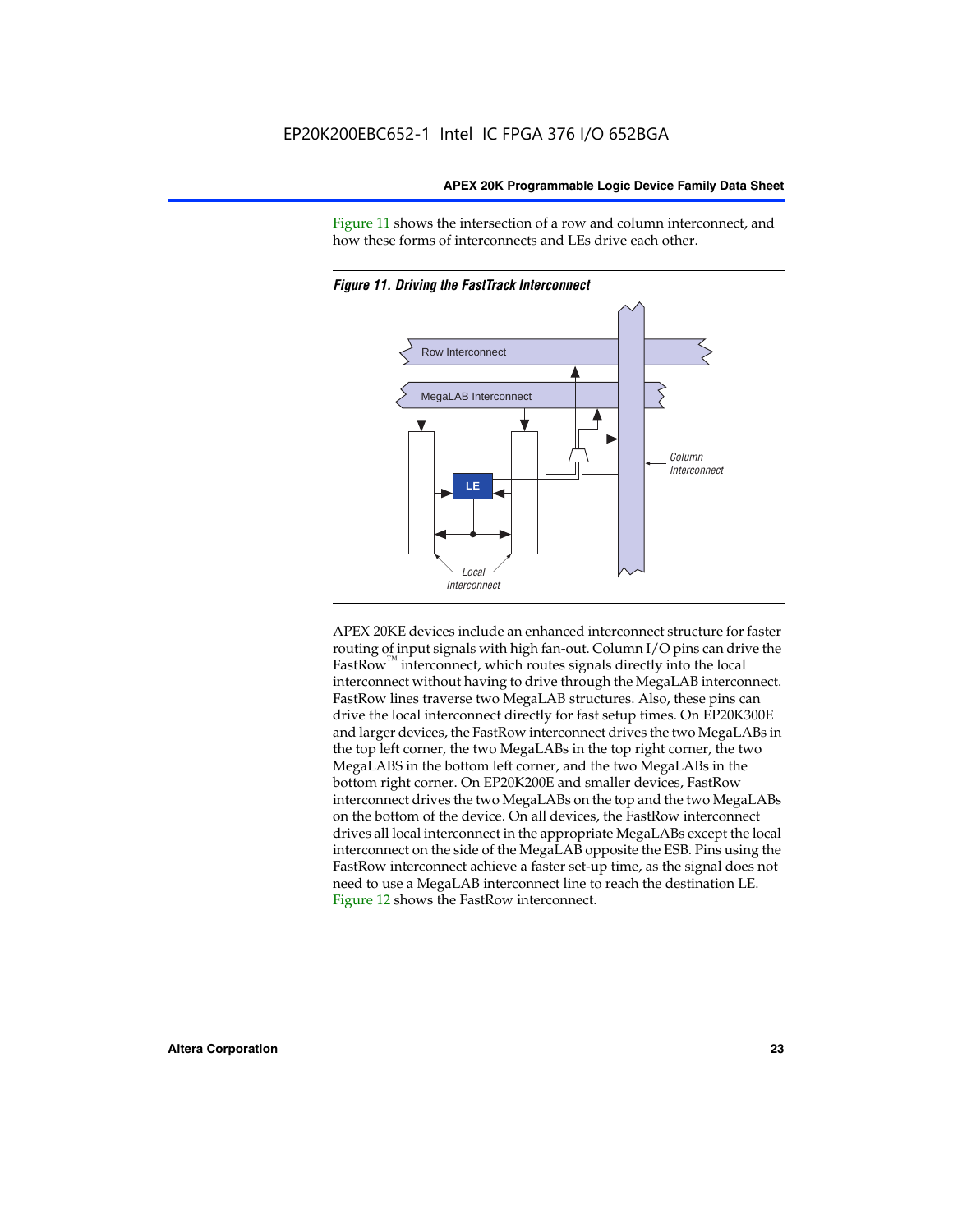

*Figure 12. APEX 20KE FastRow Interconnect*

Table 9 summarizes how various elements of the APEX 20K architecture drive each other.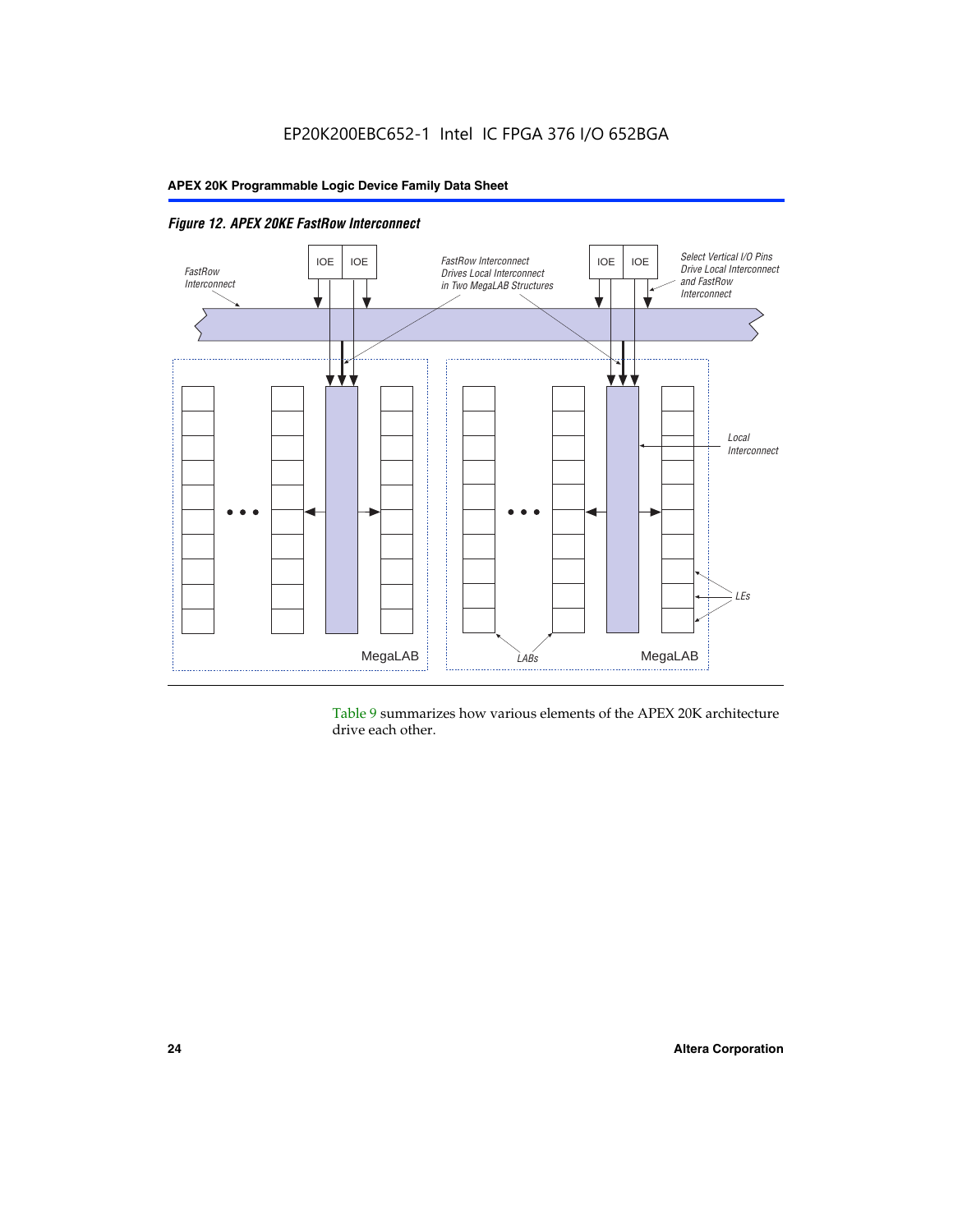| <b>Table 9. APEX 20K Routing Scheme</b> |                    |                      |              |              |                       |                                |                                                       |                                            |                                |
|-----------------------------------------|--------------------|----------------------|--------------|--------------|-----------------------|--------------------------------|-------------------------------------------------------|--------------------------------------------|--------------------------------|
| <b>Source</b>                           | <b>Destination</b> |                      |              |              |                       |                                |                                                       |                                            |                                |
|                                         | Row<br>$I/O P$ in  | Column<br>$I/O P$ in | LE           | <b>ESB</b>   | Local<br>Interconnect | <b>MegaLAB</b><br>Interconnect | <b>Row</b><br><b>FastTrack</b><br><b>Interconnect</b> | Column<br><b>FastTrack</b><br>Interconnect | <b>FastRow</b><br>Interconnect |
| Row I/O Pin                             |                    |                      |              |              | $\checkmark$          | $\checkmark$                   | $\checkmark$                                          | $\checkmark$                               |                                |
| Column I/O<br>Pin                       |                    |                      |              |              |                       |                                |                                                       |                                            | $\checkmark$<br>(1)            |
| LE                                      |                    |                      |              |              | $\checkmark$          | $\checkmark$                   | $\checkmark$                                          | $\checkmark$                               |                                |
| <b>ESB</b>                              |                    |                      |              |              | $\checkmark$          | $\checkmark$                   | $\checkmark$                                          | $\checkmark$                               |                                |
| Local<br>Interconnect                   | $\checkmark$       | $\checkmark$         | $\checkmark$ | $\checkmark$ |                       |                                |                                                       |                                            |                                |
| MegaLAB<br>Interconnect                 |                    |                      |              |              | $\checkmark$          |                                |                                                       |                                            |                                |
| Row<br>FastTrack<br>Interconnect        |                    |                      |              |              |                       | $\checkmark$                   |                                                       | $\checkmark$                               |                                |
| Column<br>FastTrack<br>Interconnect     |                    |                      |              |              |                       | $\checkmark$                   | $\checkmark$                                          |                                            |                                |
| FastRow<br>Interconnect                 |                    |                      |              |              | $\checkmark$<br>(1)   |                                |                                                       |                                            |                                |

#### *Note to Table 9:*

(1) This connection is supported in APEX 20KE devices only.

# **Product-Term Logic**

The product-term portion of the MultiCore architecture is implemented with the ESB. The ESB can be configured to act as a block of macrocells on an ESB-by-ESB basis. Each ESB is fed by 32 inputs from the adjacent local interconnect; therefore, it can be driven by the MegaLAB interconnect or the adjacent LAB. Also, nine ESB macrocells feed back into the ESB through the local interconnect for higher performance. Dedicated clock pins, global signals, and additional inputs from the local interconnect drive the ESB control signals.

In product-term mode, each ESB contains 16 macrocells. Each macrocell consists of two product terms and a programmable register. Figure 13 shows the ESB in product-term mode.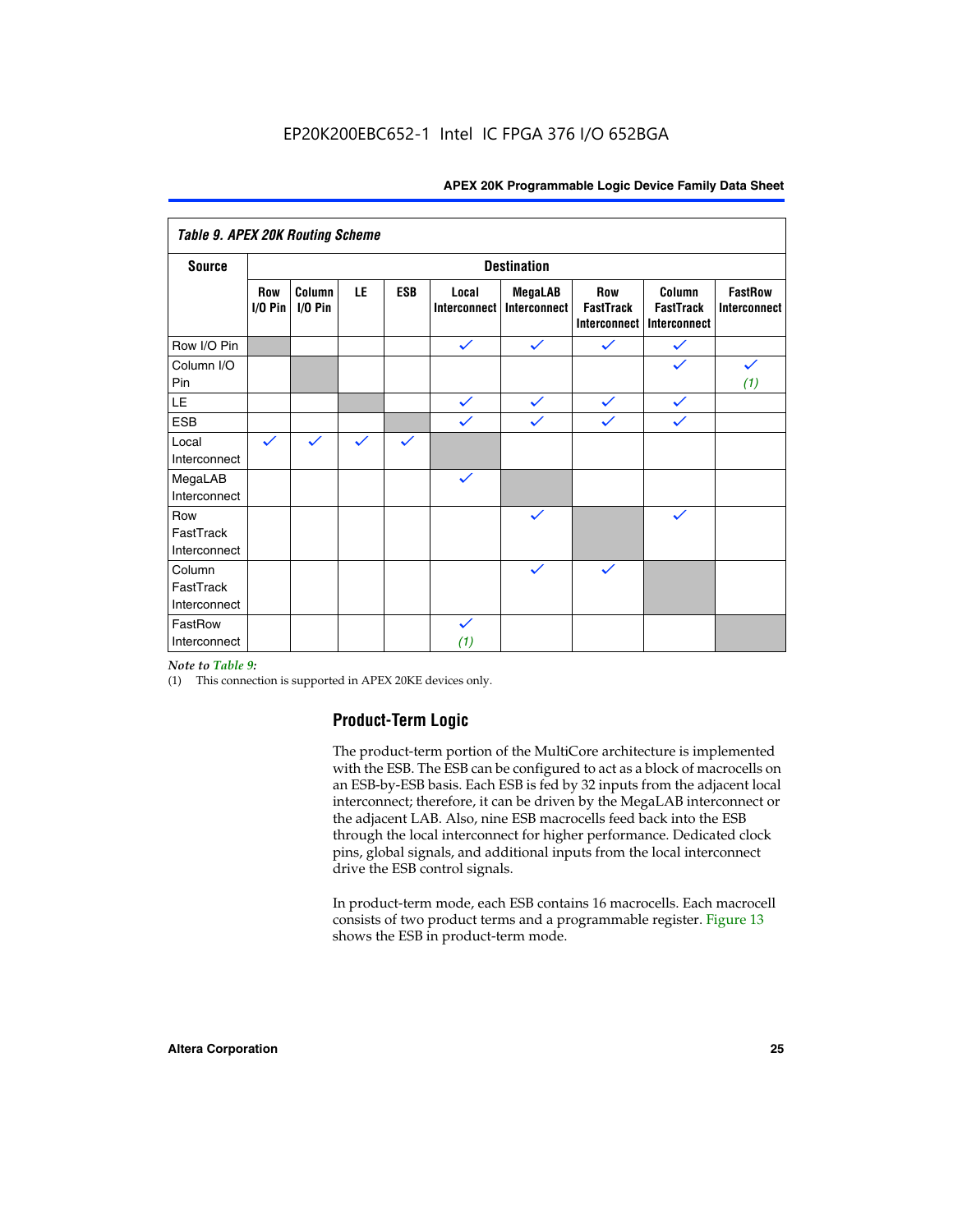### *Figure 13. Product-Term Logic in ESB*



(1) APEX 20KE devices have four dedicated clocks.

# *Macrocells*

APEX 20K macrocells can be configured individually for either sequential or combinatorial logic operation. The macrocell consists of three functional blocks: the logic array, the product-term select matrix, and the programmable register.

Combinatorial logic is implemented in the product terms. The productterm select matrix allocates these product terms for use as either primary logic inputs (to the OR and XOR gates) to implement combinatorial functions, or as parallel expanders to be used to increase the logic available to another macrocell. One product term can be inverted; the Quartus II software uses this feature to perform DeMorgan's inversion for more efficient implementation of wide OR functions. The Quartus II software Compiler can use a NOT-gate push-back technique to emulate an asynchronous preset. Figure 14 shows the APEX 20K macrocell.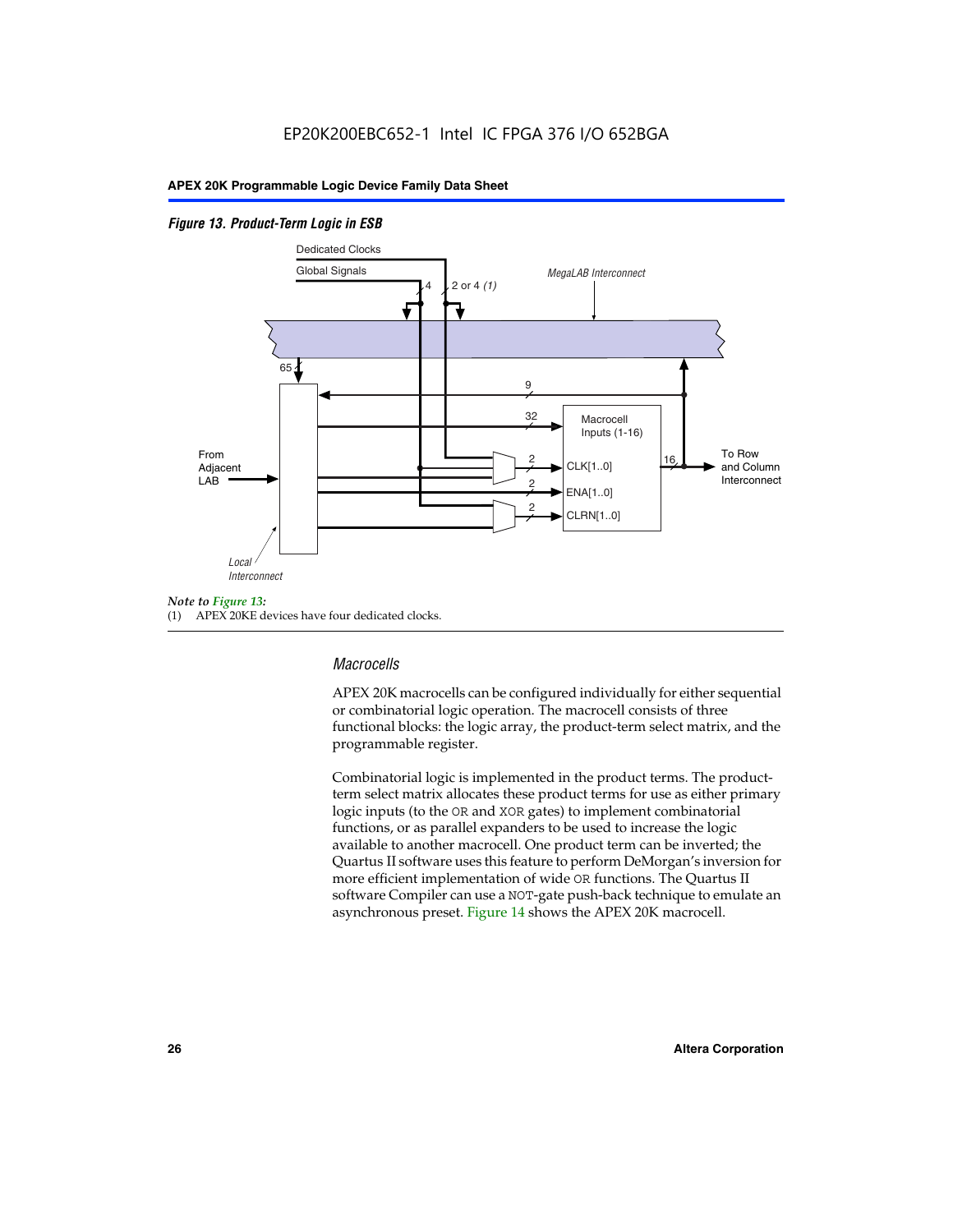

#### *Figure 14. APEX 20K Macrocell*

For registered functions, each macrocell register can be programmed individually to implement D, T, JK, or SR operation with programmable clock control. The register can be bypassed for combinatorial operation. During design entry, the designer specifies the desired register type; the Quartus II software then selects the most efficient register operation for each registered function to optimize resource utilization. The Quartus II software or other synthesis tools can also select the most efficient register operation automatically when synthesizing HDL designs.

Each programmable register can be clocked by one of two ESB-wide clocks. The ESB-wide clocks can be generated from device dedicated clock pins, global signals, or local interconnect. Each clock also has an associated clock enable, generated from the local interconnect. The clock and clock enable signals are related for a particular ESB; any macrocell using a clock also uses the associated clock enable.

If both the rising and falling edges of a clock are used in an ESB, both ESB-wide clock signals are used.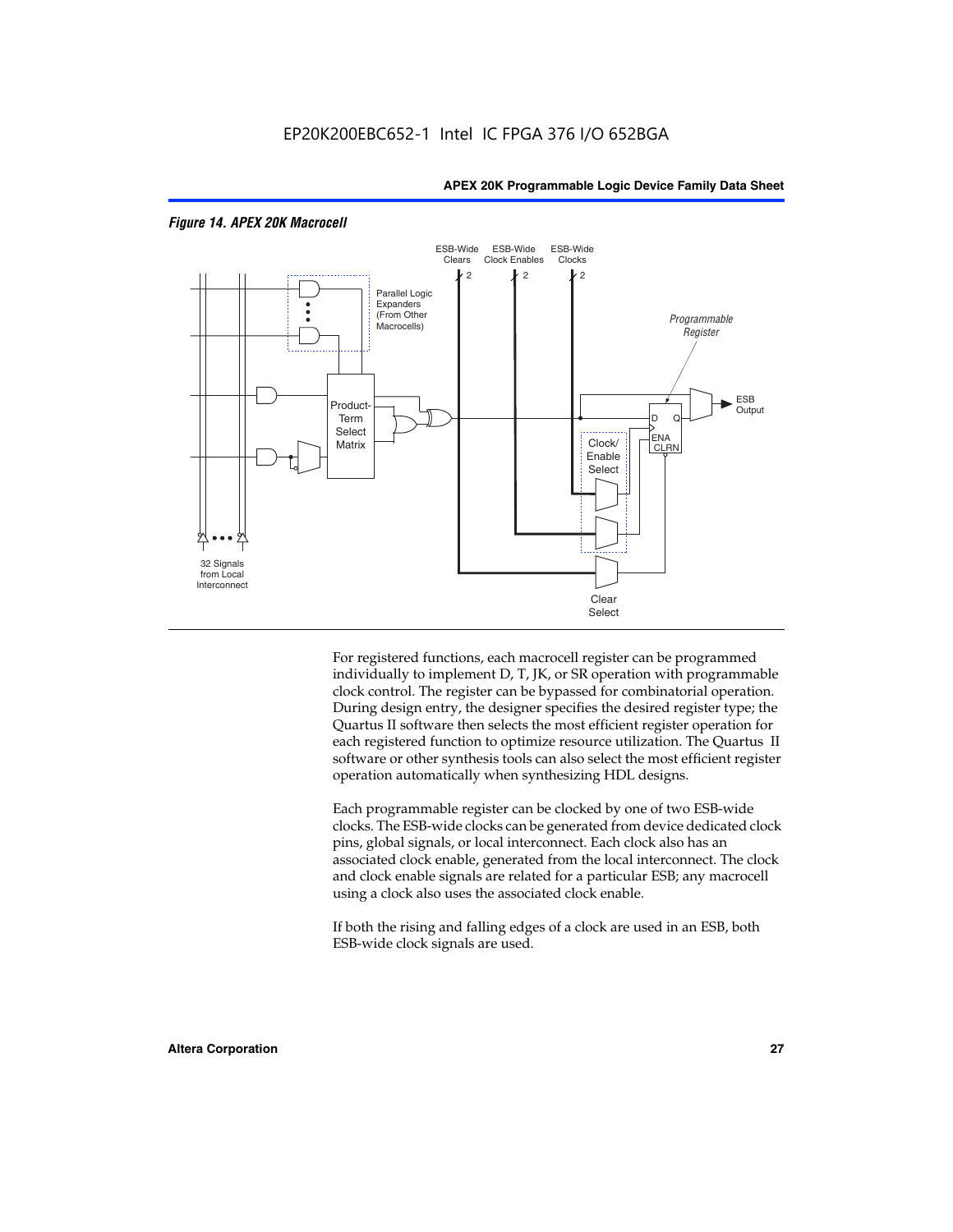The programmable register also supports an asynchronous clear function. Within the ESB, two asynchronous clears are generated from global signals and the local interconnect. Each macrocell can either choose between the two asynchronous clear signals or choose to not be cleared. Either of the two clear signals can be inverted within the ESB. Figure 15 shows the ESB control logic when implementing product-terms.





(1) APEX 20KE devices have four dedicated clocks.

# *Parallel Expanders*

Parallel expanders are unused product terms that can be allocated to a neighboring macrocell to implement fast, complex logic functions. Parallel expanders allow up to 32 product terms to feed the macrocell OR logic directly, with two product terms provided by the macrocell and 30 parallel expanders provided by the neighboring macrocells in the ESB.

The Quartus II software Compiler can allocate up to 15 sets of up to two parallel expanders per set to the macrocells automatically. Each set of two parallel expanders incurs a small, incremental timing delay. Figure 16 shows the APEX 20K parallel expanders.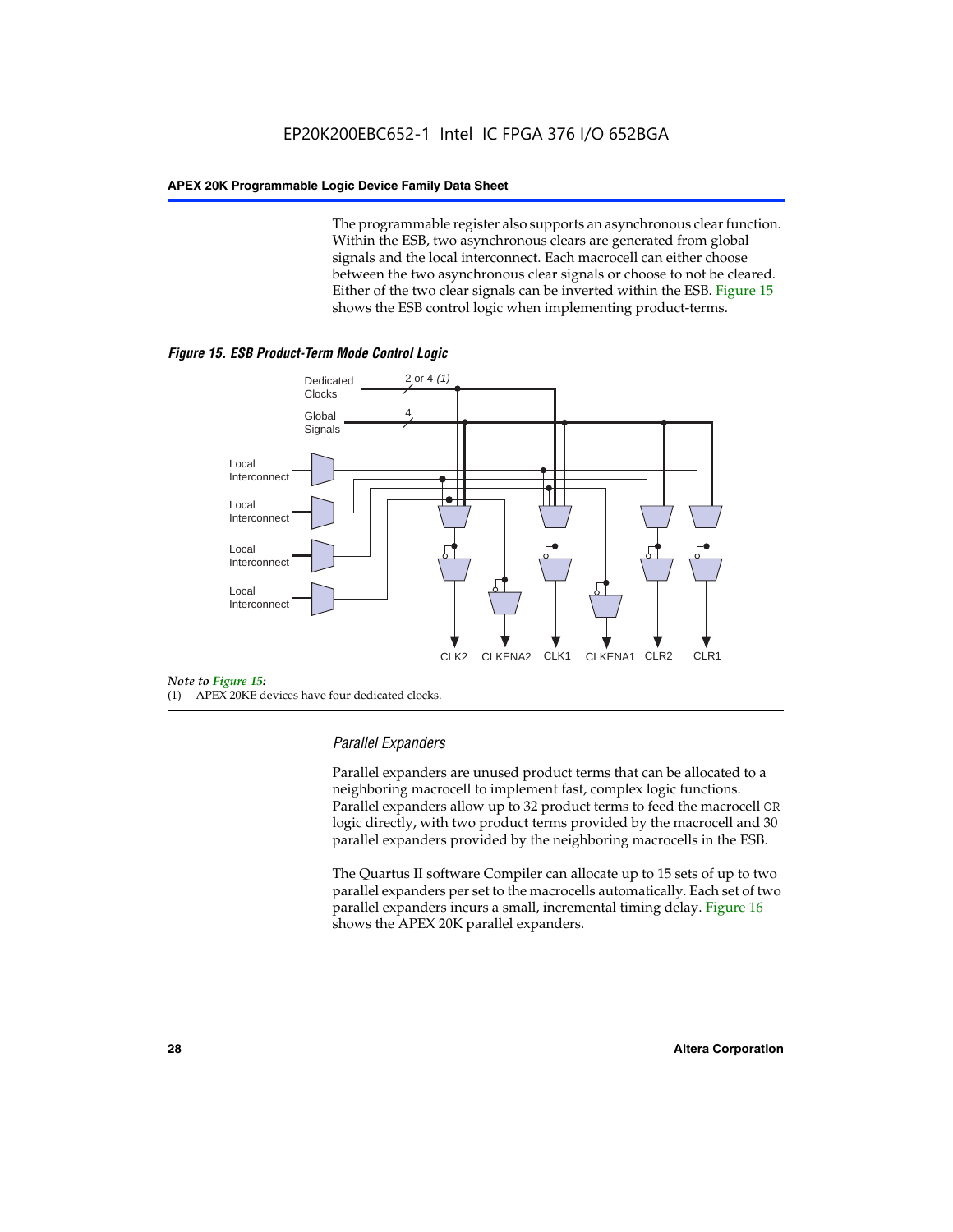



# **Embedded System Block**

The ESB can implement various types of memory blocks, including dual-port RAM, ROM, FIFO, and CAM blocks. The ESB includes input and output registers; the input registers synchronize writes, and the output registers can pipeline designs to improve system performance. The ESB offers a dual-port mode, which supports simultaneous reads and writes at two different clock frequencies. Figure 17 shows the ESB block diagram.



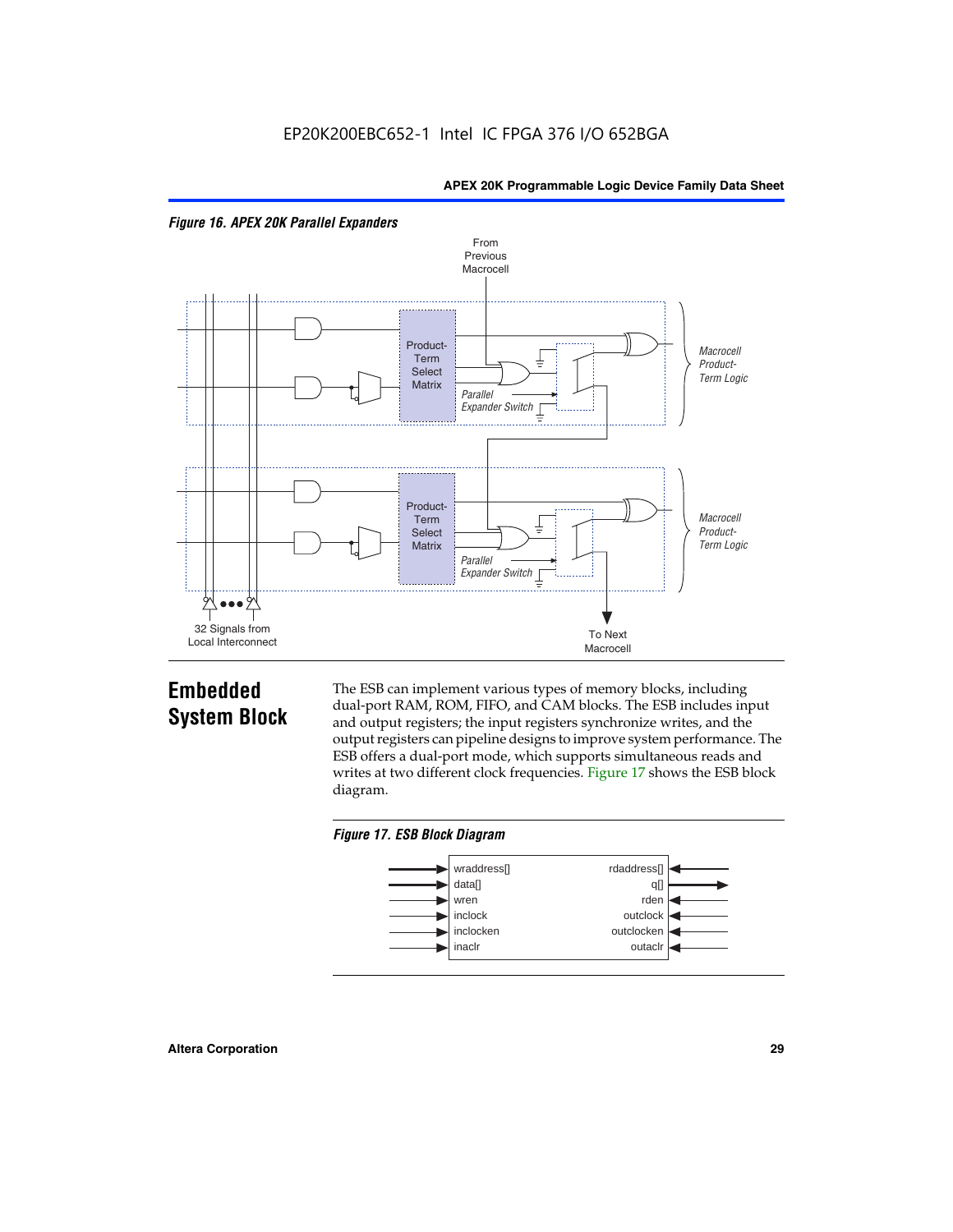ESBs can implement synchronous RAM, which is easier to use than asynchronous RAM. A circuit using asynchronous RAM must generate the RAM write enable (WE) signal, while ensuring that its data and address signals meet setup and hold time specifications relative to the WE signal. In contrast, the ESB's synchronous RAM generates its own WE signal and is self-timed with respect to the global clock. Circuits using the ESB's selftimed RAM must only meet the setup and hold time specifications of the global clock.

ESB inputs are driven by the adjacent local interconnect, which in turn can be driven by the MegaLAB or FastTrack Interconnect. Because the ESB can be driven by the local interconnect, an adjacent LE can drive it directly for fast memory access. ESB outputs drive the MegaLAB and FastTrack Interconnect. In addition, ten ESB outputs, nine of which are unique output lines, drive the local interconnect for fast connection to adjacent LEs or for fast feedback product-term logic.

When implementing memory, each ESB can be configured in any of the following sizes:  $128 \times 16$ ,  $256 \times 8$ ,  $512 \times 4$ ,  $1,024 \times 2$ , or  $2,048 \times 1$ . By combining multiple ESBs, the Quartus II software implements larger memory blocks automatically. For example, two  $128 \times 16$  RAM blocks can be combined to form a  $128 \times 32$  RAM block, and two  $512 \times 4$  RAM blocks can be combined to form a  $512 \times 8$  RAM block. Memory performance does not degrade for memory blocks up to 2,048 words deep. Each ESB can implement a 2,048-word-deep memory; the ESBs are used in parallel, eliminating the need for any external control logic and its associated delays.

To create a high-speed memory block that is more than 2,048 words deep, ESBs drive tri-state lines. Each tri-state line connects all ESBs in a column of MegaLAB structures, and drives the MegaLAB interconnect and row and column FastTrack Interconnect throughout the column. Each ESB incorporates a programmable decoder to activate the tri-state driver appropriately. For instance, to implement 8,192-word-deep memory, four ESBs are used. Eleven address lines drive the ESB memory, and two more drive the tri-state decoder. Depending on which 2,048-word memory page is selected, the appropriate ESB driver is turned on, driving the output to the tri-state line. The Quartus II software automatically combines ESBs with tri-state lines to form deeper memory blocks. The internal tri-state control logic is designed to avoid internal contention and floating lines. See Figure 18.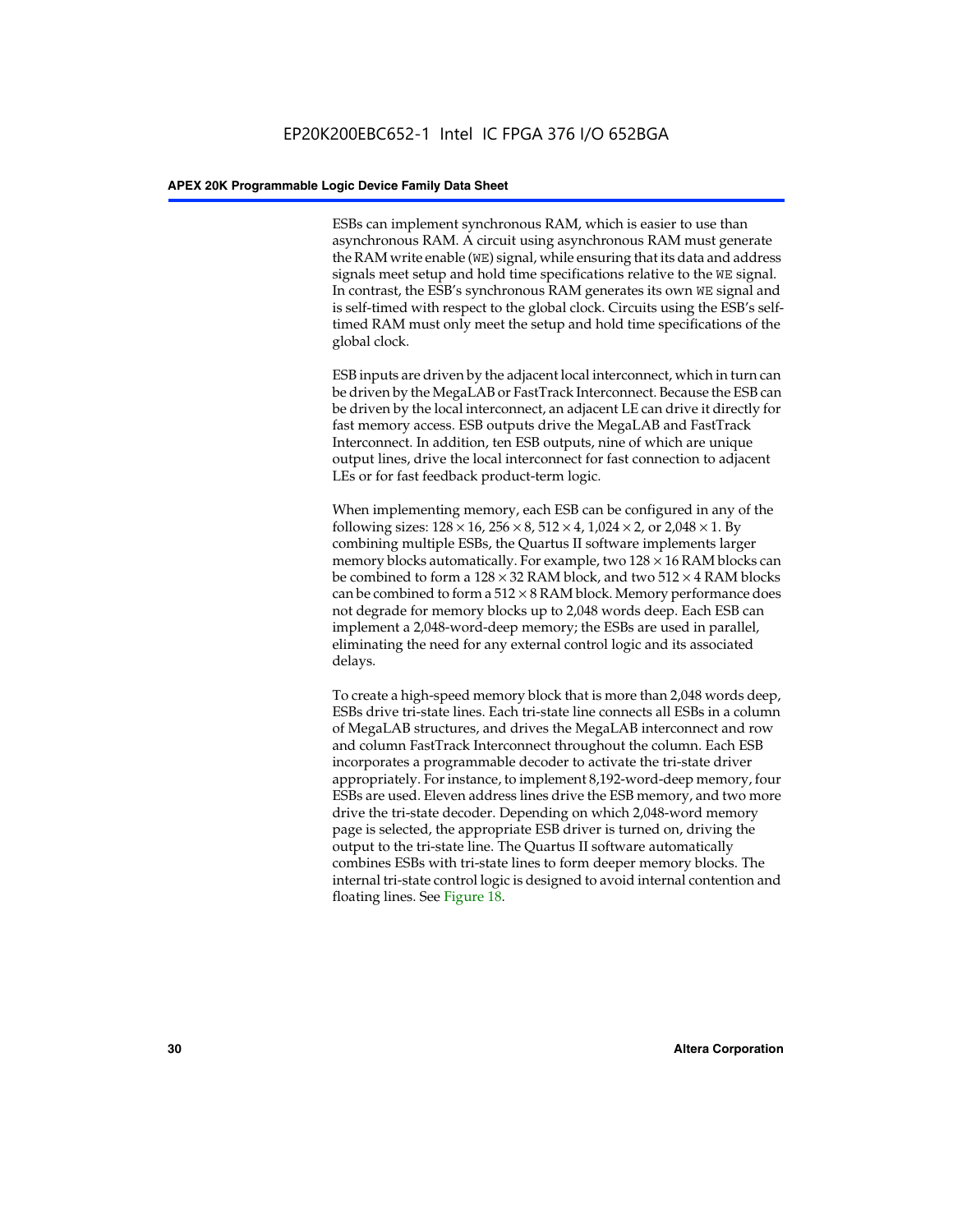

*Figure 18. Deep Memory Block Implemented with Multiple ESBs*

The ESB implements two forms of dual-port memory: read/write clock mode and input/output clock mode. The ESB can also be used for bidirectional, dual-port memory applications in which two ports read or write simultaneously. To implement this type of dual-port memory, two or four ESBs are used to support two simultaneous reads or writes. This functionality is shown in Figure 19.

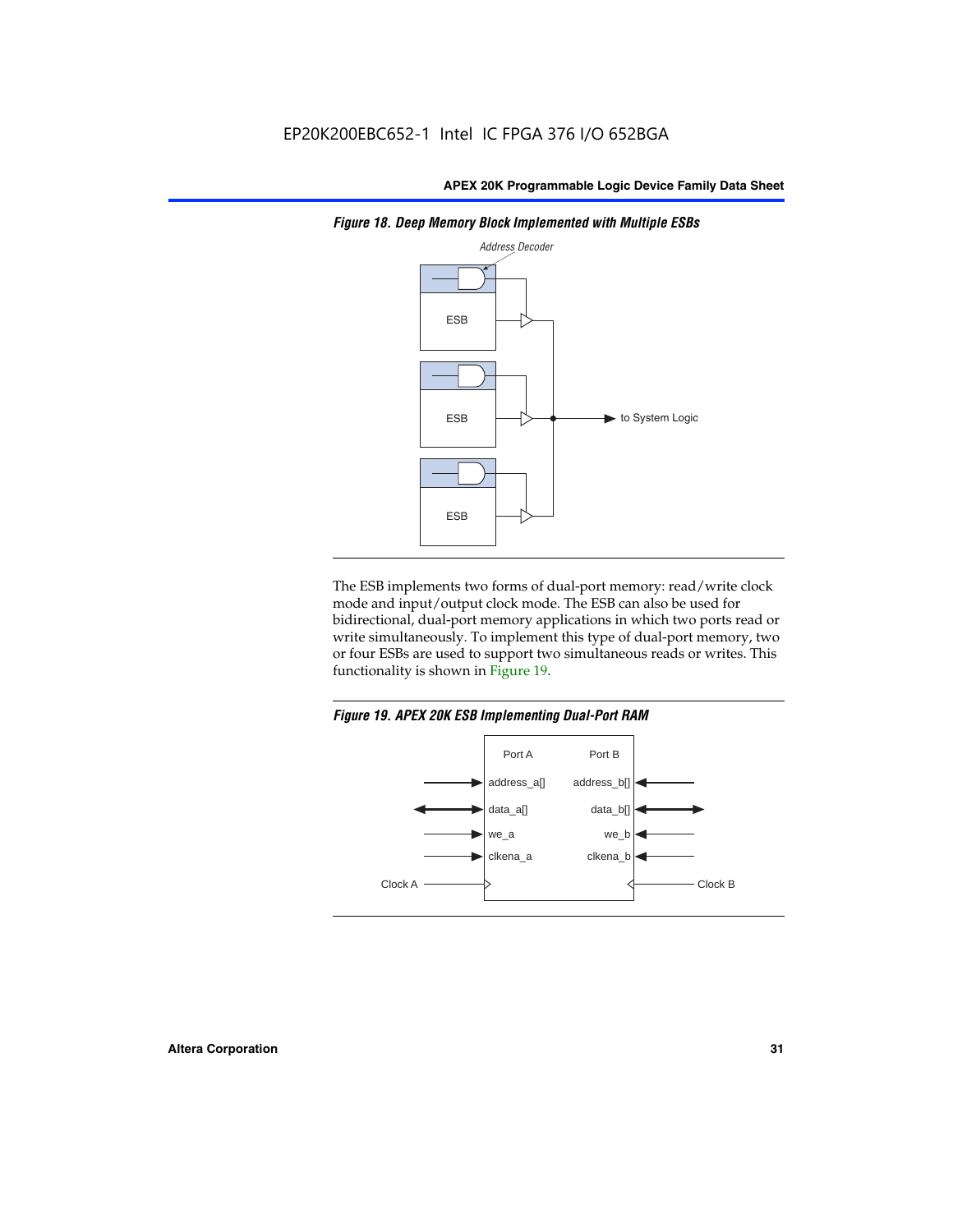# **Read/Write Clock Mode**

The read/write clock mode contains two clocks. One clock controls all registers associated with writing: data input, WE, and write address. The other clock controls all registers associated with reading: read enable (RE), read address, and data output. The ESB also supports clock enable and asynchronous clear signals; these signals also control the read and write registers independently. Read/write clock mode is commonly used for applications where reads and writes occur at different system frequencies. Figure 20 shows the ESB in read/write clock mode.



# *Notes to Figure 20:*

- (1) All registers can be cleared asynchronously by ESB local interconnect signals, global signals, or the chip-wide reset.
- (2) APEX 20KE devices have four dedicated clocks.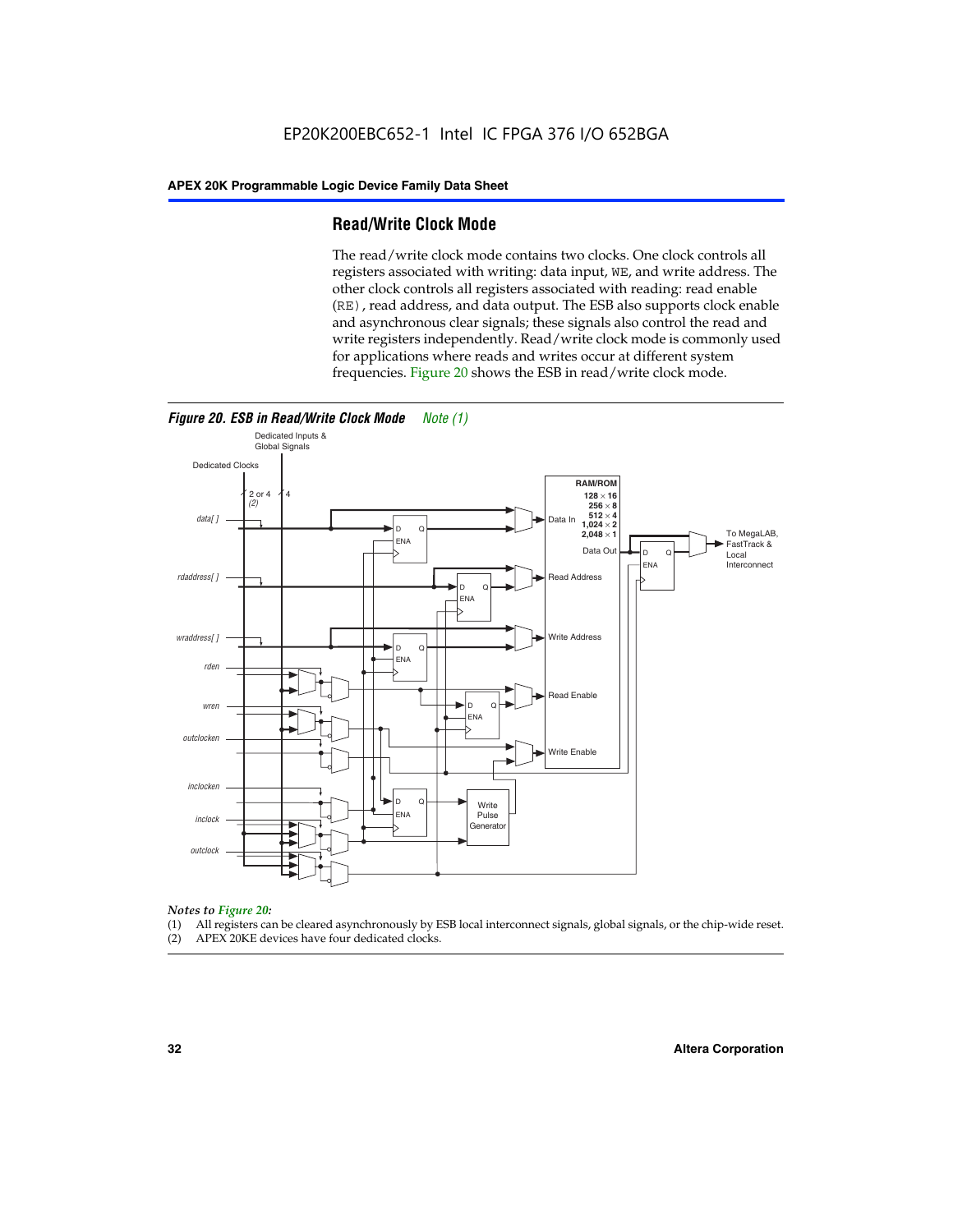# **Input/Output Clock Mode**

The input/output clock mode contains two clocks. One clock controls all registers for inputs into the ESB: data input, WE, RE, read address, and write address. The other clock controls the ESB data output registers. The ESB also supports clock enable and asynchronous clear signals; these signals also control the reading and writing of registers independently. Input/output clock mode is commonly used for applications where the reads and writes occur at the same system frequency, but require different clock enable signals for the input and output registers. Figure 21 shows the ESB in input/output clock mode.



#### *Figure 21. ESB in Input/Output Clock Mode Note (1)*

#### *Notes to Figure 21:*

(1) All registers can be cleared asynchronously by ESB local interconnect signals, global signals, or the chip-wide reset.

(2) APEX 20KE devices have four dedicated clocks.

# **Single-Port Mode**

The APEX 20K ESB also supports a single-port mode, which is used when simultaneous reads and writes are not required. See Figure 22.

#### **Altera Corporation 33**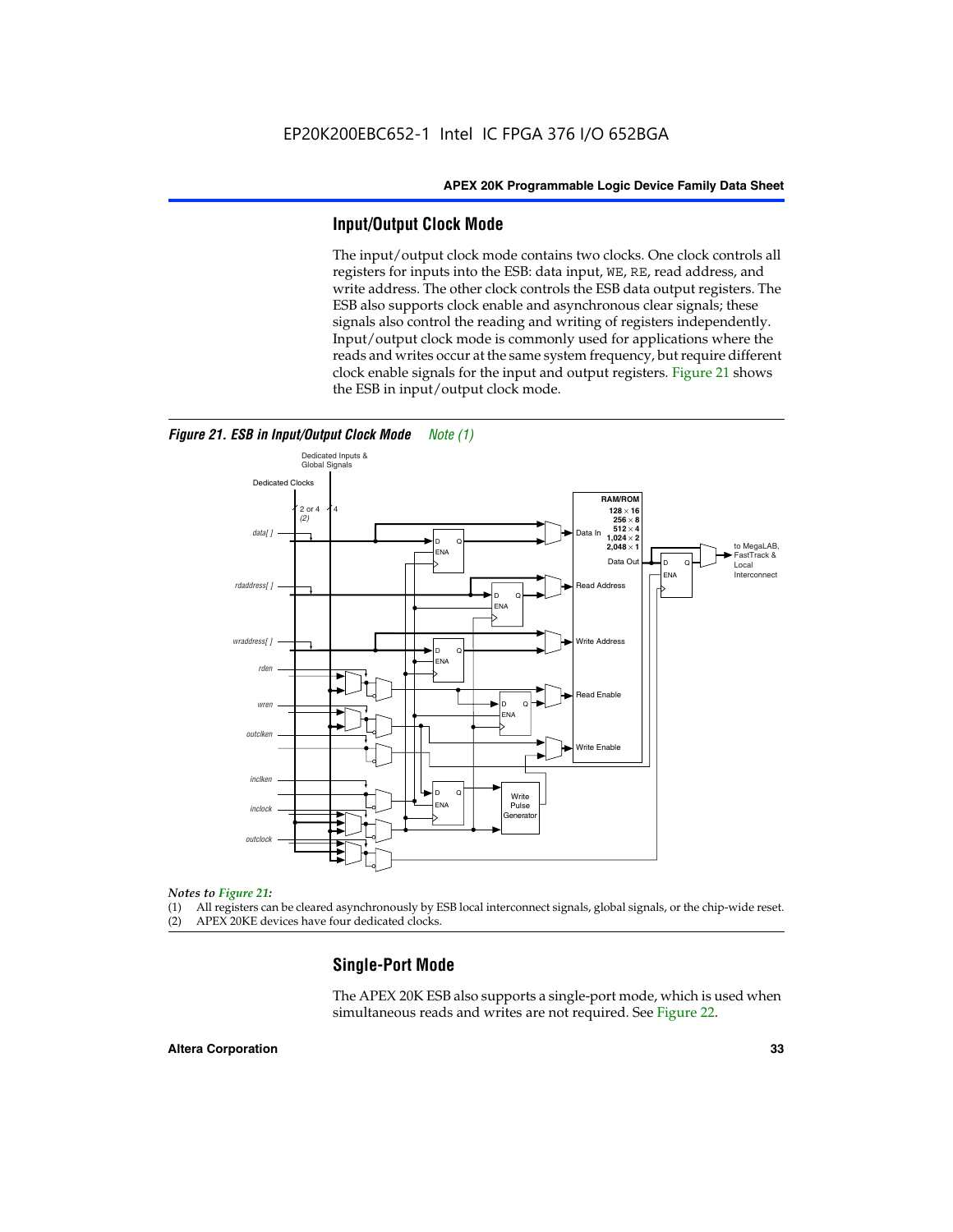### *Figure 22. ESB in Single-Port Mode Note (1)*



#### *Notes to Figure 22:*

(1) All registers can be asynchronously cleared by ESB local interconnect signals, global signals, or the chip-wide reset.

(2) APEX 20KE devices have four dedicated clocks.

# **Content-Addressable Memory**

In APEX 20KE devices, the ESB can implement CAM. CAM can be thought of as the inverse of RAM. When read, RAM outputs the data for a given address. Conversely, CAM outputs an address for a given data word. For example, if the data FA12 is stored in address 14, the CAM outputs 14 when FA12 is driven into it.

CAM is used for high-speed search operations. When searching for data within a RAM block, the search is performed serially. Thus, finding a particular data word can take many cycles. CAM searches all addresses in parallel and outputs the address storing a particular word. When a match is found, a match flag is set high. Figure 23 shows the CAM block diagram.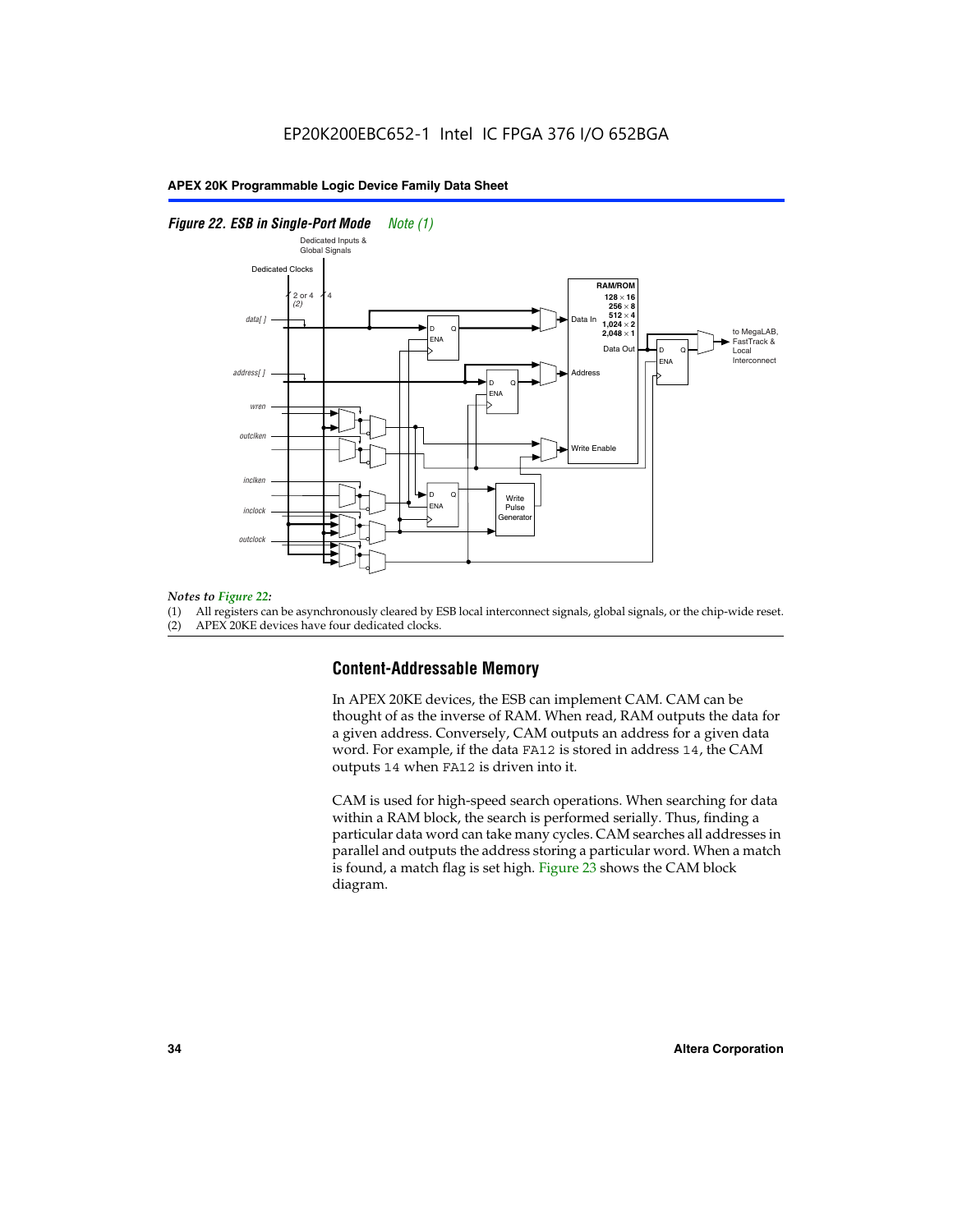

#### *Figure 23. APEX 20KE CAM Block Diagram*

CAM can be used in any application requiring high-speed searches, such as networking, communications, data compression, and cache management.

The APEX 20KE on-chip CAM provides faster system performance than traditional discrete CAM. Integrating CAM and logic into the APEX 20KE device eliminates off-chip and on-chip delays, improving system performance.

When in CAM mode, the ESB implements 32-word, 32-bit CAM. Wider or deeper CAM can be implemented by combining multiple CAMs with some ancillary logic implemented in LEs. The Quartus II software combines ESBs and LEs automatically to create larger CAMs.

CAM supports writing "don't care" bits into words of the memory. The "don't-care" bit can be used as a mask for CAM comparisons; any bit set to "don't-care" has no effect on matches.

The output of the CAM can be encoded or unencoded. When encoded, the ESB outputs an encoded address of the data's location. For instance, if the data is located in address 12, the ESB output is 12. When unencoded, the ESB uses its 16 outputs to show the location of the data over two clock cycles. In this case, if the data is located in address 12, the 12th output line goes high. When using unencoded outputs, two clock cycles are required to read the output because a 16-bit output bus is used to show the status of 32 words.

The encoded output is better suited for designs that ensure duplicate data is not written into the CAM. If duplicate data is written into two locations, the CAM's output will be incorrect. If the CAM may contain duplicate data, the unencoded output is a better solution; CAM with unencoded outputs can distinguish multiple data locations.

CAM can be pre-loaded with data during configuration, or it can be written during system operation. In most cases, two clock cycles are required to write each word into CAM. When "don't-care" bits are used, a third clock cycle is required.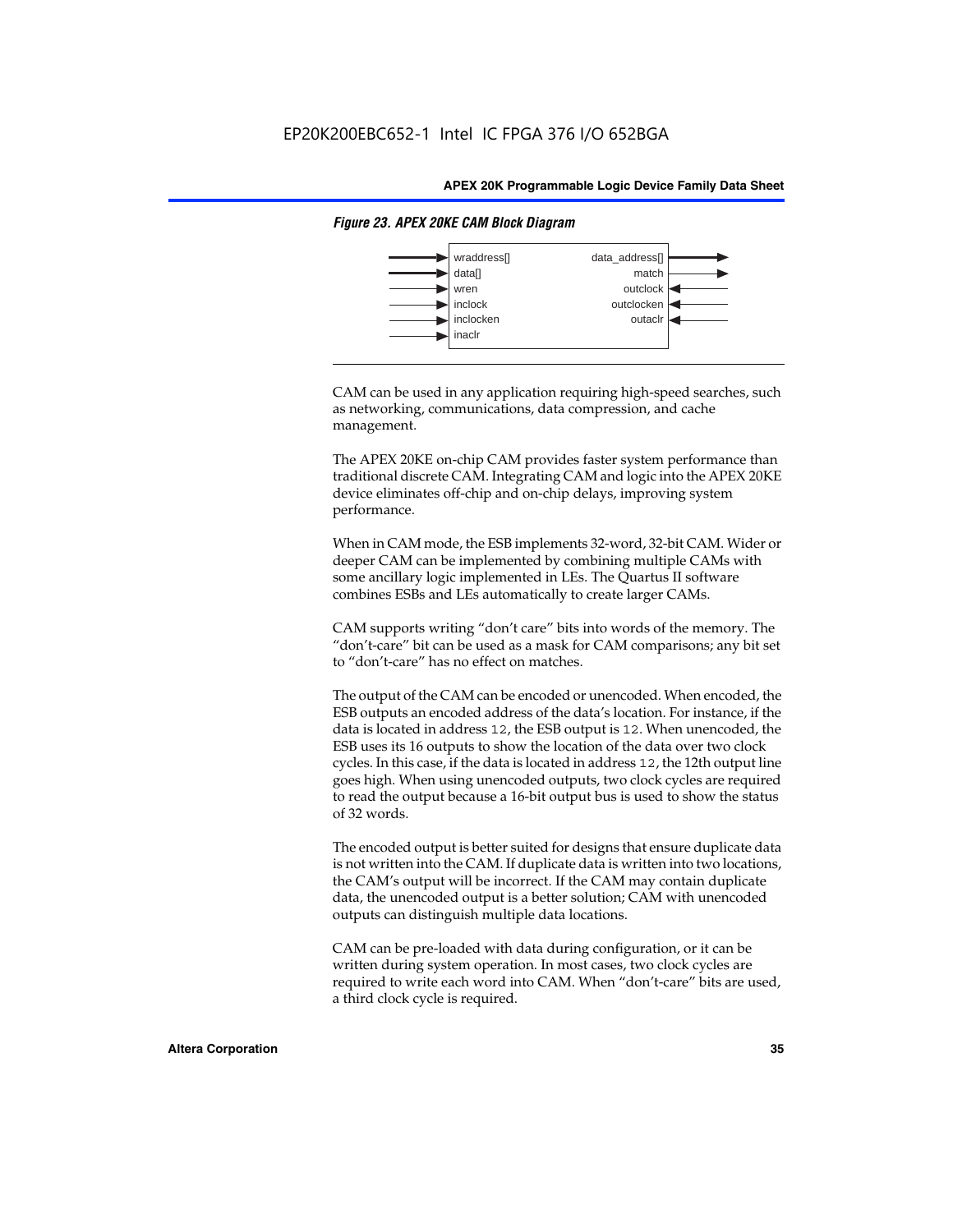

For more information on APEX 20KE devices and CAM, see *Application Note 119 (Implementing High-Speed Search Applications with APEX CAM).*

# **Driving Signals to the ESB**

ESBs provide flexible options for driving control signals. Different clocks can be used for the ESB inputs and outputs. Registers can be inserted independently on the data input, data output, read address, write address, WE, and RE signals. The global signals and the local interconnect can drive the WE and RE signals. The global signals, dedicated clock pins, and local interconnect can drive the ESB clock signals. Because the LEs drive the local interconnect, the LEs can control the WE and RE signals and the ESB clock, clock enable, and asynchronous clear signals. Figure 24 shows the ESB control signal generation logic.





#### *Note to Figure 24:*

(1) APEX 20KE devices have four dedicated clocks.

An ESB is fed by the local interconnect, which is driven by adjacent LEs (for high-speed connection to the ESB) or the MegaLAB interconnect. The ESB can drive the local, MegaLAB, or FastTrack Interconnect routing structure to drive LEs and IOEs in the same MegaLAB structure or anywhere in the device.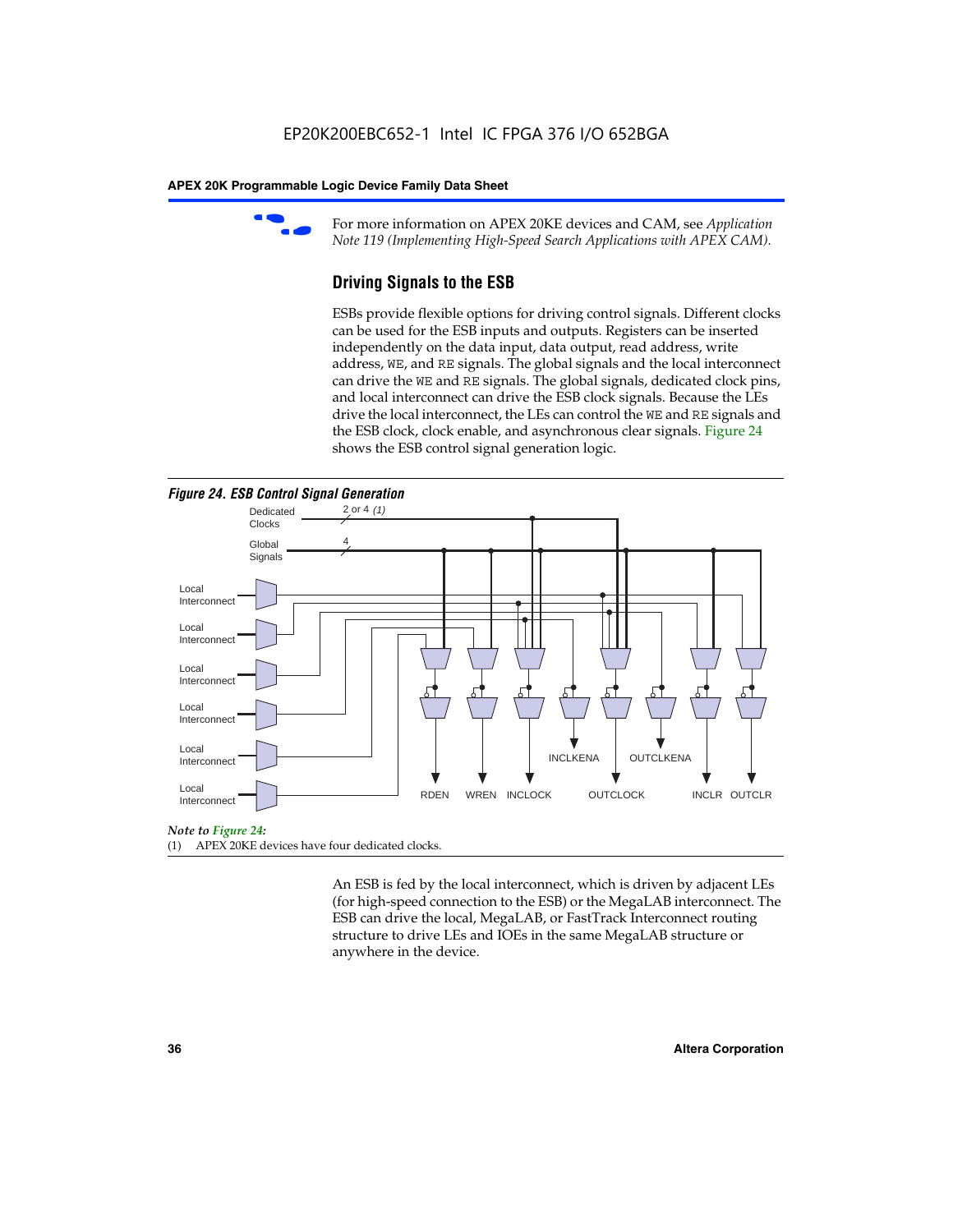# **Implementing Logic in ROM**

In addition to implementing logic with product terms, the ESB can implement logic functions when it is programmed with a read-only pattern during configuration, creating a large LUT. With LUTs, combinatorial functions are implemented by looking up the results, rather than by computing them. This implementation of combinatorial functions can be faster than using algorithms implemented in general logic, a performance advantage that is further enhanced by the fast access times of ESBs. The large capacity of ESBs enables designers to implement complex functions in one logic level without the routing delays associated with linked LEs or distributed RAM blocks. Parameterized functions such as LPM functions can take advantage of the ESB automatically. Further, the Quartus II software can implement portions of a design with ESBs where appropriate.

# **Programmable Speed/Power Control**

APEX 20K ESBs offer a high-speed mode that supports very fast operation on an ESB-by-ESB basis. When high speed is not required, this feature can be turned off to reduce the ESB's power dissipation by up to 50%. ESBs that run at low power incur a nominal timing delay adder. This Turbo  $Bit^{TM}$  option is available for ESBs that implement product-term logic or memory functions. An ESB that is not used will be powered down so that it does not consume DC current.

Designers can program each ESB in the APEX 20K device for either high-speed or low-power operation. As a result, speed-critical paths in the design can run at high speed, while the remaining paths operate at reduced power.

**I/O Structure** The APEX 20K IOE contains a bidirectional I/O buffer and a register that can be used either as an input register for external data requiring fast setup times, or as an output register for data requiring fast clock-to-output performance. IOEs can be used as input, output, or bidirectional pins. For fast bidirectional I/O timing, LE registers using local routing can improve setup times and OE timing. The Quartus II software Compiler uses the programmable inversion option to invert signals from the row and column interconnect automatically where appropriate. Because the APEX 20K IOE offers one output enable per pin, the Quartus II software Compiler can emulate open-drain operation efficiently.

> The APEX 20K IOE includes programmable delays that can be activated to ensure zero hold times, minimum clock-to-output times, input IOE register-to-core register transfers, or core-to-output IOE register transfers. A path in which a pin directly drives a register may require the delay to ensure zero hold time, whereas a path in which a pin drives a register through combinatorial logic may not require the delay.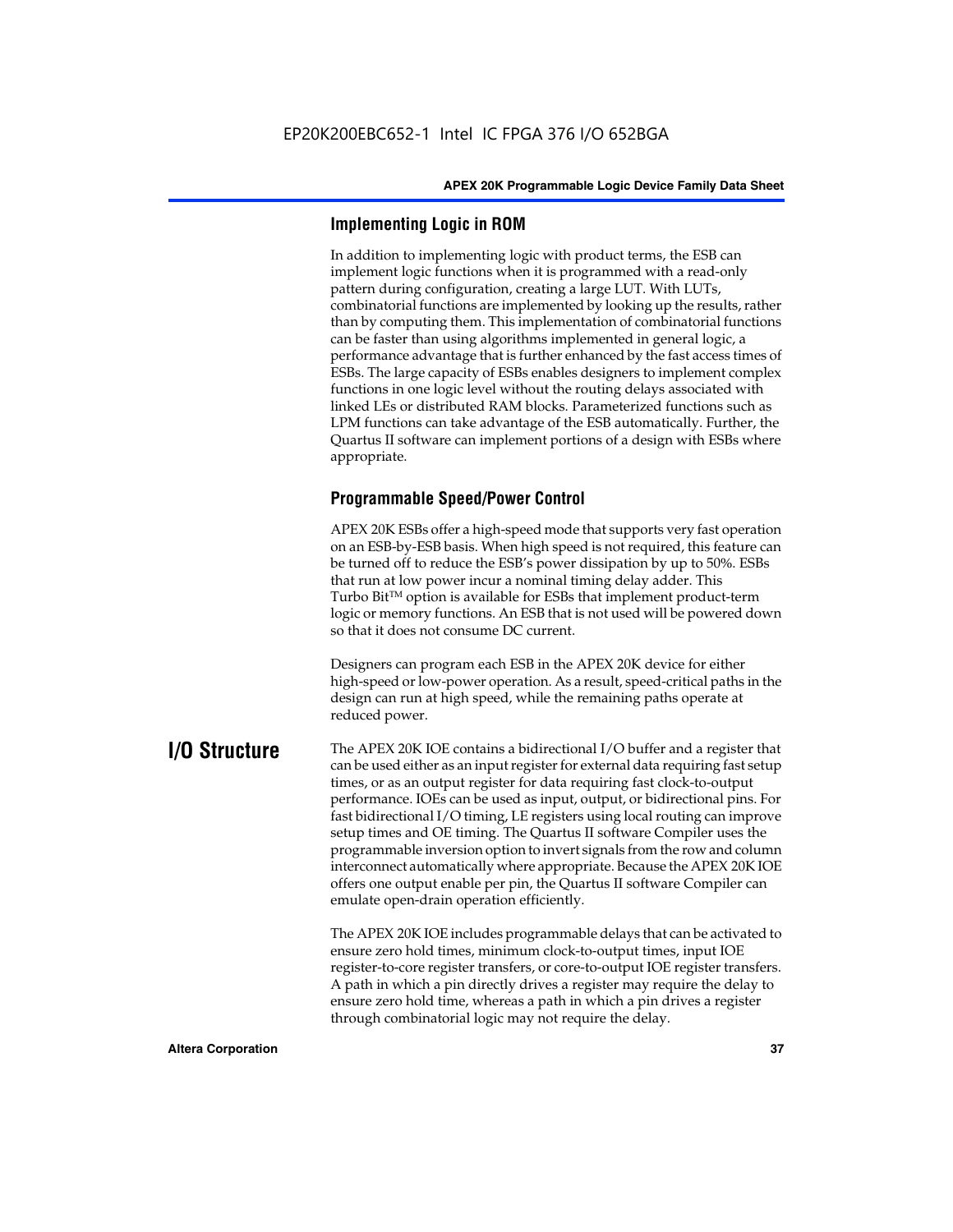Table 10 describes the APEX 20K programmable delays and their logic options in the Quartus II software.

| Table 10. APEX 20K Programmable Delay Chains |                                         |  |  |
|----------------------------------------------|-----------------------------------------|--|--|
| <b>Programmable Delays</b>                   | <b>Quartus II Logic Option</b>          |  |  |
| Input pin to core delay                      | Decrease input delay to internal cells  |  |  |
| Input pin to input register delay            | Decrease input delay to input register  |  |  |
| Core to output register delay                | Decrease input delay to output register |  |  |
| Output register $t_{\rm CO}$ delay           | Increase delay to output pin            |  |  |

The Quartus II software compiler can program these delays automatically to minimize setup time while providing a zero hold time. Figure 25 shows how fast bidirectional I/Os are implemented in APEX 20K devices.

The register in the APEX 20K IOE can be programmed to power-up high or low after configuration is complete. If it is programmed to power-up low, an asynchronous clear can control the register. If it is programmed to power-up high, the register cannot be asynchronously cleared or preset. This feature is useful for cases where the APEX 20K device controls an active-low input or another device; it prevents inadvertent activation of the input upon power-up.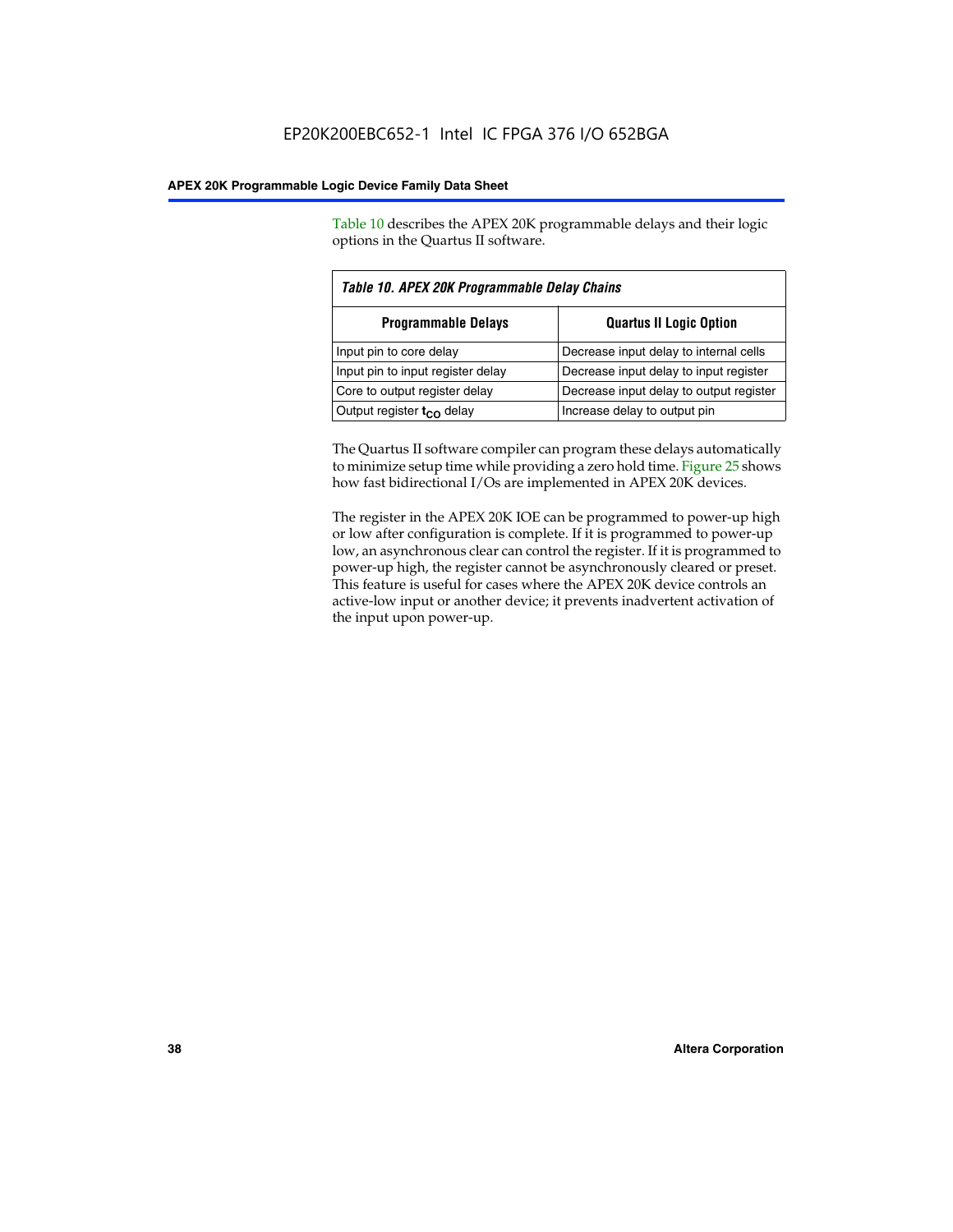

# *Figure 25. APEX 20K Bidirectional I/O Registers Note (1)*



#### **Altera Corporation 39**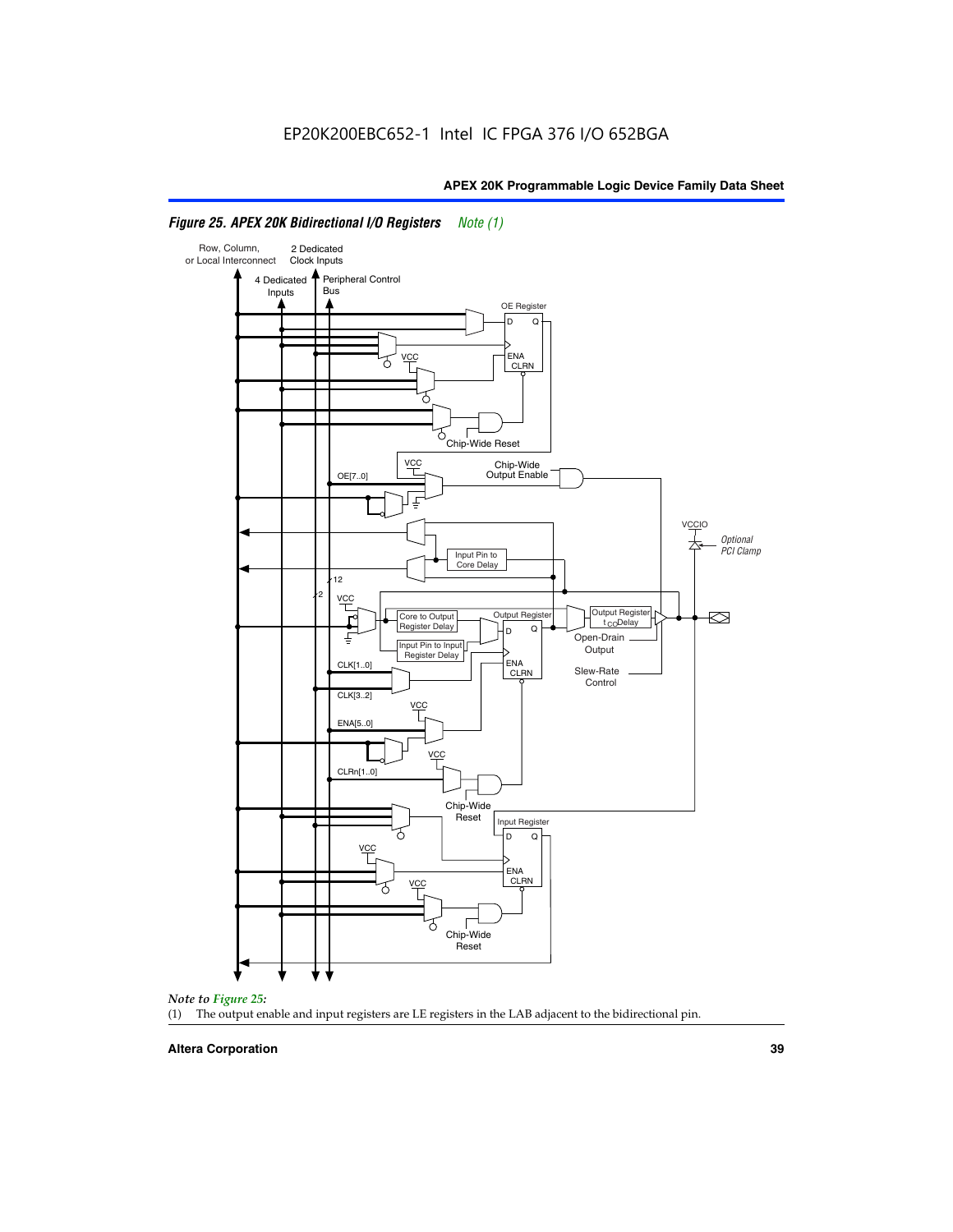APEX 20KE devices include an enhanced IOE, which drives the FastRow interconnect. The FastRow interconnect connects a column I/O pin directly to the LAB local interconnect within two MegaLAB structures. This feature provides fast setup times for pins that drive high fan-outs with complex logic, such as PCI designs. For fast bidirectional I/O timing, LE registers using local routing can improve setup times and OE timing. The APEX 20KE IOE also includes direct support for open-drain operation, giving faster clock-to-output for open-drain signals. Some programmable delays in the APEX 20KE IOE offer multiple levels of delay to fine-tune setup and hold time requirements. The Quartus II software compiler can set these delays automatically to minimize setup time while providing a zero hold time.

Table 11 describes the APEX 20KE programmable delays and their logic options in the Quartus II software.

| Table 11. APEX 20KE Programmable Delay Chains |                                         |  |  |  |
|-----------------------------------------------|-----------------------------------------|--|--|--|
| <b>Programmable Delays</b>                    | <b>Quartus II Logic Option</b>          |  |  |  |
| Input Pin to Core Delay                       | Decrease input delay to internal cells  |  |  |  |
| Input Pin to Input Register Delay             | Decrease input delay to input registers |  |  |  |
| Core to Output Register Delay                 | Decrease input delay to output register |  |  |  |
| Output Register t <sub>CO</sub> Delay         | Increase delay to output pin            |  |  |  |
| <b>Clock Enable Delay</b>                     | Increase clock enable delay             |  |  |  |

The register in the APEX 20KE IOE can be programmed to power-up high or low after configuration is complete. If it is programmed to power-up low, an asynchronous clear can control the register. If it is programmed to power-up high, an asynchronous preset can control the register. Figure 26 shows how fast bidirectional I/O pins are implemented in APEX 20KE devices. This feature is useful for cases where the APEX 20KE device controls an active-low input or another device; it prevents inadvertent activation of the input upon power-up.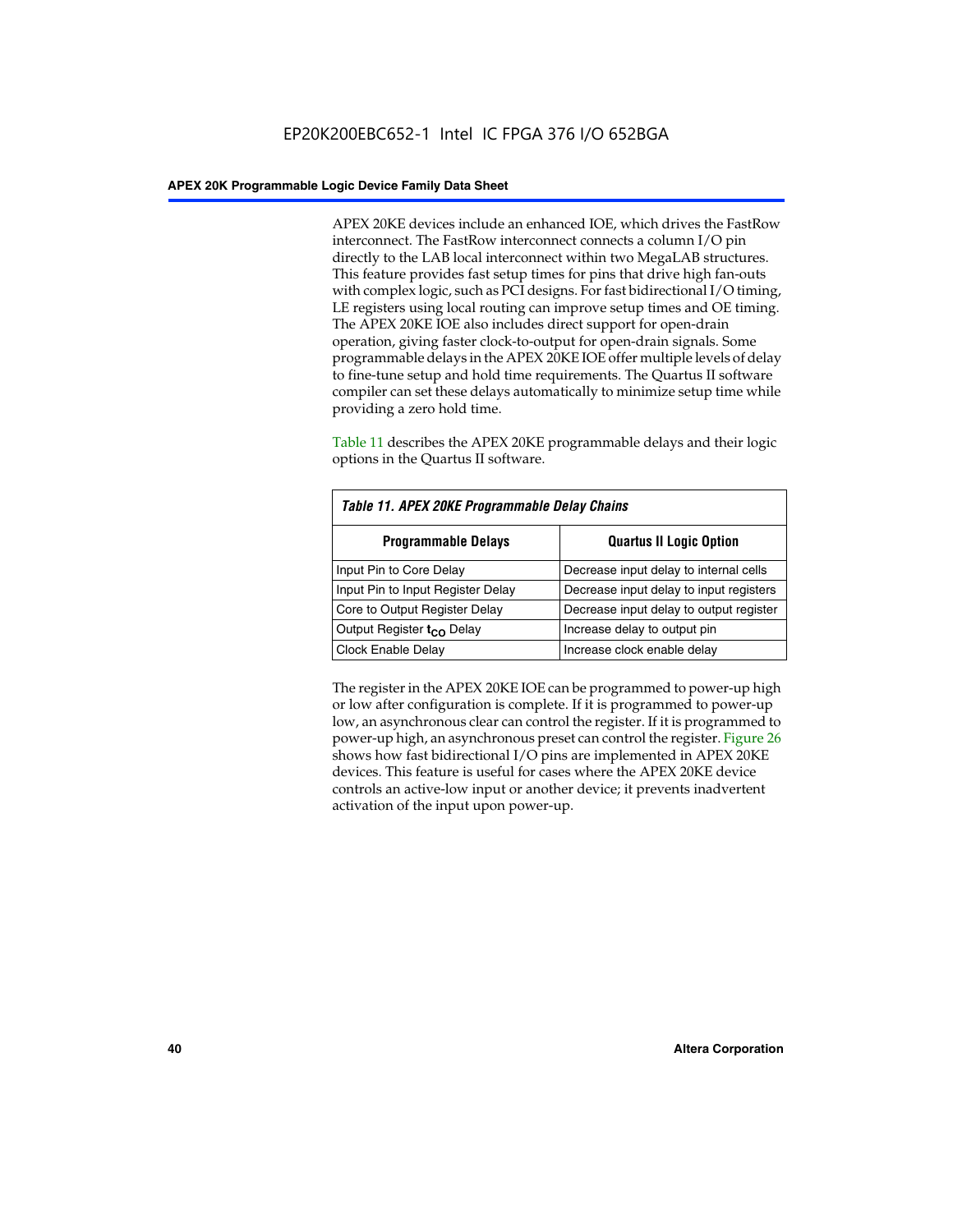#### Row, Column, FastRow, 4 Dedicated or Local Interconnect Clock Inputs Peripheral Control 4 Dedicated **Bus** Inputs OE Register D Q ENA VCC CLRN 7 Chip-Wide Reset YCC Chip-Wide Output Enable OE[7..0] VC Input Pin to **Optional** Core Delay (1) PCI Clamp Input Pin to Core Delay (1) 12 4 **VCC** Output Register **Output Registe**  $\approx$ Core to Output | Output Hegister | Durbut Tropieding | Contput Tropieding | Durbut Tropieding | Output Tropied<br>Register Delay | Durbut Tropieding | Contput Tropieding | Contput Tropieding | O t<sub>CO</sub>Delay  $D$  Q ŧ Open-Drain Input Pin to Input **Output** Register Delay ENA CLK[1..0] CLRN/ Slew-Rate PR<sub>N</sub> Control CLK[3..0] VCC ENA[5..0] Clock Enable Delay (1) VCC CLRn[1..0] Chip-Wide Input Pin to Core Delay (1) Reset Input Register D Q <u>vcc</u> .<br>ENA CLRN **VCC** Chip-Wide Reset

# *Figure 26. APEX 20KE Bidirectional I/O Registers Notes (1), (2)*

#### *Notes to Figure 26:*

- (1) This programmable delay has four settings: off and three levels of delay.<br>(2) The output enable and input registers are LE registers in the LAB adjacer
- The output enable and input registers are LE registers in the LAB adjacent to the bidirectional pin.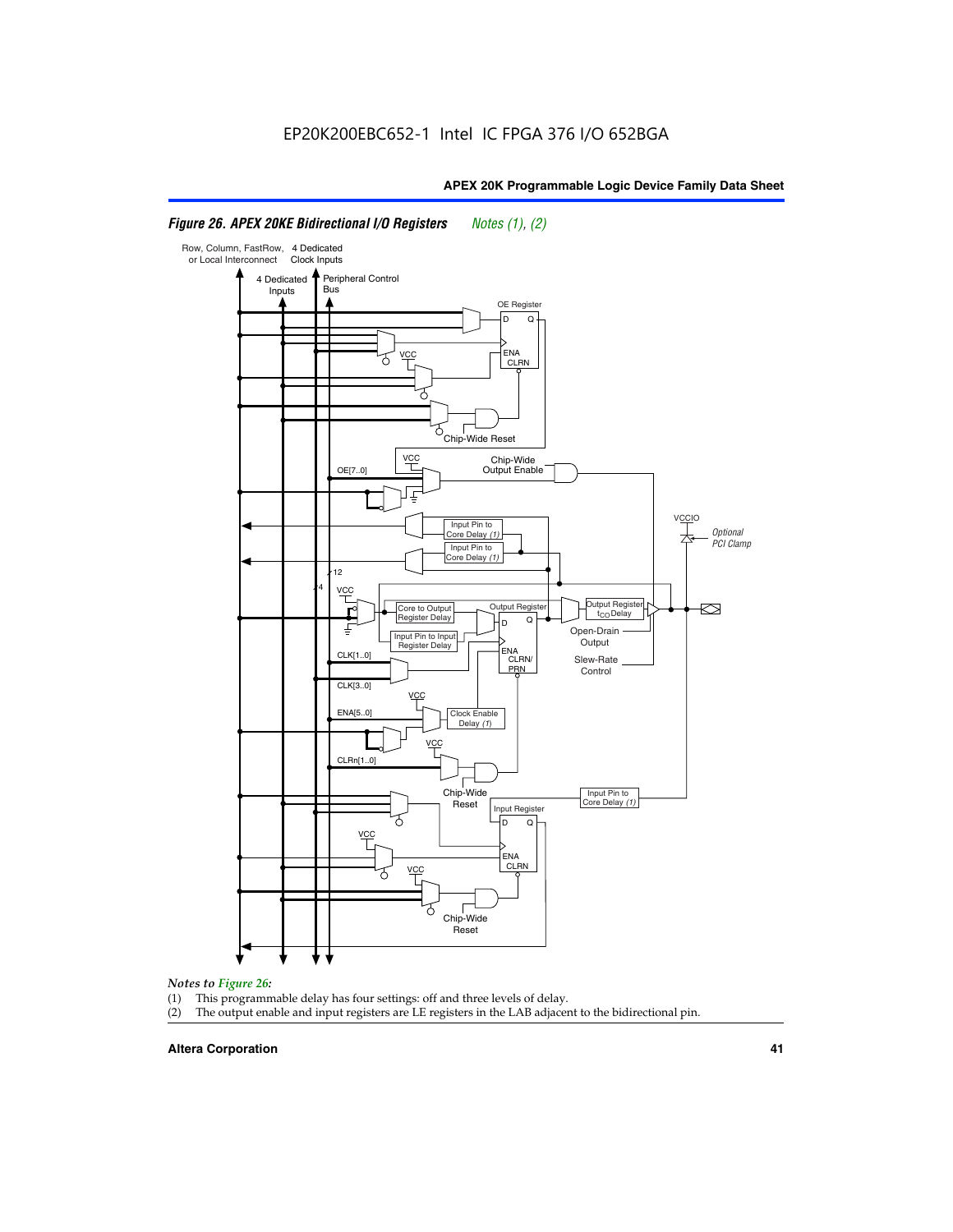Each IOE drives a row, column, MegaLAB, or local interconnect when used as an input or bidirectional pin. A row IOE can drive a local, MegaLAB, row, and column interconnect; a column IOE can drive the column interconnect. Figure 27 shows how a row IOE connects to the interconnect.

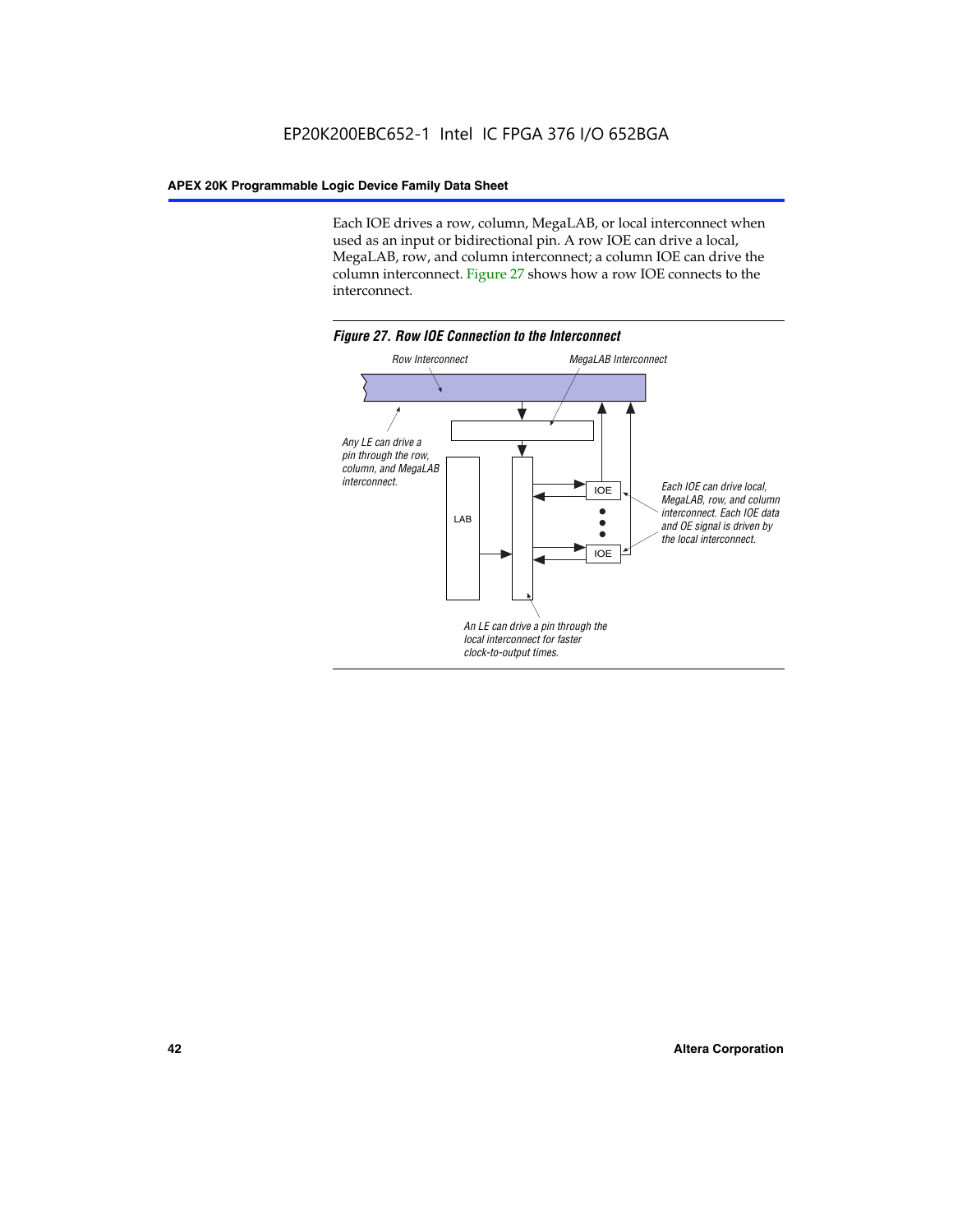Figure 28 shows how a column IOE connects to the interconnect.

# *Figure 28. Column IOE Connection to the Interconnect*



# **Dedicated Fast I/O Pins**

APEX 20KE devices incorporate an enhancement to support bidirectional pins with high internal fanout such as PCI control signals. These pins are called Dedicated Fast I/O pins (FAST1, FAST2, FAST3, and FAST4) and replace dedicated inputs. These pins can be used for fast clock, clear, or high fanout logic signal distribution. They also can drive out. The Dedicated Fast I/O pin data output and tri-state control are driven by local interconnect from the adjacent MegaLAB for high speed.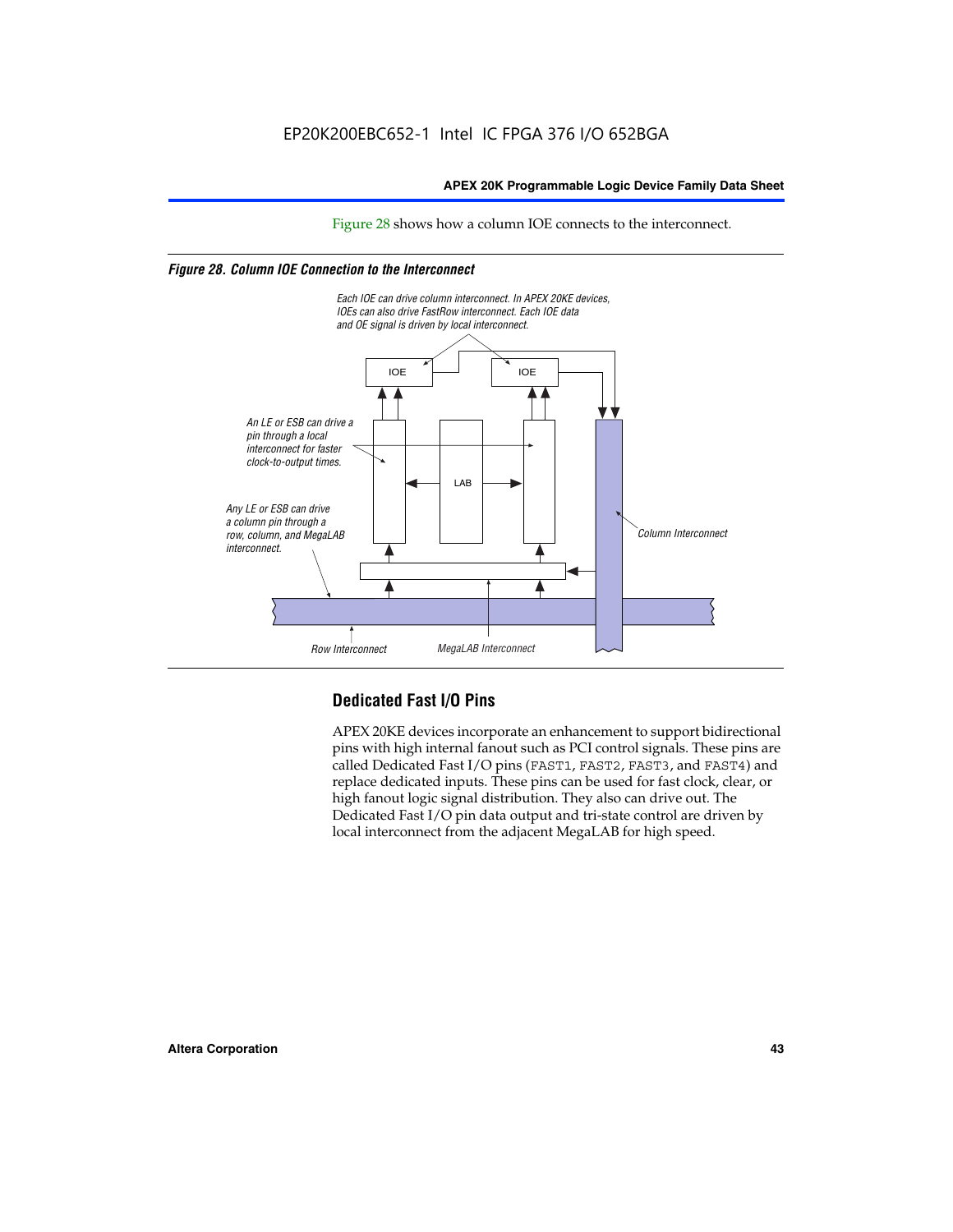# **Advanced I/O Standard Support**

APEX 20KE IOEs support the following I/O standards: LVTTL, LVCMOS, 1.8-V I/O, 2.5-V I/O, 3.3-V PCI, PCI-X, 3.3-V AGP, LVDS, LVPECL, GTL+, CTT, HSTL Class I, SSTL-3 Class I and II, and SSTL-2 Class I and II.



For more information on I/O standards supported by APEX 20KE devices, see *Application Note 117 (Using Selectable I/O Standards in Altera Devices)*.

The APEX 20KE device contains eight I/O banks. In QFP packages, the banks are linked to form four I/O banks. The I/O banks directly support all standards except LVDS and LVPECL. All I/O banks can support LVDS and LVPECL with the addition of external resistors. In addition, one block within a bank contains circuitry to support high-speed True-LVDS and LVPECL inputs, and another block within a particular bank supports high-speed True-LVDS and LVPECL outputs. The LVDS blocks support all of the I/O standards. Each I/O bank has its own VCCIO pins. A single device can support 1.8-V, 2.5-V, and 3.3-V interfaces; each bank can support a different standard independently. Each bank can also use a separate  $V_{\text{REF}}$  level so that each bank can support any of the terminated standards (such as SSTL-3) independently. Within a bank, any one of the terminated standards can be supported. EP20K300E and larger APEX 20KE devices support the LVDS interface for data pins (smaller devices support LVDS clock pins, but not data pins). All EP20K300E and larger devices support the LVDS interface for data pins up to 155 Mbit per channel; EP20K400E devices and larger with an X-suffix on the ordering code add a serializer/deserializer circuit and PLL for higher-speed support.

Each bank can support multiple standards with the same VCCIO for output pins. Each bank can support one voltage-referenced I/O standard, but it can support multiple I/O standards with the same VCCIO voltage level. For example, when VCCIO is 3.3 V, a bank can support LVTTL, LVCMOS, 3.3-V PCI, and SSTL-3 for inputs and outputs.

When the LVDS banks are not used as LVDS I/O banks, they support all of the other I/O standards. Figure 29 shows the arrangement of the APEX 20KE I/O banks.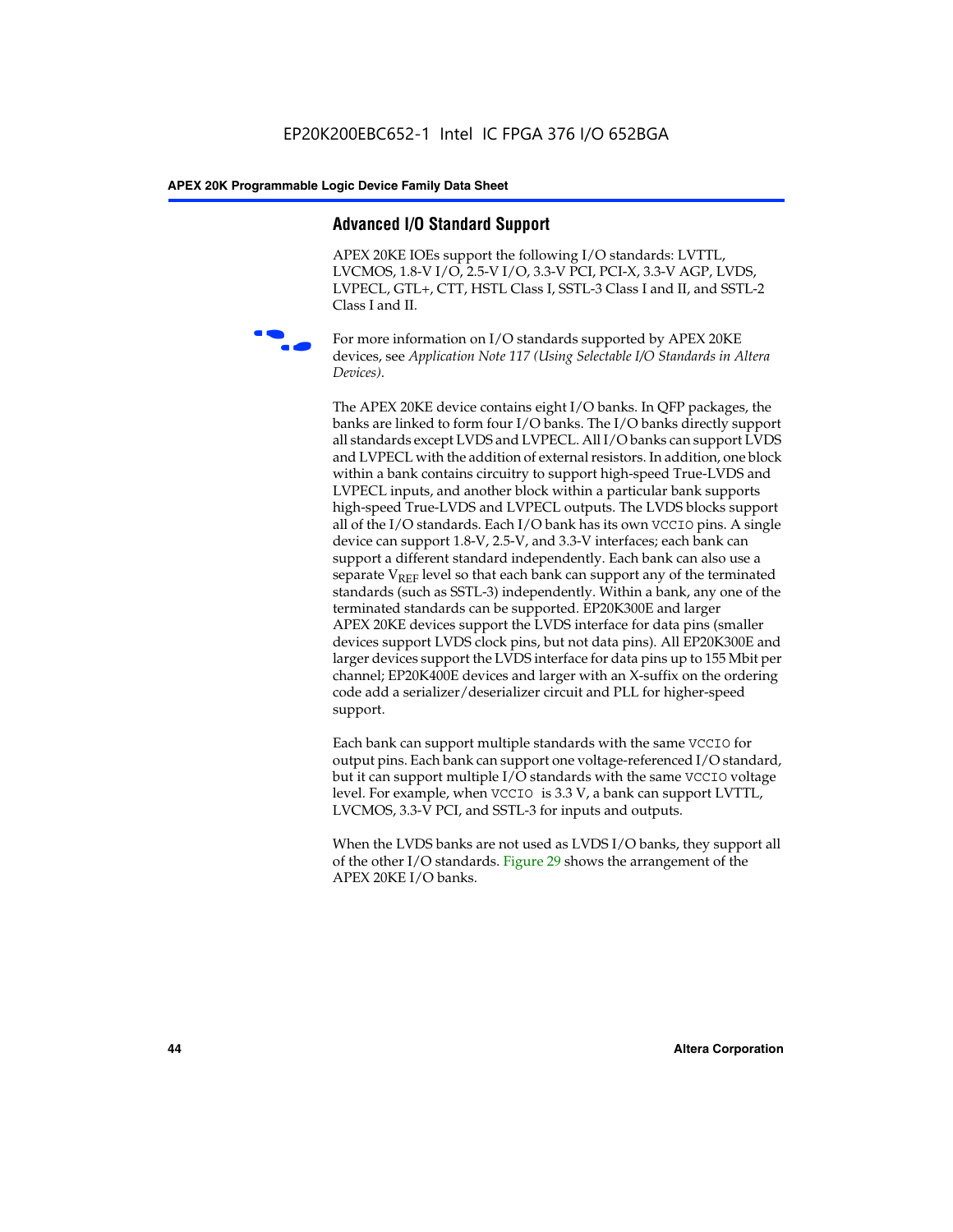

## *Figure 29. APEX 20KE I/O Banks*

#### *Notes to Figure 29:*

- (1) For more information on placing I/O pins in LVDS blocks, refer to the *Guidelines for Using LVDS Blocks* section in *Application Note 120 (Using LVDS in APEX 20KE Devices*).
- (2) If the LVDS input and output blocks are not used for LVDS, they can support all of the I/O standards and can be used as input, output, or bidirectional pins with  $V_{\text{C} \cap \text{O}}$  set to 3.3 V, 2.5 V, or 1.8 V.

# **Power Sequencing & Hot Socketing**

Because APEX 20K and APEX 20KE devices can be used in a mixedvoltage environment, they have been designed specifically to tolerate any possible power-up sequence. Therefore, the  $V_{\text{CCIO}}$  and  $V_{\text{CCINT}}$  power supplies may be powered in any order.

For more information, please refer to the "Power Sequencing Considerations" section in the *Configuring APEX 20KE & APEX 20KC Devices* chapter of the *Configuration Devices Handbook*.

Signals can be driven into APEX 20K devices before and during power-up without damaging the device. In addition, APEX 20K devices do not drive out during power-up. Once operating conditions are reached and the device is configured, APEX 20K and APEX 20KE devices operate as specified by the user.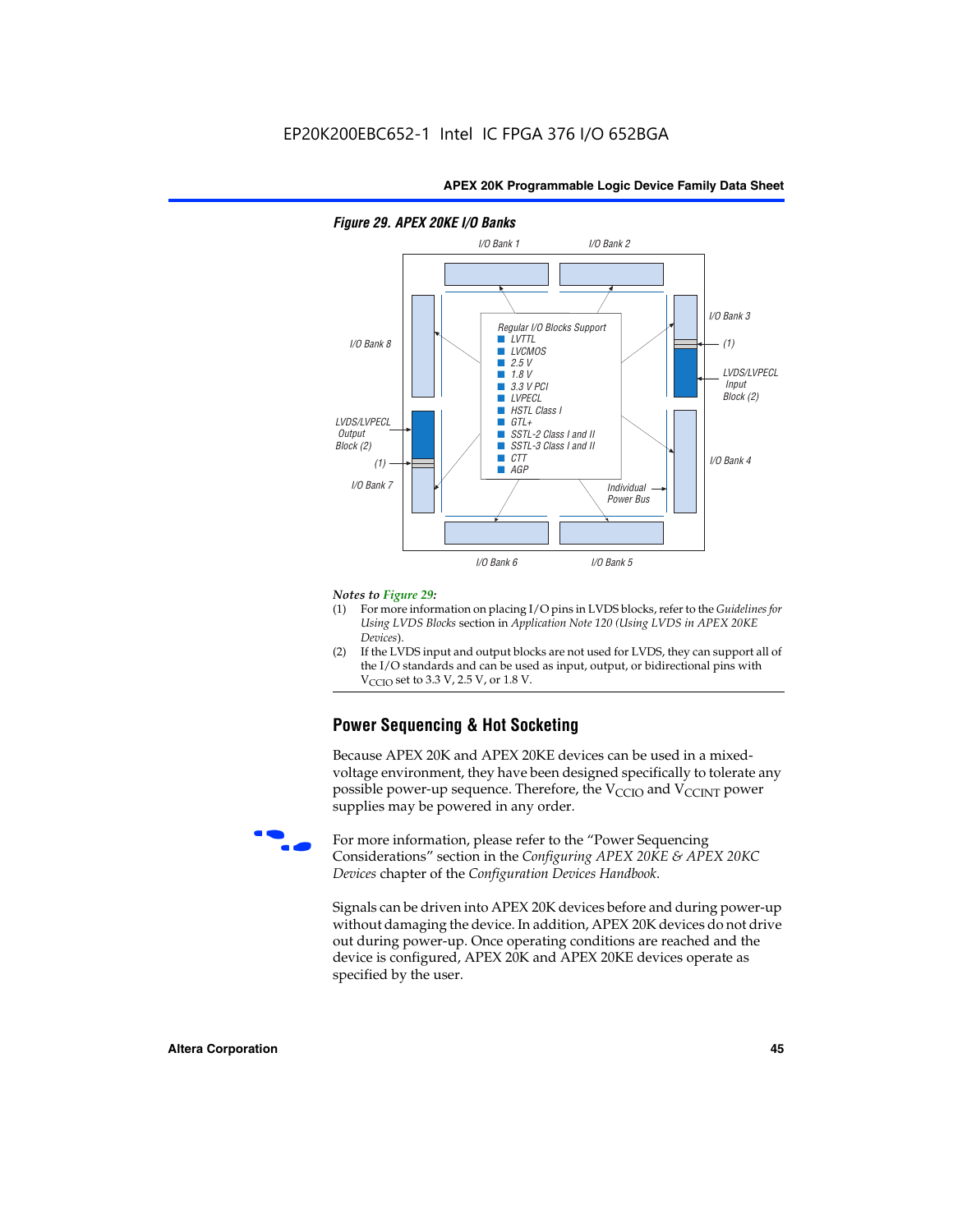Under hot socketing conditions, APEX 20KE devices will not sustain any damage, but the I/O pins will drive out.

# **MultiVolt I/O Interface**

The APEX device architecture supports the MultiVolt I/O interface feature, which allows APEX devices in all packages to interface with systems of different supply voltages. The devices have one set of VCC pins for internal operation and input buffers (VCCINT), and another set for I/O output drivers (VCCIO).

The APEX 20K VCCINT pins must always be connected to a 2.5 V power supply. With a 2.5-V  $V_{\text{CCMT}}$  level, input pins are 2.5-V, 3.3-V, and 5.0-V tolerant. The VCCIO pins can be connected to either a 2.5-V or 3.3-V power supply, depending on the output requirements. When VCCIO pins are connected to a 2.5-V power supply, the output levels are compatible with 2.5-V systems. When the VCCIO pins are connected to a 3.3-V power supply, the output high is 3.3 V and is compatible with 3.3-V or 5.0-V systems.

| Table 12. 5.0-V Tolerant APEX 20K MultiVolt I/O Support |                                                |                  |     |     |     |     |
|---------------------------------------------------------|------------------------------------------------|------------------|-----|-----|-----|-----|
| $V_{\text{CCIO}}(V)$                                    | Input Signals (V)<br><b>Output Signals (V)</b> |                  |     |     |     |     |
|                                                         | 2.5                                            | 3.3              | 5.0 | 2.5 | 3.3 | 5.0 |
| 2.5                                                     |                                                | $\checkmark$ (1) |     |     |     |     |
| 3.3                                                     |                                                |                  |     |     |     |     |

Table 12 summarizes 5.0-V tolerant APEX 20K MultiVolt I/O support.

#### *Notes to Table 12:*

- (1) The PCI clamping diode must be disabled to drive an input with voltages higher than  $V_{CCIO}$ .
- (2) When  $V_{CCIO} = 3.3 V$ , an APEX 20K device can drive a 2.5-V device with 3.3-V tolerant inputs.

Open-drain output pins on 5.0-V tolerant APEX 20K devices (with a pullup resistor to the 5.0-V supply) can drive 5.0-V CMOS input pins that require a  $V_{IH}$  of 3.5 V. When the pin is inactive, the trace will be pulled up to 5.0 V by the resistor. The open-drain pin will only drive low or tri-state; it will never drive high. The rise time is dependent on the value of the pullup resistor and load impedance. The  $I_{OI}$  current specification should be considered when selecting a pull-up resistor.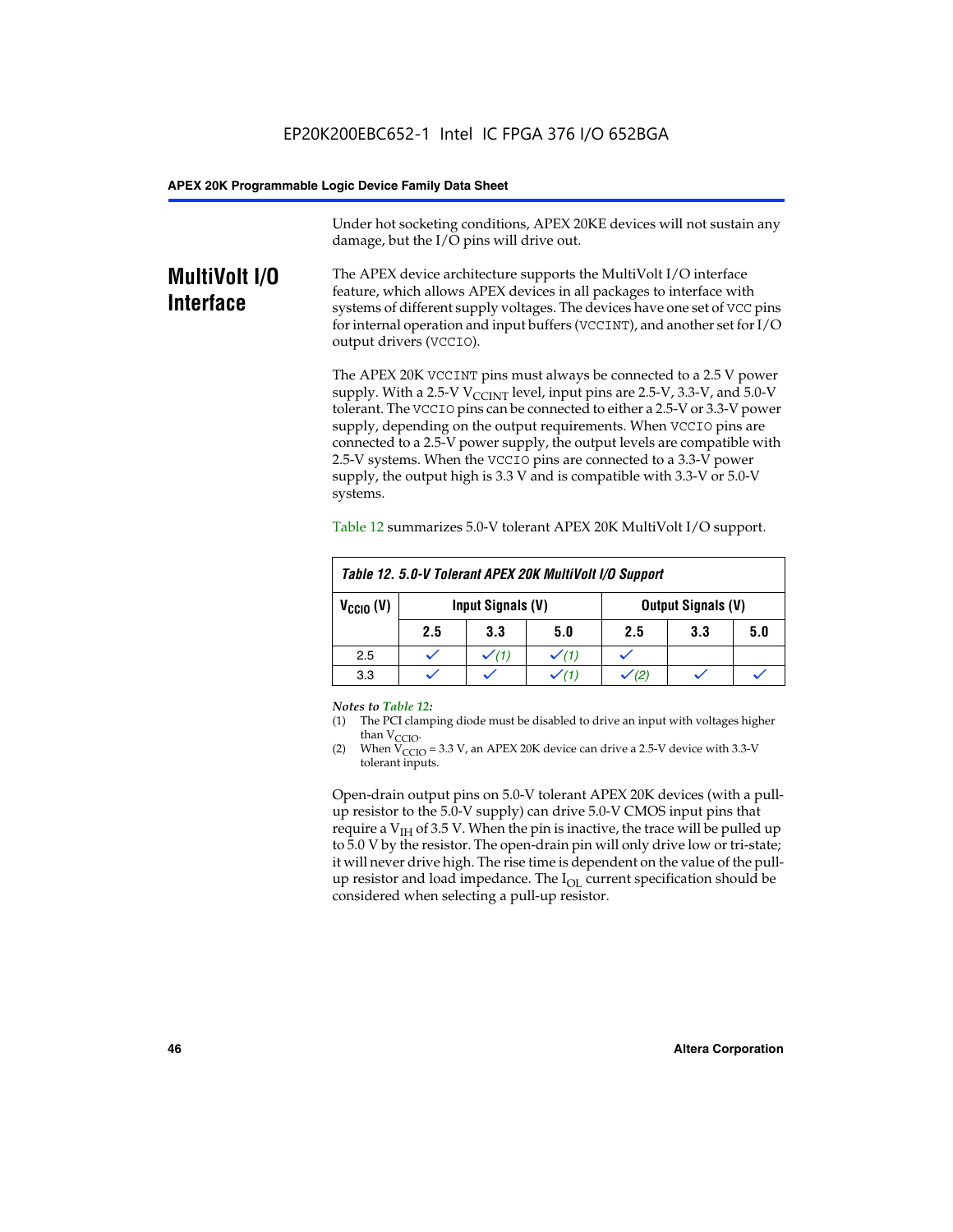APEX 20KE devices also support the MultiVolt I/O interface feature. The APEX 20KE VCCINT pins must always be connected to a 1.8-V power supply. With a 1.8-V  $V_{\text{CCINT}}$  level, input pins are 1.8-V, 2.5-V, and 3.3-V tolerant. The VCCIO pins can be connected to either a 1.8-V, 2.5-V, or 3.3-V power supply, depending on the I/O standard requirements. When the VCCIO pins are connected to a 1.8-V power supply, the output levels are compatible with 1.8-V systems. When VCCIO pins are connected to a 2.5-V power supply, the output levels are compatible with 2.5-V systems. When VCCIO pins are connected to a 3.3-V power supply, the output high is 3.3 V and compatible with 3.3-V or 5.0-V systems. An APEX 20KE device is 5.0-V tolerant with the addition of a resistor.

# Table 13 summarizes APEX 20KE MultiVolt I/O support.

|                                                  | Table 13. APEX 20KE MultiVolt I/O Support<br><i>Note</i> $(1)$ |     |     |     |     |                           |     |     |
|--------------------------------------------------|----------------------------------------------------------------|-----|-----|-----|-----|---------------------------|-----|-----|
| $V_{\text{CCIO}}(V)$<br><b>Input Signals (V)</b> |                                                                |     |     |     |     | <b>Output Signals (V)</b> |     |     |
|                                                  | 1.8                                                            | 2.5 | 3.3 | 5.0 | 1.8 | 2.5                       | 3.3 | 5.0 |
| 1.8                                              |                                                                |     |     |     |     |                           |     |     |
| 2.5                                              |                                                                |     |     |     |     |                           |     |     |
| 3.3                                              |                                                                |     |     | (2, |     |                           | (3) |     |

## *Notes to Table 13:*

(1) The PCI clamping diode must be disabled to drive an input with voltages higher than  $V_{CCIO}$ , except for the 5.0-V input case.

(2) An APEX 20KE device can be made 5.0-V tolerant with the addition of an external resistor. You also need a PCI clamp and series resistor.

(3) When  $V_{\text{CCIO}} = 3.3$  V, an APEX 20KE device can drive a 2.5-V device with 3.3-V tolerant inputs.

# **ClockLock & ClockBoost Features**

APEX 20K devices support the ClockLock and ClockBoost clock management features, which are implemented with PLLs. The ClockLock circuitry uses a synchronizing PLL that reduces the clock delay and skew within a device. This reduction minimizes clock-to-output and setup times while maintaining zero hold times. The ClockBoost circuitry, which provides a clock multiplier, allows the designer to enhance device area efficiency by sharing resources within the device. The ClockBoost circuitry allows the designer to distribute a low-speed clock and multiply that clock on-device. APEX 20K devices include a high-speed clock tree; unlike ASICs, the user does not have to design and optimize the clock tree. The ClockLock and ClockBoost features work in conjunction with the APEX 20K device's high-speed clock to provide significant improvements in system performance and band-width. Devices with an X-suffix on the ordering code include the ClockLock circuit.

The ClockLock and ClockBoost features in APEX 20K devices are enabled through the Quartus II software. External devices are not required to use these features.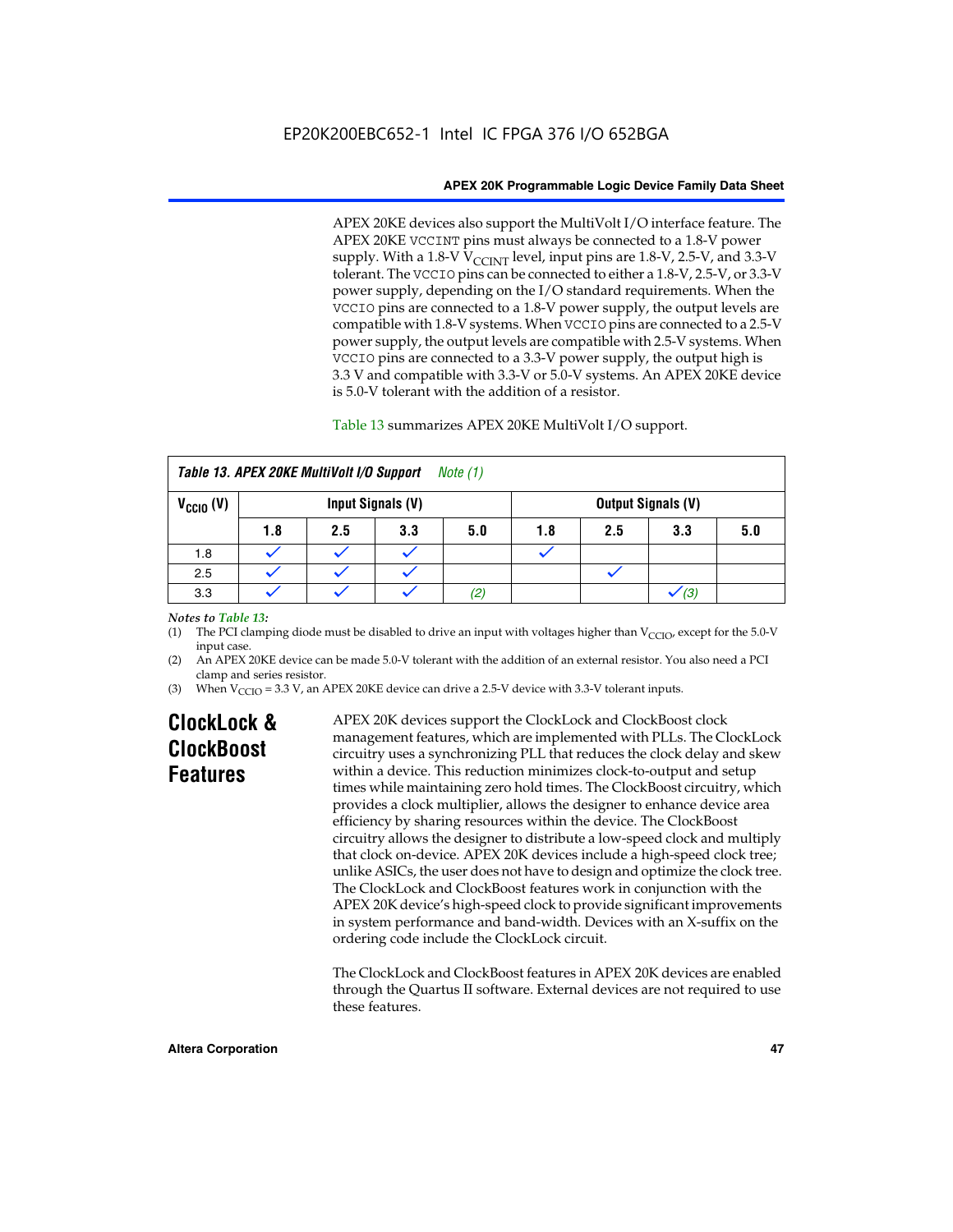For designs that require both a multiplied and non-multiplied clock, the clock trace on the board can be connected to CLK2p. Table 14 shows the combinations supported by the ClockLock and ClockBoost circuitry. The CLK2p pin can feed both the ClockLock and ClockBoost circuitry in the APEX 20K device. However, when both circuits are used, the other clock pin (CLK1p) cannot be used.

| <b>Table 14. Multiplication Factor Combinations</b> |                    |  |
|-----------------------------------------------------|--------------------|--|
| Clock 1                                             | Clock <sub>2</sub> |  |
| ×1                                                  | ×1                 |  |
| $\times$ 1, $\times$ 2                              | $\times 2$         |  |
| $\times$ 1, $\times$ 2, $\times$ 4                  | ×4                 |  |

# **APEX 20KE ClockLock Feature**

APEX 20KE devices include an enhanced ClockLock feature set. These devices include up to four PLLs, which can be used independently. Two PLLs are designed for either general-purpose use or LVDS use (on devices that support LVDS I/O pins). The remaining two PLLs are designed for general-purpose use. The EP20K200E and smaller devices have two PLLs; the EP20K300E and larger devices have four PLLs.

The following sections describe some of the features offered by the APEX 20KE PLLs.

# *External PLL Feedback*

The ClockLock circuit's output can be driven off-chip to clock other devices in the system; further, the feedback loop of the PLL can be routed off-chip. This feature allows the designer to exercise fine control over the I/O interface between the APEX 20KE device and another high-speed device, such as SDRAM.

# *Clock Multiplication*

The APEX 20KE ClockBoost circuit can multiply or divide clocks by a programmable number. The clock can be multiplied by *m*/(*n* × *k*) or  $m/(n \times v)$ , where *m* and *k* range from 2 to 160, and *n* and *v* range from 1 to 16. Clock multiplication and division can be used for time-domain multiplexing and other functions, which can reduce design LE requirements.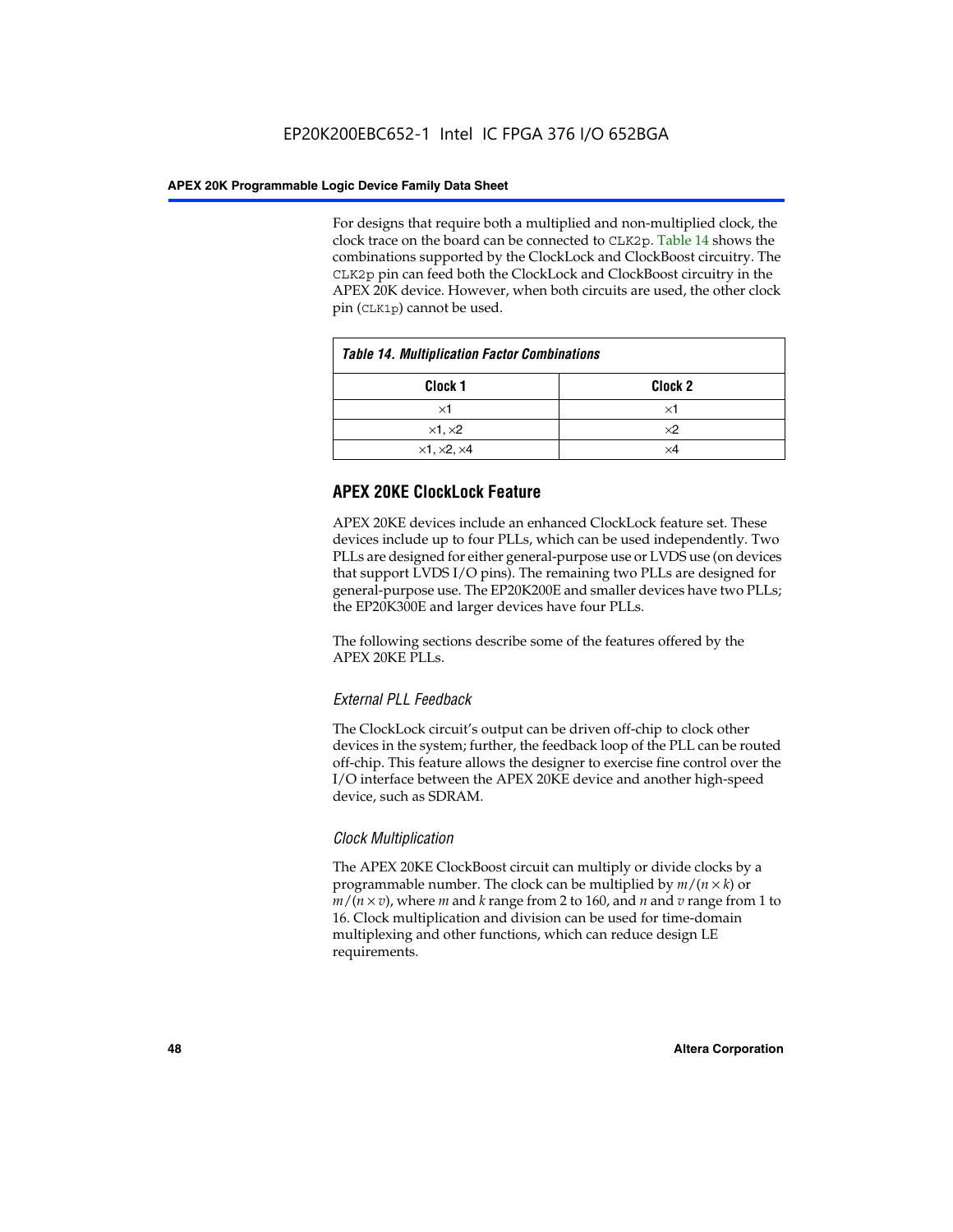# *Clock Phase & Delay Adjustment*

The APEX 20KE ClockShift feature allows the clock phase and delay to be adjusted. The clock phase can be adjusted by 90° steps. The clock delay can be adjusted to increase or decrease the clock delay by an arbitrary amount, up to one clock period.

# *LVDS Support*

Two PLLs are designed to support the LVDS interface. When using LVDS, the I/O clock runs at a slower rate than the data transfer rate. Thus, PLLs are used to multiply the I/O clock internally to capture the LVDS data. For example, an I/O clock may run at 105 MHz to support 840 megabits per second (Mbps) LVDS data transfer. In this example, the PLL multiplies the incoming clock by eight to support the high-speed data transfer. You can use PLLs in EP20K400E and larger devices for high-speed LVDS interfacing.

# *Lock Signals*

The APEX 20KE ClockLock circuitry supports individual LOCK signals. The LOCK signal drives high when the ClockLock circuit has locked onto the input clock. The LOCK signals are optional for each ClockLock circuit; when not used, they are I/O pins.

# **ClockLock & ClockBoost Timing Parameters**

For the ClockLock and ClockBoost circuitry to function properly, the incoming clock must meet certain requirements. If these specifications are not met, the circuitry may not lock onto the incoming clock, which generates an erroneous clock within the device. The clock generated by the ClockLock and ClockBoost circuitry must also meet certain specifications. If the incoming clock meets these requirements during configuration, the APEX 20K ClockLock and ClockBoost circuitry will lock onto the clock during configuration. The circuit will be ready for use immediately after configuration. In APEX 20KE devices, the clock input standard is programmable, so the PLL cannot respond to the clock until the device is configured. The PLL locks onto the input clock as soon as configuration is complete. Figure 30 shows the incoming and generated clock specifications.

 $\mathbb{I} \mathcal{F}$  For more information on ClockLock and ClockBoost circuitry, see *Application Note 115: Using the ClockLock and ClockBoost PLL Features in APEX Devices*.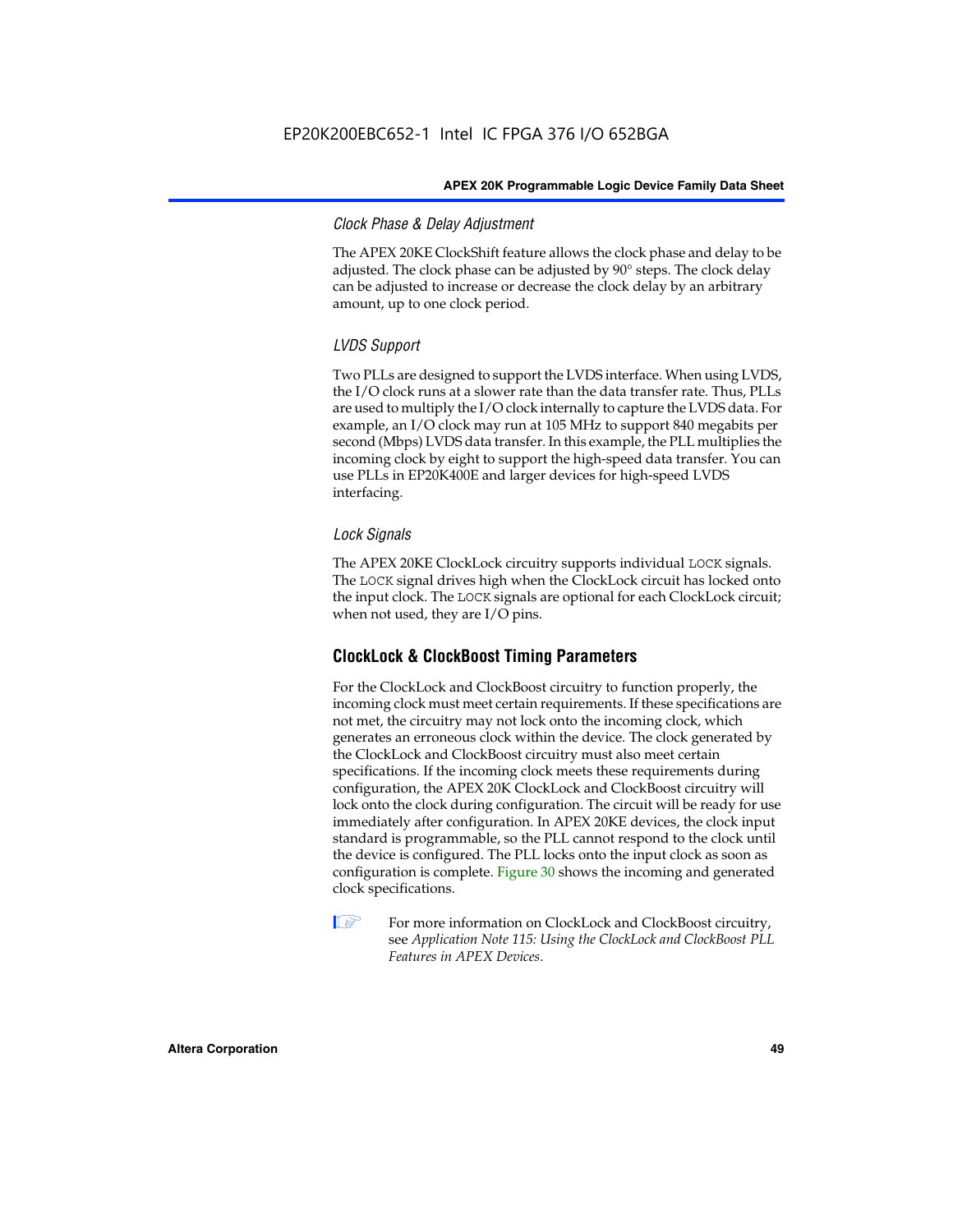

# *Figure 30. Specifications for the Incoming & Generated Clocks Note (1)*

# *Note to Figure 30:*

The tI parameter refers to the nominal input clock period; the tO parameter refers to the nominal output clock period.

Table 15 summarizes the APEX 20K ClockLock and ClockBoost parameters for -1 speed-grade devices.

| <b>Symbol</b>     | <b>Parameter</b>                                                                                                                 | Min | Max       | <b>Unit</b> |
|-------------------|----------------------------------------------------------------------------------------------------------------------------------|-----|-----------|-------------|
| $f_{OUT}$         | Output frequency                                                                                                                 | 25  | 180       | MHz         |
| $f_{CLK1}$ $(1)$  | Input clock frequency (ClockBoost clock<br>multiplication factor equals 1)                                                       | 25  | 180 $(1)$ | <b>MHz</b>  |
| $f_{CLK2}$        | Input clock frequency (ClockBoost clock<br>multiplication factor equals 2)                                                       | 16  | 90        | <b>MHz</b>  |
| $f_{CLK4}$        | Input clock frequency (ClockBoost clock<br>multiplication factor equals 4)                                                       | 10  | 48        | <b>MHz</b>  |
| toutputy          | Duty cycle for ClockLock/ClockBoost-generated<br>clock                                                                           | 40  | 60        | %           |
| <b>f</b> CLKDEV   | Input deviation from user specification in the<br>Quartus II software (ClockBoost clock<br>multiplication factor equals 1) $(2)$ |     | 25,000(3) | <b>PPM</b>  |
| $t_{\mathsf{R}}$  | Input rise time                                                                                                                  |     | 5         | ns          |
| $t_{\mathsf{F}}$  | Input fall time                                                                                                                  |     | 5         | ns          |
| <sup>t</sup> LOCK | Time required for ClockLock/ClockBoost to<br>acquire lock (4)                                                                    |     | 10        | μs          |

 $\mathsf I$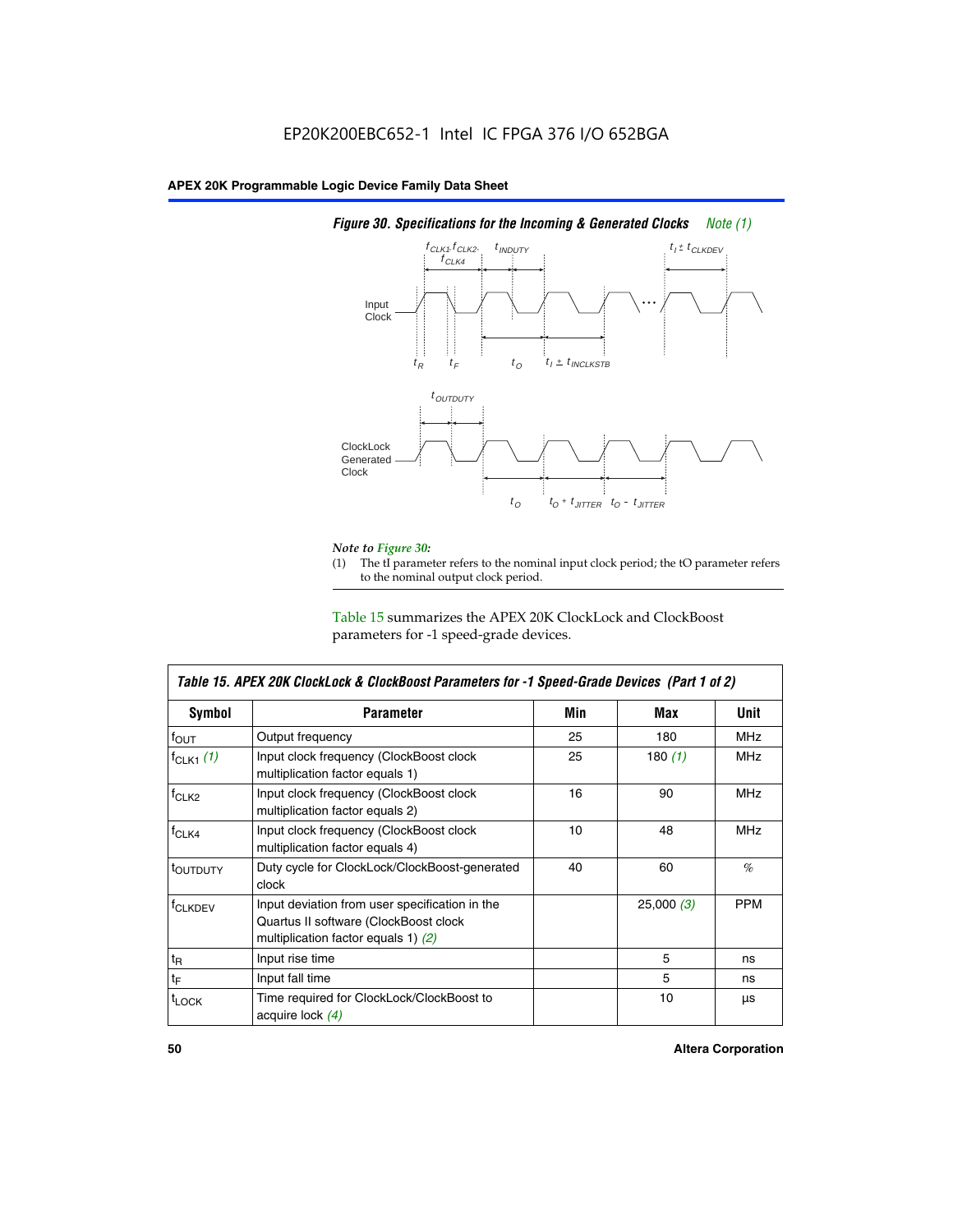| Table 15. APEX 20K ClockLock & ClockBoost Parameters for -1 Speed-Grade Devices (Part 2 of 2) |                                                                     |     |     |      |
|-----------------------------------------------------------------------------------------------|---------------------------------------------------------------------|-----|-----|------|
| <b>Symbol</b>                                                                                 | <b>Parameter</b>                                                    | Min | Max | Unit |
| t <sub>SKEW</sub>                                                                             | Skew delay between related<br>ClockLock/ClockBoost-generated clocks |     | 500 | ps   |
| <b>UITTER</b>                                                                                 | Jitter on ClockLock/ClockBoost-generated clock<br>(5)               |     | 200 | ps   |
| <b>INCLKSTB</b>                                                                               | Input clock stability (measured between adjacent<br>clocks)         |     | 50  | ps   |

*Notes to Table 15:*

- (1) The PLL input frequency range for the EP20K100-1X device for 1x multiplication is 25 MHz to 175 MHz.
- (2) All input clock specifications must be met. The PLL may not lock onto an incoming clock if the clock specifications are not met, creating an erroneous clock within the device.
- (3) During device configuration, the ClockLock and ClockBoost circuitry is configured first. If the incoming clock is supplied during configuration, the ClockLock and ClockBoost circuitry locks during configuration, because the lock time is less than the configuration time.
- (4) The jitter specification is measured under long-term observation.
- (5) If the input clock stability is 100 ps,  $t_{\text{JITTER}}$  is 250 ps.

# Table 16 summarizes the APEX 20K ClockLock and ClockBoost parameters for -2 speed grade devices.

| Symbol                                                                                   | <b>Parameter</b>                                                                                                                   | Min | Max       | Unit       |
|------------------------------------------------------------------------------------------|------------------------------------------------------------------------------------------------------------------------------------|-----|-----------|------------|
| f <sub>ouт</sub>                                                                         | Output frequency                                                                                                                   | 25  | 170       | <b>MHz</b> |
| $f_{CLK1}$                                                                               | Input clock frequency (ClockBoost clock multiplication<br>factor equals 1)                                                         | 25  | 170       | <b>MHz</b> |
| Input clock frequency (ClockBoost clock multiplication<br>$f_{CLK2}$<br>factor equals 2) |                                                                                                                                    | 16  | 80        | <b>MHz</b> |
| Input clock frequency (ClockBoost clock multiplication<br>$f_{CLK4}$<br>factor equals 4) |                                                                                                                                    | 10  | 34        | <b>MHz</b> |
| <sup>t</sup> OUTDUTY                                                                     | Duty cycle for ClockLock/ClockBoost-generated clock                                                                                | 40  | 60        | $\%$       |
| <sup>T</sup> CLKDEV                                                                      | Input deviation from user specification in the Quartus II<br>software (ClockBoost clock multiplication factor equals<br>one) $(1)$ |     | 25,000(2) | <b>PPM</b> |
| $t_{\mathsf{R}}$                                                                         | Input rise time                                                                                                                    |     | 5         | ns         |
| $t_F$                                                                                    | Input fall time                                                                                                                    |     | 5         | ns         |
| $t_{\text{LOCK}}$                                                                        | Time required for ClockLock/ ClockBoost to acquire<br>lock $(3)$                                                                   |     | 10        | μs         |
| t <sub>SKEW</sub>                                                                        | Skew delay between related ClockLock/ ClockBoost-<br>generated clock                                                               | 500 | 500       | ps         |
| t <sub>JITTER</sub>                                                                      | Jitter on ClockLock/ ClockBoost-generated clock (4)                                                                                |     | 200       | ps         |
| <sup>I</sup> INCLKSTB                                                                    | Input clock stability (measured between adjacent<br>clocks)                                                                        |     | 50        | ps         |

# *Table 16. APEX 20K ClockLock & ClockBoost Parameters for -2 Speed Grade Devices*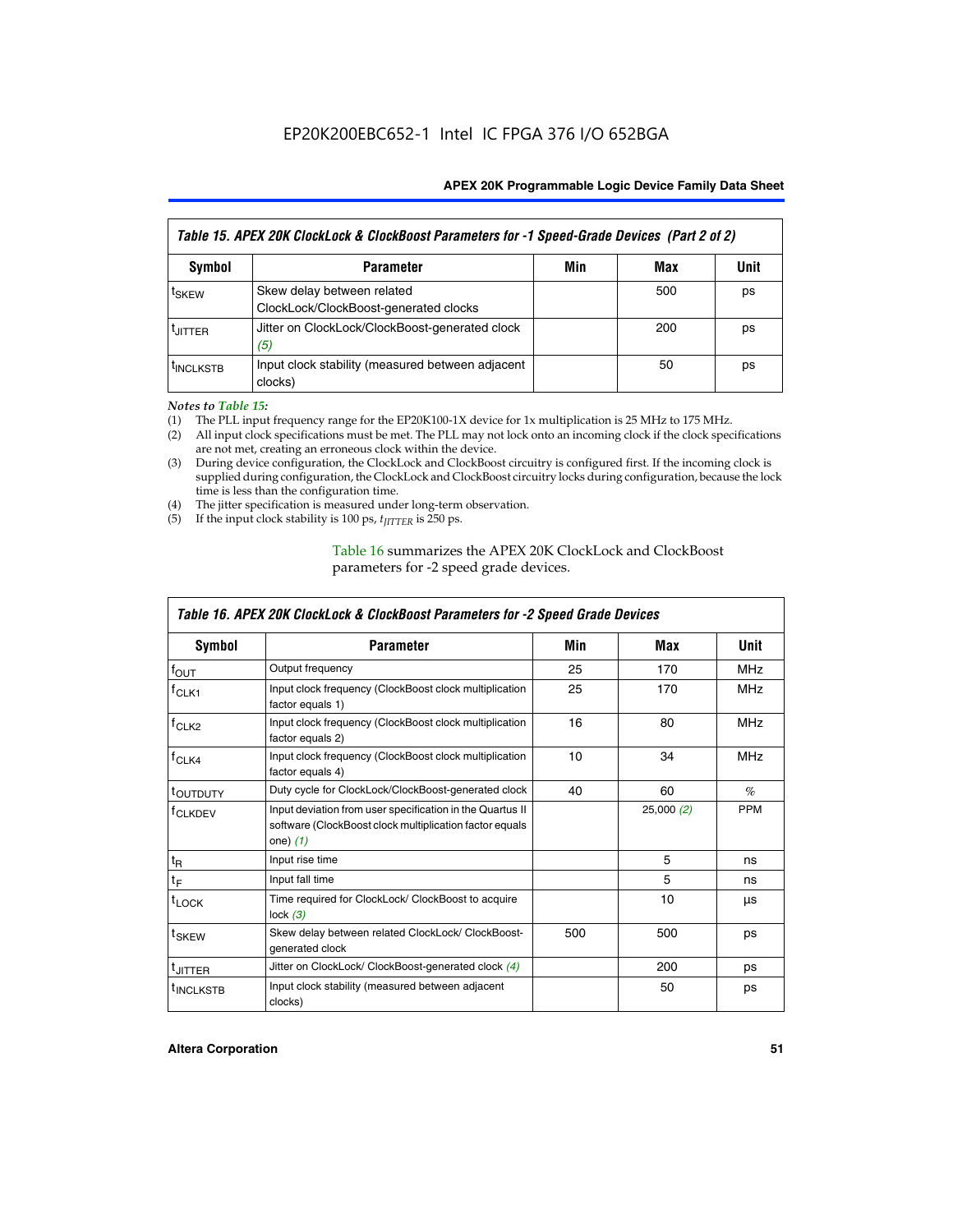- *Notes to Table 16:* (1) To implement the ClockLock and ClockBoost circuitry with the Quartus II software, designers must specify the input frequency. The Quartus II software tunes the PLL in the ClockLock and ClockBoost circuitry to this frequency. The *f<sub>CLKDEV</sub>* parameter specifies how much the incoming clock can differ from the specified frequency during device operation. Simulation does not reflect this parameter.
- (2) Twenty-five thousand parts per million (PPM) equates to 2.5% of input clock period.
- (3) During device configuration, the ClockLock and ClockBoost circuitry is configured before the rest of the device. If the incoming clock is supplied during configuration, the ClockLock and ClockBoost circuitry locks during configuration because the  $t_{LOCK}$  value is less than the time required for configuration.
- (4) The  $t_{\text{ITTTER}}$  specification is measured under long-term observation.

Tables 17 and 18 summarize the ClockLock and ClockBoost parameters for APEX 20KE devices.

|                          | Table 17. APEX 20KE ClockLock & ClockBoost Parameters        |                   | Note $(1)$ |     |                             |                  |
|--------------------------|--------------------------------------------------------------|-------------------|------------|-----|-----------------------------|------------------|
| Symbol                   | <b>Parameter</b>                                             | <b>Conditions</b> | Min        | Typ | Max                         | <b>Unit</b>      |
| $t_{R}$                  | Input rise time                                              |                   |            |     | 5                           | ns               |
| tF                       | Input fall time                                              |                   |            |     | 5                           | ns               |
| <sup>t</sup> INDUTY      | Input duty cycle                                             |                   | 40         |     | 60                          | %                |
| <sup>t</sup> INJITTER    | Input jitter peak-to-peak                                    |                   |            |     | 2% of input<br>period       | peak-to-<br>peak |
| <sup>t</sup> OUTJITTER   | Jitter on ClockLock or ClockBoost-<br>generated clock        |                   |            |     | $0.35%$ of<br>output period | <b>RMS</b>       |
| toutbuty                 | Duty cycle for ClockLock or<br>ClockBoost-generated clock    |                   | 45         |     | 55                          | $\%$             |
| $t_{\text{LOCK}}(2)$ (3) | Time required for ClockLock or<br>ClockBoost to acquire lock |                   |            |     | 40                          | μs               |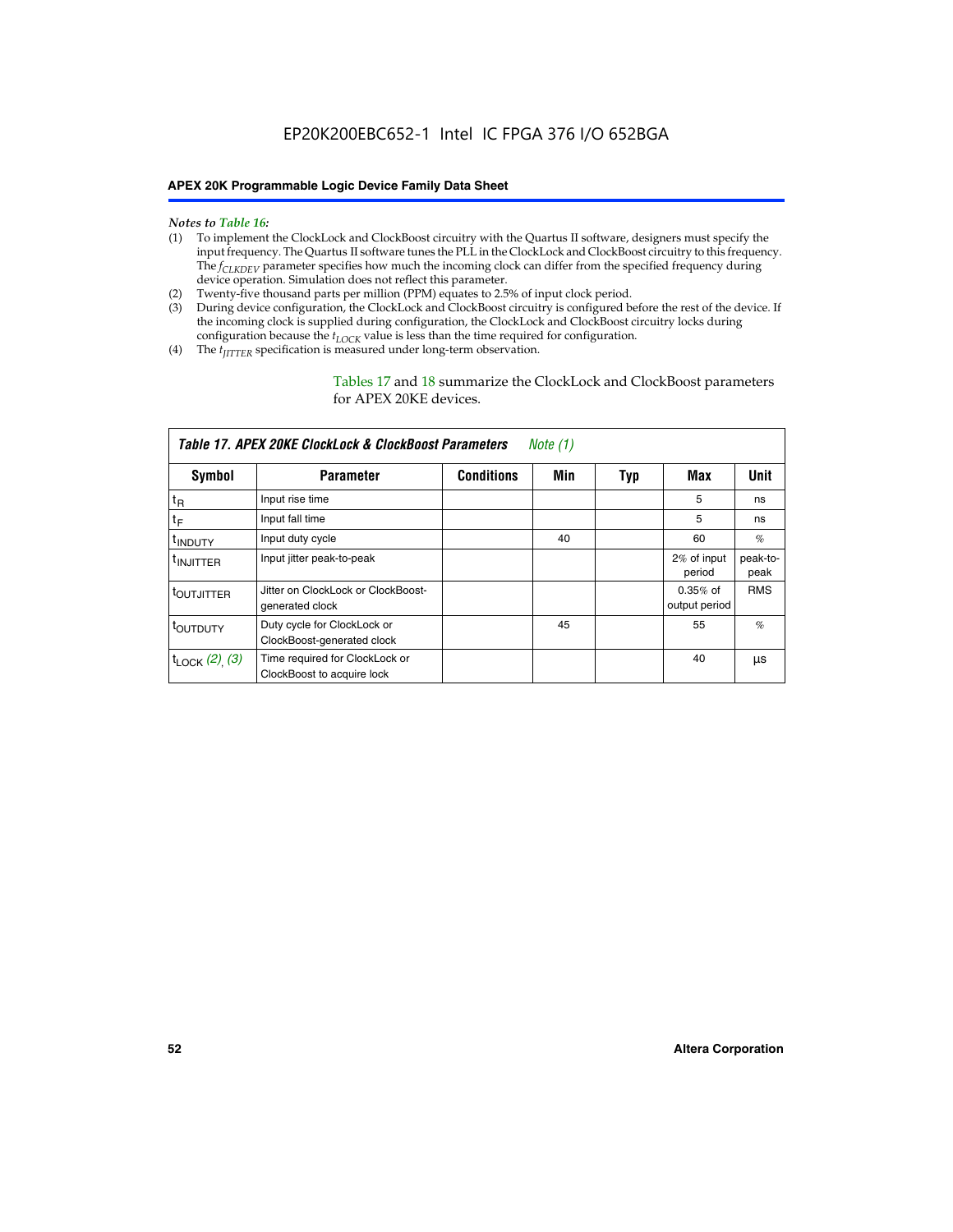| <b>Symbol</b>           | <b>Parameter</b>                                 | I/O Standard      |     | -1X Speed Grade | -2X Speed Grade |     | <b>Units</b> |
|-------------------------|--------------------------------------------------|-------------------|-----|-----------------|-----------------|-----|--------------|
|                         |                                                  |                   |     |                 |                 |     |              |
|                         |                                                  |                   | Min | Max             | Min             | Max |              |
| $f_{VCO}$ $(4)$         | Voltage controlled oscillator<br>operating range |                   | 200 | 500             | 200             | 500 | <b>MHz</b>   |
| f <sub>CLOCK0</sub>     | Clock0 PLL output frequency<br>for internal use  |                   | 1.5 | 335             | 1.5             | 200 | MHz          |
| f <sub>CLOCK1</sub>     | Clock1 PLL output frequency<br>for internal use  |                   | 20  | 335             | 20              | 200 | MHz          |
| f <sub>CLOCK0_EXT</sub> | Output clock frequency for                       | 3.3-V LVTTL       | 1.5 | 245             | 1.5             | 226 | <b>MHz</b>   |
|                         | external clock0 output                           | 2.5-V LVTTL       | 1.5 | 234             | 1.5             | 221 | <b>MHz</b>   |
|                         |                                                  | 1.8-V LVTTL       | 1.5 | 223             | 1.5             | 216 | <b>MHz</b>   |
|                         |                                                  | $GTL+$            | 1.5 | 205             | 1.5             | 193 | <b>MHz</b>   |
|                         |                                                  | SSTL-2 Class<br>L | 1.5 | 158             | 1.5             | 157 | <b>MHz</b>   |
|                         |                                                  | SSTL-2 Class<br>Ш | 1.5 | 142             | 1.5             | 142 | <b>MHz</b>   |
|                         |                                                  | SSTL-3 Class<br>I | 1.5 | 166             | 1.5             | 162 | <b>MHz</b>   |
|                         |                                                  | SSTL-3 Class<br>Ш | 1.5 | 149             | 1.5             | 146 | <b>MHz</b>   |
|                         |                                                  | <b>LVDS</b>       | 1.5 | 420             | 1.5             | 350 | <b>MHz</b>   |
| f <sub>CLOCK1_EXT</sub> | Output clock frequency for                       | 3.3-V LVTTL       | 20  | 245             | 20              | 226 | <b>MHz</b>   |
|                         | external clock1 output                           | 2.5-V LVTTL       | 20  | 234             | 20              | 221 | <b>MHz</b>   |
|                         |                                                  | 1.8-V LVTTL       | 20  | 223             | 20              | 216 | <b>MHz</b>   |
|                         |                                                  | $GTL+$            | 20  | 205             | 20              | 193 | MHz          |
|                         |                                                  | SSTL-2 Class      | 20  | 158             | 20              | 157 | <b>MHz</b>   |
|                         |                                                  | SSTL-2 Class<br>Ш | 20  | 142             | 20              | 142 | <b>MHz</b>   |
|                         |                                                  | SSTL-3 Class      | 20  | 166             | 20              | 162 | <b>MHz</b>   |
|                         |                                                  | SSTL-3 Class<br>Ш | 20  | 149             | 20              | 146 | <b>MHz</b>   |
|                         |                                                  | <b>LVDS</b>       | 20  | 420             | 20              | 350 | MHz          |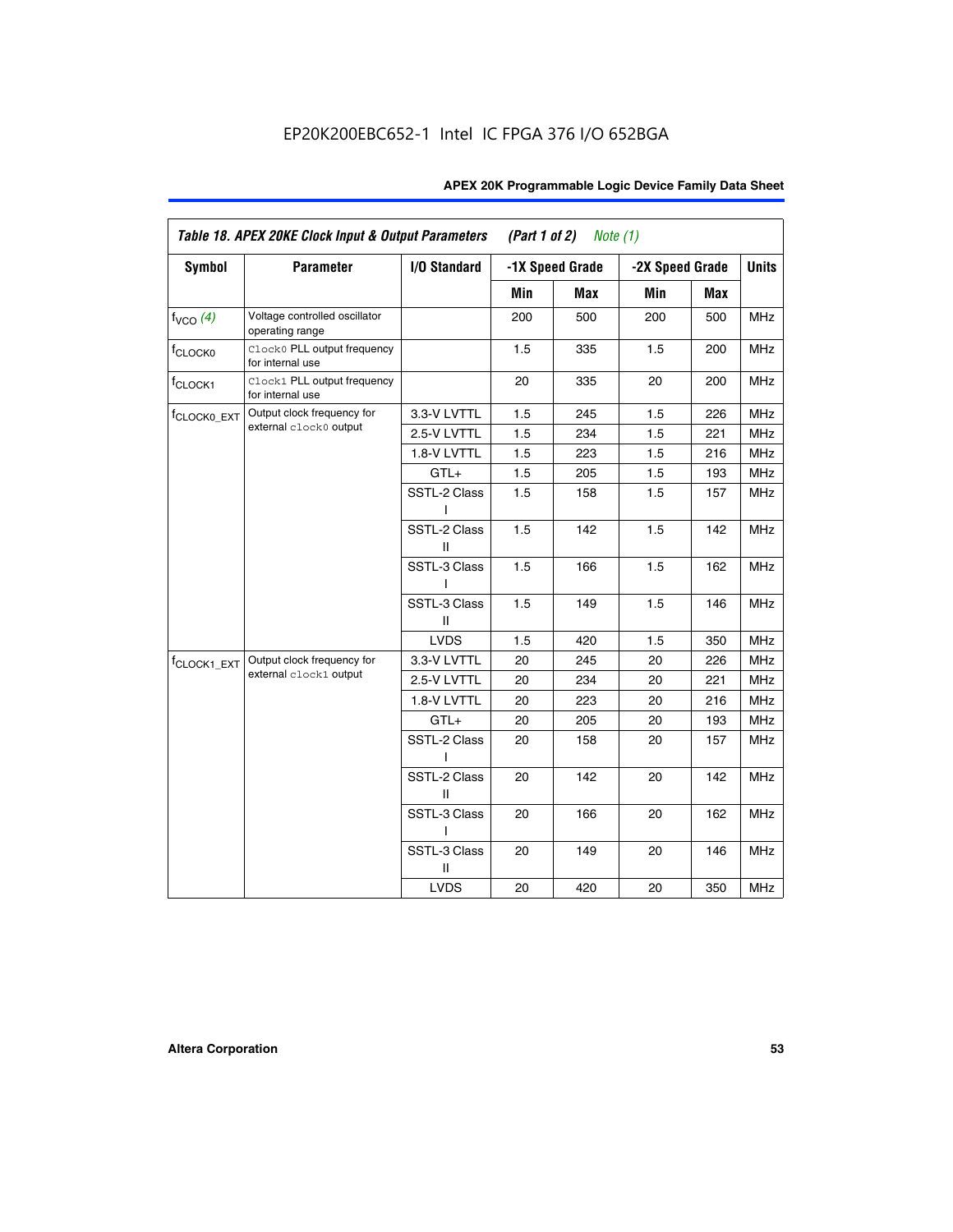| Table 18. APEX 20KE Clock Input & Output Parameters<br>(Part 2 of 2)<br>Note (1) |                       |                   |                                    |     |     |              |            |
|----------------------------------------------------------------------------------|-----------------------|-------------------|------------------------------------|-----|-----|--------------|------------|
| Symbol                                                                           | <b>Parameter</b>      | I/O Standard      | -2X Speed Grade<br>-1X Speed Grade |     |     | <b>Units</b> |            |
|                                                                                  |                       |                   | Min                                | Max | Min | Max          |            |
| $f_{IN}$                                                                         | Input clock frequency | 3.3-V LVTTL       | 1.5                                | 290 | 1.5 | 257          | <b>MHz</b> |
|                                                                                  |                       | 2.5-V LVTTL       | 1.5                                | 281 | 1.5 | 250          | <b>MHz</b> |
|                                                                                  |                       | 1.8-V LVTTL       | 1.5                                | 272 | 1.5 | 243          | <b>MHz</b> |
|                                                                                  |                       | $GTL+$            | 1.5                                | 303 | 1.5 | 261          | <b>MHz</b> |
|                                                                                  |                       | SSTL-2 Class      | 1.5                                | 291 | 1.5 | 253          | <b>MHz</b> |
|                                                                                  |                       | SSTL-2 Class<br>Ш | 1.5                                | 291 | 1.5 | 253          | <b>MHz</b> |
|                                                                                  |                       | SSTL-3 Class      | 1.5                                | 300 | 1.5 | 260          | <b>MHz</b> |
|                                                                                  |                       | SSTL-3 Class<br>Ш | 1.5                                | 300 | 1.5 | 260          | <b>MHz</b> |
|                                                                                  |                       | <b>LVDS</b>       | 1.5                                | 420 | 1.5 | 350          | <b>MHz</b> |

### *Notes to Tables 17 and 18:*

(1) All input clock specifications must be met. The PLL may not lock onto an incoming clock if the clock specifications are not met, creating an erroneous clock within the device.

- (2) The maximum lock time is 40 µs or 2000 input clock cycles, whichever occurs first.
- (3) Before configuration, the PLL circuits are disable and powered down. During configuration, the PLLs are still disabled. The PLLs begin to lock once the device is in the user mode. If the clock enable feature is used, lock begins once the CLKLK\_ENA pin goes high in user mode.
- (4) The PLL VCO operating range is 200 MHz  $\eth$  f<sub>VCO</sub>  $\eth$  840 MHz for LVDS mode.

# **SignalTap Embedded Logic Analyzer**

APEX 20K devices include device enhancements to support the SignalTap embedded logic analyzer. By including this circuitry, the APEX 20K device provides the ability to monitor design operation over a period of time through the IEEE Std. 1149.1 (JTAG) circuitry; a designer can analyze internal logic at speed without bringing internal signals to the I/O pins. This feature is particularly important for advanced packages such as FineLine BGA packages because adding a connection to a pin during the debugging process can be difficult after a board is designed and manufactured.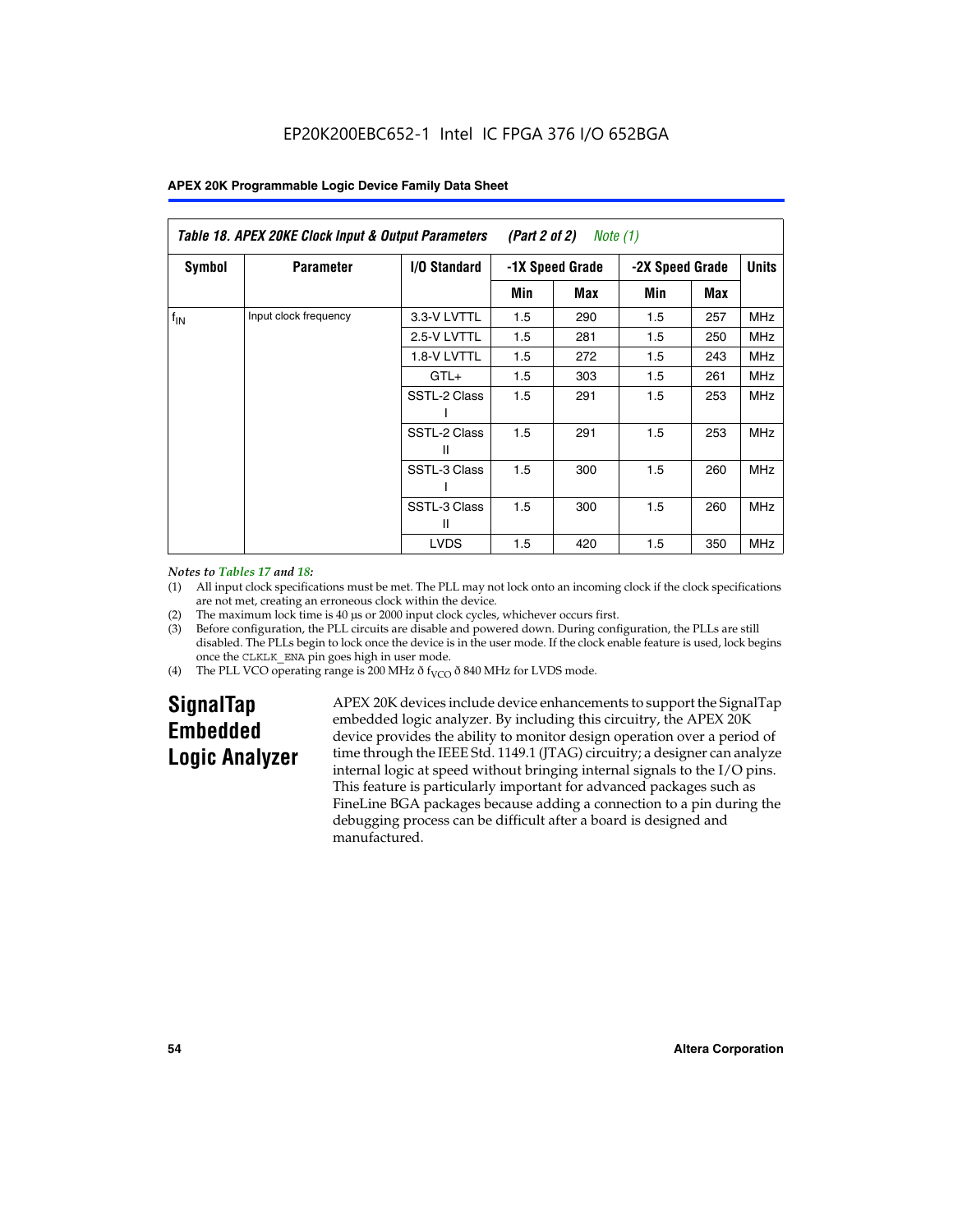# **IEEE Std. 1149.1 (JTAG) Boundary-Scan Support**

All APEX 20K devices provide JTAG BST circuitry that complies with the IEEE Std. 1149.1-1990 specification. JTAG boundary-scan testing can be performed before or after configuration, but not during configuration. APEX 20K devices can also use the JTAG port for configuration with the Quartus II software or with hardware using either Jam Files (**.jam**) or Jam Byte-Code Files (**.jbc**). Finally, APEX 20K devices use the JTAG port to monitor the logic operation of the device with the SignalTap embedded logic analyzer. APEX 20K devices support the JTAG instructions shown in Table 19. Although EP20K1500E devices support the JTAG BYPASS and SignalTap instructions, they do not support boundary-scan testing or the use of the JTAG port for configuration.

| <i><b>Table 19. APEX 20K JTAG Instructions</b></i> |                                                                                                                                                                                                                                            |  |  |  |
|----------------------------------------------------|--------------------------------------------------------------------------------------------------------------------------------------------------------------------------------------------------------------------------------------------|--|--|--|
| <b>JTAG Instruction</b>                            | <b>Description</b>                                                                                                                                                                                                                         |  |  |  |
| SAMPLE/PRELOAD                                     | Allows a snapshot of signals at the device pins to be captured and examined during<br>normal device operation, and permits an initial data pattern to be output at the device<br>pins. Also used by the SignalTap embedded logic analyzer. |  |  |  |
| <b>EXTEST</b>                                      | Allows the external circuitry and board-level interconnections to be tested by forcing a<br>test pattern at the output pins and capturing test results at the input pins.                                                                  |  |  |  |
| BYPASS (1)                                         | Places the 1-bit bypass register between the TDI and TDO pins, which allows the BST<br>data to pass synchronously through selected devices to adjacent devices during<br>normal device operation.                                          |  |  |  |
| <b>USERCODE</b>                                    | Selects the 32-bit USERCODE register and places it between the TDI and TDO pins,<br>allowing the USERCODE to be serially shifted out of TDO.                                                                                               |  |  |  |
| <b>IDCODE</b>                                      | Selects the IDCODE register and places it between TDI and TDO, allowing the<br>IDCODE to be serially shifted out of TDO.                                                                                                                   |  |  |  |
| <b>ICR Instructions</b>                            | Used when configuring an APEX 20K device via the JTAG port with a MasterBlaster™<br>or ByteBlasterMV™ download cable, or when using a Jam File or Jam Byte-Code File<br>via an embedded processor.                                         |  |  |  |
| SignalTap Instructions<br>(1)                      | Monitors internal device operation with the SignalTap embedded logic analyzer.                                                                                                                                                             |  |  |  |

 $\overline{\phantom{a}}$ 

*Note to Table 19:*

(1) The EP20K1500E device supports the JTAG BYPASS instruction and the SignalTap instructions.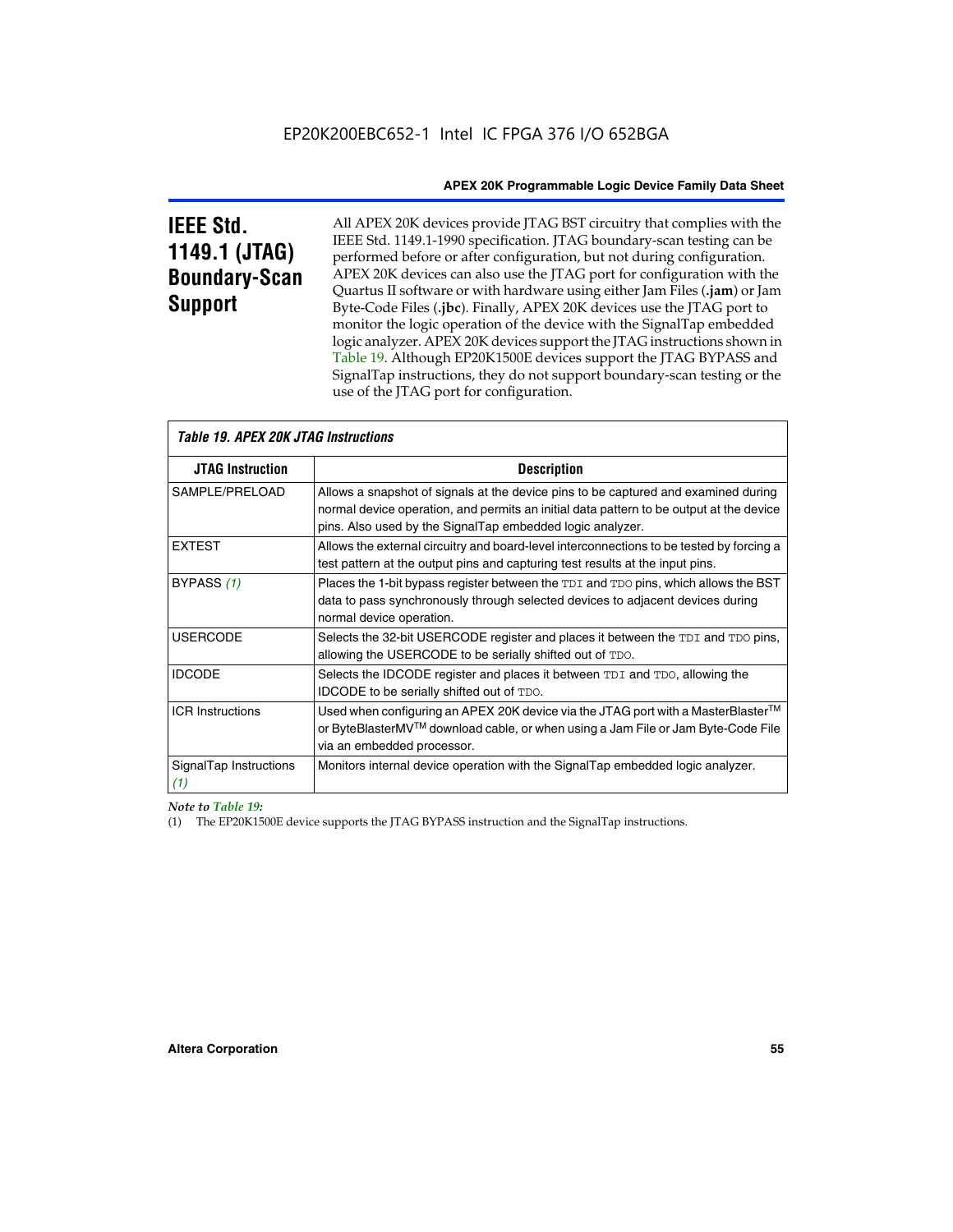The APEX 20K device instruction register length is 10 bits. The APEX 20K device USERCODE register length is 32 bits. Tables 20 and 21 show the boundary-scan register length and device IDCODE information for APEX 20K devices.

| Table 20. APEX 20K Boundary-Scan Register Length |                                      |  |  |  |
|--------------------------------------------------|--------------------------------------|--|--|--|
| <b>Device</b>                                    | <b>Boundary-Scan Register Length</b> |  |  |  |
| EP20K30E                                         | 420                                  |  |  |  |
| EP20K60E                                         | 624                                  |  |  |  |
| EP20K100                                         | 786                                  |  |  |  |
| EP20K100E                                        | 774                                  |  |  |  |
| EP20K160E                                        | 984                                  |  |  |  |
| EP20K200                                         | 1,176                                |  |  |  |
| EP20K200E                                        | 1,164                                |  |  |  |
| EP20K300E                                        | 1,266                                |  |  |  |
| EP20K400                                         | 1,536                                |  |  |  |
| EP20K400E                                        | 1,506                                |  |  |  |
| EP20K600E                                        | 1,806                                |  |  |  |
| EP20K1000E                                       | 2,190                                |  |  |  |
| EP20K1500E                                       | 1 $(1)$                              |  |  |  |

#### *Note to Table 20:*

(1) This device does not support JTAG boundary scan testing.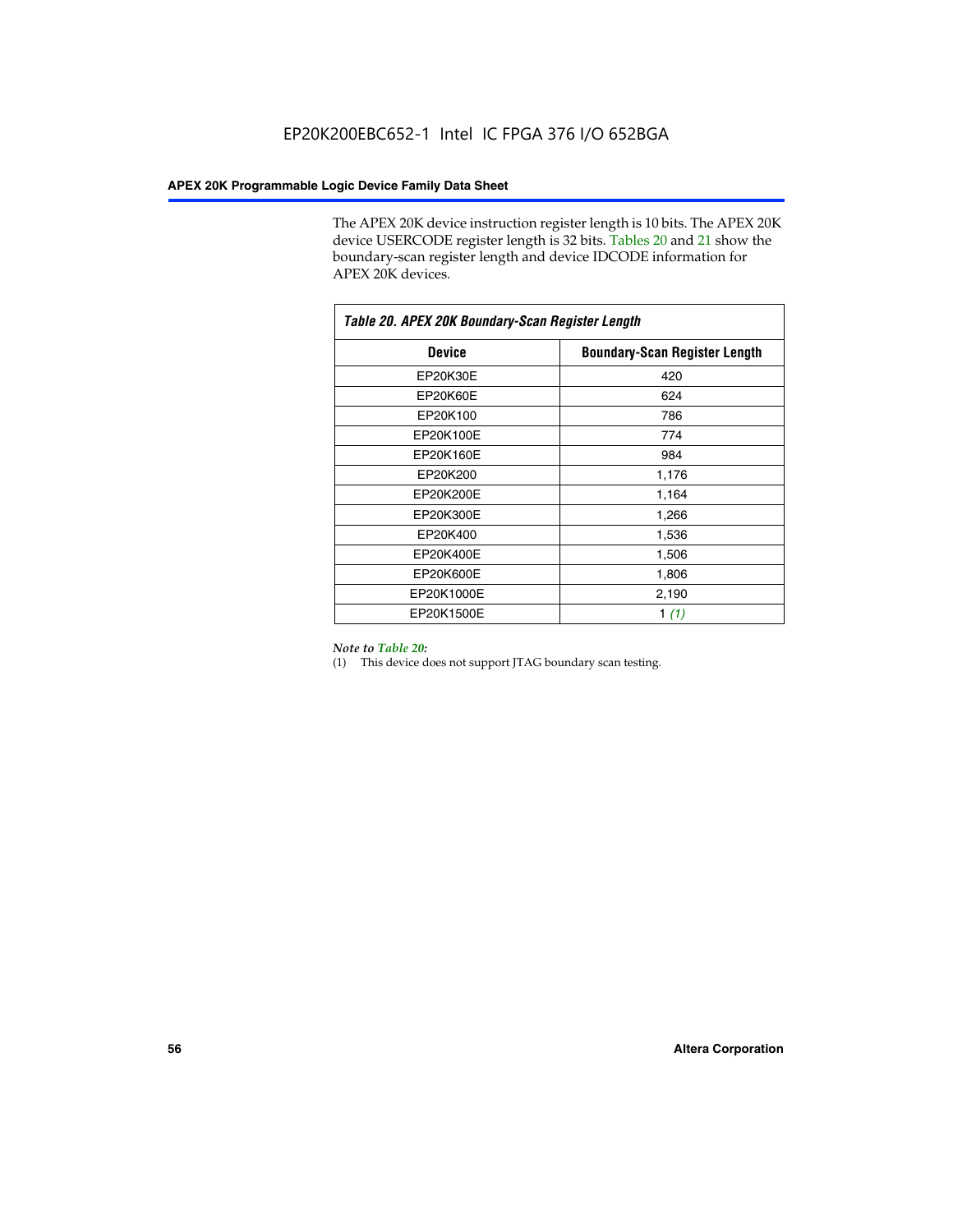| Table 21. 32-Bit APEX 20K Device IDCODE |                     |                               |                                                  |                  |  |  |
|-----------------------------------------|---------------------|-------------------------------|--------------------------------------------------|------------------|--|--|
| <b>Device</b>                           |                     | <b>IDCODE (32 Bits)</b> $(1)$ |                                                  |                  |  |  |
|                                         | Version<br>(4 Bits) | Part Number (16 Bits)         | <b>Manufacturer</b><br><b>Identity (11 Bits)</b> | 1 (1 Bit)<br>(2) |  |  |
| EP20K30E                                | 0000                | 0000<br>0011 0000<br>1000     | 0110 1110<br>000                                 | 1                |  |  |
| EP20K60E                                | 0000                | 0000 0110<br>0000<br>1000     | 0110 1110<br>000                                 | 1                |  |  |
| EP20K100                                | 0000                | 0000<br>0100<br>0001 0110     | 000<br>0110 1110                                 | 1                |  |  |
| EP20K100E                               | 0000                | 0001 0000<br>1000<br>0000     | 0110 1110<br>000                                 | 1                |  |  |
| EP20K160E                               | 0000                | 0001 0110<br>1000<br>0000     | 0110 1110<br>000                                 | 1                |  |  |
| EP20K200                                | 0000                | 0000<br>1000<br>0011 0010     | 0110 1110<br>000                                 | 1                |  |  |
| EP20K200E                               | 0000                | 0010<br>0000<br>0000<br>1000  | 0110 1110<br>000                                 | 1                |  |  |
| EP20K300E                               | 0000                | 0011 0000 0000<br>1000        | 0110 1110<br>000                                 | 1                |  |  |
| EP20K400                                | 0000                | 0001<br>0110<br>0110<br>0100  | 0110 1110<br>000                                 | 1                |  |  |
| EP20K400E                               | 0000                | 0100<br>0000<br>0000<br>1000  | 0110 1110<br>000                                 | 1                |  |  |
| EP20K600E                               | 0000                | 0110<br>0000<br>0000<br>1000  | 0110 1110<br>000                                 | 1                |  |  |
| EP20K1000E                              | 0000                | 0000<br>0000<br>0000<br>1001  | 0110 1110<br>000                                 | 1                |  |  |

*Notes to Table 21:*

The most significant bit (MSB) is on the left.

(2) The IDCODE's least significant bit (LSB) is always 1.

# Figure 31 shows the timing requirements for the JTAG signals.



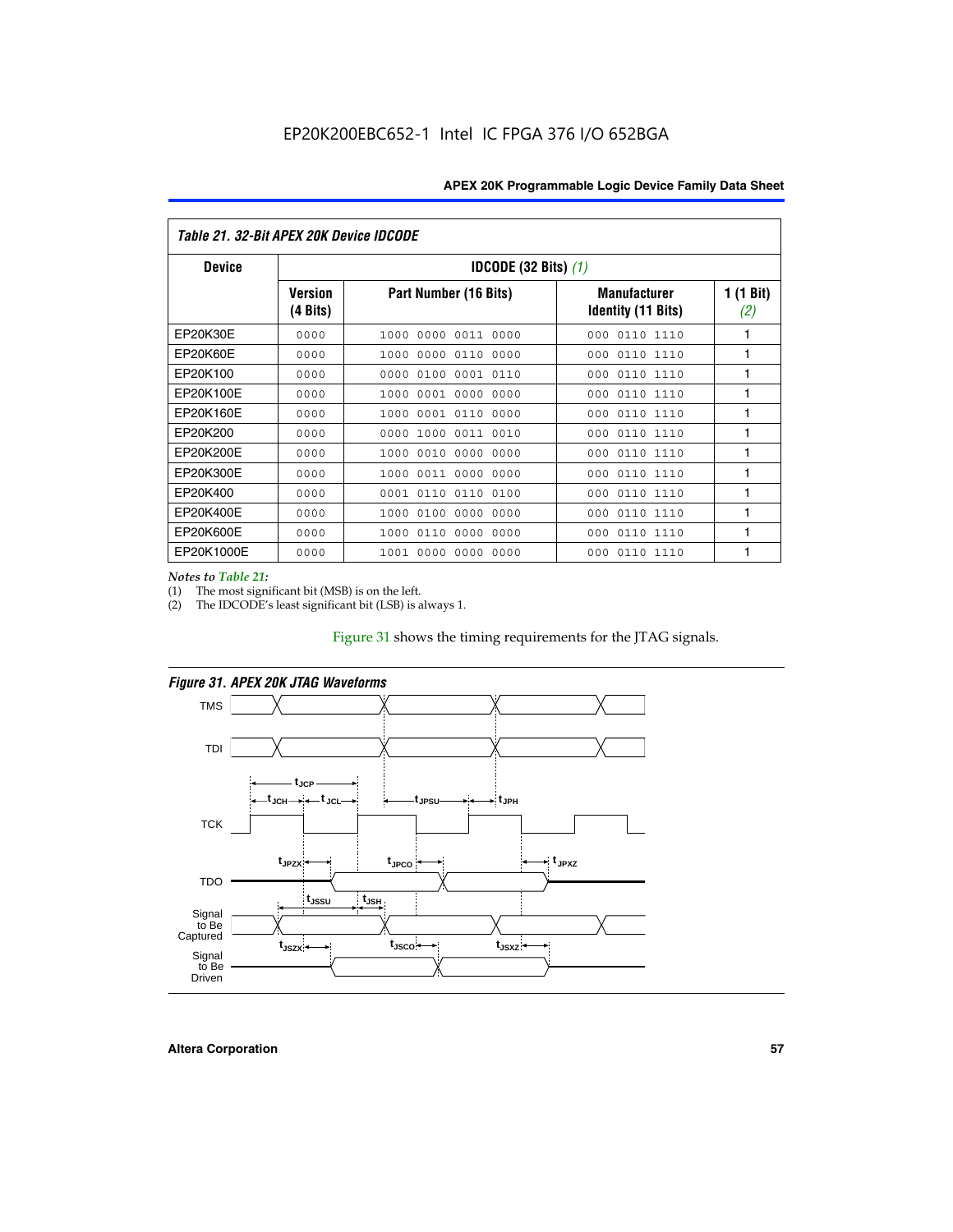Table 22 shows the JTAG timing parameters and values for APEX 20K devices.

|                   | Table ZZ. AFEX ZUN JTAU TIIIIIIY FAIAIIIEIEIS & VAIUES |     |     |      |
|-------------------|--------------------------------------------------------|-----|-----|------|
| Symbol            | Parameter                                              | Min | Max | Unit |
| $t_{\rm JCP}$     | TCK clock period                                       | 100 |     | ns   |
| $t_{JCH}$         | TCK clock high time                                    | 50  |     | ns   |
| $t_{\sf JCL}$     | TCK clock low time                                     | 50  |     | ns   |
| t <sub>JPSU</sub> | JTAG port setup time                                   | 20  |     | ns   |
| $t_{\rm JPH}$     | JTAG port hold time                                    | 45  |     | ns   |
| <sup>t</sup> JPCO | JTAG port clock to output                              |     | 25  | ns   |
| t <sub>JPZX</sub> | JTAG port high impedance to valid output               |     | 25  | ns   |
| t <sub>JPXZ</sub> | JTAG port valid output to high impedance               |     | 25  | ns   |
| tussu             | Capture register setup time                            | 20  |     | ns   |
| $t_{\sf JSH}$     | Capture register hold time                             | 45  |     | ns   |
| t <sub>JSCO</sub> | Update register clock to output                        |     | 35  | ns   |
| t <sub>JSZX</sub> | Update register high impedance to valid output         |     | 35  | ns   |
| t <sub>JSXZ</sub> | Update register valid output to high impedance         |     | 35  | ns   |

*Table 22. APEX 20K JTAG Timing Parameters & Values*

For more information, see the following documents:

- *Application Note 39 (IEEE Std. 1149.1 (JTAG) Boundary-Scan Testing in Altera Devices)*
- Jam Programming & Test Language Specification

**Generic Testing** Each APEX 20K device is functionally tested. Complete testing of each configurable static random access memory (SRAM) bit and all logic functionality ensures 100% yield. AC test measurements for APEX 20K devices are made under conditions equivalent to those shown in Figure 32. Multiple test patterns can be used to configure devices during all stages of the production flow.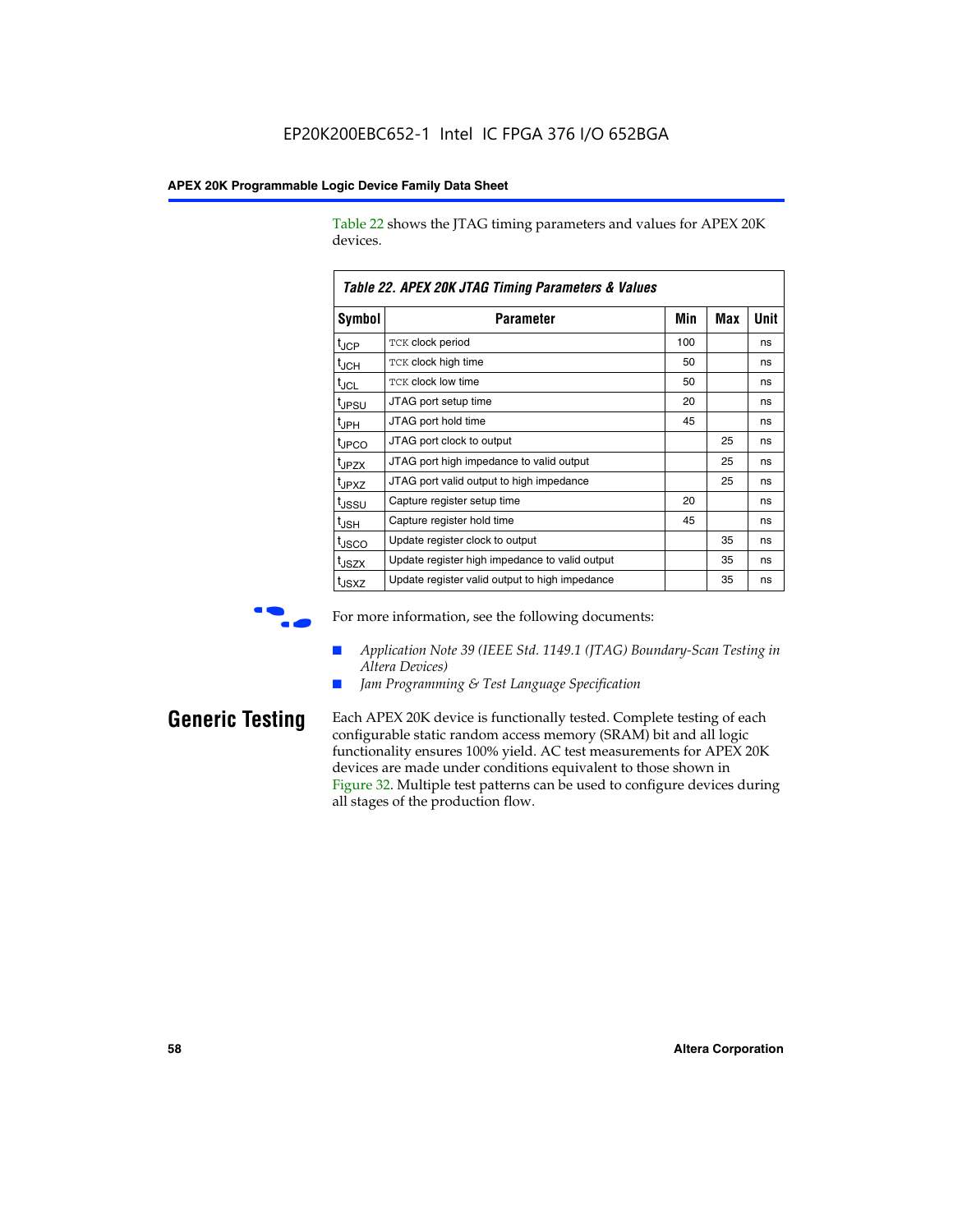

#### *Note to Figure 32:*

(1) Power supply transients can affect AC measurements. Simultaneous transitions of multiple outputs should be avoided for accurate measurement. Threshold tests must not be performed under AC conditions. Large-amplitude, fast-groundcurrent transients normally occur as the device outputs discharge the load capacitances. When these transients flow through the parasitic inductance between the device ground pin and the test system ground, significant reductions in observable noise immunity can result.

# **Operating Conditions**

Tables 23 through 26 provide information on absolute maximum ratings, recommended operating conditions, DC operating conditions, and capacitance for 2.5-V APEX 20K devices.

|                           |                            | TADIG LU. MI LA LUN J.U-V TUIGIAIN DGVILG MUSUNUG MAANNUNI HAUNUS | $100103$ (1), (2) |      |              |
|---------------------------|----------------------------|-------------------------------------------------------------------|-------------------|------|--------------|
| Symbol                    | <b>Parameter</b>           | <b>Conditions</b>                                                 | Min               | Max  | <b>Unit</b>  |
| <b>V<sub>CCINT</sub></b>  | Supply voltage             | With respect to ground $(3)$                                      | $-0.5$            | 3.6  | v            |
| V <sub>CCIO</sub>         |                            |                                                                   | $-0.5$            | 4.6  | v            |
| $V_{\parallel}$           | DC input voltage           |                                                                   | $-2.0$            | 5.75 | v            |
| $I_{\text{OUT}}$          | DC output current, per pin |                                                                   | $-25$             | 25   | mA           |
| $\mathsf{T}_{\text{STG}}$ | Storage temperature        | No bias                                                           | $-65$             | 150  | $^{\circ}$ C |
| $I_{\text{AMB}}$          | Ambient temperature        | Under bias                                                        | $-65$             | 135  | $^{\circ}$ C |
| $T_{\rm J}$               | Junction temperature       | PQFP, RQFP, TQFP, and BGA packages,<br>under bias                 |                   | 135  | $^{\circ}$ C |
|                           |                            | Ceramic PGA packages, under bias                                  |                   | 150  | $^{\circ}$ C |

| Table 23. APEX 20K 5.0-V Tolerant Device Absolute Maximum Ratings | Notes (1), (2) |  |
|-------------------------------------------------------------------|----------------|--|
|-------------------------------------------------------------------|----------------|--|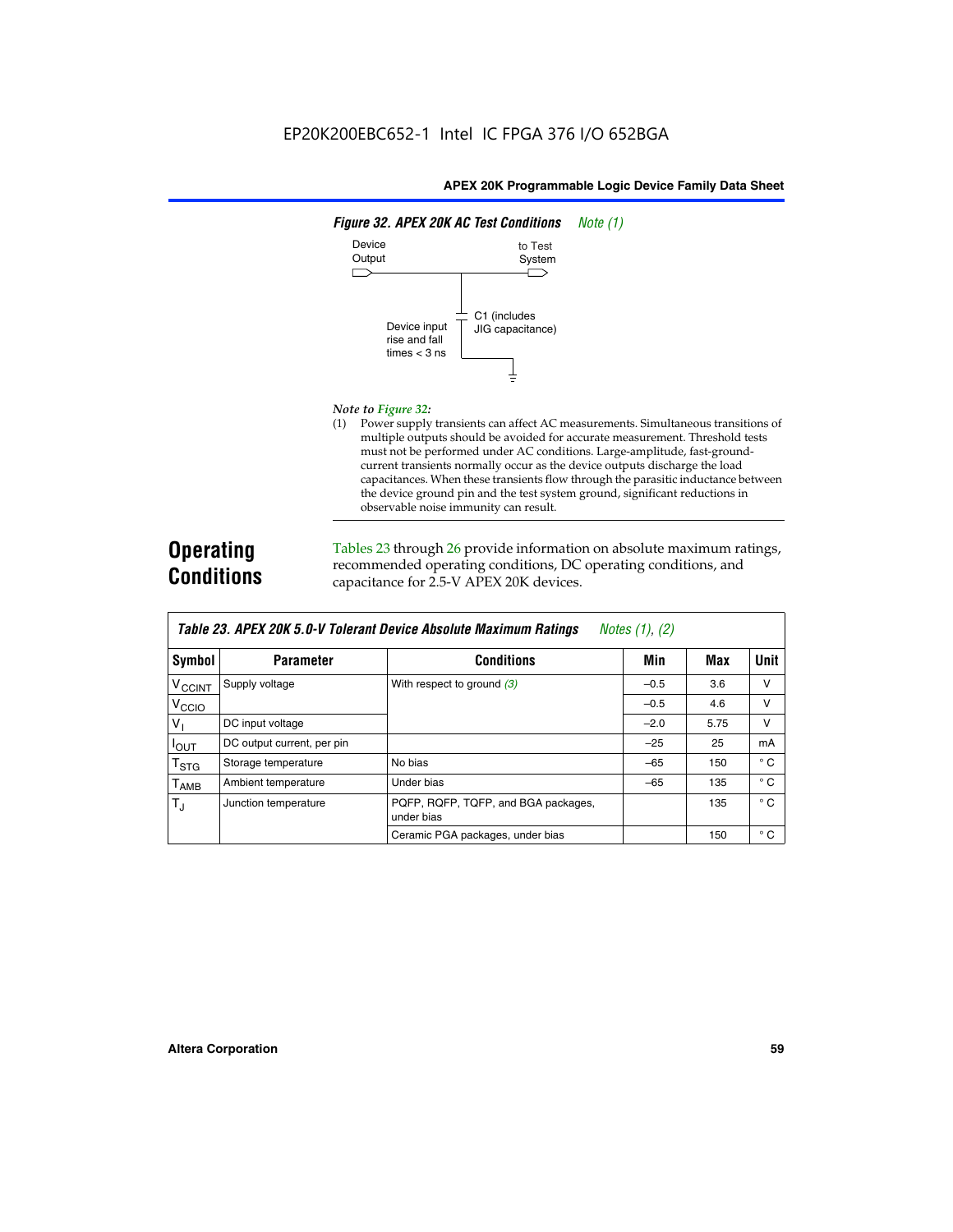# EP20K200EBC652-1 Intel IC FPGA 376 I/O 652BGA

# **APEX 20K Programmable Logic Device Family Data Sheet**

|                          | Table 24. APEX 20K 5.0-V Tolerant Device Recommended Operating Conditions<br><i>Note</i> $(2)$ |                    |                  |                   |              |  |
|--------------------------|------------------------------------------------------------------------------------------------|--------------------|------------------|-------------------|--------------|--|
| <b>Symbol</b>            | <b>Parameter</b>                                                                               | <b>Conditions</b>  | Min              | Max               | <b>Unit</b>  |  |
| <b>V<sub>CCINT</sub></b> | Supply voltage for internal logic<br>and input buffers                                         | $(4)$ , $(5)$      | 2.375<br>(2.375) | 2.625<br>(2.625)  | $\vee$       |  |
| V <sub>CCIO</sub>        | Supply voltage for output buffers,<br>3.3-V operation                                          | (4), (5)           | 3.00(3.00)       | 3.60(3.60)        | $\vee$       |  |
|                          | Supply voltage for output buffers,<br>2.5-V operation                                          | (4), (5)           | 2.375<br>(2.375) | 2.625<br>(2.625)  | $\vee$       |  |
| $V_{1}$                  | Input voltage                                                                                  | (3), (6)           | $-0.5$           | 5.75              | $\vee$       |  |
| $V_{\rm O}$              | Output voltage                                                                                 |                    | $\Omega$         | V <sub>CCIO</sub> | $\vee$       |  |
| $T_{\rm J}$              | Junction temperature                                                                           | For commercial use | $\Omega$         | 85                | $^{\circ}$ C |  |
|                          |                                                                                                | For industrial use | $-40$            | 100               | $^{\circ}$ C |  |
| $t_{R}$                  | Input rise time                                                                                |                    |                  | 40                | ns           |  |
| $t_{\mathsf{F}}$         | Input fall time                                                                                |                    |                  | 40                | ns           |  |

|                 | Table 25. APEX 20K 5.0-V Tolerant Device DC Operating Conditions (Part 1 of 2) Notes (2), (7), (8) |                                                                        |                                          |     |                                          |              |  |  |
|-----------------|----------------------------------------------------------------------------------------------------|------------------------------------------------------------------------|------------------------------------------|-----|------------------------------------------|--------------|--|--|
| Symbol          | <b>Parameter</b>                                                                                   | <b>Conditions</b>                                                      | Min                                      | Typ | Max                                      | Unit         |  |  |
| $V_{\text{IH}}$ | High-level input voltage                                                                           |                                                                        | 1.7, $0.5 \times V_{\text{CCIO}}$<br>(9) |     | 5.75                                     | $\mathsf{V}$ |  |  |
| $V_{\parallel}$ | Low-level input voltage                                                                            |                                                                        | $-0.5$                                   |     | 0.8, $0.3 \times V_{\text{CCIO}}$<br>(9) | $\mathsf{V}$ |  |  |
| $V_{OH}$        | 3.3-V high-level TTL output<br>voltage                                                             | $I_{OH} = -8$ mA DC,<br>$V_{\text{CCIO}} = 3.00 V (10)$                | 2.4                                      |     |                                          | $\mathsf{V}$ |  |  |
|                 | 3.3-V high-level CMOS output<br>voltage                                                            | $I_{OH} = -0.1$ mA DC,<br>$V_{\text{CCIO}} = 3.00 \text{ V} (10)$      | $V_{\text{CCIO}} - 0.2$                  |     |                                          | $\mathsf{v}$ |  |  |
|                 | 3.3-V high-level PCI output voltage                                                                | $I_{OH} = -0.5$ mA DC,<br>$V_{\text{GClO}} = 3.00$ to 3.60 V<br>(10)   | $0.9 \times V_{\text{CCIO}}$             |     |                                          | $\mathsf{V}$ |  |  |
|                 | 2.5-V high-level output voltage                                                                    | $I_{OH} = -0.1$ mA DC,<br>$V_{\text{CCIO}} = 2.30 \text{ V} (10)$      | 2.1                                      |     |                                          | $\mathsf{V}$ |  |  |
|                 |                                                                                                    | $I_{\text{OH}} = -1 \text{ mA DC},$<br>$V_{\text{CCIO}} = 2.30 V (10)$ | 2.0                                      |     |                                          | v            |  |  |
|                 |                                                                                                    | $I_{OH} = -2$ mA DC,<br>$V_{\text{CCIO}} = 2.30 V (10)$                | 1.7                                      |     |                                          | v            |  |  |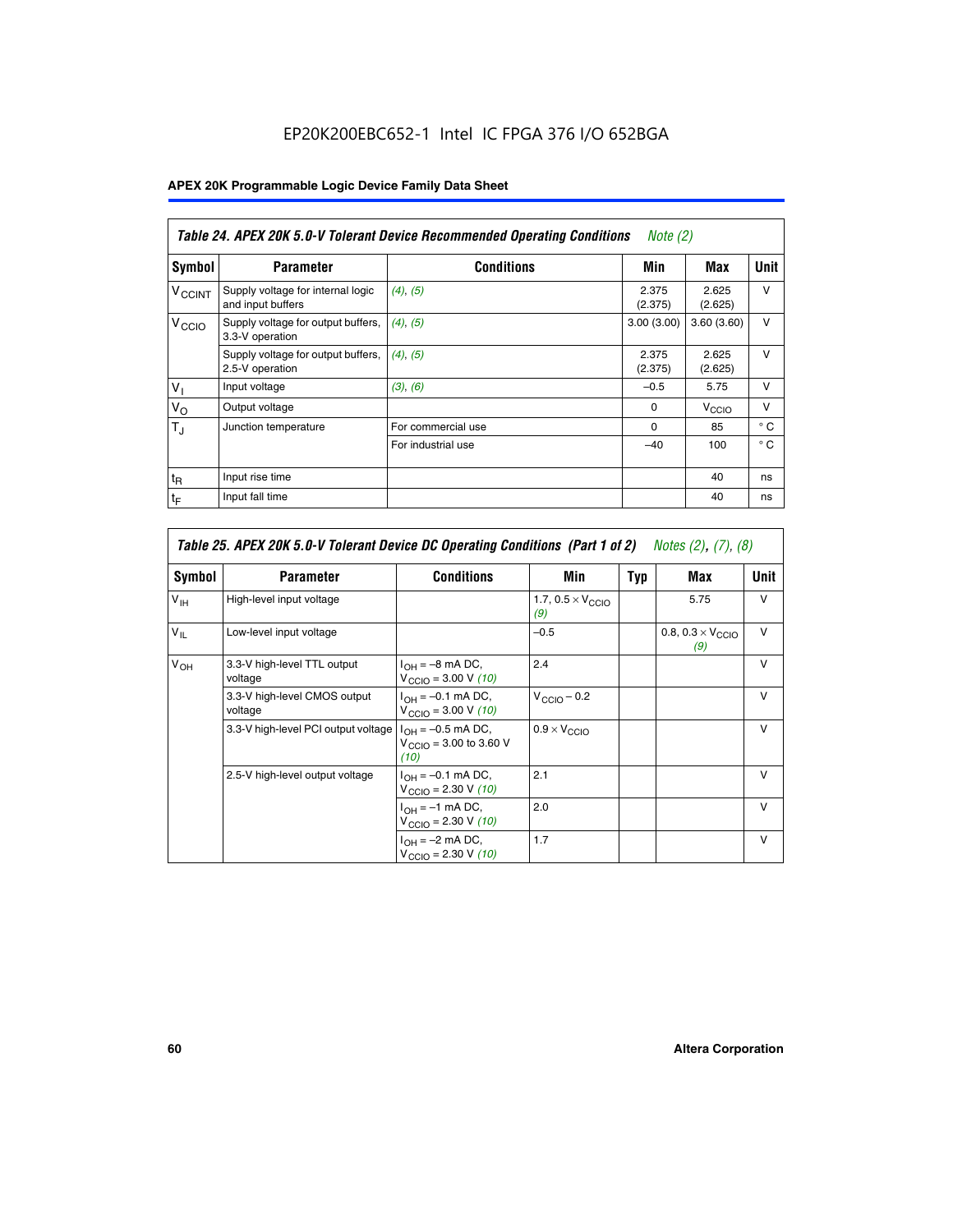|                   | Table 25. APEX 20K 5.0-V Tolerant Device DC Operating Conditions (Part 2 of 2) Notes (2), (7), (8) |                                                                                    |       |     |                              |        |  |
|-------------------|----------------------------------------------------------------------------------------------------|------------------------------------------------------------------------------------|-------|-----|------------------------------|--------|--|
| Symbol            | <b>Parameter</b>                                                                                   | <b>Conditions</b>                                                                  | Min   | Typ | Max                          | Unit   |  |
| $V_{OL}$          | 3.3-V low-level TTL output voltage                                                                 | $I_{\Omega}$ = 12 mA DC,<br>$V_{\text{CCIO}} = 3.00 V (11)$                        |       |     | 0.45                         | $\vee$ |  |
|                   | 3.3-V low-level CMOS output<br>voltage                                                             | $I_{\Omega} = 0.1$ mA DC,<br>$V_{\text{CCIO}} = 3.00 V (11)$                       |       |     | 0.2                          | $\vee$ |  |
|                   | 3.3-V low-level PCI output voltage                                                                 | $I_{\Omega}$ = 1.5 mA DC,<br>$V_{CClO}$ = 3.00 to 3.60 V<br>(11)                   |       |     | $0.1 \times V_{\text{CCIO}}$ | $\vee$ |  |
|                   | 2.5-V low-level output voltage                                                                     | $I_{\Omega} = 0.1$ mA DC,<br>$V_{\text{CCIO}} = 2.30 V (11)$                       |       |     | 0.2                          | $\vee$ |  |
|                   |                                                                                                    | $I_{\Omega}$ = 1 mA DC,<br>$V_{\text{CCIO}} = 2.30 V (11)$                         |       |     | 0.4                          | $\vee$ |  |
|                   |                                                                                                    | $I_{\Omega}$ = 2 mA DC,<br>$V_{\text{CCIO}} = 2.30 V (11)$                         |       |     | 0.7                          | $\vee$ |  |
| T,                | Input pin leakage current                                                                          | $V_1 = 5.75$ to $-0.5$ V                                                           | $-10$ |     | 10                           | μA     |  |
| $I_{OZ}$          | Tri-stated I/O pin leakage current                                                                 | $V_{\Omega}$ = 5.75 to -0.5 V                                                      | $-10$ |     | 10                           | μA     |  |
| $I_{CC0}$         | $V_{CC}$ supply current (standby)<br>(All ESBs in power-down mode)                                 | $V_1$ = ground, no load, no<br>toggling inputs, -1 speed<br>grade $(12)$           |       | 10  |                              | mA     |  |
|                   |                                                                                                    | $V_1$ = ground, no load, no<br>toggling inputs,<br>$-2$ , $-3$ speed grades $(12)$ |       | 5   |                              | mA     |  |
| R <sub>CONF</sub> | Value of I/O pin pull-up resistor                                                                  | $V_{\text{CCIO}} = 3.0 V (13)$                                                     | 20    |     | 50                           | W      |  |
|                   | before and during configuration                                                                    | $V_{\text{CCIO}} = 2.375 \text{ V} (13)$                                           | 30    |     | 80                           | W      |  |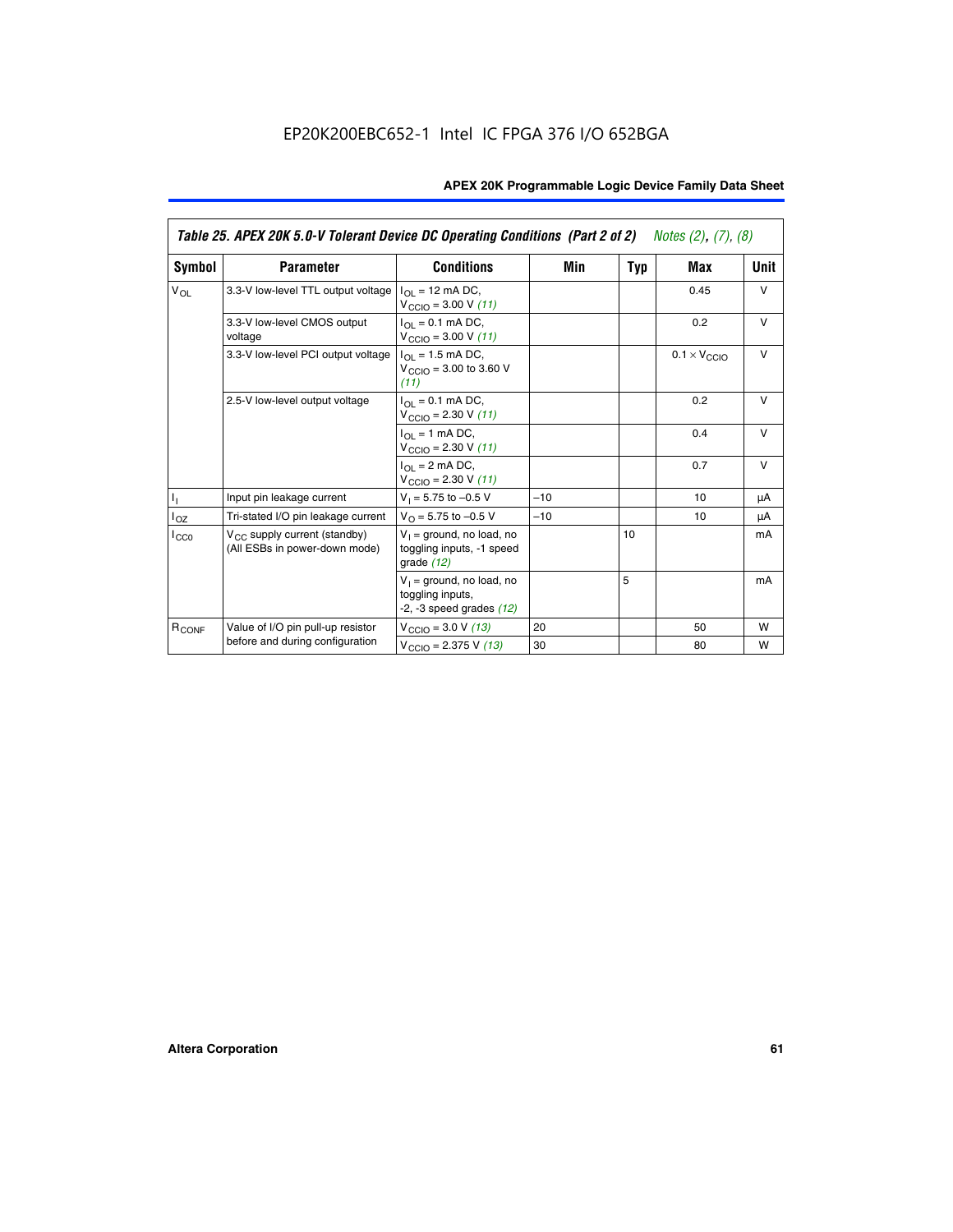| Table 26. APEX 20K 5.0-V Tolerant Device Capacitance<br>Notes (2), (14) |                                             |                                     |     |     |      |
|-------------------------------------------------------------------------|---------------------------------------------|-------------------------------------|-----|-----|------|
| Symbol                                                                  | <b>Parameter</b>                            | <b>Conditions</b>                   | Min | Max | Unit |
| $C_{IN}$                                                                | Input capacitance                           | $V_{1N} = 0 V$ , f = 1.0 MHz        |     | 8   | pF   |
| $C_{\text{INCLK}}$                                                      | Input capacitance on dedicated<br>clock pin | $V_{IN} = 0 V$ , f = 1.0 MHz        |     | 12  | pF   |
| $C_{OUT}$                                                               | Output capacitance                          | $V_{\text{OUT}} = 0 V, f = 1.0 MHz$ |     | 8   | pF   |

#### *Notes to Tables 23 through 26:*

- (1) See the *Operating Requirements for Altera Devices Data Sheet*.
- (2) All APEX 20K devices are 5.0-V tolerant.
- (3) Minimum DC input is –0.5 V. During transitions, the inputs may undershoot to –2.0 V or overshoot to 5.75 V for input currents less than 100 mA and periods shorter than 20 ns.
- (4) Numbers in parentheses are for industrial-temperature-range devices.
- (5) Maximum  $V_{CC}$  rise time is 100 ms, and  $V_{CC}$  must rise monotonically.<br>(6) All pins, including dedicated inputs, clock I/O, and JTAG pins, may b
- All pins, including dedicated inputs, clock I/O, and JTAG pins, may be driven before  $V_{\text{CCINT}}$  and  $V_{\text{CCIO}}$  are powered.
- (7) Typical values are for  $T_A = 25^\circ$  C, V<sub>CCINT</sub> = 2.5 V, and V<sub>CCIO</sub> = 2.5 or 3.3 V.<br>(8) These values are specified in the APEX 20K device recommended operat
- These values are specified in the APEX 20K device recommended operating conditions, shown in Table 26 on page 62.
- (9) The APEX 20K input buffers are compatible with 2.5-V and 3.3-V (LVTTL and LVCMOS) signals. Additionally, the input buffers are 3.3-V PCI compliant when  $V_{\text{CCIO}}$  and  $V_{\text{CCINI}}$  meet the relationship shown in Figure 33 on page 68.
- (10) The  $I<sub>OH</sub>$  parameter refers to high-level TTL, PCI or CMOS output current.
- (11) The I<sub>OL</sub> parameter refers to low-level TTL, PCI, or CMOS output current. This parameter applies to open-drain pins as well as output pins.
- (12) This value is specified for normal device operation. The value may vary during power-up.
- (13) Pin pull-up resistance values will be lower if an external source drives the pin higher than  $V_{\text{CCIO}}$ .
- (14) Capacitance is sample-tested only.

Tables 27 through 30 provide information on absolute maximum ratings, recommended operating conditions, DC operating conditions, and capacitance for 1.8-V APEX 20KE devices.

|                             | Table 27. APEX 20KE Device Absolute Maximum Ratings<br>Note (1) |                                                   |        |     |              |  |  |
|-----------------------------|-----------------------------------------------------------------|---------------------------------------------------|--------|-----|--------------|--|--|
| Symbol                      | <b>Parameter</b>                                                | <b>Conditions</b>                                 | Min    | Max | Unit         |  |  |
| $V_{\text{CCINT}}$          | Supply voltage                                                  | With respect to ground (2)                        | $-0.5$ | 2.5 | v            |  |  |
| V <sub>CCIO</sub>           |                                                                 |                                                   | $-0.5$ | 4.6 | v            |  |  |
| $V_{1}$                     | DC input voltage                                                |                                                   | $-0.5$ | 4.6 | $\vee$       |  |  |
| $I_{OUT}$                   | DC output current, per pin                                      |                                                   | $-25$  | 25  | mA           |  |  |
| $\mathsf{T}_{\texttt{STG}}$ | Storage temperature                                             | No bias                                           | $-65$  | 150 | $^{\circ}$ C |  |  |
| Т <sub>АМВ</sub>            | Ambient temperature                                             | Under bias                                        | $-65$  | 135 | $^{\circ}$ C |  |  |
| $\mathsf{T}_{\text{d}}$     | Junction temperature                                            | PQFP, RQFP, TQFP, and BGA packages,<br>under bias |        | 135 | $^{\circ}$ C |  |  |
|                             |                                                                 | Ceramic PGA packages, under bias                  |        | 150 | $^{\circ}$ C |  |  |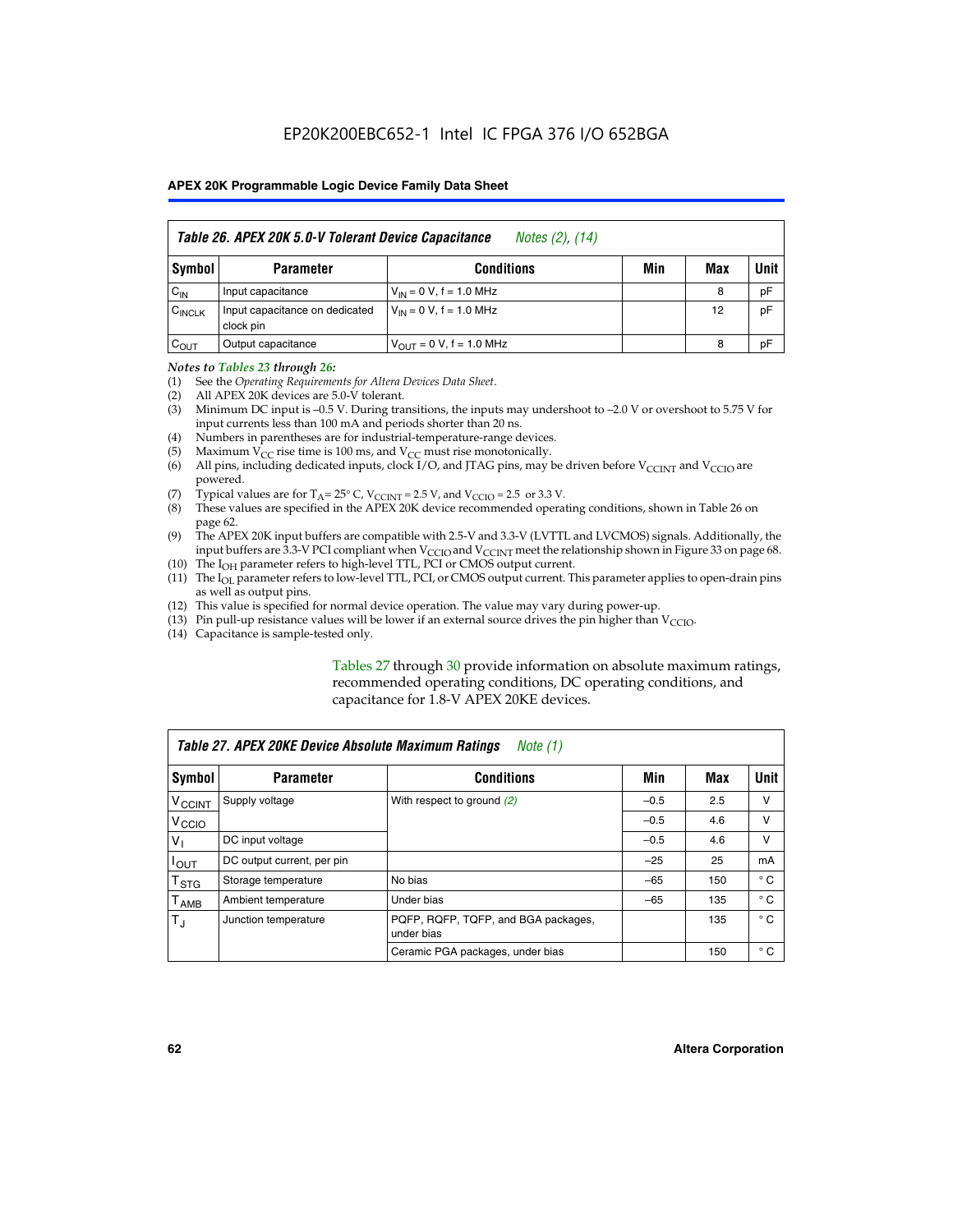|                             | <b>Table 28. APEX 20KE Device Recommended Operating Conditions</b> |                    |                  |                   |              |
|-----------------------------|--------------------------------------------------------------------|--------------------|------------------|-------------------|--------------|
| <b>Symbol</b>               | <b>Parameter</b>                                                   | <b>Conditions</b>  | Min              | Max               | <b>Unit</b>  |
| <b>V<sub>CCINT</sub></b>    | Supply voltage for internal logic and<br>input buffers             | (3), (4)           | 1.71(1.71)       | 1.89(1.89)        | $\vee$       |
| V <sub>CCIO</sub>           | Supply voltage for output buffers, 3.3-V<br>operation              | (3), (4)           | 3.00(3.00)       | 3.60(3.60)        | $\vee$       |
|                             | Supply voltage for output buffers, 2.5-V<br>operation              | (3), (4)           | 2.375<br>(2.375) | 2.625<br>(2.625)  | $\vee$       |
|                             | Supply voltage for output buffers, 1.8-V<br>operation              | (3), (4)           | 1.71(1.71)       | 1.89(1.89)        | $\vee$       |
| $V_1$                       | Input voltage                                                      | (5), (6)           | $-0.5$           | 4.0               | $\vee$       |
| $V_{\rm O}$                 | Output voltage                                                     |                    | $\Omega$         | V <sub>CCIO</sub> | v            |
| $T_{\rm J}$                 | Junction temperature                                               | For commercial use | $\Omega$         | 85                | $^{\circ}$ C |
|                             |                                                                    | For industrial use | $-40$            | 100               | $^{\circ}$ C |
| $t_{R}$                     | Input rise time                                                    |                    |                  | 40                | ns           |
| $\mathfrak{t}_{\mathsf{F}}$ | Input fall time                                                    |                    |                  | 40                | ns           |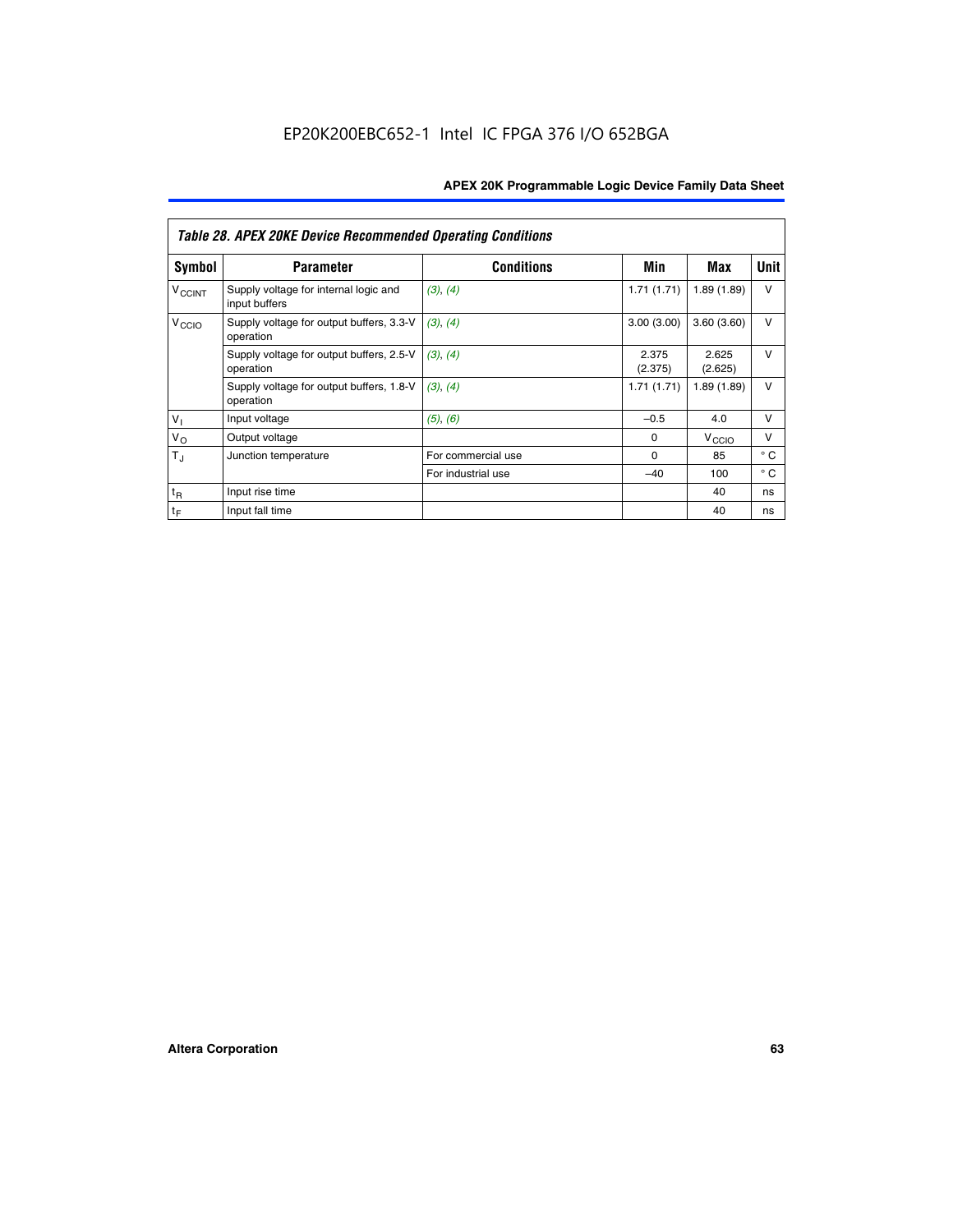# EP20K200EBC652-1 Intel IC FPGA 376 I/O 652BGA

# **APEX 20K Programmable Logic Device Family Data Sheet**

| Symbol           | <b>Parameter</b>                                                   | <b>Conditions</b>                                                                        | Min                                       | <b>Typ</b> | Max                                       | Unit      |
|------------------|--------------------------------------------------------------------|------------------------------------------------------------------------------------------|-------------------------------------------|------------|-------------------------------------------|-----------|
| $V_{\text{IH}}$  | High-level LVTTL, CMOS, or 3.3-V<br>PCI input voltage              |                                                                                          | 1.7, $0.5 \times V_{\text{CCIO}}$<br>(10) |            | 4.1                                       | V         |
| $V_{IL}$         | Low-level LVTTL, CMOS, or 3.3-V<br>PCI input voltage               |                                                                                          | $-0.5$                                    |            | 0.8, $0.3 \times V_{\text{CCIO}}$<br>(10) | $\vee$    |
| $V_{OH}$         | 3.3-V high-level LVTTL output<br>voltage                           | $I_{OH} = -12$ mA DC,<br>$V_{\text{CCIO}} = 3.00 V (11)$                                 | 2.4                                       |            |                                           | v         |
|                  | 3.3-V high-level LVCMOS output<br>voltage                          | $I_{OH} = -0.1$ mA DC,<br>$V_{\text{CCIO}} = 3.00 V (11)$                                | $V_{\text{CCIO}} - 0.2$                   |            |                                           | v         |
|                  | 3.3-V high-level PCI output voltage $ I_{OH} = -0.5$ mA DC,        | $V_{CGIO} = 3.00$ to 3.60 V<br>(11)                                                      | $0.9 \times V_{\text{CCIO}}$              |            |                                           | V         |
|                  | 2.5-V high-level output voltage                                    | $I_{OH} = -0.1$ mA DC,<br>$V_{\text{CCIO}} = 2.30 V (11)$                                | 2.1                                       |            |                                           | v         |
|                  |                                                                    | $I_{OH} = -1$ mA DC,<br>$V_{\text{CCIO}} = 2.30 V (11)$                                  | 2.0                                       |            |                                           | v         |
|                  |                                                                    | $I_{OH} = -2$ mA DC,<br>V <sub>CCIO</sub> = 2.30 V <i>(11)</i>                           | 1.7                                       |            |                                           | V         |
| $V_{OL}$         | 3.3-V low-level LVTTL output<br>voltage                            | $I_{\Omega}$ = 12 mA DC,<br>$V_{\text{CCIO}} = 3.00 \text{ V} (12)$                      |                                           |            | 0.4                                       | v         |
|                  | 3.3-V low-level LVCMOS output<br>voltage                           | $I_{\text{OL}} = 0.1 \text{ mA DC}$ ,<br>$V_{\text{CCIO}} = 3.00 V (12)$                 |                                           |            | 0.2                                       | $\vee$    |
|                  | 3.3-V low-level PCI output voltage                                 | $I_{\Omega}$ = 1.5 mA DC,<br>$V_{\text{CCIO}} = 3.00 \text{ to } 3.60 \text{ V}$<br>(12) |                                           |            | $0.1 \times V_{\text{CCIO}}$              | v         |
|                  | 2.5-V low-level output voltage                                     | $I_{\Omega I} = 0.1$ mA DC,<br>$V_{\text{CCIO}}$ = 2.30 V (12)                           |                                           |            | 0.2                                       | V         |
|                  |                                                                    | $I_{\Omega} = 1$ mA DC,<br>$V_{\text{CCIO}} = 2.30 V (12)$                               |                                           |            | 0.4                                       | v         |
|                  |                                                                    | $I_{\Omega}$ = 2 mA DC,<br>$V_{\text{CCIO}} = 2.30 V (12)$                               |                                           |            | 0.7                                       | v         |
| Τ,               | Input pin leakage current                                          | $V_1 = 4.1$ to -0.5 V (13)                                                               | $-10$                                     |            | 10                                        | μA        |
| $I_{OZ}$         | Tri-stated I/O pin leakage current                                 | $V_O = 4.1$ to -0.5 V (13)                                                               | $-10$                                     |            | 10                                        | μA        |
| $_{\rm l_{CC0}}$ | $V_{CC}$ supply current (standby)<br>(All ESBs in power-down mode) | $V_1$ = ground, no load, no<br>toggling inputs, -1 speed<br>grade                        |                                           | 10         |                                           | mA        |
|                  |                                                                    | $V_1$ = ground, no load, no<br>toggling inputs,<br>-2, -3 speed grades                   |                                           | 5          |                                           | mA        |
| $R_{CONF}$       | Value of I/O pin pull-up resistor                                  | $V_{\text{CCIO}} = 3.0 V (14)$                                                           | 20                                        |            | 50                                        | $k\Omega$ |
|                  | before and during configuration                                    | $V_{\text{CCIO}} = 2.375 V (14)$                                                         | 30                                        |            | 80                                        | kΩ        |
|                  |                                                                    | $V_{\text{CCIO}} = 1.71 V (14)$                                                          | 60                                        |            | 150                                       | $k\Omega$ |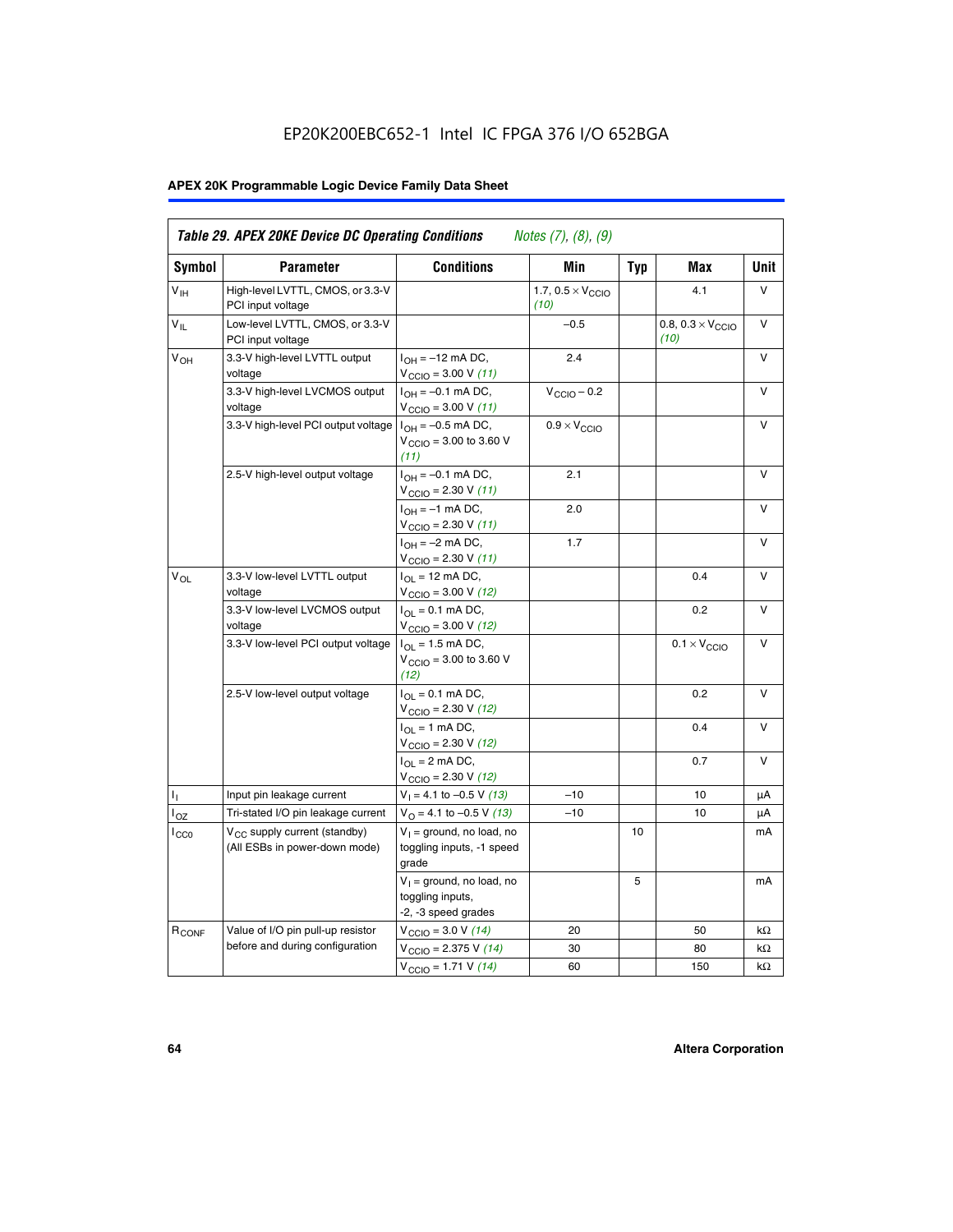**1 For DC Operating Specifications on APEX 20KE I/O standards,** please refer to *Application Note 117 (Using Selectable I/O Standards in Altera Devices).*

| Table 30. APEX 20KE Device Capacitance<br><i>Note (15)</i> |                                             |                                |     |     |      |
|------------------------------------------------------------|---------------------------------------------|--------------------------------|-----|-----|------|
| Symbol                                                     | <b>Parameter</b>                            | <b>Conditions</b>              | Min | Max | Unit |
| $C_{IN}$                                                   | Input capacitance                           | $V_{IN} = 0 V$ , f = 1.0 MHz   |     | 8   | рF   |
| $C_{\text{INCLK}}$                                         | Input capacitance on<br>dedicated clock pin | $V_{IN} = 0 V$ , f = 1.0 MHz   |     | 12  | pF   |
| $C_{OUT}$                                                  | Output capacitance                          | $V_{OUIT} = 0 V$ , f = 1.0 MHz |     | 8   | рF   |

### *Notes to Tables 27 through 30:*

- (1) See the *Operating Requirements for Altera Devices Data Sheet*.
- (2) Minimum DC input is –0.5 V. During transitions, the inputs may undershoot to –2.0 V or overshoot to 5.75 V for input currents less than 100 mA and periods shorter than 20 ns.
- (3) Numbers in parentheses are for industrial-temperature-range devices.
- (4) Maximum  $V_{CC}$  rise time is 100 ms, and  $V_{CC}$  must rise monotonically.<br>(5) Minimum DC input is -0.5 V. During transitions, the inputs may und
- Minimum DC input is  $-0.5$  V. During transitions, the inputs may undershoot to  $-2.0$  V or overshoot to the voltage shown in the following table based on input duty cycle for input currents less than 100 mA. The overshoot is dependent upon duty cycle of the signal. The DC case is equivalent to 100% duty cycle.

| Vin  | Max. Duty Cycle |
|------|-----------------|
| 4.0V | 100% (DC)       |
| 4.1  | 90%             |
| 4.2  | 50%             |
| 4.3  | 30%             |
|      |                 |

- 4.4  $17\%$ <br>4.5  $10\%$
- 10%
- (6) All pins, including dedicated inputs, clock, I/O, and JTAG pins, may be driven before  $V_{\text{CCINT}}$  and  $V_{\text{CCIO}}$  are powered.
- (7) Typical values are for  $T_A = 25^\circ$  C, V<sub>CCINT</sub> = 1.8 V, and V<sub>CCIO</sub> = 1.8 V, 2.5 V or 3.3 V.
- (8) These values are specified under the APEX 20KE device recommended operating conditions, shown in Table 24 on page 60.
- (9) Refer to *Application Note 117 (Using Selectable I/O Standards in Altera Devices)* for the V<sub>IH</sub>, V<sub>IL</sub>, V<sub>OH</sub>, V<sub>OL</sub>, and I<sub>I</sub> parameters when VCCIO = 1.8 V.
- (10) The APEX 20KE input buffers are compatible with 1.8-V, 2.5-V and 3.3-V (LVTTL and LVCMOS) signals. Additionally, the input buffers are 3.3-V PCI compliant. Input buffers also meet specifications for GTL+, CTT, AGP, SSTL-2, SSTL-3, and HSTL.
- (11) The  $I_{OH}$  parameter refers to high-level TTL, PCI, or CMOS output current.
- (12) The I<sub>OL</sub> parameter refers to low-level TTL, PCI, or CMOS output current. This parameter applies to open-drain pins as well as output pins.
- (13) This value is specified for normal device operation. The value may vary during power-up.
- (14) Pin pull-up resistance values will be lower if an external source drives the pin higher than  $V_{CCIO}$ .
- (15) Capacitance is sample-tested only.

Figure 33 shows the relationship between  $V_{\text{CCIO}}$  and  $V_{\text{CCINT}}$  for 3.3-V PCI compliance on APEX 20K devices.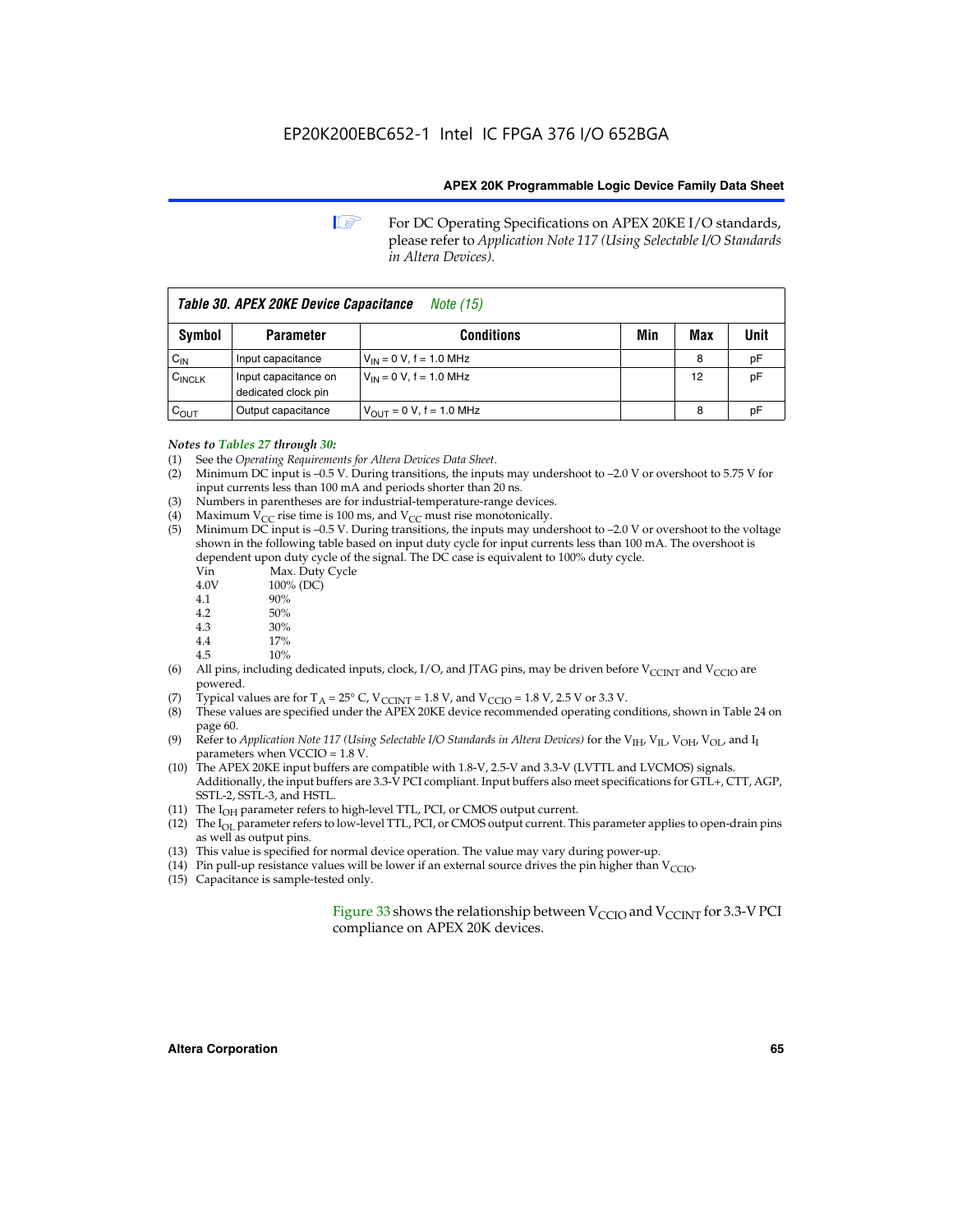

Figure 34 shows the typical output drive characteristics of APEX 20K devices with 3.3-V and 2.5-V V<sub>CCIO</sub>. The output driver is compatible with the 3.3-V *PCI Local Bus Specification, Revision 2.2* (when VCCIO pins are connected to 3.3 V). 5-V tolerant APEX 20K devices in the -1 speed grade are 5-V PCI compliant over all operating conditions.







**66 Altera Corporation**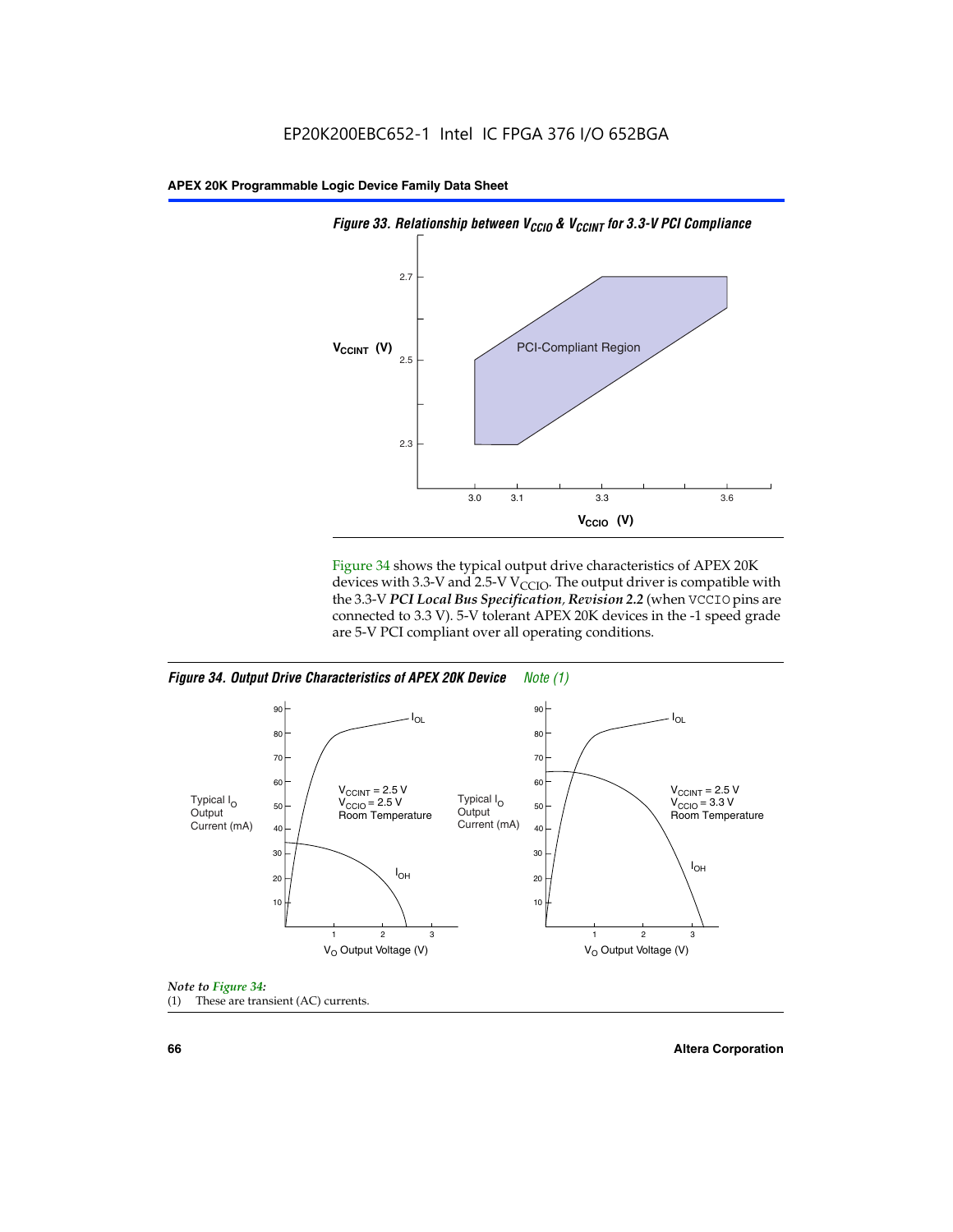

Figure 35 shows the output drive characteristics of APEX 20KE devices.

*Note to Figure 35:* (1) These are transient (AC) currents.

**Timing Model** The high-performance FastTrack and MegaLAB interconnect routing resources ensure predictable performance, accurate simulation, and accurate timing analysis. This predictable performance contrasts with that of FPGAs, which use a segmented connection scheme and therefore have unpredictable performance.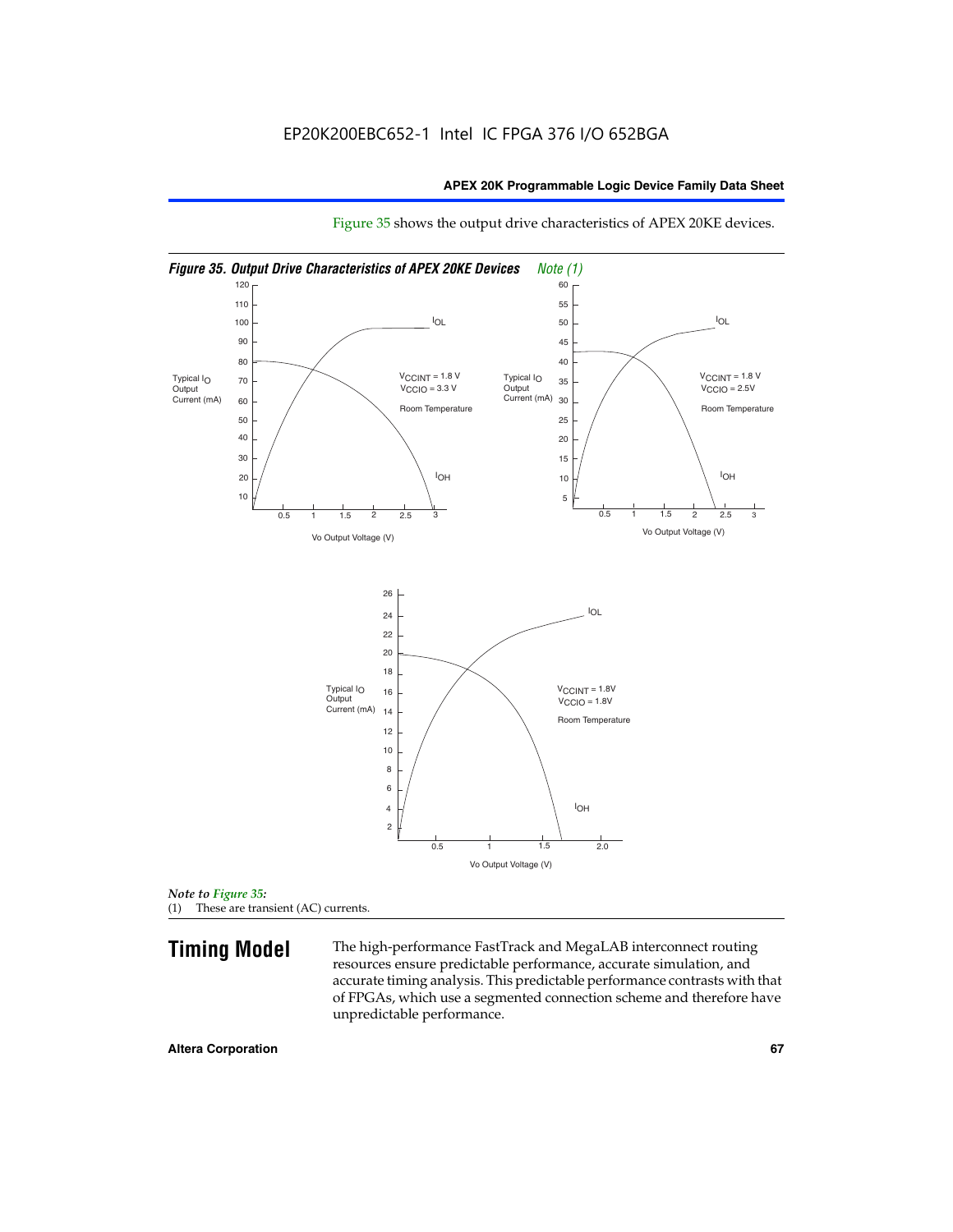All specifications are always representative of worst-case supply voltage and junction temperature conditions. All output-pin-timing specifications are reported for maximum driver strength.

Figure  $36$  shows the  $f_{MAX}$  timing model for APEX 20K devices.



Figure 37 shows the  $f_{MAX}$  timing model for APEX 20KE devices. These parameters can be used to estimate  $f_{MAX}$  for multiple levels of logic. Quartus II software timing analysis should be used for more accurate timing information.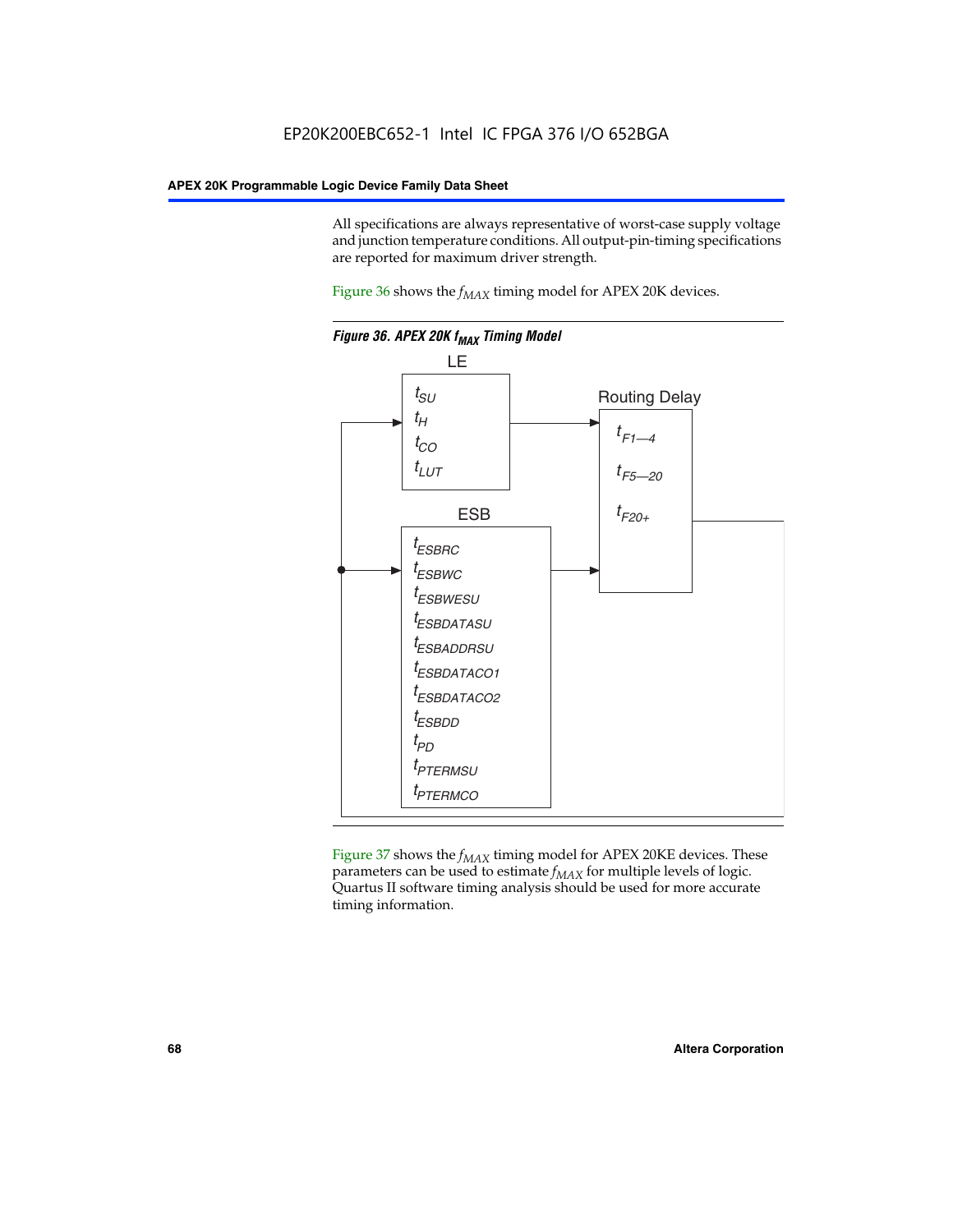

**Figure 37. APEX 20KE f<sub>MAX</sub> Timing Model**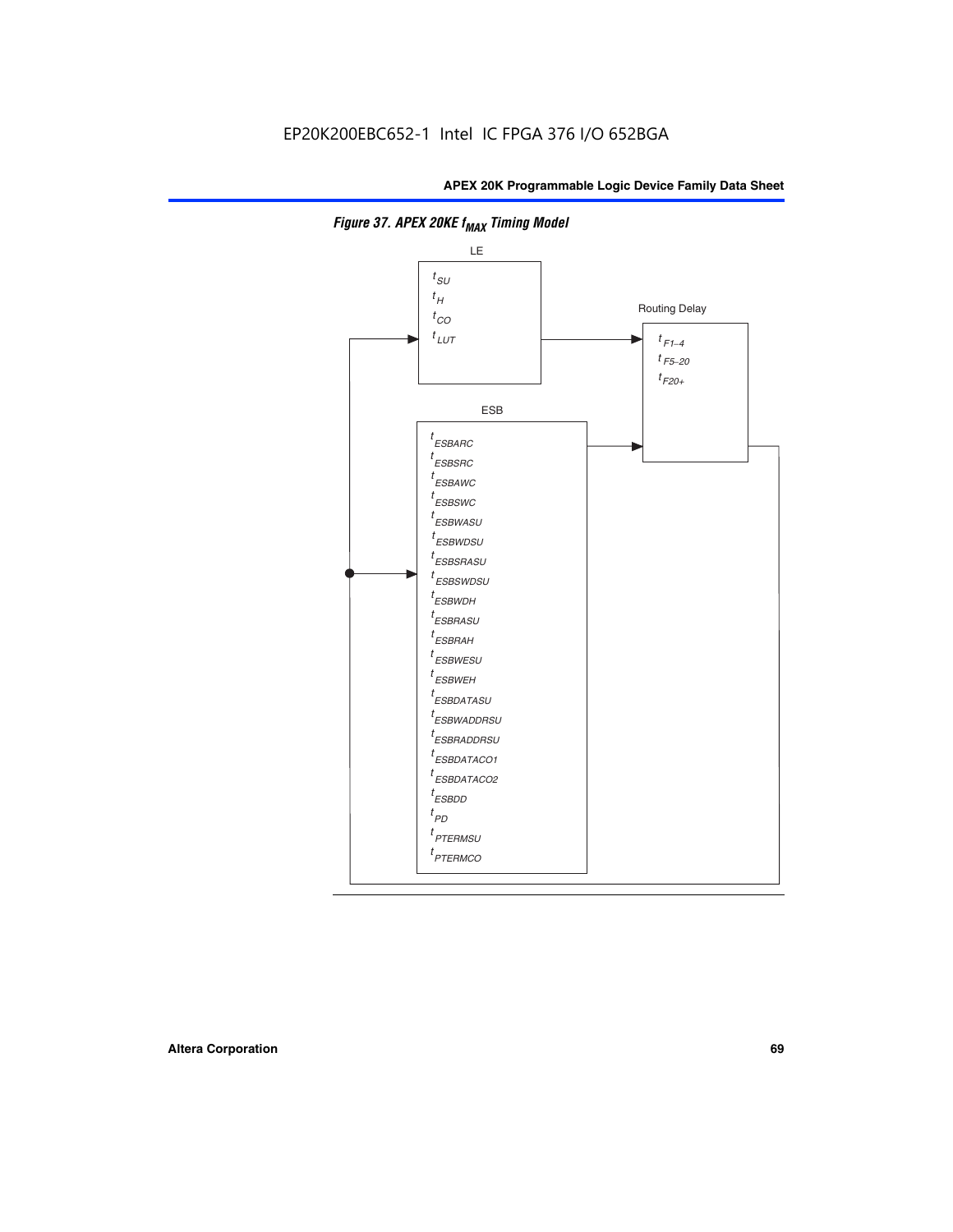Figures 38 and 39 show the asynchronous and synchronous timing waveforms, respectively, for the ESB macroparameters in Table 31.



*Figure 38. ESB Asynchronous Timing Waveforms*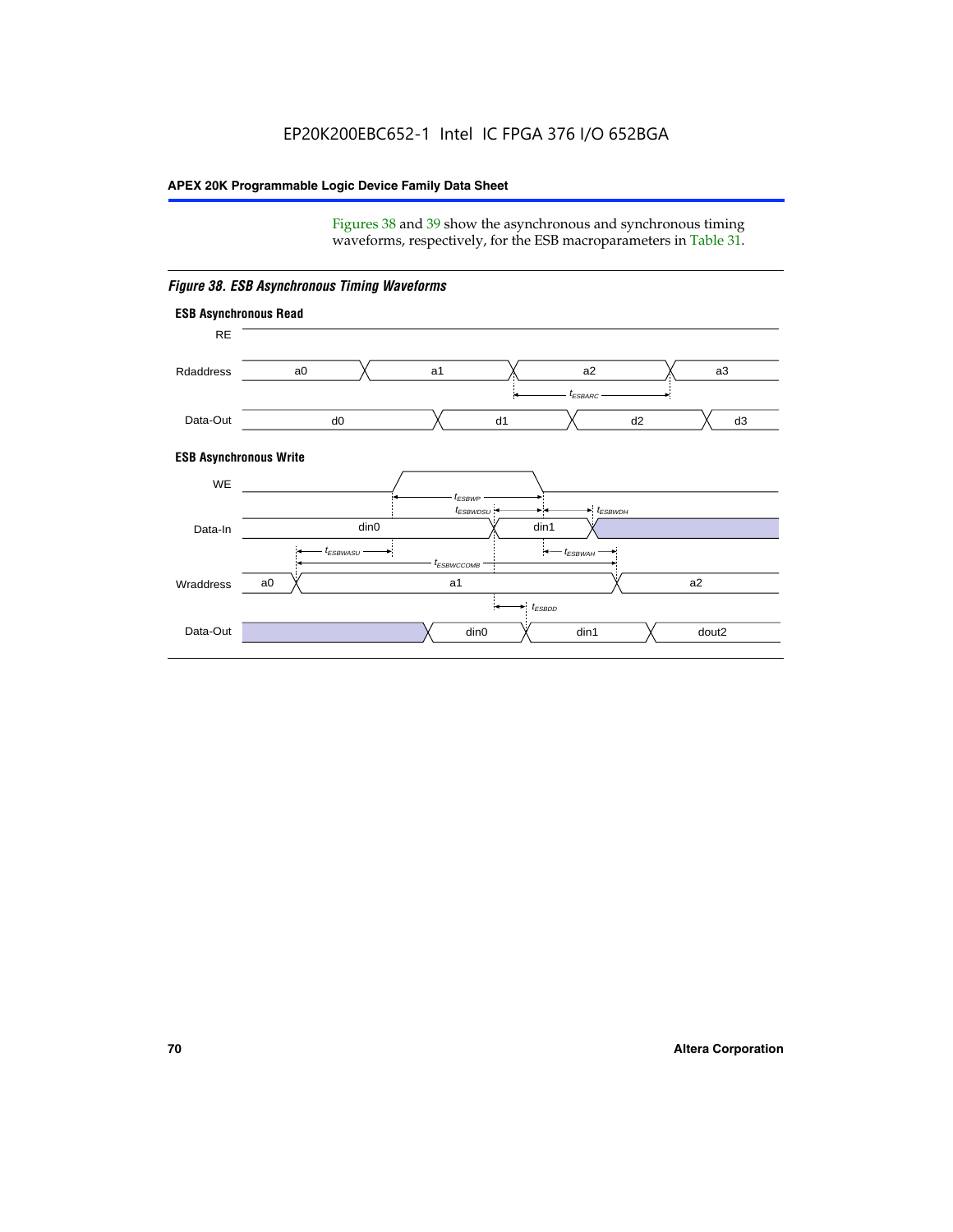

# *Figure 39. ESB Synchronous Timing Waveforms*

# **ESB Synchronous Write (ESB Output Registers Used)**



Figure 40 shows the timing model for bidirectional I/O pin timing.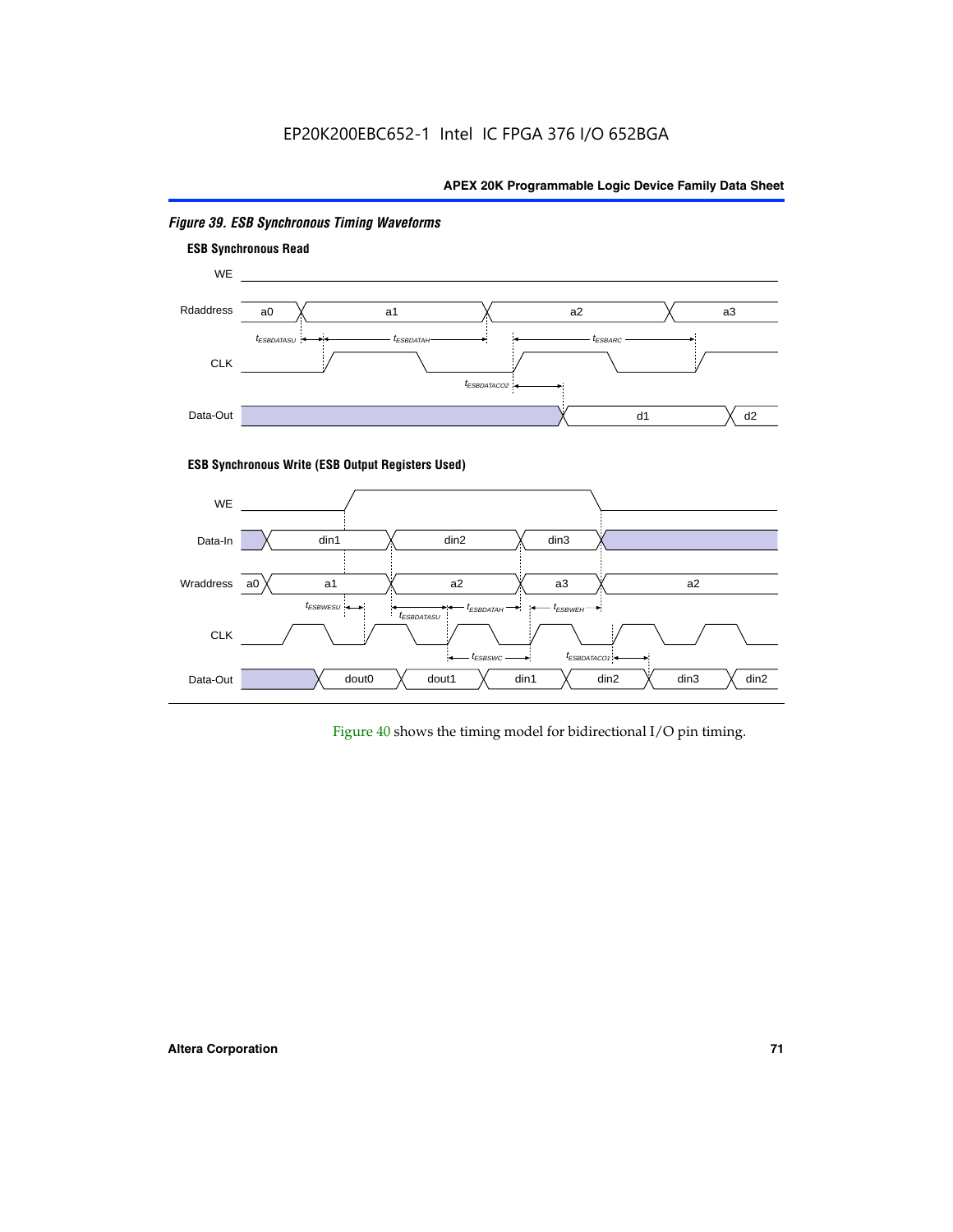

### *Figure 40. Synchronous Bidirectional Pin External Timing*

# *Notes to Figure 40:*

- The output enable and input registers are LE registers in the LAB adjacent to a bidirectional row pin. The output enable register is set with "Output Enable Routing= Signal-Pin" option in the Quartus II software.
- (2) The LAB adjacent input register is set with "Decrease Input Delay to Internal Cells= Off". This maintains a zero hold time for lab adjacent registers while giving a fast, position independent setup time. A faster setup time with zero hold time is possible by setting "Decrease Input Delay to Internal Cells= ON" and moving the input register farther away from the bidirectional pin. The exact position where zero hold occurs with the minimum setup time, varies with device density and speed grade.

Table 31 describes the  $f_{MAX}$  timing parameters shown in Figure 36 on page 68.

| Table 31. APEX 20K f <sub>MAX</sub> Timing Parameters<br>(Part 1 of 2) |                                                                |  |  |  |  |
|------------------------------------------------------------------------|----------------------------------------------------------------|--|--|--|--|
| Symbol                                                                 | <b>Parameter</b>                                               |  |  |  |  |
| $t_{\text{SU}}$                                                        | LE register setup time before clock                            |  |  |  |  |
| $t_H$                                                                  | LE register hold time after clock                              |  |  |  |  |
| $t_{CO}$                                                               | LE register clock-to-output delay                              |  |  |  |  |
| t <sub>LUT</sub>                                                       | LUT delay for data-in                                          |  |  |  |  |
| <sup>t</sup> ESBRC                                                     | ESB Asynchronous read cycle time                               |  |  |  |  |
| <sup>t</sup> ESBWC                                                     | ESB Asynchronous write cycle time                              |  |  |  |  |
| <sup>t</sup> ESBWESU                                                   | ESB WE setup time before clock when using input register       |  |  |  |  |
| <sup>t</sup> ESBDATASU                                                 | ESB data setup time before clock when using input register     |  |  |  |  |
| <sup>t</sup> ESBDATAH                                                  | ESB data hold time after clock when using input register       |  |  |  |  |
| <sup>t</sup> ESBADDRSU                                                 | ESB address setup time before clock when using input registers |  |  |  |  |
| ESBDATACO1                                                             | ESB clock-to-output delay when using output registers          |  |  |  |  |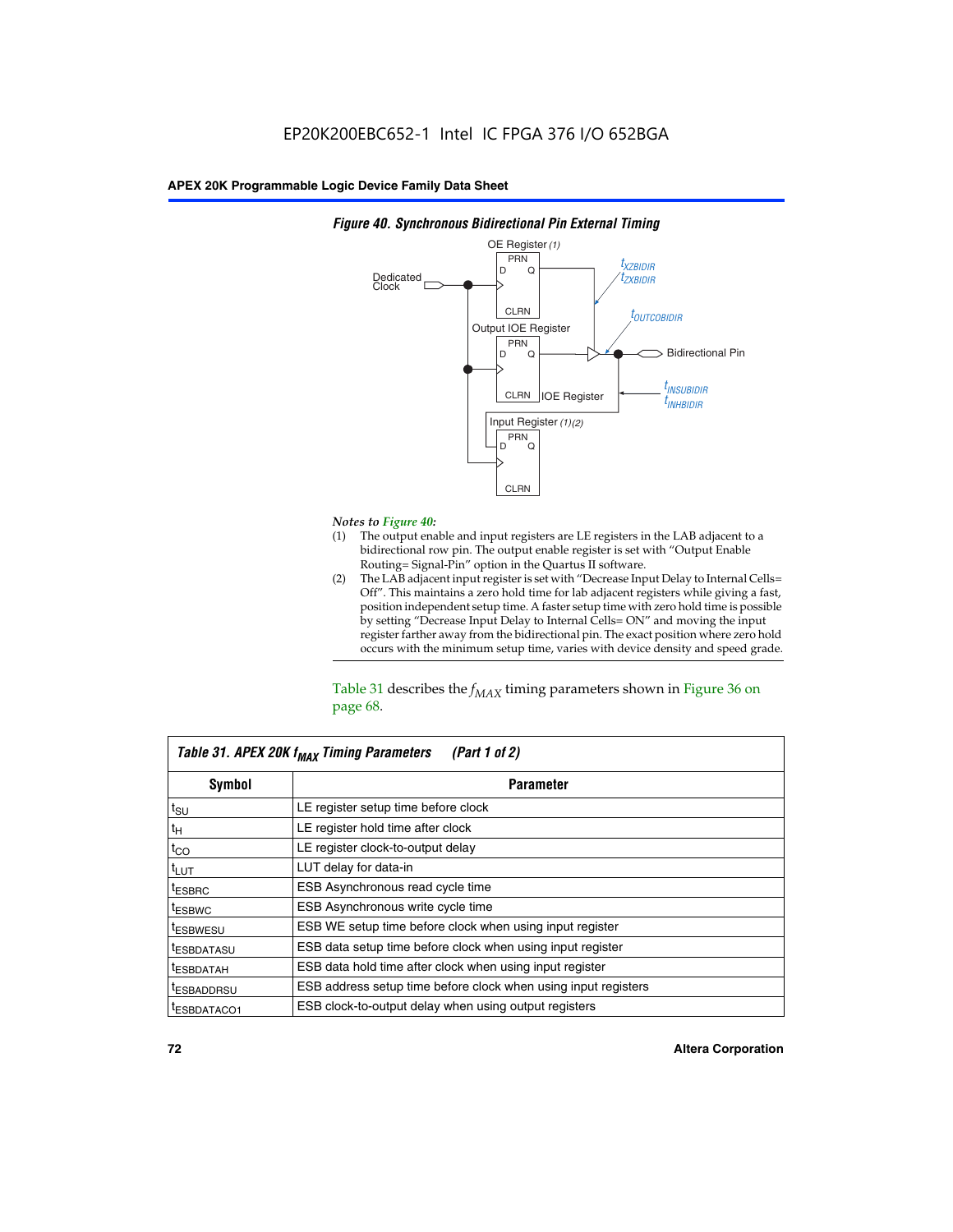| Table 31. APEX 20K f <sub>MAX</sub> Timing Parameters<br>(Part 2 of 2) |                                                    |  |  |  |  |
|------------------------------------------------------------------------|----------------------------------------------------|--|--|--|--|
| Symbol                                                                 | <b>Parameter</b>                                   |  |  |  |  |
| <sup>t</sup> ESBDATACO2                                                | ESB clock-to-output delay without output registers |  |  |  |  |
| <sup>t</sup> ESBDD                                                     | ESB data-in to data-out delay for RAM mode         |  |  |  |  |
| t <sub>PD</sub>                                                        | ESB macrocell input to non-registered output       |  |  |  |  |
| <sup>t</sup> PTERMSU                                                   | ESB macrocell register setup time before clock     |  |  |  |  |
| <sup>t</sup> PTERMCO                                                   | ESB macrocell register clock-to-output delay       |  |  |  |  |
| $t_{F1-4}$                                                             | Fanout delay using local interconnect              |  |  |  |  |
| $t_{F5-20}$                                                            | Fanout delay using MegaLab Interconnect            |  |  |  |  |
| $t_{F20+}$                                                             | Fanout delay using FastTrack Interconnect          |  |  |  |  |
| $t_{CH}$                                                               | Minimum clock high time from clock pin             |  |  |  |  |
| $t_{CL}$                                                               | Minimum clock low time from clock pin              |  |  |  |  |
| $t_{CLRP}$                                                             | LE clear pulse width                               |  |  |  |  |
| t <sub>PREP</sub>                                                      | LE preset pulse width                              |  |  |  |  |
| <sup>t</sup> ESBCH                                                     | Clock high time                                    |  |  |  |  |
| <sup>t</sup> ESBCL                                                     | Clock low time                                     |  |  |  |  |
| <sup>t</sup> ESBWP                                                     | Write pulse width                                  |  |  |  |  |
| <sup>t</sup> ESBRP                                                     | Read pulse width                                   |  |  |  |  |

## Tables 32 and 33 describe APEX 20K external timing parameters.

| Table 32. APEX 20K External Timing Parameters<br>Note (1) |                                                         |  |  |  |  |
|-----------------------------------------------------------|---------------------------------------------------------|--|--|--|--|
| Symbol                                                    | <b>Clock Parameter</b>                                  |  |  |  |  |
| <sup>t</sup> insu                                         | Setup time with global clock at IOE register            |  |  |  |  |
| $t_{\mathsf{INH}}$                                        | Hold time with global clock at IOE register             |  |  |  |  |
| toutco                                                    | Clock-to-output delay with global clock at IOE register |  |  |  |  |

| Table 33. APEX 20K External Bidirectional Timing Parameters<br>Note (1) |                                                                                                |              |  |  |  |  |
|-------------------------------------------------------------------------|------------------------------------------------------------------------------------------------|--------------|--|--|--|--|
| Symbol                                                                  | <b>Conditions</b><br><b>Parameter</b>                                                          |              |  |  |  |  |
| <sup>I</sup> INSUBIDIR                                                  | Setup time for bidirectional pins with global clock at same-row or same-<br>column LE register |              |  |  |  |  |
| <sup>t</sup> INHBIDIR                                                   | Hold time for bidirectional pins with global clock at same-row or same-<br>column LE register  |              |  |  |  |  |
| <sup>t</sup> OUTCOBIDIR                                                 | Clock-to-output delay for bidirectional pins with global clock at IOE<br>register              | $C1 = 10 pF$ |  |  |  |  |
| <sup>T</sup> XZBIDIR                                                    | Synchronous IOE output buffer disable delay                                                    | $C1 = 10 pF$ |  |  |  |  |
| <sup>I</sup> ZXBIDIR                                                    | Synchronous IOE output buffer enable delay, slow slew rate $=$ off                             | $C1 = 10 pF$ |  |  |  |  |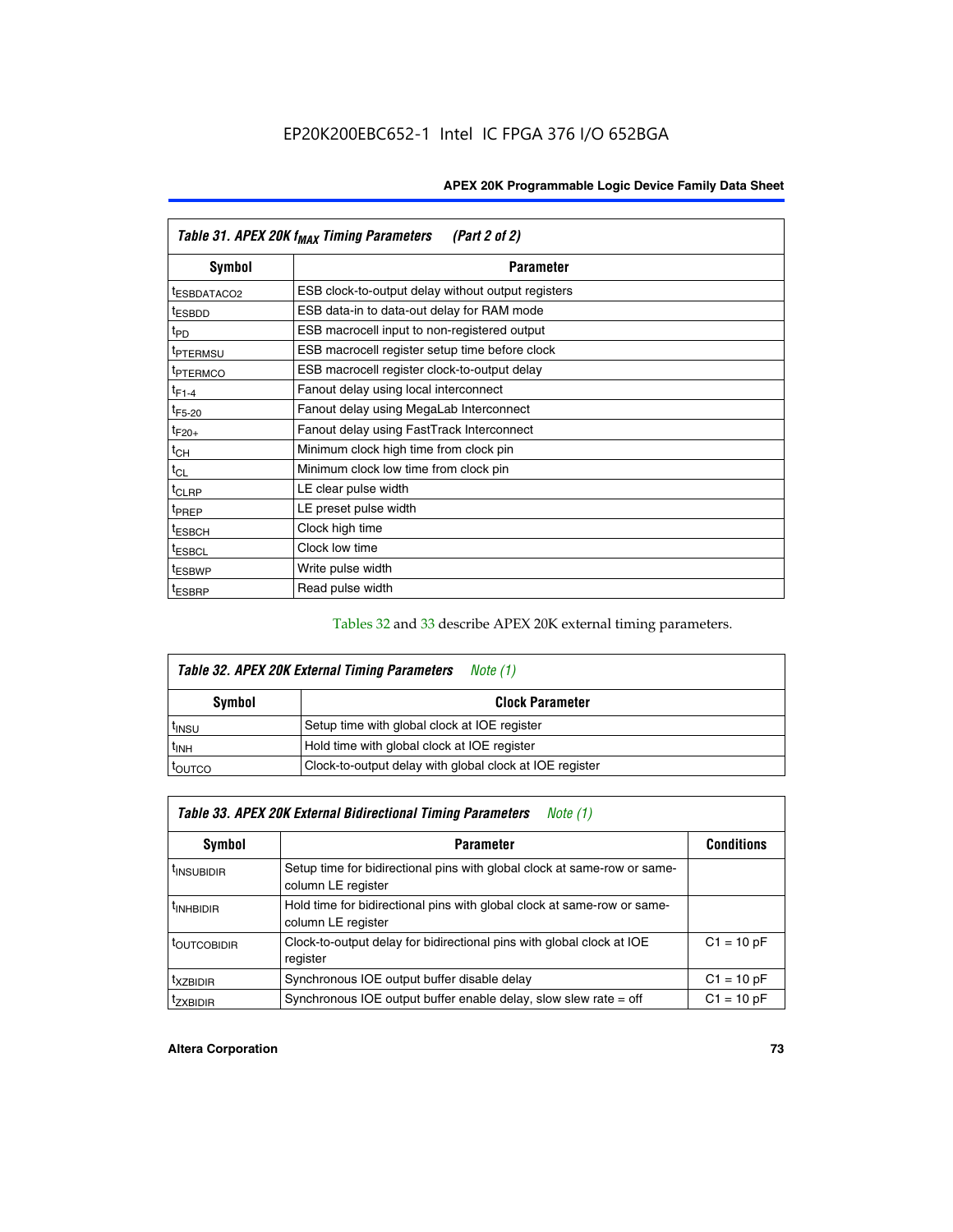$\mathbf{r}$ 

#### *Note to Tables 32 and 33:*

(1) These timing parameters are sample-tested only.

Tables 34 through 37 show APEX 20KE LE, ESB, routing, and functional timing microparameters for the  $f_{MAX}$  timing model.

| <b>Table 34. APEX 20KE LE Timing Microparameters</b> |                                     |  |  |  |  |
|------------------------------------------------------|-------------------------------------|--|--|--|--|
| Symbol<br><b>Parameter</b>                           |                                     |  |  |  |  |
| t <sub>SU</sub>                                      | LE register setup time before clock |  |  |  |  |
| $t_H$                                                | LE register hold time after clock   |  |  |  |  |
| $t_{CO}$                                             | LE register clock-to-output delay   |  |  |  |  |
|                                                      | LUT delay for data-in to data-out   |  |  |  |  |

| <b>Table 35. APEX 20KE ESB Timing Microparameters</b> |                                                            |  |  |  |
|-------------------------------------------------------|------------------------------------------------------------|--|--|--|
| Symbol                                                | <b>Parameter</b>                                           |  |  |  |
| <sup>t</sup> ESBARC                                   | ESB Asynchronous read cycle time                           |  |  |  |
| <sup>t</sup> ESBSRC                                   | ESB Synchronous read cycle time                            |  |  |  |
| <b><i>ESBAWC</i></b>                                  | ESB Asynchronous write cycle time                          |  |  |  |
| t <sub>ESBSWC</sub>                                   | ESB Synchronous write cycle time                           |  |  |  |
| t <sub>ESBWASU</sub>                                  | ESB write address setup time with respect to WE            |  |  |  |
| <sup>t</sup> ESBWAH                                   | ESB write address hold time with respect to WE             |  |  |  |
| t <sub>ESBWDSU</sub>                                  | ESB data setup time with respect to WE                     |  |  |  |
| <sup>t</sup> ESBWDH                                   | ESB data hold time with respect to WE                      |  |  |  |
| tESBRASU                                              | ESB read address setup time with respect to RE             |  |  |  |
| <sup>t</sup> ESBRAH                                   | ESB read address hold time with respect to RE              |  |  |  |
| <i><b>ESBWESU</b></i>                                 | ESB WE setup time before clock when using input register   |  |  |  |
| t <sub>ESBWEH</sub>                                   | ESB WE hold time after clock when using input register     |  |  |  |
| <i><b><i>ESBDATASU</i></b></i>                        | ESB data setup time before clock when using input register |  |  |  |
| t <sub>ESBDATAH</sub>                                 | ESB data hold time after clock when using input register   |  |  |  |
| t <sub>ESBWADDRSU</sub>                               | ESB write address setup time before clock when using input |  |  |  |
|                                                       | registers                                                  |  |  |  |
| <i><b>LESBRADDRSU</b></i>                             | ESB read address setup time before clock when using input  |  |  |  |
|                                                       | registers                                                  |  |  |  |
| t <sub>ESBDATACO1</sub>                               | ESB clock-to-output delay when using output registers      |  |  |  |
| t <sub>ESBDATACO2</sub>                               | ESB clock-to-output delay without output registers         |  |  |  |
| $t_{ESBDD}$                                           | ESB data-in to data-out delay for RAM mode                 |  |  |  |
| $t_{\mathsf{PD}}$                                     | ESB Macrocell input to non-registered output               |  |  |  |
| t <sub>PTERMSU</sub>                                  | ESB Macrocell register setup time before clock             |  |  |  |
| t <sub>PTERMCO</sub>                                  | ESB Macrocell register clock-to-output delay               |  |  |  |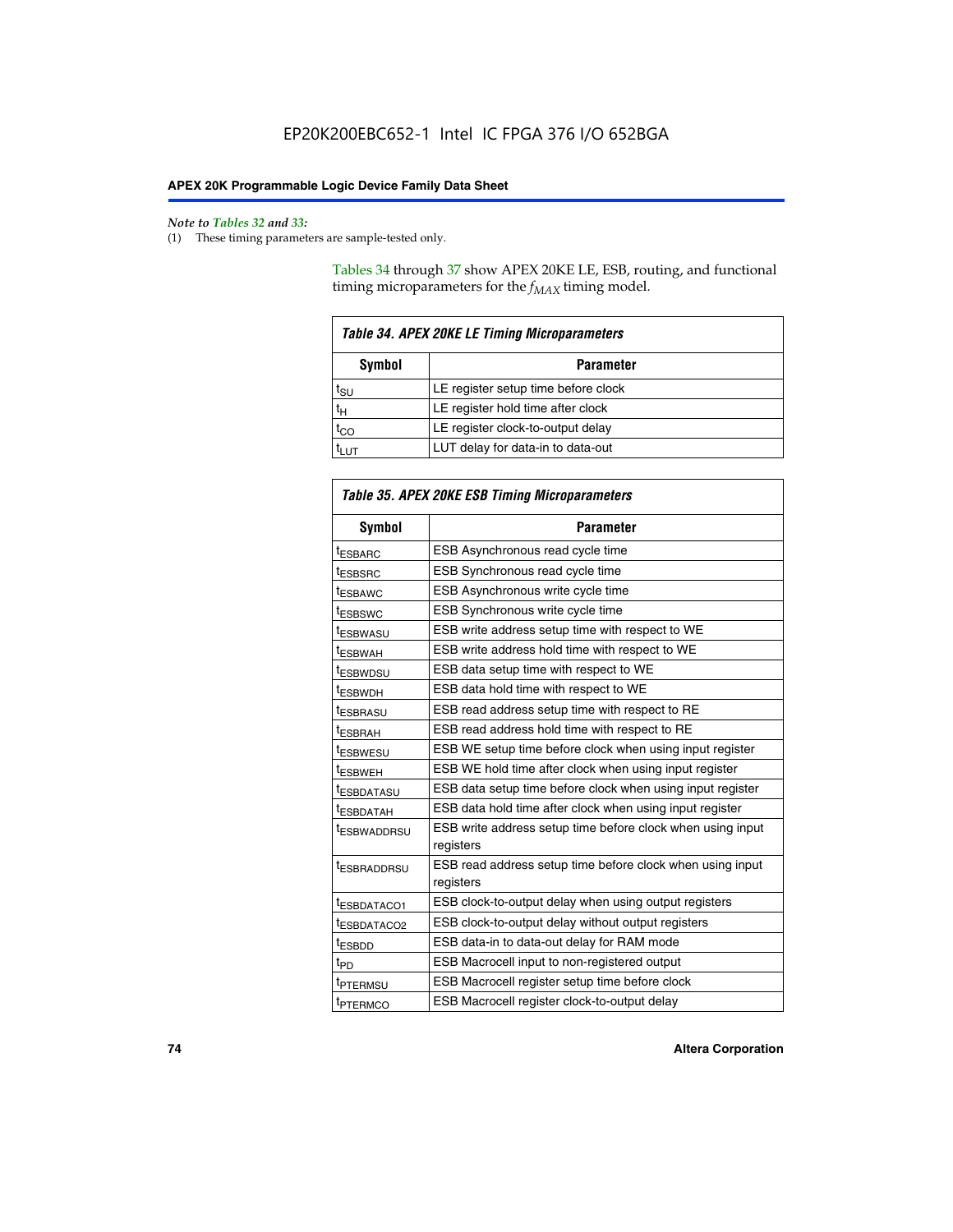| <b>Table 36. APEX 20KE Routing Timing Microparameters</b><br>Note (1) |                                                    |  |  |  |  |
|-----------------------------------------------------------------------|----------------------------------------------------|--|--|--|--|
| Symbol<br><b>Parameter</b>                                            |                                                    |  |  |  |  |
| $t_{F1-4}$                                                            | Fanout delay using Local Interconnect              |  |  |  |  |
| $t_{F5-20}$                                                           | Fanout delay estimate using MegaLab Interconnect   |  |  |  |  |
| $t_{F20+}$                                                            | Fanout delay estimate using FastTrack Interconnect |  |  |  |  |

#### *Note to Table 36:*

(1) These parameters are worst-case values for typical applications. Post-compilation timing simulation and timing analysis are required to determine actual worst-case performance.

| Symbol        | <b>Parameter</b>                       |
|---------------|----------------------------------------|
| <b>TCH</b>    | Minimum clock high time from clock pin |
| <b>TCL</b>    | Minimum clock low time from clock pin  |
| <b>TCLRP</b>  | LE clear Pulse Width                   |
| <b>TPREP</b>  | LE preset pulse width                  |
| <b>TESBCH</b> | Clock high time for ESB                |
| <b>TESBCL</b> | Clock low time for ESB                 |
| <b>TESBWP</b> | Write pulse width                      |
| <b>TESBRP</b> | Read pulse width                       |

## *Table 37. APEX 20KE Functional Timing Microparameters*

Tables 38 and 39 describe the APEX 20KE external timing parameters.

| Table 38. APEX 20KE External Timing Parameters<br><i>Note</i> $(1)$ |                                                                                |              |  |  |  |  |
|---------------------------------------------------------------------|--------------------------------------------------------------------------------|--------------|--|--|--|--|
| <b>Clock Parameter</b><br><b>Conditions</b><br>Symbol               |                                                                                |              |  |  |  |  |
| <sup>t</sup> insu                                                   | Setup time with global clock at IOE input register                             |              |  |  |  |  |
| $t_{\text{INH}}$                                                    | Hold time with global clock at IOE input register                              |              |  |  |  |  |
| t <sub>outco</sub>                                                  | Clock-to-output delay with global clock at IOE output register<br>$C1 = 10 pF$ |              |  |  |  |  |
| <sup>t</sup> INSUPLL                                                | Setup time with PLL clock at IOE input register                                |              |  |  |  |  |
| <sup>t</sup> INHPLL                                                 | Hold time with PLL clock at IOE input register                                 |              |  |  |  |  |
| <b><i>LOUTCOPLL</i></b>                                             | Clock-to-output delay with PLL clock at IOE output register                    | $C1 = 10 pF$ |  |  |  |  |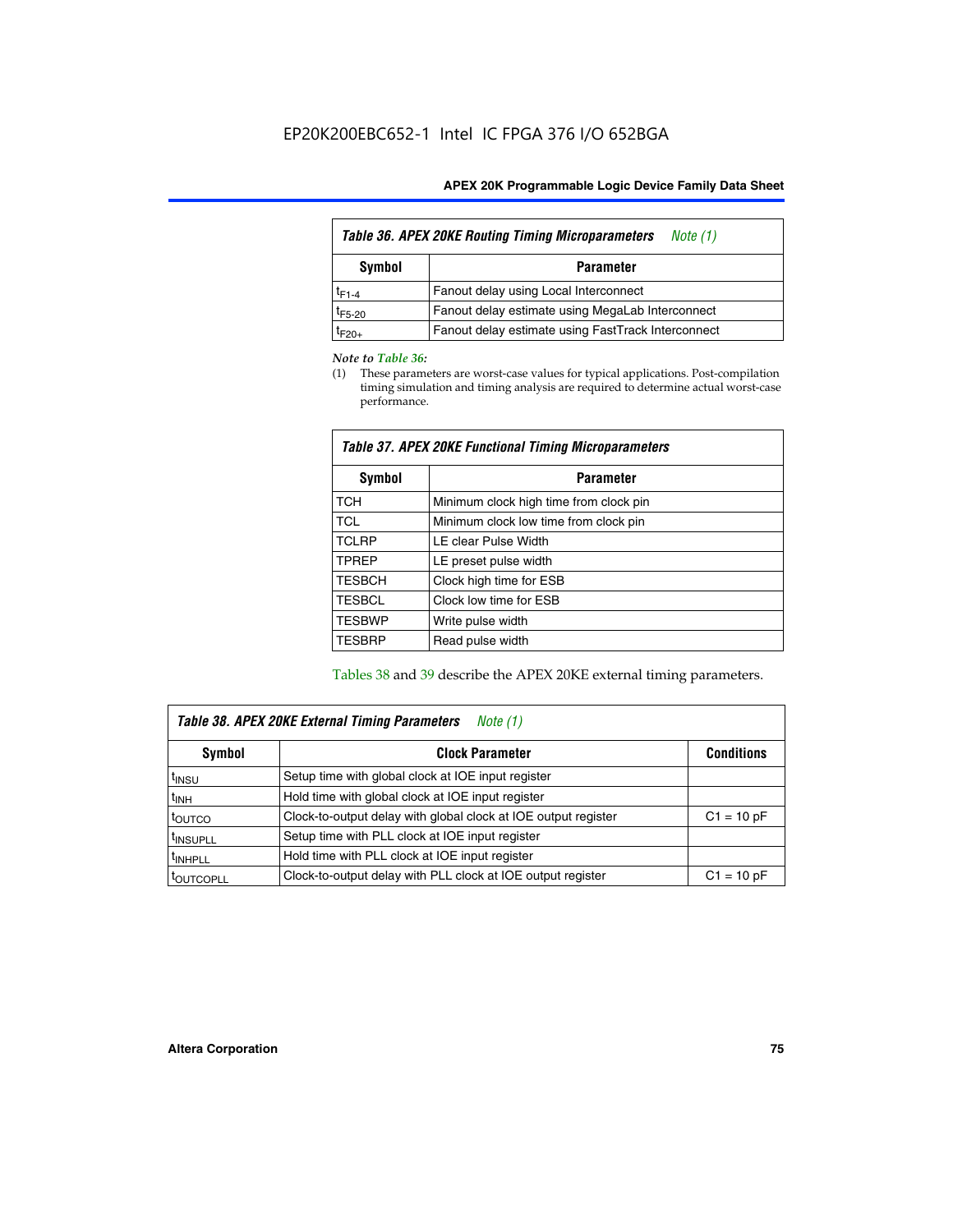| Table 39. APEX 20KE External Bidirectional Timing Parameters<br>Note $(1)$ |                                                                                                          |              |  |  |  |  |  |  |
|----------------------------------------------------------------------------|----------------------------------------------------------------------------------------------------------|--------------|--|--|--|--|--|--|
| <b>Symbol</b>                                                              | <b>Conditions</b><br><b>Parameter</b>                                                                    |              |  |  |  |  |  |  |
| <sup>t</sup> INSUBIDIR                                                     | Setup time for bidirectional pins with global clock at LAB adjacent Input<br>Register                    |              |  |  |  |  |  |  |
| <sup>t</sup> INHBIDIR                                                      | Hold time for bidirectional pins with global clock at LAB adjacent Input<br>Register                     |              |  |  |  |  |  |  |
| <b><i>LOUTCOBIDIR</i></b>                                                  | $C1 = 10 pF$<br>Clock-to-output delay for bidirectional pins with global clock at IOE output<br>register |              |  |  |  |  |  |  |
| t <sub>XZBIDIR</sub>                                                       | $C1 = 10 pF$<br>Synchronous Output Enable Register to output buffer disable delay                        |              |  |  |  |  |  |  |
| <sup>t</sup> zxbidir                                                       | Synchronous Output Enable Register output buffer enable delay                                            | $C1 = 10 pF$ |  |  |  |  |  |  |
| <sup>I</sup> INSUBIDIRPLL                                                  | Setup time for bidirectional pins with PLL clock at LAB adjacent Input<br>Register                       |              |  |  |  |  |  |  |
| <sup>t</sup> INHBIDIRPLL                                                   | Hold time for bidirectional pins with PLL clock at LAB adjacent Input<br>Register                        |              |  |  |  |  |  |  |
| <sup>t</sup> OUTCOBIDIRPLL                                                 | Clock-to-output delay for bidirectional pins with PLL clock at IOE output<br>register                    | $C1 = 10 pF$ |  |  |  |  |  |  |
| <sup>t</sup> XZBIDIRPLL                                                    | Synchronous Output Enable Register to output buffer disable delay with<br><b>PLL</b>                     | $C1 = 10 pF$ |  |  |  |  |  |  |
| <sup>I</sup> ZXBIDIRPLL                                                    | Synchronous Output Enable Register output buffer enable delay with PLL                                   | $C1 = 10 pF$ |  |  |  |  |  |  |

*Note to Tables 38 and 39:*

(1) These timing parameters are sample-tested only.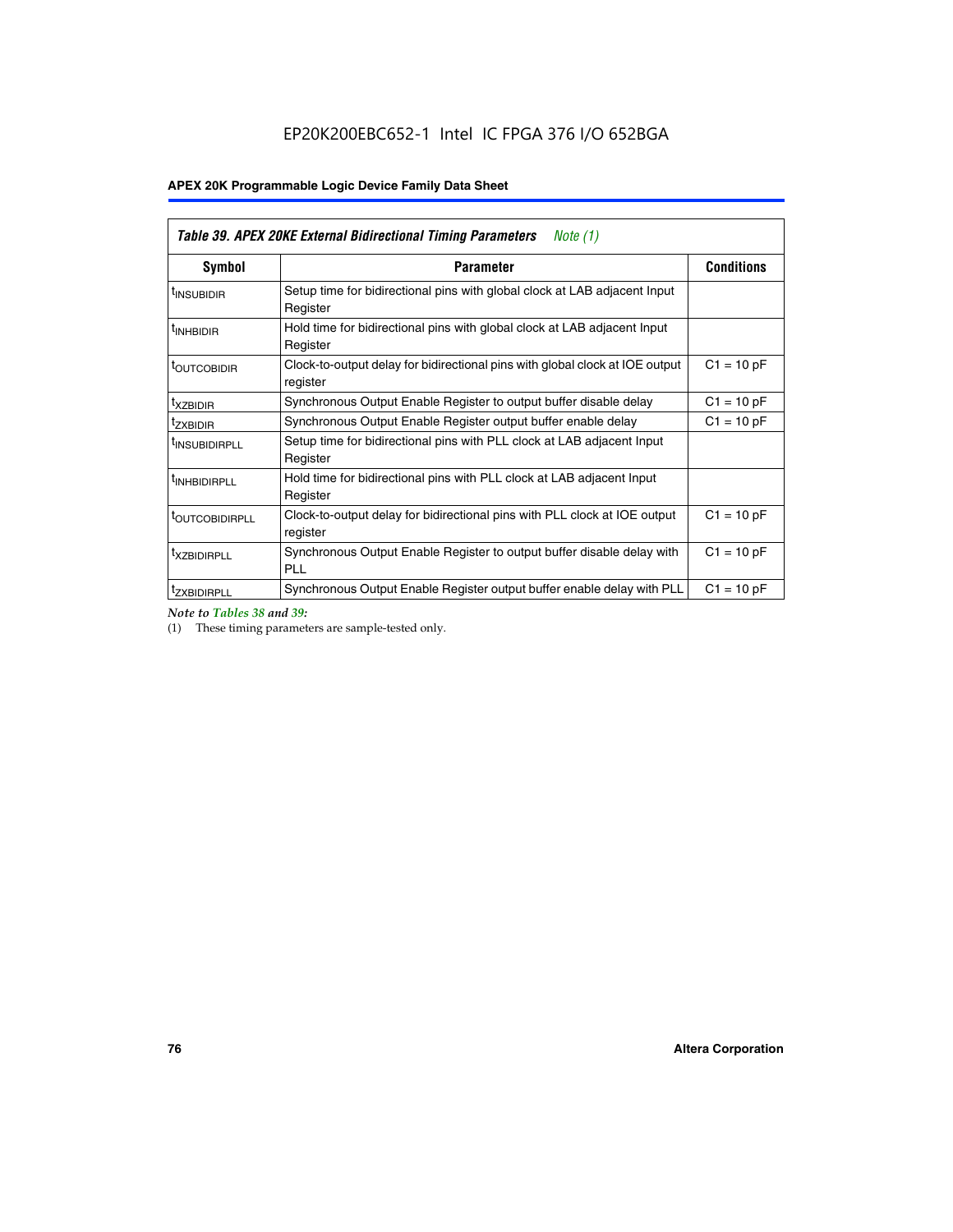Tables 40 through 42 show the **f<sub>MAX</sub>** timing parameters for EP20K100, EP20K200, and EP20K400 APEX 20K devices.

| Table 40. EP20K100 f <sub>MAX</sub> Timing Parameters |                |     |                |     |                |     |              |
|-------------------------------------------------------|----------------|-----|----------------|-----|----------------|-----|--------------|
| <b>Symbol</b>                                         | -1 Speed Grade |     | -2 Speed Grade |     | -3 Speed Grade |     | <b>Units</b> |
|                                                       | Min            | Max | Min            | Max | Min            | Max |              |
| $t_{\text{SU}}$                                       | 0.5            |     | 0.6            |     | 0.8            |     | ns           |
| $t_H$                                                 | 0.7            |     | 0.8            |     | 1.0            |     | ns           |
| $t_{CO}$                                              |                | 0.3 |                | 0.4 |                | 0.5 | ns           |
| $t_{LUT}$                                             |                | 0.8 |                | 1.0 |                | 1.3 | ns           |
| <sup>t</sup> ESBRC                                    |                | 1.7 |                | 2.1 |                | 2.4 | ns           |
| t <sub>ESBWC</sub>                                    |                | 5.7 |                | 6.9 |                | 8.1 | ns           |
| t <sub>ESBWESU</sub>                                  | 3.3            |     | 3.9            |     | 4.6            |     | ns           |
| <sup>t</sup> ESBDATASU                                | 2.2            |     | 2.7            |     | 3.1            |     | ns           |
| t <sub>ESBDATAH</sub>                                 | 0.6            |     | 0.8            |     | 0.9            |     | ns           |
| <sup>t</sup> ESBADDRSU                                | 2.4            |     | 2.9            |     | 3.3            |     | ns           |
| t <sub>ESBDATACO1</sub>                               |                | 1.3 |                | 1.6 |                | 1.8 | ns           |
| t <sub>ESBDATACO2</sub>                               |                | 2.6 |                | 3.1 |                | 3.6 | ns           |
| t <sub>ESBDD</sub>                                    |                | 2.5 |                | 3.3 |                | 3.6 | ns           |
| t <sub>PD</sub>                                       |                | 2.5 |                | 3.0 |                | 3.6 | ns           |
| <sup>t</sup> PTERMSU                                  | 2.3            |     | 2.6            |     | 3.2            |     | ns           |
| t <sub>PTERMCO</sub>                                  |                | 1.5 |                | 1.8 |                | 2.1 | ns           |
| $t_{F1-4}$                                            |                | 0.5 |                | 0.6 |                | 0.7 | ns           |
| $t_{F5-20}$                                           |                | 1.6 |                | 1.7 |                | 1.8 | ns           |
| $t_{F20+}$                                            |                | 2.2 |                | 2.2 |                | 2.3 | ns           |
| $t_{\mathsf{CH}}$                                     | 2.0            |     | 2.5            |     | 3.0            |     | ns           |
| $t_{CL}$                                              | 2.0            |     | 2.5            |     | 3.0            |     | ns           |
| t <sub>CLRP</sub>                                     | 0.3            |     | 0.4            |     | 0.4            |     | ns           |
| t <sub>PREP</sub>                                     | 0.5            |     | 0.5            |     | 0.5            |     | ns           |
| t <sub>ESBCH</sub>                                    | 2.0            |     | 2.5            |     | 3.0            |     | ns           |
| t <sub>ESBCL</sub>                                    | 2.0            |     | 2.5            |     | 3.0            |     | ns           |
| t <sub>ESBWP</sub>                                    | 1.6            |     | 1.9            |     | 2.2            |     | ns           |
| $t_{ESBRP}$                                           | 1.0            |     | 1.3            |     | 1.4            |     | ns           |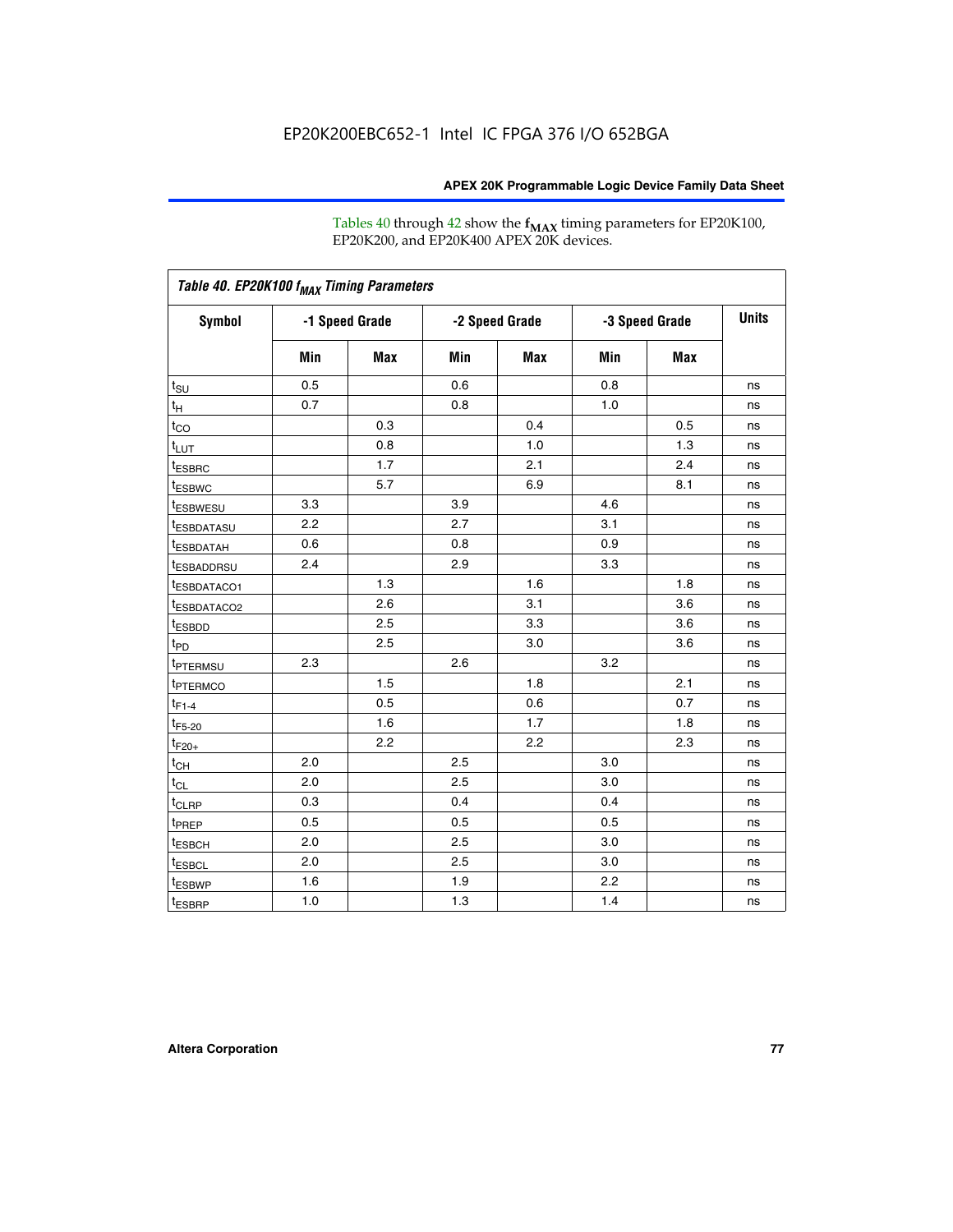| Table 41. EP20K200 f <sub>MAX</sub> Timing Parameters |                |     |     |                |     |                |    |
|-------------------------------------------------------|----------------|-----|-----|----------------|-----|----------------|----|
| Symbol                                                | -1 Speed Grade |     |     | -2 Speed Grade |     | -3 Speed Grade |    |
|                                                       | Min            | Max | Min | <b>Max</b>     | Min | Max            |    |
| $t_{\text{SU}}$                                       | 0.5            |     | 0.6 |                | 0.8 |                | ns |
| $t_H$                                                 | 0.7            |     | 0.8 |                | 1.0 |                | ns |
| $t_{CO}$                                              |                | 0.3 |     | 0.4            |     | 0.5            | ns |
| $t_{LUT}$                                             |                | 0.8 |     | 1.0            |     | 1.3            | ns |
| t <sub>ESBRC</sub>                                    |                | 1.7 |     | 2.1            |     | 2.4            | ns |
| t <sub>ESBWC</sub>                                    |                | 5.7 |     | 6.9            |     | 8.1            | ns |
| t <sub>ESBWESU</sub>                                  | 3.3            |     | 3.9 |                | 4.6 |                | ns |
| <sup>t</sup> ESBDATASU                                | 2.2            |     | 2.7 |                | 3.1 |                | ns |
| t <sub>ESBDATAH</sub>                                 | 0.6            |     | 0.8 |                | 0.9 |                | ns |
| t <sub>ESBADDRSU</sub>                                | 2.4            |     | 2.9 |                | 3.3 |                | ns |
| <u>t<sub>ESBDATACO1</sub></u>                         |                | 1.3 |     | 1.6            |     | 1.8            | ns |
| <sup>t</sup> ESBDATACO2                               |                | 2.6 |     | 3.1            |     | 3.6            | ns |
| t <sub>ESBDD</sub>                                    |                | 2.5 |     | 3.3            |     | 3.6            | ns |
| t <sub>PD</sub>                                       |                | 2.5 |     | 3.0            |     | 3.6            | ns |
| t <sub>PTERMSU</sub>                                  | 2.3            |     | 2.7 |                | 3.2 |                | ns |
| t <sub>PTERMCO</sub>                                  |                | 1.5 |     | 1.8            |     | 2.1            | ns |
| $t_{F1-4}$                                            |                | 0.5 |     | 0.6            |     | 0.7            | ns |
| $t_{F5-20}$                                           |                | 1.6 |     | 1.7            |     | 1.8            | ns |
| $t_{F20+}$                                            |                | 2.2 |     | 2.2            |     | 2.3            | ns |
| $\textnormal{t}_{\textnormal{CH}}$                    | 2.0            |     | 2.5 |                | 3.0 |                | ns |
| $t_{CL}$                                              | 2.0            |     | 2.5 |                | 3.0 |                | ns |
| t <sub>CLRP</sub>                                     | 0.3            |     | 0.4 |                | 0.4 |                | ns |
| t <sub>PREP</sub>                                     | 0.4            |     | 0.5 |                | 0.5 |                | ns |
| t <sub>ESBCH</sub>                                    | 2.0            |     | 2.5 |                | 3.0 |                | ns |
| t <sub>ESBCL</sub>                                    | 2.0            |     | 2.5 |                | 3.0 |                | ns |
| t <sub>ESBWP</sub>                                    | 1.6            |     | 1.9 |                | 2.2 |                | ns |
| t <sub>ESBRP</sub>                                    | 1.0            |     | 1.3 |                | 1.4 |                | ns |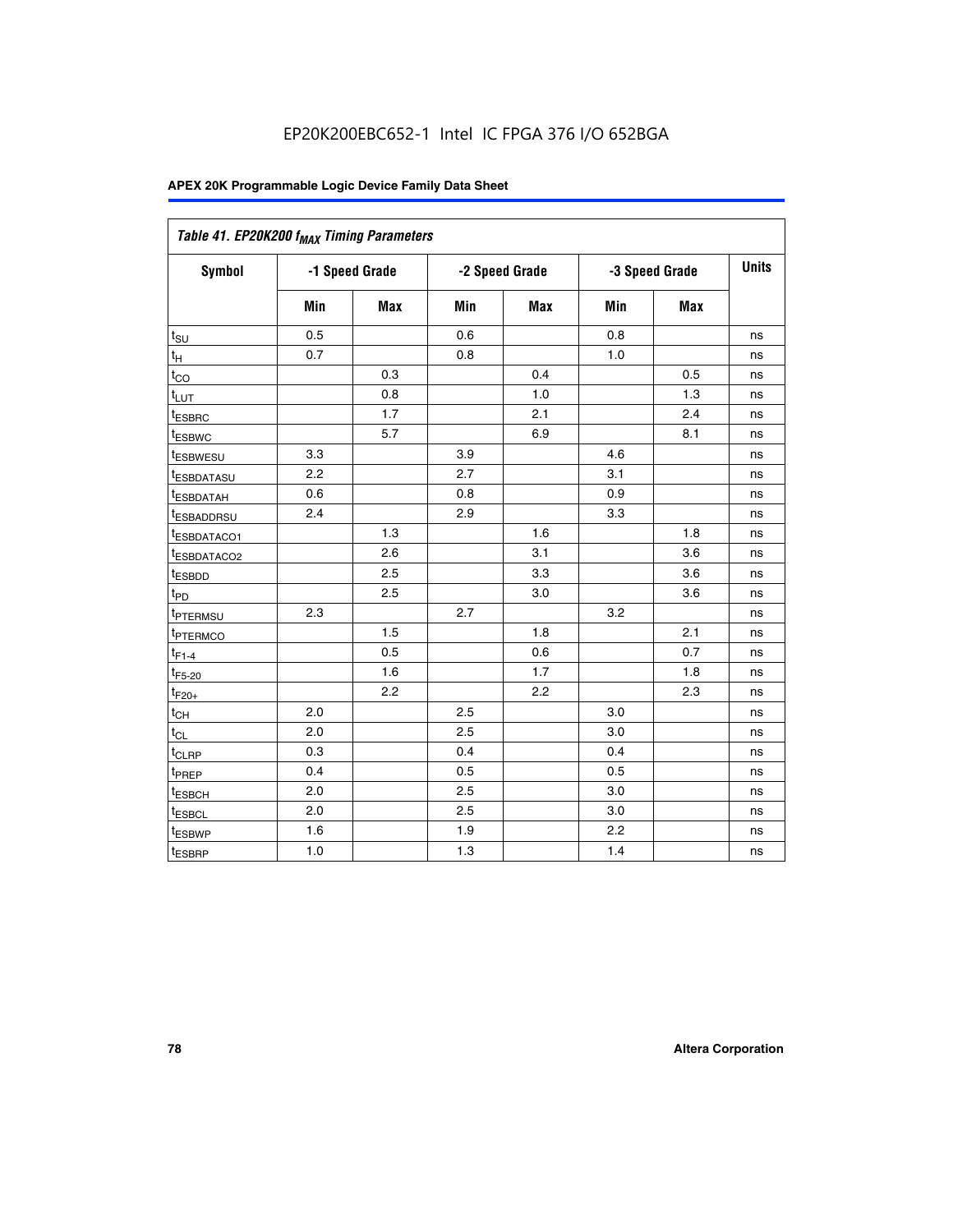|                           | Table 42. EP20K400 f <sub>MAX</sub> Timing Parameters |                |     |                |     |                |              |  |  |  |  |  |
|---------------------------|-------------------------------------------------------|----------------|-----|----------------|-----|----------------|--------------|--|--|--|--|--|
| <b>Symbol</b>             |                                                       | -1 Speed Grade |     | -2 Speed Grade |     | -3 Speed Grade | <b>Units</b> |  |  |  |  |  |
|                           | Min                                                   | Max            | Min | Max            | Min | <b>Max</b>     |              |  |  |  |  |  |
| $t_{\text{SU}}$           | 0.1                                                   |                | 0.3 |                | 0.6 |                | ns           |  |  |  |  |  |
| $t_H$                     | 0.5                                                   |                | 0.8 |                | 0.9 |                | ns           |  |  |  |  |  |
| $t_{CO}$                  |                                                       | 0.1            |     | 0.4            |     | 0.6            | ns           |  |  |  |  |  |
| $t_{LUT}$                 |                                                       | 1.0            |     | 1.2            |     | 1.4            | ns           |  |  |  |  |  |
| t <sub>ESBRC</sub>        |                                                       | 1.7            |     | 2.1            |     | 2.4            | ns           |  |  |  |  |  |
| <i>t</i> <sub>ESBWC</sub> |                                                       | 5.7            |     | 6.9            |     | 8.1            | ns           |  |  |  |  |  |
| <i>t</i> ESBWESU          | 3.3                                                   |                | 3.9 |                | 4.6 |                | ns           |  |  |  |  |  |
| <sup>t</sup> ESBDATASU    | 2.2                                                   |                | 2.7 |                | 3.1 |                | ns           |  |  |  |  |  |
| <b><i>ESBDATAH</i></b>    | 0.6                                                   |                | 0.8 |                | 0.9 |                | ns           |  |  |  |  |  |
| <sup>t</sup> ESBADDRSU    | 2.4                                                   |                | 2.9 |                | 3.3 |                | ns           |  |  |  |  |  |
| <sup>t</sup> ESBDATACO1   |                                                       | 1.3            |     | 1.6            |     | 1.8            | ns           |  |  |  |  |  |
| t <sub>ESBDATACO2</sub>   |                                                       | 2.5            |     | 3.1            |     | 3.6            | ns           |  |  |  |  |  |
| t <sub>ESBDD</sub>        |                                                       | 2.5            |     | 3.3            |     | 3.6            | ns           |  |  |  |  |  |
| t <sub>PD</sub>           |                                                       | 2.5            |     | 3.1            |     | 3.6            | ns           |  |  |  |  |  |
| t <sub>PTERMSU</sub>      | 1.7                                                   |                | 2.1 |                | 2.4 |                | ns           |  |  |  |  |  |
| <sup>t</sup> PTERMCO      |                                                       | 1.0            |     | 1.2            |     | 1.4            | ns           |  |  |  |  |  |
| $t_{F1-4}$                |                                                       | 0.4            |     | 0.5            |     | 0.6            | ns           |  |  |  |  |  |
| $t_{F5-20}$               |                                                       | 2.6            |     | 2.8            |     | 2.9            | ns           |  |  |  |  |  |
| $t_{F20+}$                |                                                       | 3.7            |     | 3.8            |     | 3.9            | ns           |  |  |  |  |  |
| $t_{CH}$                  | 2.0                                                   |                | 2.5 |                | 3.0 |                | ns           |  |  |  |  |  |
| $t_{CL}$                  | 2.0                                                   |                | 2.5 |                | 3.0 |                | ns           |  |  |  |  |  |
| t <sub>CLRP</sub>         | 0.5                                                   |                | 0.6 |                | 0.8 |                | ns           |  |  |  |  |  |
| t <sub>PREP</sub>         | 0.5                                                   |                | 0.5 |                | 0.5 |                | ns           |  |  |  |  |  |
| t <sub>ESBCH</sub>        | 2.0                                                   |                | 2.5 |                | 3.0 |                | ns           |  |  |  |  |  |
| t <sub>ESBCL</sub>        | 2.0                                                   |                | 2.5 |                | 3.0 |                | ns           |  |  |  |  |  |
| t <sub>ESBWP</sub>        | 1.5                                                   |                | 1.9 |                | 2.2 |                | ns           |  |  |  |  |  |
| t <sub>ESBRP</sub>        | 1.0                                                   |                | 1.2 |                | 1.4 |                | ns           |  |  |  |  |  |

Tables 43 through 48 show the I/O external and external bidirectional timing parameter values for EP20K100, EP20K200, and EP20K400 APEX 20K devices.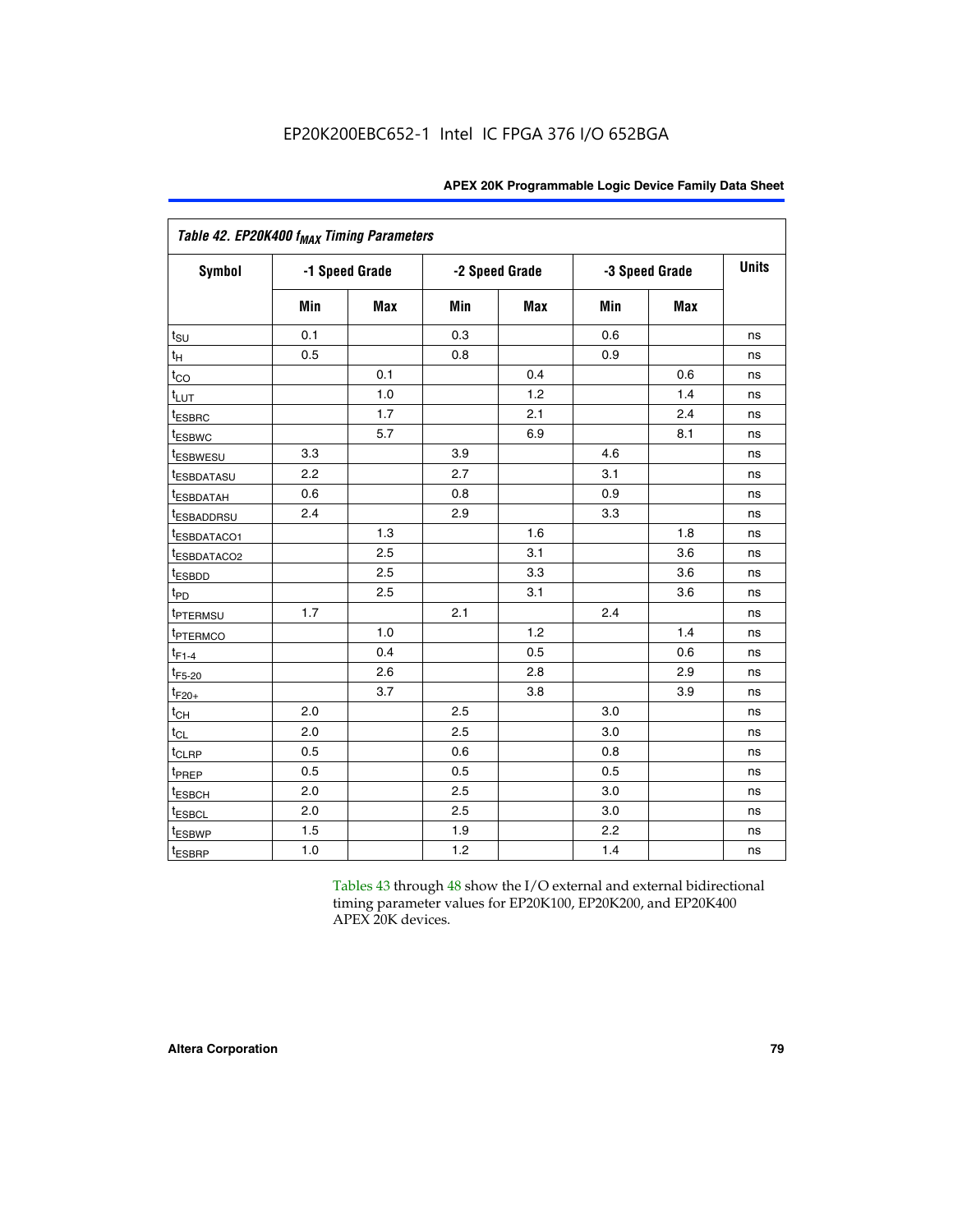## EP20K200EBC652-1 Intel IC FPGA 376 I/O 652BGA

| Table 43. EP20K100 External Timing Parameters |     |                |     |                |     |                |    |  |  |  |  |
|-----------------------------------------------|-----|----------------|-----|----------------|-----|----------------|----|--|--|--|--|
| Symbol                                        |     | -1 Speed Grade |     | -2 Speed Grade |     | -3 Speed Grade |    |  |  |  |  |
|                                               | Min | Max            | Min | <b>Max</b>     | Min | <b>Max</b>     |    |  |  |  |  |
| $t_{INSU}$ (1)                                | 2.3 |                | 2.8 |                | 3.2 |                | ns |  |  |  |  |
| $t_{INH}$ (1)                                 | 0.0 |                | 0.0 |                | 0.0 |                | ns |  |  |  |  |
| $t_{\text{OUTCO}}(1)$                         | 2.0 | 4.5            | 2.0 | 4.9            | 2.0 | 6.6            | ns |  |  |  |  |
| $t_{IN}$ su $(2)$                             | 1.1 |                | 1.2 |                |     |                | ns |  |  |  |  |
| $t_{INH}$ (2)                                 | 0.0 |                | 0.0 |                |     |                | ns |  |  |  |  |
| $t_{\text{OUTCO}}(2)$                         | 0.5 | 2.7            | 0.5 | 3.1            |     | 4.8            | ns |  |  |  |  |

| <b>Table 44. EP20K100 External Bidirectional Timing Parameters</b> |     |                |     |                |     |                |    |
|--------------------------------------------------------------------|-----|----------------|-----|----------------|-----|----------------|----|
| Symbol                                                             |     | -1 Speed Grade |     | -2 Speed Grade |     | -3 Speed Grade |    |
|                                                                    | Min | Max            | Min | Max            | Min | Max            |    |
| $t_{\text{INSUBIDIR}}(1)$                                          | 2.3 |                | 2.8 |                | 3.2 |                | ns |
| $t_{INHBIDIR}$ (1)                                                 | 0.0 |                | 0.0 |                | 0.0 |                | ns |
| <sup>t</sup> OUTCOBIDIR<br>(1)                                     | 2.0 | 4.5            | 2.0 | 4.9            | 2.0 | 6.6            | ns |
| $t_{XZBIDIR}$ (1)                                                  |     | 5.0            |     | 5.9            |     | 6.9            | ns |
| $t_{ZXBIDIR}$ (1)                                                  |     | 5.0            |     | 5.9            |     | 6.9            | ns |
| $t_{INSUBIDIR}$ (2)                                                | 1.0 |                | 1.2 |                |     |                | ns |
| $t_{INHBIDIR}$ (2)                                                 | 0.0 |                | 0.0 |                |     |                | ns |
| <sup>t</sup> OUTCOBIDIR<br>(2)                                     | 0.5 | 2.7            | 0.5 | 3.1            |     |                | ns |
| $t_{XZBIDIR}$ (2)                                                  |     | 4.3            |     | 5.0            |     |                | ns |
| $t_{ZXBIDIR}$ (2)                                                  |     | 4.3            |     | 5.0            |     |                | ns |

| Table 45. EP20K200 External Timing Parameters |     |                |     |                |     |                |             |  |  |  |  |
|-----------------------------------------------|-----|----------------|-----|----------------|-----|----------------|-------------|--|--|--|--|
| Symbol                                        |     | -1 Speed Grade |     | -2 Speed Grade |     | -3 Speed Grade | <b>Unit</b> |  |  |  |  |
|                                               | Min | <b>Max</b>     | Min | <b>Max</b>     | Min | <b>Max</b>     |             |  |  |  |  |
| $t_{INSU}$ (1)                                | 1.9 |                | 2.3 |                | 2.6 |                | ns          |  |  |  |  |
| $t_{INH}$ (1)                                 | 0.0 |                | 0.0 |                | 0.0 |                | ns          |  |  |  |  |
| $t_{\text{OUTCO}}(1)$                         | 2.0 | 4.6            | 2.0 | 5.6            | 2.0 | 6.8            | ns          |  |  |  |  |
| $t_{\text{INSU}}(2)$                          | 1.1 |                | 1.2 |                |     |                | ns          |  |  |  |  |
| $t_{INH}$ (2)                                 | 0.0 |                | 0.0 |                |     |                | ns          |  |  |  |  |
| $t_{\text{OUTCO}}$ (2)                        | 0.5 | 2.7            | 0.5 | 3.1            |     |                | ns          |  |  |  |  |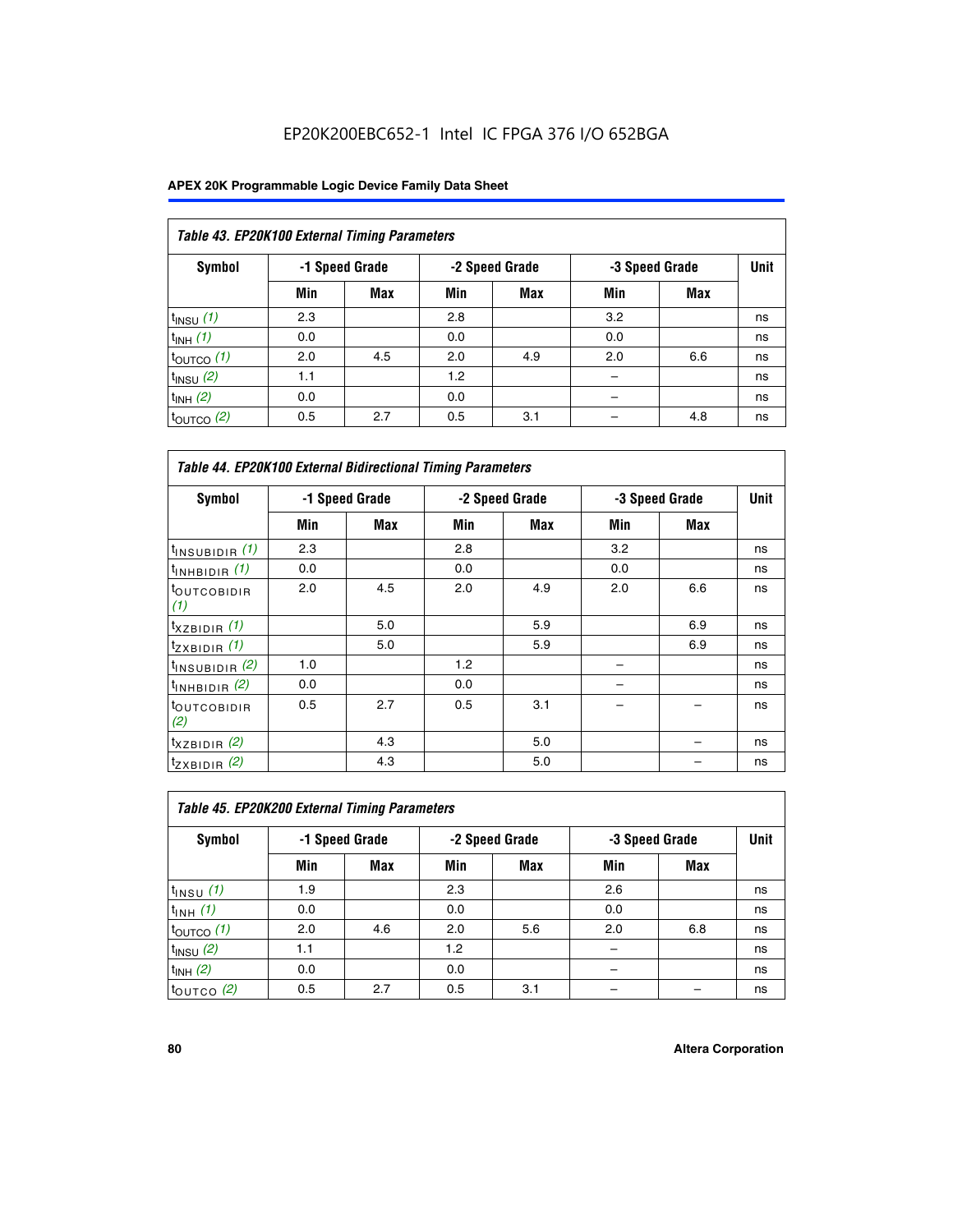| Table 46. EP20K200 External Bidirectional Timing Parameters |     |                |     |                |     |                |             |
|-------------------------------------------------------------|-----|----------------|-----|----------------|-----|----------------|-------------|
| Symbol                                                      |     | -1 Speed Grade |     | -2 Speed Grade |     | -3 Speed Grade | <b>Unit</b> |
|                                                             | Min | Max            | Min | Max            | Min | Max            |             |
| $t_{\text{INSUBIDIR}}(1)$                                   | 1.9 |                | 2.3 |                | 2.6 |                | ns          |
| $t_{INHBIDIR}$ (1)                                          | 0.0 |                | 0.0 |                | 0.0 |                | ns          |
| $t_{\text{OUTCOBIDIR}}(1)$                                  | 2.0 | 4.6            | 2.0 | 5.6            | 2.0 | 6.8            | ns          |
| $t_{XZBIDIR}$ (1)                                           |     | 5.0            |     | 5.9            |     | 6.9            | ns          |
| $t_{ZXBIDIR}$ (1)                                           |     | 5.0            |     | 5.9            |     | 6.9            | ns          |
| $t_{\text{INSUBIDIR}}(2)$                                   | 1.1 |                | 1.2 |                |     |                | ns          |
| $t_{INHBIDIR}$ (2)                                          | 0.0 |                | 0.0 |                |     |                | ns          |
| $t_{\text{OUTCOBIDIR}}$ (2)                                 | 0.5 | 2.7            | 0.5 | 3.1            |     |                | ns          |
| $t_{XZBIDIR}$ (2)                                           |     | 4.3            |     | 5.0            |     |                | ns          |
| $t_{ZXBIDIR}$ (2)                                           |     | 4.3            |     | 5.0            |     |                | ns          |

## *Table 47. EP20K400 External Timing Parameters*

| Symbol                |     | -1 Speed Grade |     | -2 Speed Grade |     | -3 Speed Grade |    |
|-----------------------|-----|----------------|-----|----------------|-----|----------------|----|
|                       | Min | <b>Max</b>     | Min | <b>Max</b>     | Min | <b>Max</b>     |    |
| $t_{INSU}$ (1)        | 1.4 |                | 1.8 |                | 2.0 |                | ns |
| $t_{INH}$ (1)         | 0.0 |                | 0.0 |                | 0.0 |                | ns |
| $t_{\text{OUTCO}}(1)$ | 2.0 | 4.9            | 2.0 | 6.1            | 2.0 | 7.0            | ns |
| $t_{INSU}$ (2)        | 0.4 |                | 1.0 |                |     |                | ns |
| $t_{INH}$ (2)         | 0.0 |                | 0.0 |                |     |                | ns |
| $t_{\text{OUTCO}}(2)$ | 0.5 | 3.1            | 0.5 | 4.1            |     |                | ns |

*Table 48. EP20K400 External Bidirectional Timing Parameters*

| Symbol                      | -1 Speed Grade |     | -2 Speed Grade |     |     | -3 Speed Grade | <b>Unit</b> |
|-----------------------------|----------------|-----|----------------|-----|-----|----------------|-------------|
|                             | Min            | Max | Min            | Max | Min | Max            |             |
| $t_{\text{INSUBIDIR}}(1)$   | 1.4            |     | 1.8            |     | 2.0 |                | ns          |
| $t_{INHBIDIR}$ (1)          | 0.0            |     | 0.0            |     | 0.0 |                | ns          |
| $t_{\text{OUTCOBIDIR}}(1)$  | 2.0            | 4.9 | 2.0            | 6.1 | 2.0 | 7.0            | ns          |
| $t_{XZBIDIR}$ (1)           |                | 7.3 |                | 8.9 |     | 10.3           | ns          |
| $t_{ZXBIDIR}$ (1)           |                | 7.3 |                | 8.9 |     | 10.3           | ns          |
| $t_{\text{INSUBIDIR}}(2)$   | 0.5            |     | 1.0            |     |     |                | ns          |
| $t_{INHBIDIR}$ (2)          | 0.0            |     | 0.0            |     |     |                | ns          |
| $t_{\text{OUTCOBIDIR}}$ (2) | 0.5            | 3.1 | 0.5            | 4.1 |     |                | ns          |
| $t_{XZBIDIR}$ (2)           |                | 6.2 |                | 7.6 |     |                | ns          |
| $t_{ZXBIDIR}$ (2)           |                | 6.2 |                | 7.6 |     |                | ns          |

#### **Altera Corporation 81**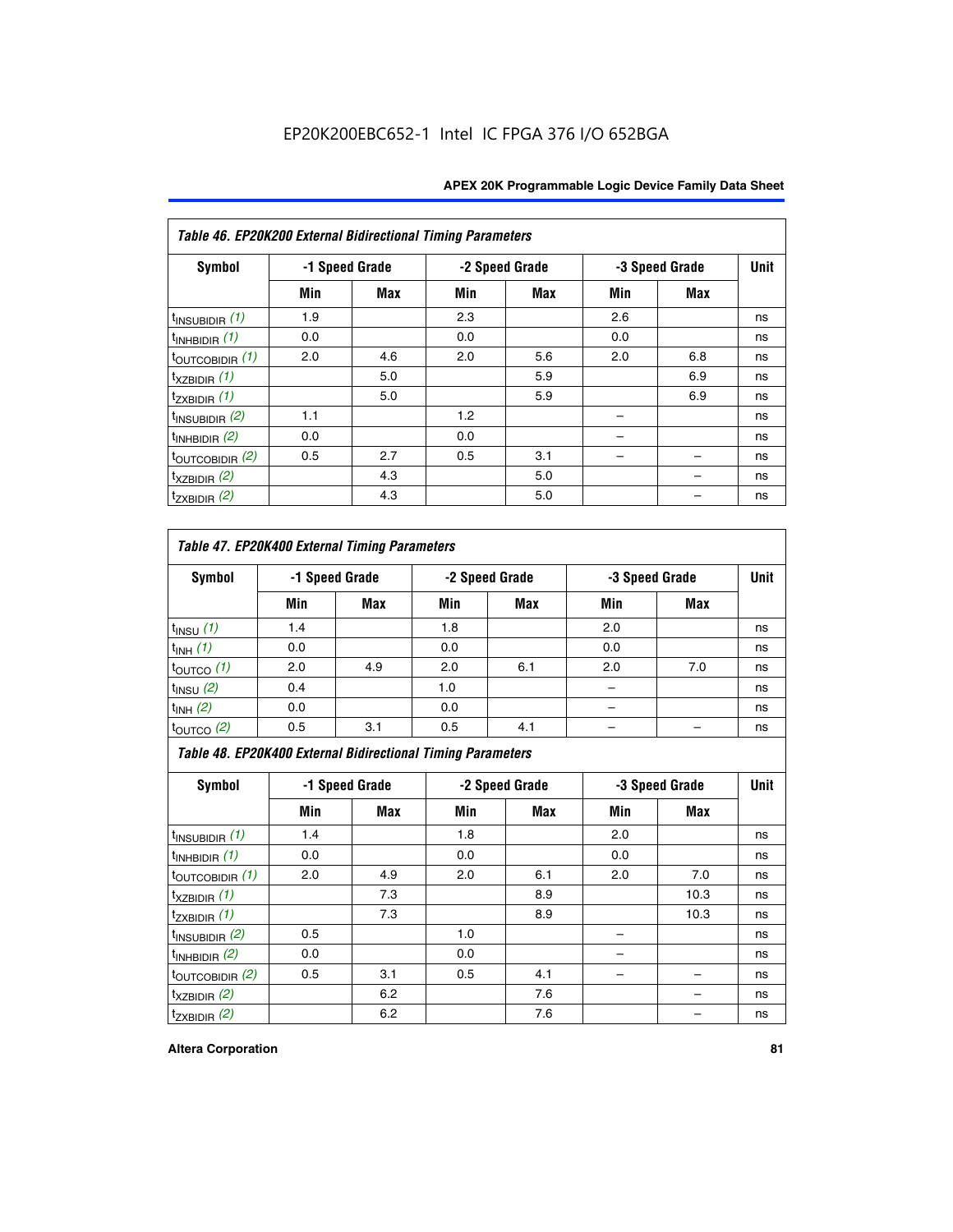#### *Notes to Tables 43 through 48:*

- (1) This parameter is measured without using ClockLock or ClockBoost circuits.
- (2) This parameter is measured using ClockLock or ClockBoost circuits.

Tables 49 through 54 describe  $f_{MAX}$  LE Timing Microparameters,  $f_{MAX}$ ESB Timing Microparameters, *f<sub>MAX</sub>* Routing Delays, Minimum Pulse Width Timing Parameters, External Timing Parameters, and External Bidirectional Timing Parameters for EP20K30E APEX 20KE devices.

| Table 49. EP20K30E f <sub>MAX</sub> LE Timing Microparameters |      |      |      |            |      |      |    |  |  |  |  |
|---------------------------------------------------------------|------|------|------|------------|------|------|----|--|--|--|--|
| <b>Symbol</b>                                                 |      | -1   |      | -2         |      | -3   |    |  |  |  |  |
|                                                               | Min  | Max  | Min  | <b>Max</b> | Min  | Max  |    |  |  |  |  |
| $t_{\text{SU}}$                                               | 0.01 |      | 0.02 |            | 0.02 |      | ns |  |  |  |  |
| $t_H$                                                         | 0.11 |      | 0.16 |            | 0.23 |      | ns |  |  |  |  |
| $t_{CO}$                                                      |      | 0.32 |      | 0.45       |      | 0.67 | ns |  |  |  |  |
| $t_{LUT}$                                                     |      | 0.85 |      | 1.20       |      | 1.77 | ns |  |  |  |  |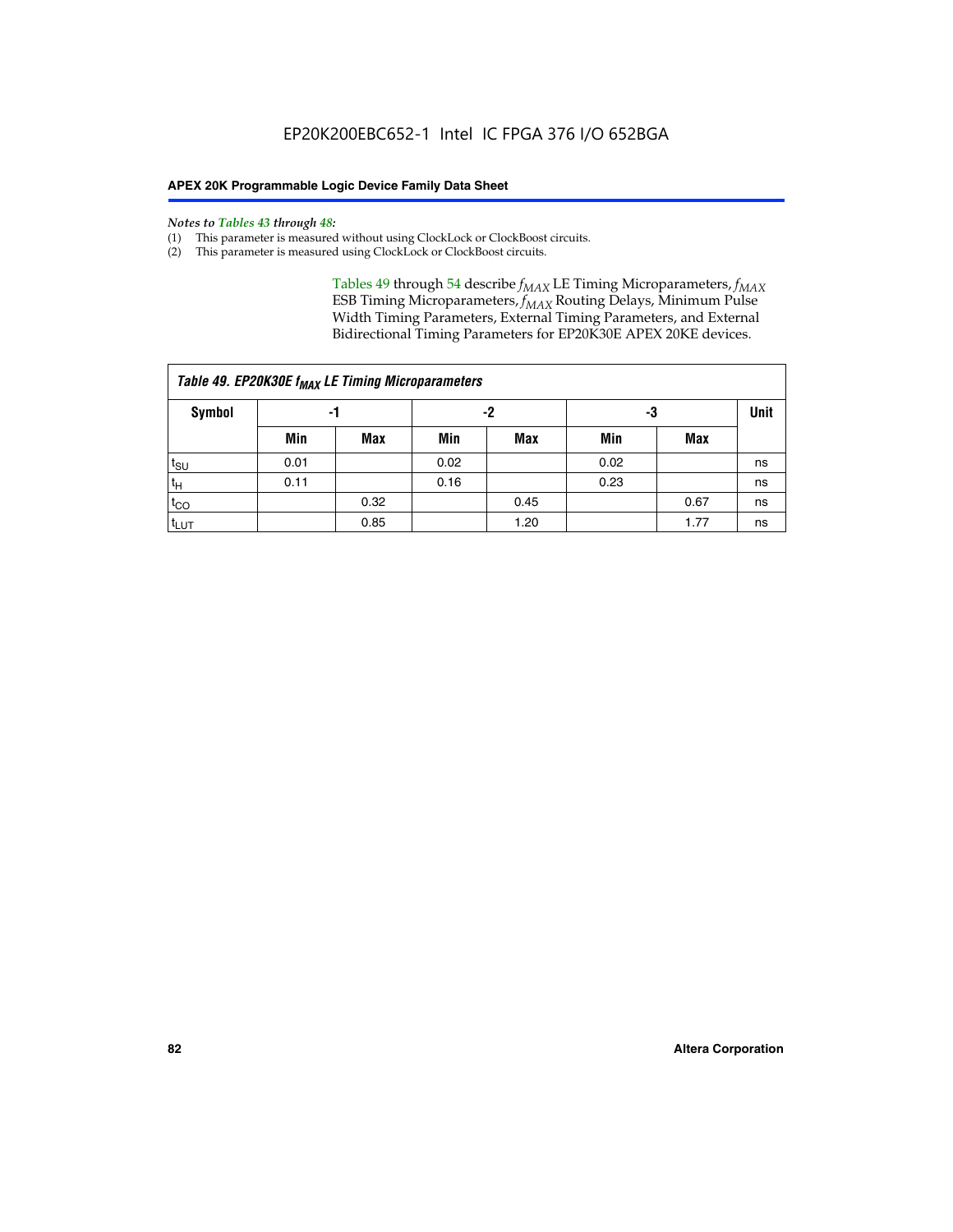| Table 50. EP20K30E f <sub>MAX</sub> ESB Timing Microparameters |      |      |      |      |      |            |             |
|----------------------------------------------------------------|------|------|------|------|------|------------|-------------|
| <b>Symbol</b>                                                  | $-1$ |      | $-2$ |      | -3   |            | <b>Unit</b> |
|                                                                | Min  | Max  | Min  | Max  | Min  | <b>Max</b> |             |
| <sup>t</sup> ESBARC                                            |      | 2.03 |      | 2.86 |      | 4.24       | ns          |
| <sup>t</sup> ESBSRC                                            |      | 2.58 |      | 3.49 |      | 5.02       | ns          |
| <sup>t</sup> ESBAWC                                            |      | 3.88 |      | 5.45 |      | 8.08       | ns          |
| t <sub>ESBSWC</sub>                                            |      | 4.08 |      | 5.35 |      | 7.48       | ns          |
| <sup>t</sup> ESBWASU                                           | 1.77 |      | 2.49 |      | 3.68 |            | ns          |
| <sup>t</sup> ESBWAH                                            | 0.00 |      | 0.00 |      | 0.00 |            | ns          |
| <sup>t</sup> ESBWDSU                                           | 1.95 |      | 2.74 |      | 4.05 |            | ns          |
| <sup>t</sup> ESBWDH                                            | 0.00 |      | 0.00 |      | 0.00 |            | ns          |
| <sup>t</sup> ESBRASU                                           | 1.96 |      | 2.75 |      | 4.07 |            | ns          |
| <sup>t</sup> ESBRAH                                            | 0.00 |      | 0.00 |      | 0.00 |            | ns          |
| <i>t</i> <sub>ESBWESU</sub>                                    | 1.80 |      | 2.73 |      | 4.28 |            | ns          |
| <sup>t</sup> ESBWEH                                            | 0.00 |      | 0.00 |      | 0.00 |            | ns          |
| t <sub>ESBDATASU</sub>                                         | 0.07 |      | 0.48 |      | 1.17 |            | ns          |
| <sup>t</sup> ESBDATAH                                          | 0.13 |      | 0.13 |      | 0.13 |            | ns          |
| <sup>I</sup> ESBWADDRSU                                        | 0.30 |      | 0.80 |      | 1.64 |            | ns          |
| t <sub>ESBRADDRSU</sub>                                        | 0.37 |      | 0.90 |      | 1.78 |            | ns          |
| ESBDATACO1                                                     |      | 1.11 |      | 1.32 |      | 1.67       | ns          |
| <sup>t</sup> ESBDATACO2                                        |      | 2.65 |      | 3.73 |      | 5.53       | ns          |
| t <sub>ESBDD</sub>                                             |      | 3.88 |      | 5.45 |      | 8.08       | ns          |
| $t_{PD}$                                                       |      | 1.91 |      | 2.69 |      | 3.98       | ns          |
| <sup>t</sup> PTERMSU                                           | 1.04 |      | 1.71 |      | 2.82 |            | ns          |
| t <sub>PTERMCO</sub>                                           |      | 1.13 |      | 1.34 |      | 1.69       | ns          |

## **Table 51. EP20K30E f<sub>MAX</sub> Routing Delays**

| Symbol      | - 1 |            | -2  |            | -3  |      | Unit |
|-------------|-----|------------|-----|------------|-----|------|------|
|             | Min | <b>Max</b> | Min | <b>Max</b> | Min | Max  |      |
| $t_{F1-4}$  |     | 0.24       |     | 0.27       |     | 0.31 | ns   |
| $t_{F5-20}$ |     | 1.03       |     | 1.14       |     | 1.30 | ns   |
| $t_{F20+}$  |     | 1.42       |     | 1.54       |     | 1.77 | ns   |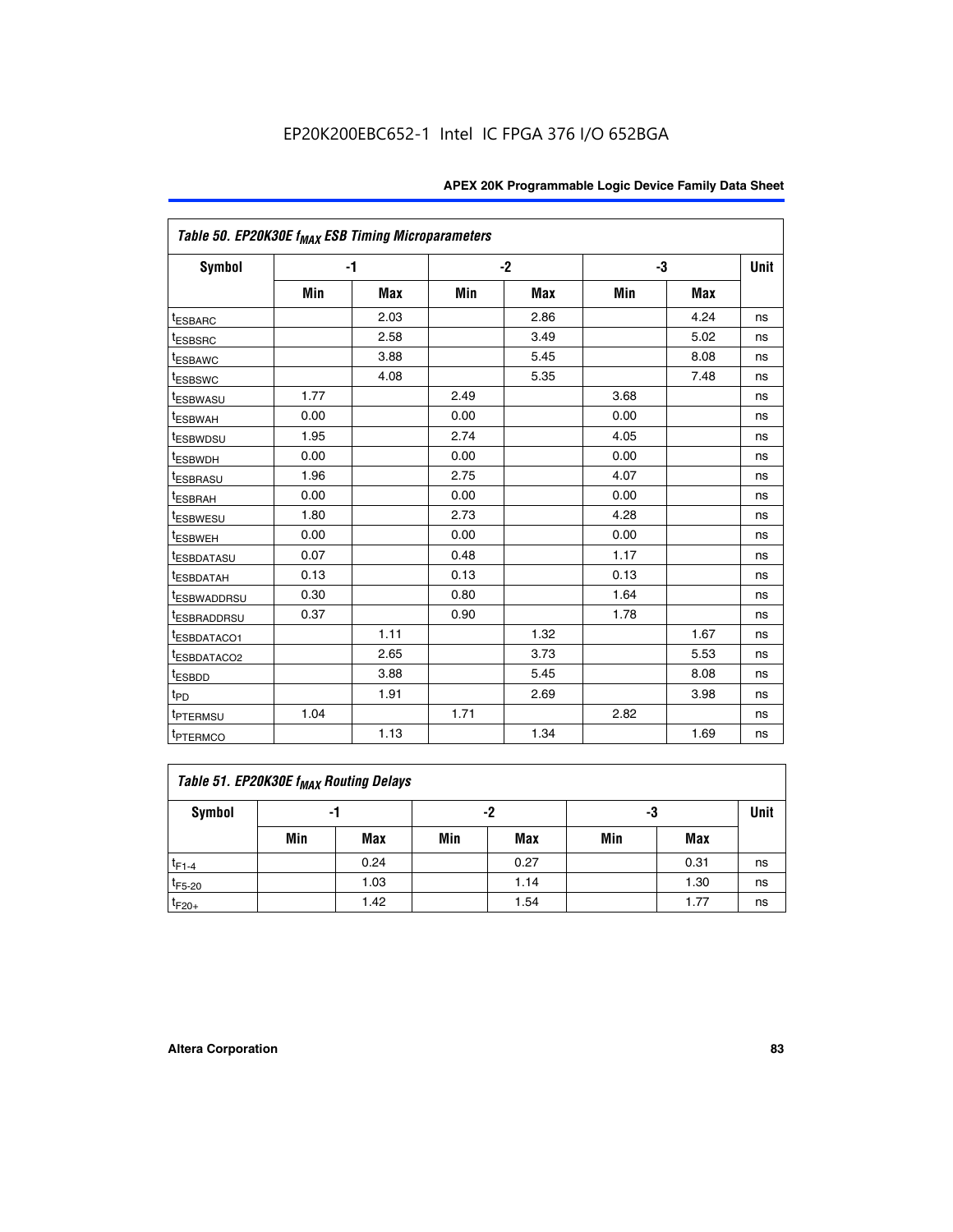## EP20K200EBC652-1 Intel IC FPGA 376 I/O 652BGA

### **APEX 20K Programmable Logic Device Family Data Sheet**

|                    | Table 52. EP20K30E Minimum Pulse Width Timing Parameters |            |      |            |      |     |             |  |  |  |  |  |
|--------------------|----------------------------------------------------------|------------|------|------------|------|-----|-------------|--|--|--|--|--|
| <b>Symbol</b>      | -1                                                       |            |      | -2         | -3   |     | <b>Unit</b> |  |  |  |  |  |
|                    | Min                                                      | <b>Max</b> | Min  | <b>Max</b> | Min  | Max |             |  |  |  |  |  |
| $t_{CH}$           | 0.55                                                     |            | 0.78 |            | 1.15 |     | ns          |  |  |  |  |  |
| $t_{CL}$           | 0.55                                                     |            | 0.78 |            | 1.15 |     | ns          |  |  |  |  |  |
| t <sub>CLRP</sub>  | 0.22                                                     |            | 0.31 |            | 0.46 |     | ns          |  |  |  |  |  |
| <sup>t</sup> PREP  | 0.22                                                     |            | 0.31 |            | 0.46 |     | ns          |  |  |  |  |  |
| <sup>t</sup> ESBCH | 0.55                                                     |            | 0.78 |            | 1.15 |     | ns          |  |  |  |  |  |
| <sup>t</sup> ESBCL | 0.55                                                     |            | 0.78 |            | 1.15 |     | ns          |  |  |  |  |  |
| <sup>t</sup> ESBWP | 1.43                                                     |            | 2.01 |            | 2.97 |     | ns          |  |  |  |  |  |
| <sup>t</sup> ESBRP | 1.15                                                     |            | 1.62 |            | 2.39 |     | ns          |  |  |  |  |  |

| Table 53. EP20K30E External Timing Parameters |          |            |      |            |                |            |    |  |  |  |  |
|-----------------------------------------------|----------|------------|------|------------|----------------|------------|----|--|--|--|--|
| <b>Symbol</b>                                 | -2<br>-1 |            | -3   |            | <b>Unit</b>    |            |    |  |  |  |  |
|                                               | Min      | <b>Max</b> | Min  | <b>Max</b> | Min            | <b>Max</b> |    |  |  |  |  |
| $t_{INSU}$                                    | 2.02     |            | 2.13 |            | 2.24           |            | ns |  |  |  |  |
| $t_{\rm INH}$                                 | 0.00     |            | 0.00 |            | 0.00           |            | ns |  |  |  |  |
| toutco                                        | 2.00     | 4.88       | 2.00 | 5.36       | 2.00           | 5.88       | ns |  |  |  |  |
| <sup>t</sup> INSUPLL                          | 2.11     |            | 2.23 |            |                |            | ns |  |  |  |  |
| <sup>t</sup> INHPLL                           | 0.00     |            | 0.00 |            | $\blacksquare$ |            | ns |  |  |  |  |
| <b>LOUTCOPLL</b>                              | 0.50     | 2.60       | 0.50 | 2.88       | -              |            | ns |  |  |  |  |

| Table 54. EP20K30E External Bidirectional Timing Parameters |      |      |      |            |      |            |             |  |  |  |  |
|-------------------------------------------------------------|------|------|------|------------|------|------------|-------------|--|--|--|--|
| Symbol                                                      |      | -1   | -2   |            |      | -3         | <b>Unit</b> |  |  |  |  |
|                                                             | Min  | Max  | Min  | <b>Max</b> | Min  | <b>Max</b> |             |  |  |  |  |
| <sup>t</sup> INSUBIDIR                                      | 1.85 |      | 1.77 |            | 1.54 |            | ns          |  |  |  |  |
| <b>INHBIDIR</b>                                             | 0.00 |      | 0.00 |            | 0.00 |            | ns          |  |  |  |  |
| <b>LOUTCOBIDIR</b>                                          | 2.00 | 4.88 | 2.00 | 5.36       | 2.00 | 5.88       | ns          |  |  |  |  |
| <sup>T</sup> XZBIDIR                                        |      | 7.48 |      | 8.46       |      | 9.83       | ns          |  |  |  |  |
| <sup>I</sup> ZXBIDIR                                        |      | 7.48 |      | 8.46       |      | 9.83       | ns          |  |  |  |  |
| <sup>I</sup> INSUBIDIRPLL                                   | 4.12 |      | 4.24 |            |      |            | ns          |  |  |  |  |
| <sup>I</sup> INHBIDIRPLL                                    | 0.00 |      | 0.00 |            |      |            | ns          |  |  |  |  |
| <b>LOUTCOBIDIRPLL</b>                                       | 0.50 | 2.60 | 0.50 | 2.88       |      |            | ns          |  |  |  |  |
| <sup>I</sup> XZBIDIRPLL                                     |      | 5.21 |      | 5.99       |      |            | ns          |  |  |  |  |
| <sup>I</sup> ZXBIDIRPLL                                     |      | 5.21 |      | 5.99       |      |            | ns          |  |  |  |  |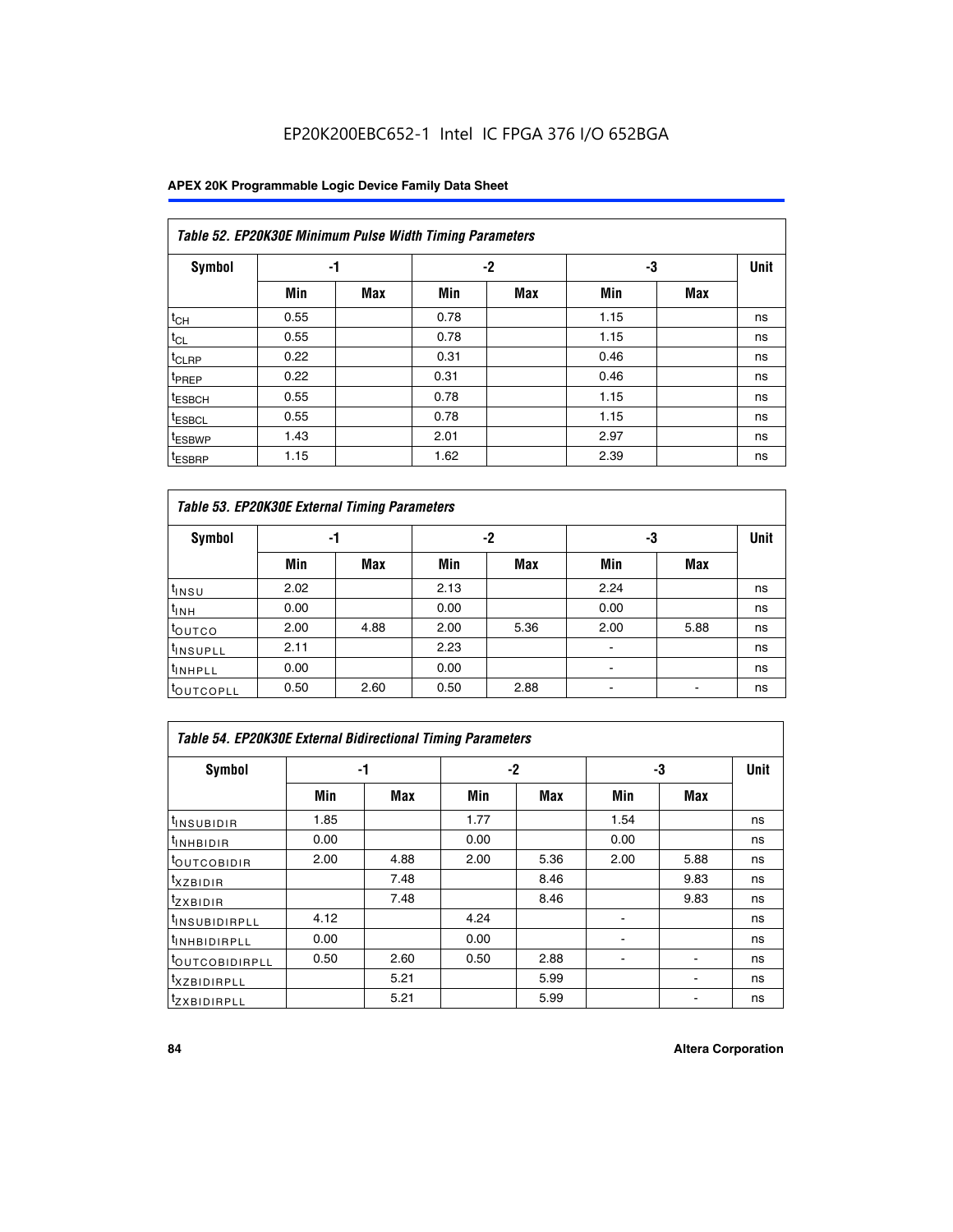Tables 55 through 60 describe *f<sub>MAX</sub>* LE Timing Microparameters, *f<sub>MAX</sub>* ESB Timing Microparameters, *f<sub>MAX</sub>* Routing Delays, Minimum Pulse Width Timing Parameters, External Timing Parameters, and External Bidirectional Timing Parameters for EP20K60E APEX 20KE devices.

| Table 55. EP20K60E f <sub>MAX</sub> LE Timing Microparameters |      |      |      |      |      |      |    |  |  |  |  |
|---------------------------------------------------------------|------|------|------|------|------|------|----|--|--|--|--|
| <b>Symbol</b>                                                 |      | -1   |      | -2   |      | -3   |    |  |  |  |  |
|                                                               | Min  | Max  | Min  | Max  | Min  | Max  |    |  |  |  |  |
| $t_{\text{SU}}$                                               | 0.17 |      | 0.15 |      | 0.16 |      | ns |  |  |  |  |
| $t_H$                                                         | 0.32 |      | 0.33 |      | 0.39 |      | ns |  |  |  |  |
| $t_{CO}$                                                      |      | 0.29 |      | 0.40 |      | 0.60 | ns |  |  |  |  |
| t <sub>lut</sub>                                              |      | 0.77 |      | 1.07 |      | 1.59 | ns |  |  |  |  |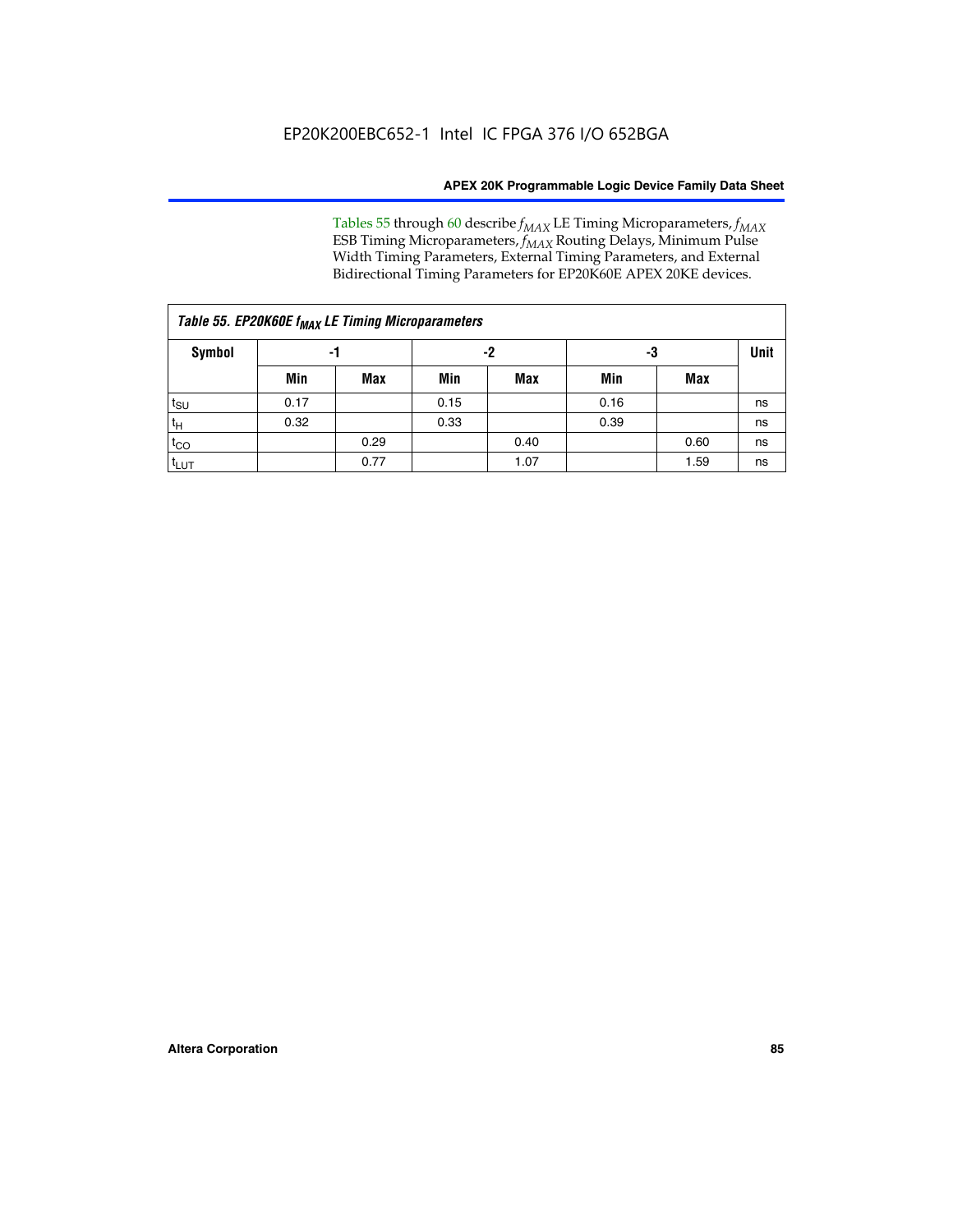## EP20K200EBC652-1 Intel IC FPGA 376 I/O 652BGA

| Table 56. EP20K60E f <sub>MAX</sub> ESB Timing Microparameters |      |      |      |      |      |            |      |
|----------------------------------------------------------------|------|------|------|------|------|------------|------|
| <b>Symbol</b>                                                  | $-1$ |      |      | $-2$ |      | -3         | Unit |
|                                                                | Min  | Max  | Min  | Max  | Min  | <b>Max</b> |      |
| <sup>t</sup> ESBARC                                            |      | 1.83 |      | 2.57 |      | 3.79       | ns   |
| t <sub>ESBSRC</sub>                                            |      | 2.46 |      | 3.26 |      | 4.61       | ns   |
| <sup>t</sup> ESBAWC                                            |      | 3.50 |      | 4.90 |      | 7.23       | ns   |
| t <sub>ESBSWC</sub>                                            |      | 3.77 |      | 4.90 |      | 6.79       | ns   |
| <sup>T</sup> ESBWASU                                           | 1.59 |      | 2.23 |      | 3.29 |            | ns   |
| <sup>t</sup> ESBWAH                                            | 0.00 |      | 0.00 |      | 0.00 |            | ns   |
| <sup>t</sup> ESBWDSU                                           | 1.75 |      | 2.46 |      | 3.62 |            | ns   |
| <sup>t</sup> ESBWDH                                            | 0.00 |      | 0.00 |      | 0.00 |            | ns   |
| <sup>t</sup> ESBRASU                                           | 1.76 |      | 2.47 |      | 3.64 |            | ns   |
| t <sub>ESBRAH</sub>                                            | 0.00 |      | 0.00 |      | 0.00 |            | ns   |
| <sup>t</sup> ESBWESU                                           | 1.68 |      | 2.49 |      | 3.87 |            | ns   |
| t <sub>ESBWEH</sub>                                            | 0.00 |      | 0.00 |      | 0.00 |            | ns   |
| <sup>t</sup> ESBDATASU                                         | 0.08 |      | 0.43 |      | 1.04 |            | ns   |
| <sup>t</sup> ESBDATAH                                          | 0.13 |      | 0.13 |      | 0.13 |            | ns   |
| <sup>t</sup> ESBWADDRSU                                        | 0.29 |      | 0.72 |      | 1.46 |            | ns   |
| <sup>t</sup> ESBRADDRSU                                        | 0.36 |      | 0.81 |      | 1.58 |            | ns   |
| <sup>I</sup> ESBDATACO1                                        |      | 1.06 |      | 1.24 |      | 1.55       | ns   |
| t <sub>ESBDATACO2</sub>                                        |      | 2.39 |      | 3.35 |      | 4.94       | ns   |
| <sup>t</sup> ESBDD                                             |      | 3.50 |      | 4.90 |      | 7.23       | ns   |
| t <sub>PD</sub>                                                |      | 1.72 |      | 2.41 |      | 3.56       | ns   |
| t <sub>PTERMSU</sub>                                           | 0.99 |      | 1.56 |      | 2.55 |            | ns   |
| t <sub>PTERMCO</sub>                                           |      | 1.07 |      | 1.26 |      | 1.08       | ns   |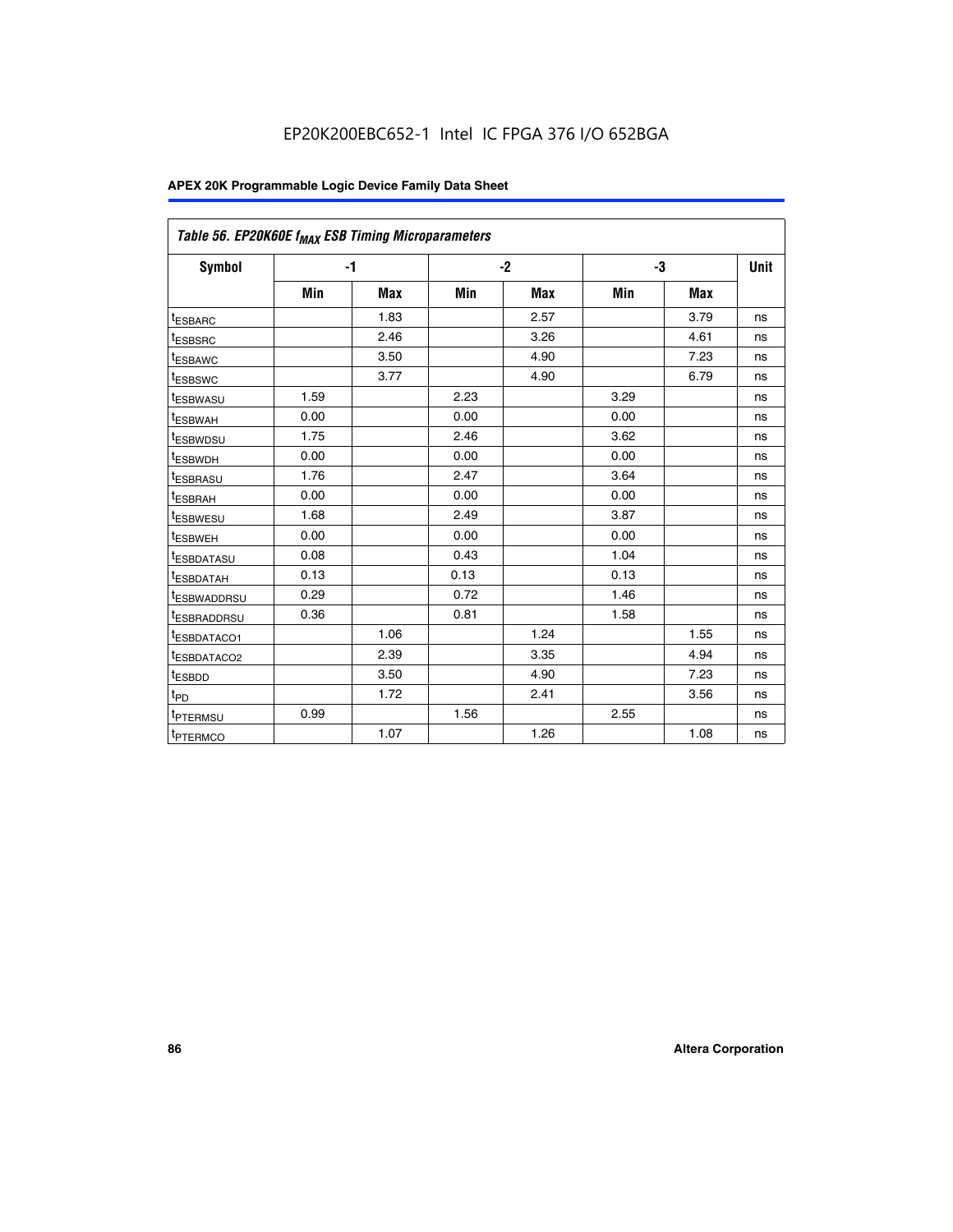## EP20K200EBC652-1 Intel IC FPGA 376 I/O 652BGA

| Table 57. EP20K60E f <sub>MAX</sub> Routing Delays |     |      |     |      |     |      |             |  |  |  |  |
|----------------------------------------------------|-----|------|-----|------|-----|------|-------------|--|--|--|--|
| Symbol                                             |     | -1   |     | -2   |     | -3   | <b>Unit</b> |  |  |  |  |
|                                                    | Min | Max  | Min | Max  | Min | Max  |             |  |  |  |  |
| $t_{F1-4}$                                         |     | 0.24 |     | 0.26 |     | 0.30 | ns          |  |  |  |  |
| $t_{F5-20}$                                        |     | 1.45 |     | 1.58 |     | 1.79 | ns          |  |  |  |  |
| $t_{F20+}$                                         |     | 1.96 |     | 2.14 |     | 2.45 | ns          |  |  |  |  |

|                    | Table 58. EP20K60E Minimum Pulse Width Timing Parameters |            |      |     |      |     |             |  |  |  |  |  |  |
|--------------------|----------------------------------------------------------|------------|------|-----|------|-----|-------------|--|--|--|--|--|--|
| Symbol             |                                                          | -1         |      | -2  |      | -3  | <b>Unit</b> |  |  |  |  |  |  |
|                    | Min                                                      | <b>Max</b> | Min  | Max | Min  | Max |             |  |  |  |  |  |  |
| $t_{CH}$           | 2.00                                                     |            | 2.50 |     | 2.75 |     | ns          |  |  |  |  |  |  |
| $t_{CL}$           | 2.00                                                     |            | 2.50 |     | 2.75 |     | ns          |  |  |  |  |  |  |
| $t_{CLRP}$         | 0.20                                                     |            | 0.28 |     | 0.41 |     | ns          |  |  |  |  |  |  |
| t <sub>PREP</sub>  | 0.20                                                     |            | 0.28 |     | 0.41 |     | ns          |  |  |  |  |  |  |
| <sup>t</sup> ESBCH | 2.00                                                     |            | 2.50 |     | 2.75 |     | ns          |  |  |  |  |  |  |
| <sup>t</sup> ESBCL | 2.00                                                     |            | 2.50 |     | 2.75 |     | ns          |  |  |  |  |  |  |
| <sup>t</sup> ESBWP | 1.29                                                     |            | 1.80 |     | 2.66 |     | ns          |  |  |  |  |  |  |
| <sup>t</sup> ESBRP | 1.04                                                     |            | 1.45 |     | 2.14 |     | ns          |  |  |  |  |  |  |

| <b>Table 59. EP20K60E External Timing Parameters</b> |      |      |      |      |      |      |      |  |  |  |  |
|------------------------------------------------------|------|------|------|------|------|------|------|--|--|--|--|
| Symbol                                               | -1   |      |      | -2   | -3   |      | Unit |  |  |  |  |
|                                                      | Min  | Max  | Min  | Max  | Min  | Max  |      |  |  |  |  |
| $t_{INSU}$                                           | 2.03 |      | 2.12 |      | 2.23 |      | ns   |  |  |  |  |
| $t_{INH}$                                            | 0.00 |      | 0.00 |      | 0.00 |      | ns   |  |  |  |  |
| toutco                                               | 2.00 | 4.84 | 2.00 | 5.31 | 2.00 | 5.81 | ns   |  |  |  |  |
| <sup>t</sup> INSUPLL                                 | 1.12 |      | 1.15 |      | ٠    |      | ns   |  |  |  |  |
| <sup>t</sup> INHPLL                                  | 0.00 |      | 0.00 |      | ۰    |      | ns   |  |  |  |  |
| toutcopll                                            | 0.50 | 3.37 | 0.50 | 3.69 |      |      | ns   |  |  |  |  |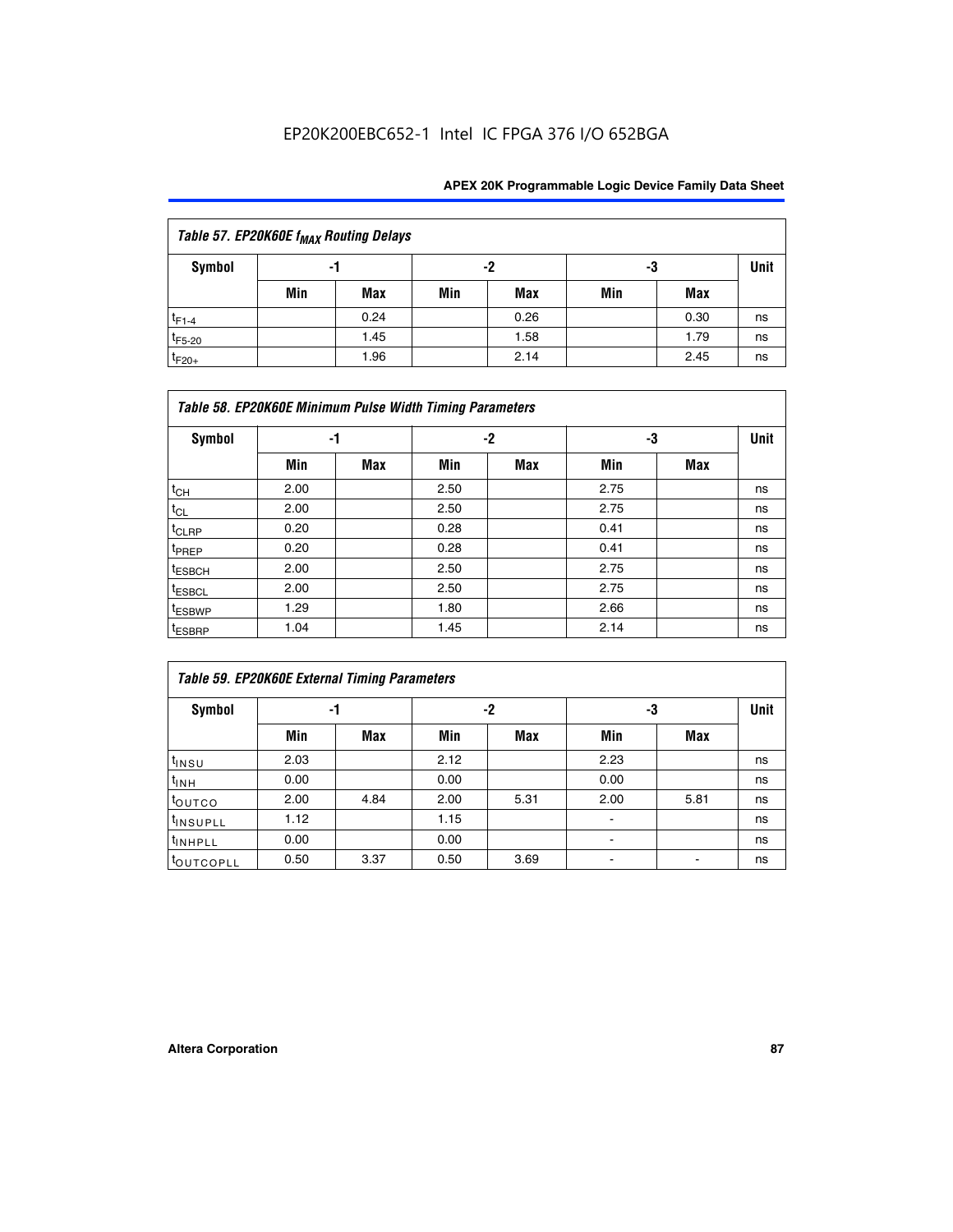| Table 60. EP20K60E External Bidirectional Timing Parameters |      |      |      |      |      |            |             |  |  |  |  |
|-------------------------------------------------------------|------|------|------|------|------|------------|-------------|--|--|--|--|
| Symbol                                                      |      | -1   |      | $-2$ |      | -3         | <b>Unit</b> |  |  |  |  |
|                                                             | Min  | Max  | Min  | Max  | Min  | <b>Max</b> |             |  |  |  |  |
| <sup>t</sup> INSUBIDIR                                      | 2.77 |      | 2.91 |      | 3.11 |            | ns          |  |  |  |  |
| $t_{\rm INHBIDIR}$                                          | 0.00 |      | 0.00 |      | 0.00 |            | ns          |  |  |  |  |
| <sup>t</sup> OUTCOBIDIR                                     | 2.00 | 4.84 | 2.00 | 5.31 | 2.00 | 5.81       | ns          |  |  |  |  |
| txzBIDIR                                                    |      | 6.47 |      | 7.44 |      | 8.65       | ns          |  |  |  |  |
| <sup>t</sup> zxbidir                                        |      | 6.47 |      | 7.44 |      | 8.65       | ns          |  |  |  |  |
| <sup>t</sup> INSUBIDIRPLL                                   | 3.44 |      | 3.24 |      |      |            | ns          |  |  |  |  |
| <sup>t</sup> INHBIDIRPLL                                    | 0.00 |      | 0.00 |      |      |            | ns          |  |  |  |  |
| <b><i>LOUTCOBIDIRPLL</i></b>                                | 0.50 | 3.37 | 0.50 | 3.69 |      |            | ns          |  |  |  |  |
| <sup>t</sup> xzbidirpll                                     |      | 5.00 |      | 5.82 |      |            | ns          |  |  |  |  |
| <sup>t</sup> ZXBIDIRPLL                                     |      | 5.00 |      | 5.82 |      |            | ns          |  |  |  |  |

Tables 61 through 66 describe  $f_{MAX}$  LE Timing Microparameters, *fMAX* ESB Timing Microparameters, *fMAX* Routing Delays, Minimum Pulse Width Timing Parameters, External Timing Parameters, and External Bidirectional Timing Parameters for EP20K100E APEX 20KE devices.

| Table 61. EP20K100E f <sub>MAX</sub> LE Timing Microparameters |      |      |      |      |      |      |             |  |  |  |  |
|----------------------------------------------------------------|------|------|------|------|------|------|-------------|--|--|--|--|
| <b>Symbol</b>                                                  |      | -1   |      | -2   |      | -3   | <b>Unit</b> |  |  |  |  |
|                                                                | Min  | Max  | Min  | Max  | Min  | Max  |             |  |  |  |  |
| t <sub>SU</sub>                                                | 0.25 |      | 0.25 |      | 0.25 |      | ns          |  |  |  |  |
| tμ                                                             | 0.25 |      | 0.25 |      | 0.25 |      | ns          |  |  |  |  |
| $t_{CO}$                                                       |      | 0.28 |      | 0.28 |      | 0.34 | ns          |  |  |  |  |
| t <sub>LUT</sub>                                               |      | 0.80 |      | 0.95 |      | 1.13 | ns          |  |  |  |  |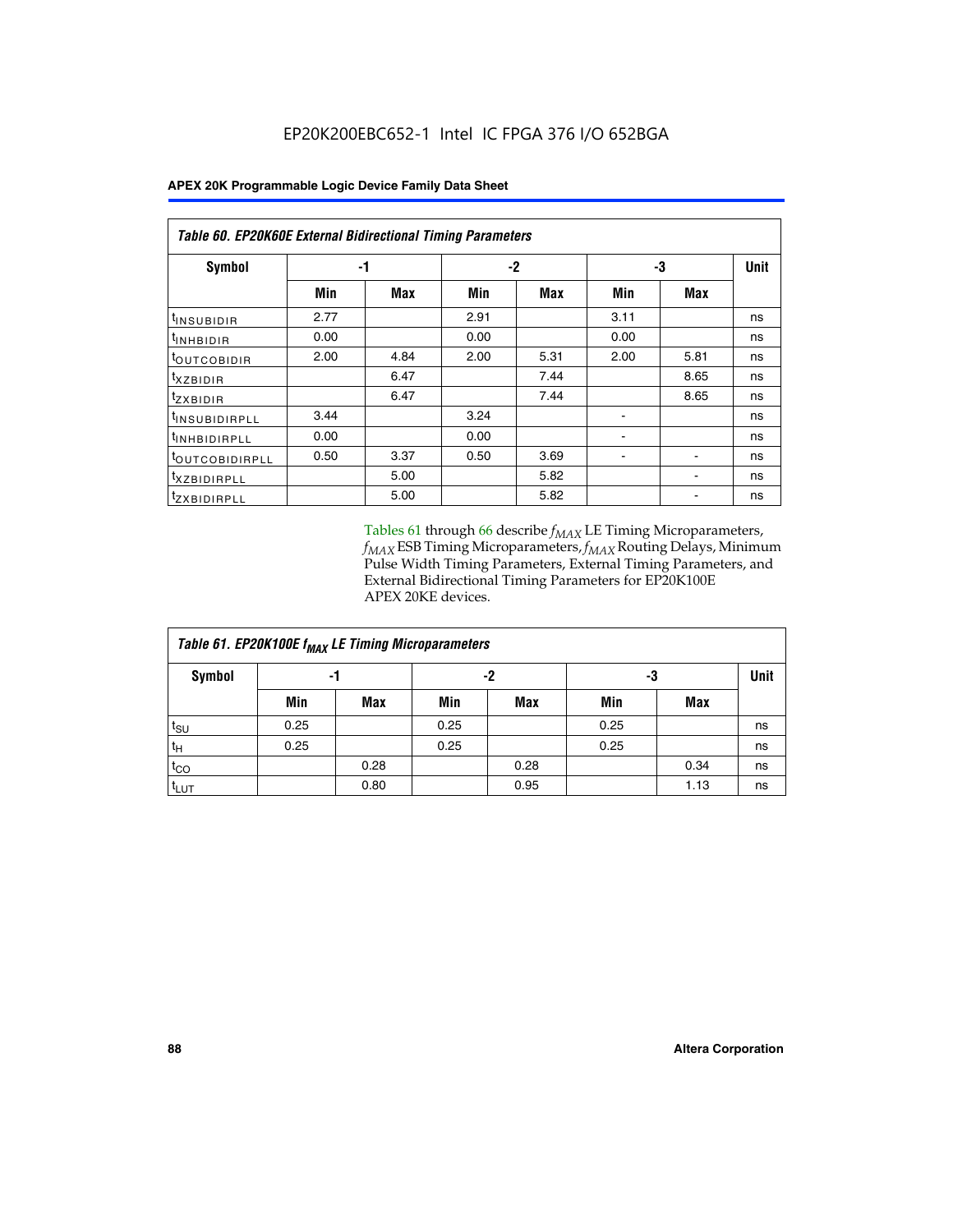| Table 62. EP20K100E f <sub>MAX</sub> ESB Timing Microparameters |         |      |         |            |         |            |             |
|-----------------------------------------------------------------|---------|------|---------|------------|---------|------------|-------------|
| Symbol                                                          |         | $-1$ |         | $-2$       |         | -3         | <b>Unit</b> |
|                                                                 | Min     | Max  | Min     | <b>Max</b> | Min     | <b>Max</b> |             |
| <sup>t</sup> ESBARC                                             |         | 1.61 |         | 1.84       |         | 1.97       | ns          |
| <sup>t</sup> ESBSRC                                             |         | 2.57 |         | 2.97       |         | 3.20       | ns          |
| <sup>t</sup> ESBAWC                                             |         | 0.52 |         | 4.09       |         | 4.39       | ns          |
| <sup>t</sup> ESBSWC                                             |         | 3.17 |         | 3.78       |         | 4.09       | ns          |
| <sup>t</sup> ESBWASU                                            | 0.56    |      | 6.41    |            | 0.63    |            | ns          |
| <sup>t</sup> ESBWAH                                             | 0.48    |      | 0.54    |            | 0.55    |            | ns          |
| <sup>t</sup> ESBWDSU                                            | 0.71    |      | 0.80    |            | 0.81    |            | ns          |
| <sup>t</sup> ESBWDH                                             | .048    |      | 0.54    |            | 0.55    |            | ns          |
| <sup>t</sup> ESBRASU                                            | 1.57    |      | 1.75    |            | 1.87    |            | ns          |
| <sup>t</sup> ESBRAH                                             | 0.00    |      | 0.00    |            | 0.20    |            | ns          |
| <sup>t</sup> ESBWESU                                            | 1.54    |      | 1.72    |            | 1.80    |            | ns          |
| <sup>t</sup> ESBWEH                                             | 0.00    |      | 0.00    |            | 0.00    |            | ns          |
| t <sub>ESBDATASU</sub>                                          | $-0.16$ |      | $-0.20$ |            | $-0.20$ |            | ns          |
| <sup>I</sup> ESBDATAH                                           | 0.13    |      | 0.13    |            | 0.13    |            | ns          |
| <sup>I</sup> ESBWADDRSU                                         | 0.12    |      | 0.08    |            | 0.13    |            | ns          |
| <sup>I</sup> ESBRADDRSU                                         | 0.17    |      | 0.15    |            | 0.19    |            | ns          |
| <sup>I</sup> ESBDATACO1                                         |         | 1.20 |         | 1.39       |         | 1.52       | ns          |
| <sup>t</sup> ESBDATACO2                                         |         | 2.54 |         | 2.99       |         | 3.22       | ns          |
| <sup>t</sup> ESBDD                                              |         | 3.06 |         | 3.56       |         | 3.85       | ns          |
| t <sub>PD</sub>                                                 |         | 1.73 |         | 2.02       |         | 2.20       | ns          |
| <sup>t</sup> PTERMSU                                            | 1.11    |      | 1.26    |            | 1.38    |            | ns          |
| t <sub>PTERMCO</sub>                                            |         | 1.19 |         | 1.40       |         | 1.08       | ns          |

| Table 63. EP20K100E f <sub>MAX</sub> Routing Delays |                |      |     |      |     |      |    |  |  |  |
|-----------------------------------------------------|----------------|------|-----|------|-----|------|----|--|--|--|
| Symbol                                              | -2<br>-3<br>-1 |      |     |      |     |      |    |  |  |  |
|                                                     | Min            | Max  | Min | Max  | Min | Max  |    |  |  |  |
| $t_{F1-4}$                                          |                | 0.24 |     | 0.27 |     | 0.29 | ns |  |  |  |
| $t_{F5-20}$                                         |                | 1.04 |     | 1.26 |     | 1.52 | ns |  |  |  |
| $t_{F20+}$                                          |                | 1.12 |     | 1.36 |     | 1.86 | ns |  |  |  |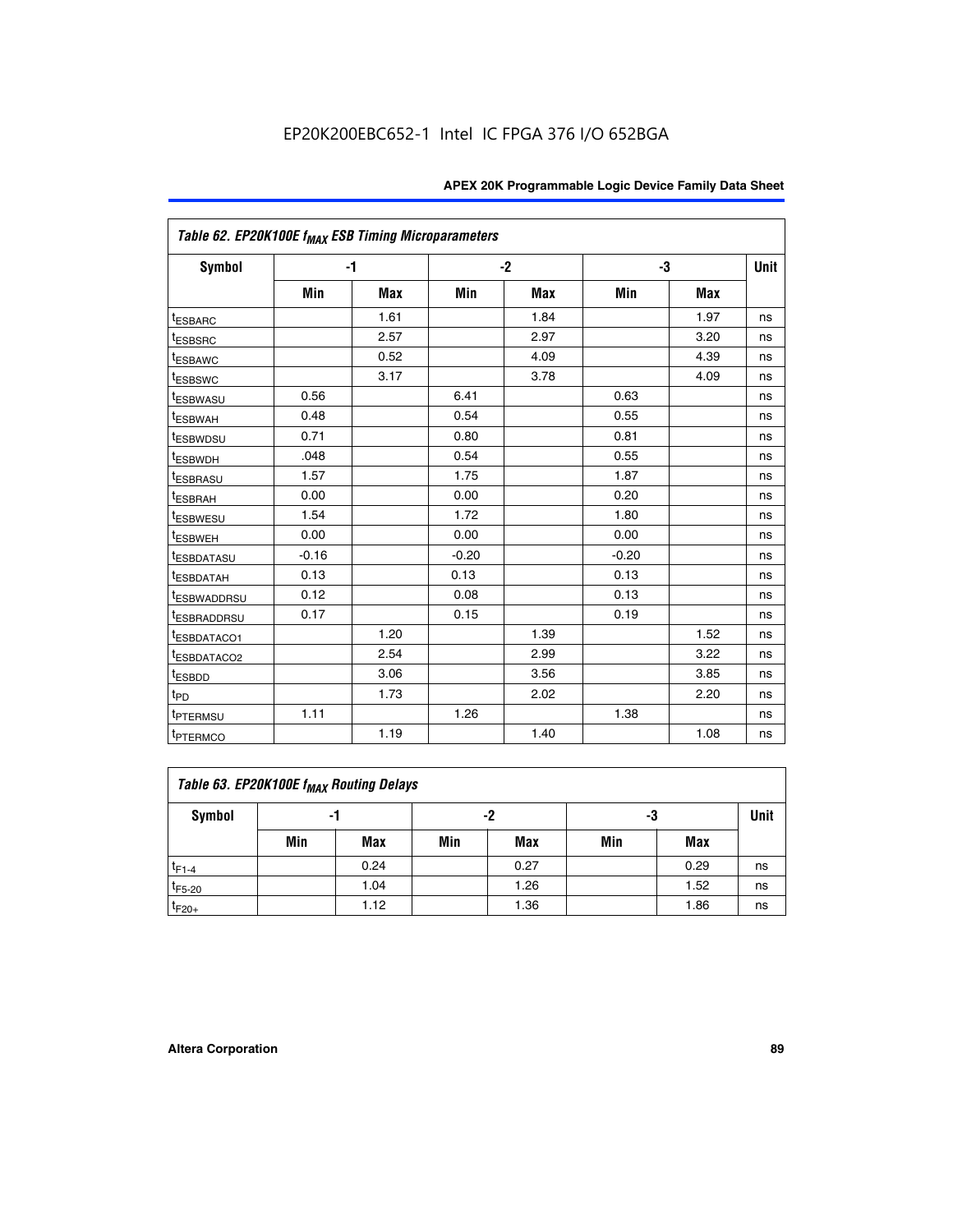## EP20K200EBC652-1 Intel IC FPGA 376 I/O 652BGA

|                    | Table 64. EP20K100E Minimum Pulse Width Timing Parameters |            |      |            |      |            |             |  |  |  |  |  |  |
|--------------------|-----------------------------------------------------------|------------|------|------------|------|------------|-------------|--|--|--|--|--|--|
| <b>Symbol</b>      | -1                                                        |            |      | $-2$       | -3   |            | <b>Unit</b> |  |  |  |  |  |  |
|                    | Min                                                       | <b>Max</b> | Min  | <b>Max</b> | Min  | <b>Max</b> |             |  |  |  |  |  |  |
| $t_{CH}$           | 2.00                                                      |            | 2.00 |            | 2.00 |            | ns          |  |  |  |  |  |  |
| $t_{CL}$           | 2.00                                                      |            | 2.00 |            | 2.00 |            | ns          |  |  |  |  |  |  |
| t <sub>CLRP</sub>  | 0.20                                                      |            | 0.20 |            | 0.20 |            | ns          |  |  |  |  |  |  |
| <sup>t</sup> PREP  | 0.20                                                      |            | 0.20 |            | 0.20 |            | ns          |  |  |  |  |  |  |
| <sup>t</sup> ESBCH | 2.00                                                      |            | 2.00 |            | 2.00 |            | ns          |  |  |  |  |  |  |
| <sup>t</sup> ESBCL | 2.00                                                      |            | 2.00 |            | 2.00 |            | ns          |  |  |  |  |  |  |
| <sup>t</sup> ESBWP | 1.29                                                      |            | 1.53 |            | 1.66 |            | ns          |  |  |  |  |  |  |
| <sup>t</sup> ESBRP | 1.11                                                      |            | 1.29 |            | 1.41 |            | ns          |  |  |  |  |  |  |

|                      | Table 65. EP20K100E External Timing Parameters |            |      |            |                |            |    |  |  |  |  |  |  |
|----------------------|------------------------------------------------|------------|------|------------|----------------|------------|----|--|--|--|--|--|--|
| <b>Symbol</b>        | -1                                             |            |      | -2         |                | -3         |    |  |  |  |  |  |  |
|                      | Min                                            | <b>Max</b> | Min  | <b>Max</b> | Min            | <b>Max</b> |    |  |  |  |  |  |  |
| $t_{INSU}$           | 2.23                                           |            | 2.32 |            | 2.43           |            | ns |  |  |  |  |  |  |
| $t_{\rm INH}$        | 0.00                                           |            | 0.00 |            | 0.00           |            | ns |  |  |  |  |  |  |
| toutco               | 2.00                                           | 4.86       | 2.00 | 5.35       | 2.00           | 5.84       | ns |  |  |  |  |  |  |
| <sup>t</sup> INSUPLL | 1.58                                           |            | 1.66 |            |                |            | ns |  |  |  |  |  |  |
| <sup>t</sup> INHPLL  | 0.00                                           |            | 0.00 |            | $\blacksquare$ |            | ns |  |  |  |  |  |  |
| <b>LOUTCOPLL</b>     | 0.50                                           | 2.96       | 0.50 | 3.29       | -              |            | ns |  |  |  |  |  |  |

| <b>Table 66. EP20K100E External Bidirectional Timing Parameters</b> |      |      |      |      |      |                          |             |  |  |  |  |
|---------------------------------------------------------------------|------|------|------|------|------|--------------------------|-------------|--|--|--|--|
| Symbol                                                              | -1   |      | -2   |      | -3   |                          | <b>Unit</b> |  |  |  |  |
|                                                                     | Min  | Max  | Min  | Max  | Min  | Max                      |             |  |  |  |  |
| <sup>t</sup> INSUBIDIR                                              | 2.74 |      | 2.96 |      | 3.19 |                          | ns          |  |  |  |  |
| <sup>t</sup> INHBIDIR                                               | 0.00 |      | 0.00 |      | 0.00 |                          | ns          |  |  |  |  |
| <b>LOUTCOBIDIR</b>                                                  | 2.00 | 4.86 | 2.00 | 5.35 | 2.00 | 5.84                     | ns          |  |  |  |  |
| txzBIDIR                                                            |      | 5.00 |      | 5.48 |      | 5.89                     | ns          |  |  |  |  |
| <sup>t</sup> zxbidir                                                |      | 5.00 |      | 5.48 |      | 5.89                     | ns          |  |  |  |  |
| <sup>t</sup> INSUBIDIRPLL                                           | 4.64 |      | 5.03 |      |      |                          | ns          |  |  |  |  |
| <sup>t</sup> INHBIDIRPLL                                            | 0.00 |      | 0.00 |      |      |                          | ns          |  |  |  |  |
| <b><i>LOUTCOBIDIRPLL</i></b>                                        | 0.50 | 2.96 | 0.50 | 3.29 |      | $\overline{\phantom{a}}$ | ns          |  |  |  |  |
| <sup>t</sup> XZBIDIRPLL                                             |      | 3.10 |      | 3.42 |      |                          | ns          |  |  |  |  |
| <sup>I</sup> ZXBIDIRPLL                                             |      | 3.10 |      | 3.42 |      |                          | ns          |  |  |  |  |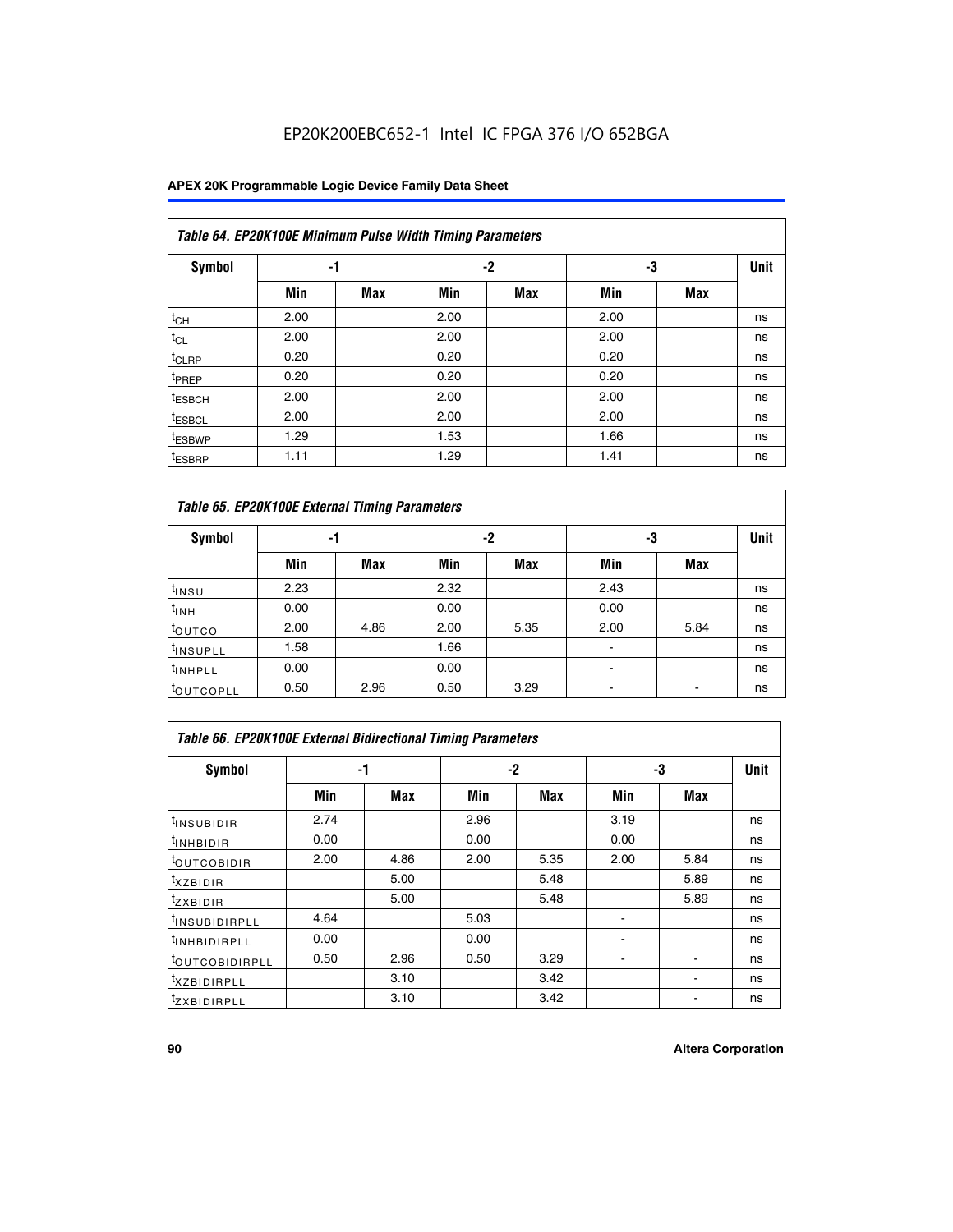Tables 67 through 72 describe *f<sub>MAX</sub>* LE Timing Microparameters, *f<sub>MAX</sub>* ESB Timing Microparameters, *f<sub>MAX</sub>* Routing Delays, Minimum Pulse Width Timing Parameters, External Timing Parameters, and External Bidirectional Timing Parameters for EP20K160E APEX 20KE devices.

|                  | Table 67. EP20K160E f <sub>MAX</sub> LE Timing Microparameters |            |      |            |      |      |    |  |  |  |  |  |
|------------------|----------------------------------------------------------------|------------|------|------------|------|------|----|--|--|--|--|--|
| <b>Symbol</b>    | -1                                                             |            |      | -2         |      | -3   |    |  |  |  |  |  |
|                  | Min                                                            | <b>Max</b> | Min  | <b>Max</b> | Min  | Max  |    |  |  |  |  |  |
| $t_{\text{SU}}$  | 0.22                                                           |            | 0.24 |            | 0.26 |      | ns |  |  |  |  |  |
| $t_H$            | 0.22                                                           |            | 0.24 |            | 0.26 |      | ns |  |  |  |  |  |
| $t_{CO}$         |                                                                | 0.25       |      | 0.31       |      | 0.35 | ns |  |  |  |  |  |
| t <sub>LUT</sub> |                                                                | 0.69       |      | 0.88       |      | 1.12 | ns |  |  |  |  |  |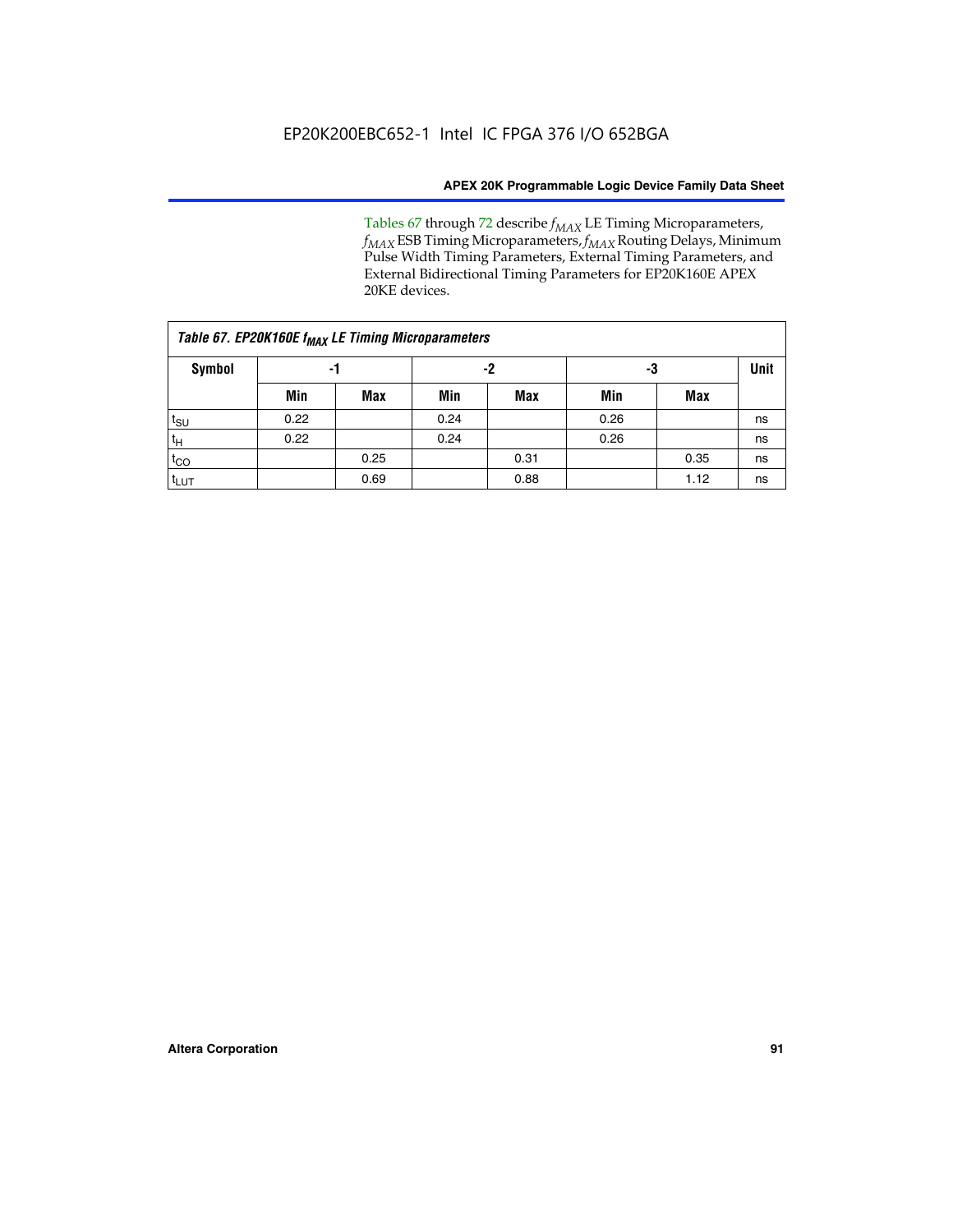| Table 68. EP20K160E f <sub>MAX</sub> ESB Timing Microparameters |         |            |         |            |      |      |      |
|-----------------------------------------------------------------|---------|------------|---------|------------|------|------|------|
| <b>Symbol</b>                                                   |         | $-1$       |         | $-2$       |      | -3   | Unit |
|                                                                 | Min     | <b>Max</b> | Min     | <b>Max</b> | Min  | Max  |      |
| <sup>t</sup> ESBARC                                             |         | 1.65       |         | 2.02       |      | 2.11 | ns   |
| t <sub>ESBSRC</sub>                                             |         | 2.21       |         | 2.70       |      | 3.11 | ns   |
| <sup>t</sup> ESBAWC                                             |         | 3.04       |         | 3.79       |      | 4.42 | ns   |
| t <sub>ESBSWC</sub>                                             |         | 2.81       |         | 3.56       |      | 4.10 | ns   |
| <sup>t</sup> ESBWASU                                            | 0.54    |            | 0.66    |            | 0.73 |      | ns   |
| <sup>t</sup> ESBWAH                                             | 0.36    |            | 0.45    |            | 0.47 |      | ns   |
| t <sub>ESBWDSU</sub>                                            | 0.68    |            | 0.81    |            | 0.94 |      | ns   |
| <sup>t</sup> ESBWDH                                             | 0.36    |            | 0.45    |            | 0.47 |      | ns   |
| t <sub>ESBRASU</sub>                                            | 1.58    |            | 1.87    |            | 2.06 |      | ns   |
| <sup>t</sup> ESBRAH                                             | 0.00    |            | 0.00    |            | 0.01 |      | ns   |
| <sup>t</sup> ESBWESU                                            | 1.41    |            | 1.71    |            | 2.00 |      | ns   |
| t <sub>ESBWEH</sub>                                             | 0.00    |            | 0.00    |            | 0.00 |      | ns   |
| t <sub>ESBDATASU</sub>                                          | $-0.02$ |            | $-0.03$ |            | 0.09 |      | ns   |
| t <sub>ESBDATAH</sub>                                           | 0.13    |            | 0.13    |            | 0.13 |      | ns   |
| t <sub>ESBWADDRSU</sub>                                         | 0.14    |            | 0.17    |            | 0.35 |      | ns   |
| <sup>t</sup> ESBRADDRSU                                         | 0.21    |            | 0.27    |            | 0.43 |      | ns   |
| <sup>I</sup> ESBDATACO1                                         |         | 1.04       |         | 1.30       |      | 1.46 | ns   |
| t <sub>ESBDATACO2</sub>                                         |         | 2.15       |         | 2.70       |      | 3.16 | ns   |
| <sup>t</sup> ESBDD                                              |         | 2.69       |         | 3.35       |      | 3.97 | ns   |
| $t_{\mathsf{PD}}$                                               |         | 1.55       |         | 1.93       |      | 2.29 | ns   |
| t <sub>PTERMSU</sub>                                            | 1.01    |            | 1.23    |            | 1.52 |      | ns   |
| t <sub>PTERMCO</sub>                                            |         | 1.06       |         | 1.32       |      | 1.04 | ns   |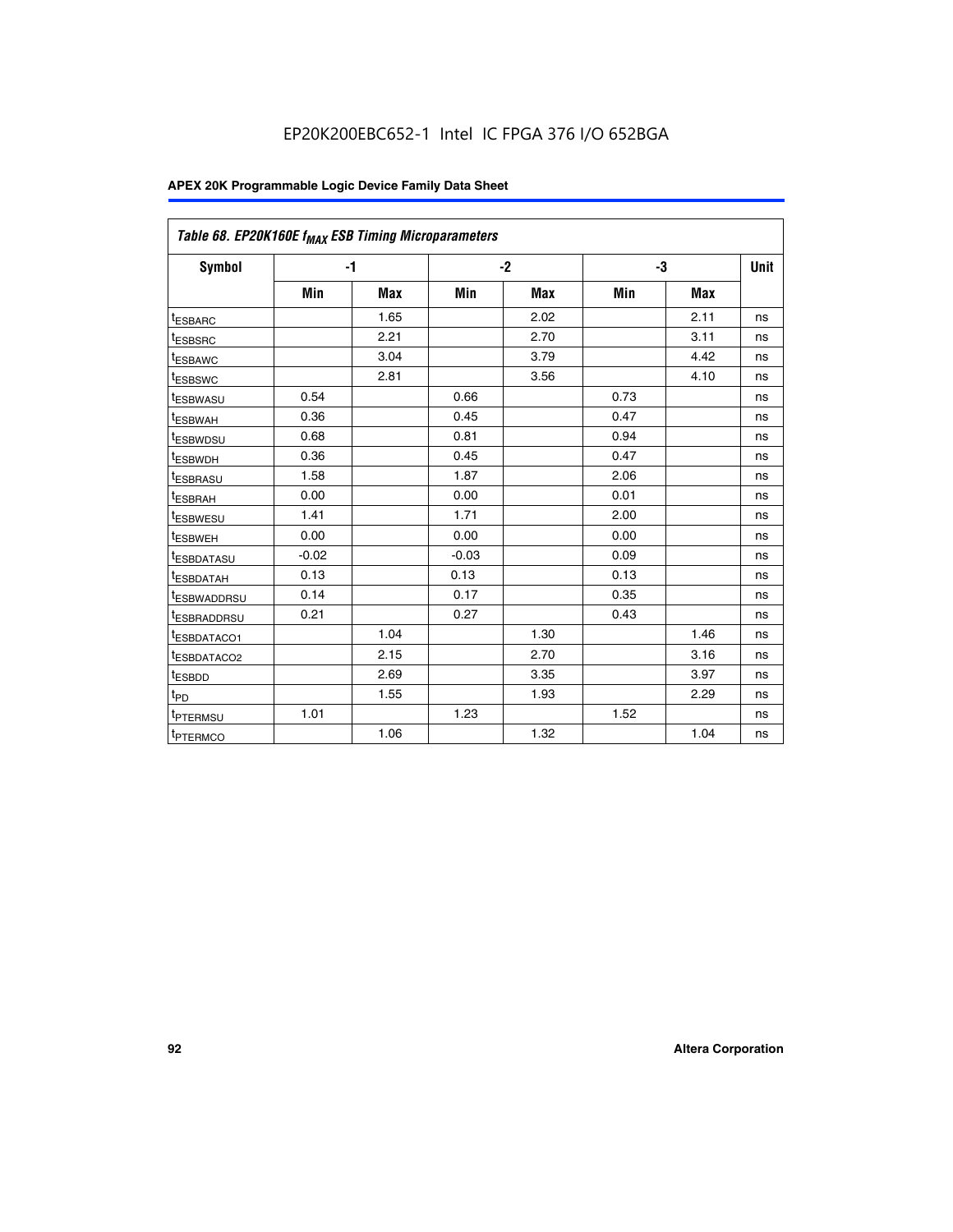| Table 69. EP20K160E f <sub>MAX</sub> Routing Delays |     |                |     |            |      |      |    |  |  |  |  |
|-----------------------------------------------------|-----|----------------|-----|------------|------|------|----|--|--|--|--|
| Symbol                                              |     | -2<br>-3<br>-1 |     |            | Unit |      |    |  |  |  |  |
|                                                     | Min | Max            | Min | <b>Max</b> | Min  | Max  |    |  |  |  |  |
| $t_{F1-4}$                                          |     | 0.25           |     | 0.26       |      | 0.28 | ns |  |  |  |  |
| $t_{F5-20}$                                         |     | 1.00           |     | 1.18       |      | 1.35 | ns |  |  |  |  |
| $t_{F20+}$                                          |     | 1.95           |     | 2.19       |      | 2.30 | ns |  |  |  |  |

|                    | Table 70. EP20K160E Minimum Pulse Width Timing Parameters |     |      |      |      |     |             |  |  |  |  |  |
|--------------------|-----------------------------------------------------------|-----|------|------|------|-----|-------------|--|--|--|--|--|
| <b>Symbol</b>      |                                                           | -1  |      | $-2$ |      | -3  | <b>Unit</b> |  |  |  |  |  |
|                    | Min                                                       | Max | Min  | Max  | Min  | Max |             |  |  |  |  |  |
| $t_{CH}$           | 1.34                                                      |     | 1.43 |      | 1.55 |     | ns          |  |  |  |  |  |
| $t_{CL}$           | 1.34                                                      |     | 1.43 |      | 1.55 |     | ns          |  |  |  |  |  |
| t <sub>CLRP</sub>  | 0.18                                                      |     | 0.19 |      | 0.21 |     | ns          |  |  |  |  |  |
| t <sub>PREP</sub>  | 0.18                                                      |     | 0.19 |      | 0.21 |     | ns          |  |  |  |  |  |
| <sup>t</sup> ESBCH | 1.34                                                      |     | 1.43 |      | 1.55 |     | ns          |  |  |  |  |  |
| <sup>t</sup> ESBCL | 1.34                                                      |     | 1.43 |      | 1.55 |     | ns          |  |  |  |  |  |
| <sup>t</sup> ESBWP | 1.15                                                      |     | 1.45 |      | 1.73 |     | ns          |  |  |  |  |  |
| <sup>t</sup> ESBRP | 0.93                                                      |     | 1.15 |      | 1.38 |     | ns          |  |  |  |  |  |

|                      | Table 71. EP20K160E External Timing Parameters |      |      |      |                |      |    |  |  |  |  |  |
|----------------------|------------------------------------------------|------|------|------|----------------|------|----|--|--|--|--|--|
| Symbol               | -1                                             |      |      | -2   | -3             | Unit |    |  |  |  |  |  |
|                      | Min                                            | Max  | Min  | Max  | Min            | Max  |    |  |  |  |  |  |
| $t_{INSU}$           | 2.23                                           |      | 2.34 |      | 2.47           |      | ns |  |  |  |  |  |
| $t_{INH}$            | 0.00                                           |      | 0.00 |      | 0.00           |      | ns |  |  |  |  |  |
| toutco               | 2.00                                           | 5.07 | 2.00 | 5.59 | 2.00           | 6.13 | ns |  |  |  |  |  |
| <sup>t</sup> INSUPLL | 2.12                                           |      | 2.07 |      | $\blacksquare$ |      | ns |  |  |  |  |  |
| <sup>t</sup> INHPLL  | 0.00                                           |      | 0.00 |      | ۰              |      | ns |  |  |  |  |  |
| toutcopll            | 0.50                                           | 3.00 | 0.50 | 3.35 |                |      | ns |  |  |  |  |  |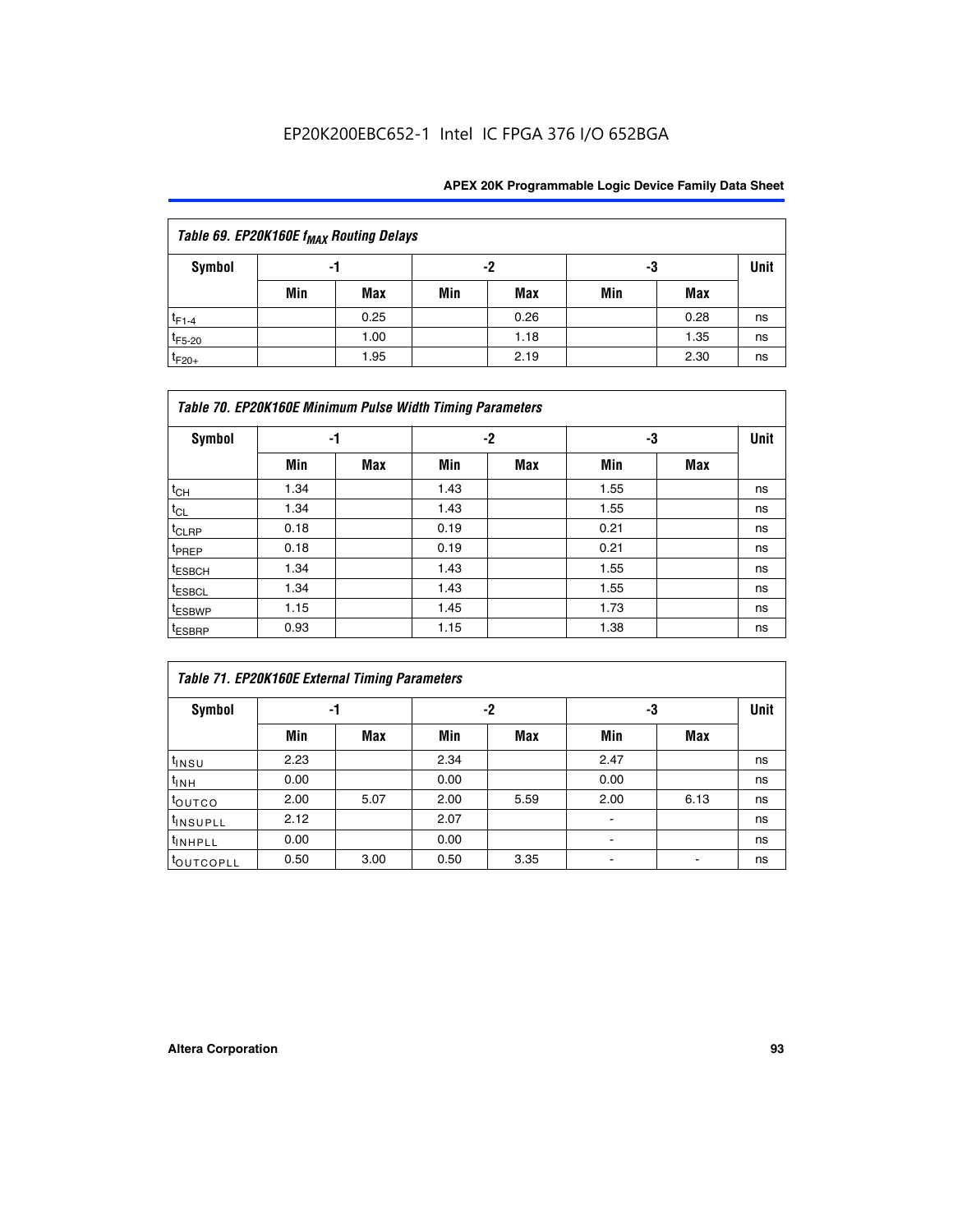|                                | Table 72. EP20K160E External Bidirectional Timing Parameters |      |      |            |                          |                          |             |  |  |  |  |
|--------------------------------|--------------------------------------------------------------|------|------|------------|--------------------------|--------------------------|-------------|--|--|--|--|
| Symbol                         |                                                              | -1   |      | $-2$       |                          | -3                       | <b>Unit</b> |  |  |  |  |
|                                | Min                                                          | Max  | Min  | <b>Max</b> | Min                      | Max                      |             |  |  |  |  |
| <sup>t</sup> INSUB <u>IDIR</u> | 2.86                                                         |      | 3.24 |            | 3.54                     |                          | ns          |  |  |  |  |
| <b>UNHBIDIR</b>                | 0.00                                                         |      | 0.00 |            | 0.00                     |                          | ns          |  |  |  |  |
| <b>LOUTCOBIDIR</b>             | 2.00                                                         | 5.07 | 2.00 | 5.59       | 2.00                     | 6.13                     | ns          |  |  |  |  |
| KZBIDIR                        |                                                              | 7.43 |      | 8.23       |                          | 8.58                     | ns          |  |  |  |  |
| <sup>t</sup> zxbidir           |                                                              | 7.43 |      | 8.23       |                          | 8.58                     | ns          |  |  |  |  |
| <sup>t</sup> INSUBIDIRPLL      | 4.93                                                         |      | 5.48 |            |                          |                          | ns          |  |  |  |  |
| <sup>t</sup> INHBIDIRPLL       | 0.00                                                         |      | 0.00 |            | ۰                        |                          | ns          |  |  |  |  |
| <b><i>LOUTCOBIDIRPLL</i></b>   | 0.50                                                         | 3.00 | 0.50 | 3.35       | $\overline{\phantom{0}}$ | $\overline{\phantom{0}}$ | ns          |  |  |  |  |
| <sup>T</sup> XZBIDIRPLL        |                                                              | 5.36 |      | 5.99       |                          |                          | ns          |  |  |  |  |
| <sup>I</sup> ZXBIDIRPLL        |                                                              | 5.36 |      | 5.99       |                          |                          | ns          |  |  |  |  |

Tables 73 through 78 describe  $f_{MAX}$  LE Timing Microparameters,  $f_{MAX}$ ESB Timing Microparameters, *f<sub>MAX</sub>* Routing Delays, Minimum Pulse Width Timing Parameters, External Timing Parameters, and External Bidirectional Timing Parameters for EP20K200E APEX 20KE devices.

| Table 73. EP20K200E f <sub>MAX</sub> LE Timing Microparameters |      |      |      |            |      |      |             |  |  |  |  |
|----------------------------------------------------------------|------|------|------|------------|------|------|-------------|--|--|--|--|
| <b>Symbol</b>                                                  | -1   |      | -2   |            | -3   |      | <b>Unit</b> |  |  |  |  |
|                                                                | Min  | Max  | Min  | <b>Max</b> | Min  | Max  |             |  |  |  |  |
| $t_{\text{SU}}$                                                | 0.23 |      | 0.24 |            | 0.26 |      | ns          |  |  |  |  |
| $t_H$                                                          | 0.23 |      | 0.24 |            | 0.26 |      | ns          |  |  |  |  |
| $t_{CO}$                                                       |      | 0.26 |      | 0.31       |      | 0.36 | ns          |  |  |  |  |
| t <sub>LUT</sub>                                               |      | 0.70 |      | 0.90       |      | 1.14 | ns          |  |  |  |  |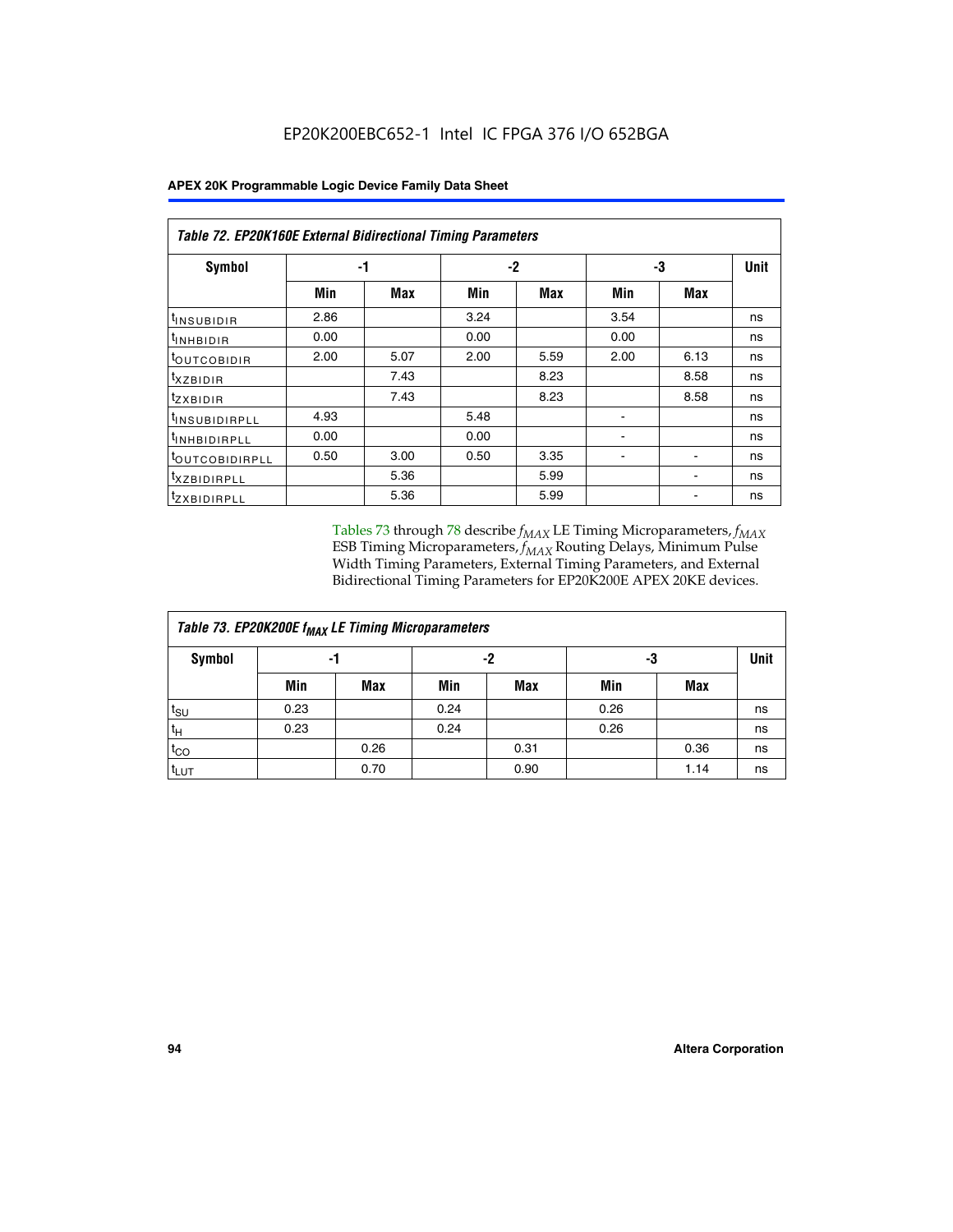|                             | Table 74. EP20K200E f <sub>MAX</sub> ESB Timing Microparameters |      |         |            |      |            |             |  |  |  |  |
|-----------------------------|-----------------------------------------------------------------|------|---------|------------|------|------------|-------------|--|--|--|--|
| Symbol                      |                                                                 | $-1$ |         | $-2$       | -3   |            | <b>Unit</b> |  |  |  |  |
|                             | Min                                                             | Max  | Min     | <b>Max</b> | Min  | <b>Max</b> |             |  |  |  |  |
| <sup>t</sup> ESBARC         |                                                                 | 1.68 |         | 2.06       |      | 2.24       | ns          |  |  |  |  |
| t <sub>ESBSRC</sub>         |                                                                 | 2.27 |         | 2.77       |      | 3.18       | ns          |  |  |  |  |
| <sup>t</sup> ESBAWC         |                                                                 | 3.10 |         | 3.86       |      | 4.50       | ns          |  |  |  |  |
| <sup>t</sup> ESBSWC         |                                                                 | 2.90 |         | 3.67       |      | 4.21       | ns          |  |  |  |  |
| <sup>t</sup> ESBWASU        | 0.55                                                            |      | 0.67    |            | 0.74 |            | ns          |  |  |  |  |
| <b><i>ESBWAH</i></b>        | 0.36                                                            |      | 0.46    |            | 0.48 |            | ns          |  |  |  |  |
| <sup>t</sup> ESBWDSU        | 0.69                                                            |      | 0.83    |            | 0.95 |            | ns          |  |  |  |  |
| <sup>t</sup> ESBWDH         | 0.36                                                            |      | 0.46    |            | 0.48 |            | ns          |  |  |  |  |
| <sup>t</sup> ESBRASU        | 1.61                                                            |      | 1.90    |            | 2.09 |            | ns          |  |  |  |  |
| <sup>t</sup> ESBRAH         | 0.00                                                            |      | 0.00    |            | 0.01 |            | ns          |  |  |  |  |
| <i>t</i> <sub>ESBWESU</sub> | 1.42                                                            |      | 1.71    |            | 2.01 |            | ns          |  |  |  |  |
| <sup>I</sup> ESBWEH         | 0.00                                                            |      | 0.00    |            | 0.00 |            | ns          |  |  |  |  |
| t <sub>ESBDATASU</sub>      | $-0.06$                                                         |      | $-0.07$ |            | 0.05 |            | ns          |  |  |  |  |
| <sup>t</sup> ESBDATAH       | 0.13                                                            |      | 0.13    |            | 0.13 |            | ns          |  |  |  |  |
| <sup>t</sup> ESBWADDRSU     | 0.11                                                            |      | 0.13    |            | 0.31 |            | ns          |  |  |  |  |
| <sup>t</sup> ESBRADDRSU     | 0.18                                                            |      | 0.23    |            | 0.39 |            | ns          |  |  |  |  |
| ESBDATACO1                  |                                                                 | 1.09 |         | 1.35       |      | 1.51       | ns          |  |  |  |  |
| <sup>t</sup> ESBDATACO2     |                                                                 | 2.19 |         | 2.75       |      | 3.22       | ns          |  |  |  |  |
| t <sub>ESBDD</sub>          |                                                                 | 2.75 |         | 3.41       |      | 4.03       | ns          |  |  |  |  |
| t <sub>PD</sub>             |                                                                 | 1.58 |         | 1.97       |      | 2.33       | ns          |  |  |  |  |
| t <sub>PTERMSU</sub>        | 1.00                                                            |      | 1.22    |            | 1.51 |            | ns          |  |  |  |  |
| t <sub>PTERMCO</sub>        |                                                                 | 1.10 |         | 1.37       |      | 1.09       | ns          |  |  |  |  |

| Table 75. EP20K200E f <sub>MAX</sub> Routing Delays |     |      |     |            |     |      |             |  |  |  |
|-----------------------------------------------------|-----|------|-----|------------|-----|------|-------------|--|--|--|
| Symbol                                              |     | -1   |     | -2         | -3  |      | <b>Unit</b> |  |  |  |
|                                                     | Min | Max  | Min | <b>Max</b> | Min | Max  |             |  |  |  |
| $t_{F1-4}$                                          |     | 0.25 |     | 0.27       |     | 0.29 | ns          |  |  |  |
| $t_{F5-20}$                                         |     | 1.02 |     | 1.20       |     | 1.41 | ns          |  |  |  |
| $t_{F20+}$                                          |     | 1.99 |     | 2.23       |     | 2.53 | ns          |  |  |  |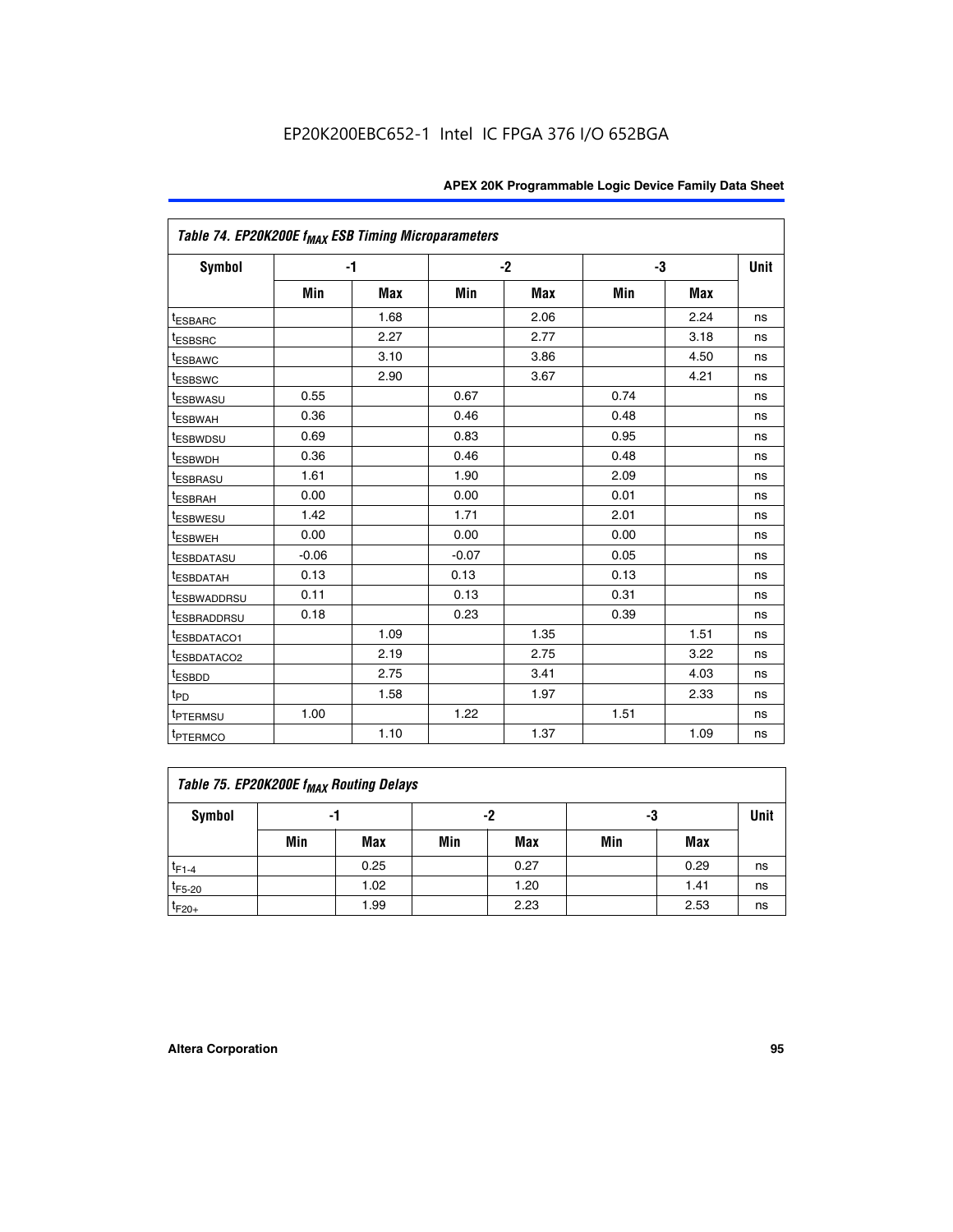## EP20K200EBC652-1 Intel IC FPGA 376 I/O 652BGA

|                    | Table 76. EP20K200E Minimum Pulse Width Timing Parameters |            |      |            |      |            |             |  |  |  |  |  |
|--------------------|-----------------------------------------------------------|------------|------|------------|------|------------|-------------|--|--|--|--|--|
| <b>Symbol</b>      | -1                                                        |            |      | $-2$       | -3   |            | <b>Unit</b> |  |  |  |  |  |
|                    | Min                                                       | <b>Max</b> | Min  | <b>Max</b> | Min  | <b>Max</b> |             |  |  |  |  |  |
| $t_{CH}$           | 1.36                                                      |            | 2.44 |            | 2.65 |            | ns          |  |  |  |  |  |
| $t_{CL}$           | 1.36                                                      |            | 2.44 |            | 2.65 |            | ns          |  |  |  |  |  |
| $t_{CLRP}$         | 0.18                                                      |            | 0.19 |            | 0.21 |            | ns          |  |  |  |  |  |
| t <sub>PREP</sub>  | 0.18                                                      |            | 0.19 |            | 0.21 |            | ns          |  |  |  |  |  |
| <sup>t</sup> ESBCH | 1.36                                                      |            | 2.44 |            | 2.65 |            | ns          |  |  |  |  |  |
| <sup>t</sup> ESBCL | 1.36                                                      |            | 2.44 |            | 2.65 |            | ns          |  |  |  |  |  |
| <sup>t</sup> ESBWP | 1.18                                                      |            | 1.48 |            | 1.76 |            | ns          |  |  |  |  |  |
| <sup>t</sup> ESBRP | 0.95                                                      |            | 1.17 |            | 1.41 |            | ns          |  |  |  |  |  |

|                       | Table 77. EP20K200E External Timing Parameters |            |      |            |      |      |    |  |  |  |  |  |
|-----------------------|------------------------------------------------|------------|------|------------|------|------|----|--|--|--|--|--|
| <b>Symbol</b>         |                                                | -1         |      | -2         |      | -3   |    |  |  |  |  |  |
|                       | Min                                            | <b>Max</b> | Min  | <b>Max</b> | Min  | Max  |    |  |  |  |  |  |
| t <sub>INSU</sub>     | 2.24                                           |            | 2.35 |            | 2.47 |      | ns |  |  |  |  |  |
| $t_{\text{INH}}$      | 0.00                                           |            | 0.00 |            | 0.00 |      | ns |  |  |  |  |  |
| toutco                | 2.00                                           | 5.12       | 2.00 | 5.62       | 2.00 | 6.11 | ns |  |  |  |  |  |
| <sup>t</sup> INSUPLL  | 2.13                                           |            | 2.07 |            |      |      | ns |  |  |  |  |  |
| <sup>t</sup> INHPLL   | 0.00                                           |            | 0.00 |            | -    |      | ns |  |  |  |  |  |
| <sup>I</sup> OUTCOPLL | 0.50                                           | 3.01       | 0.50 | 3.36       |      |      | ns |  |  |  |  |  |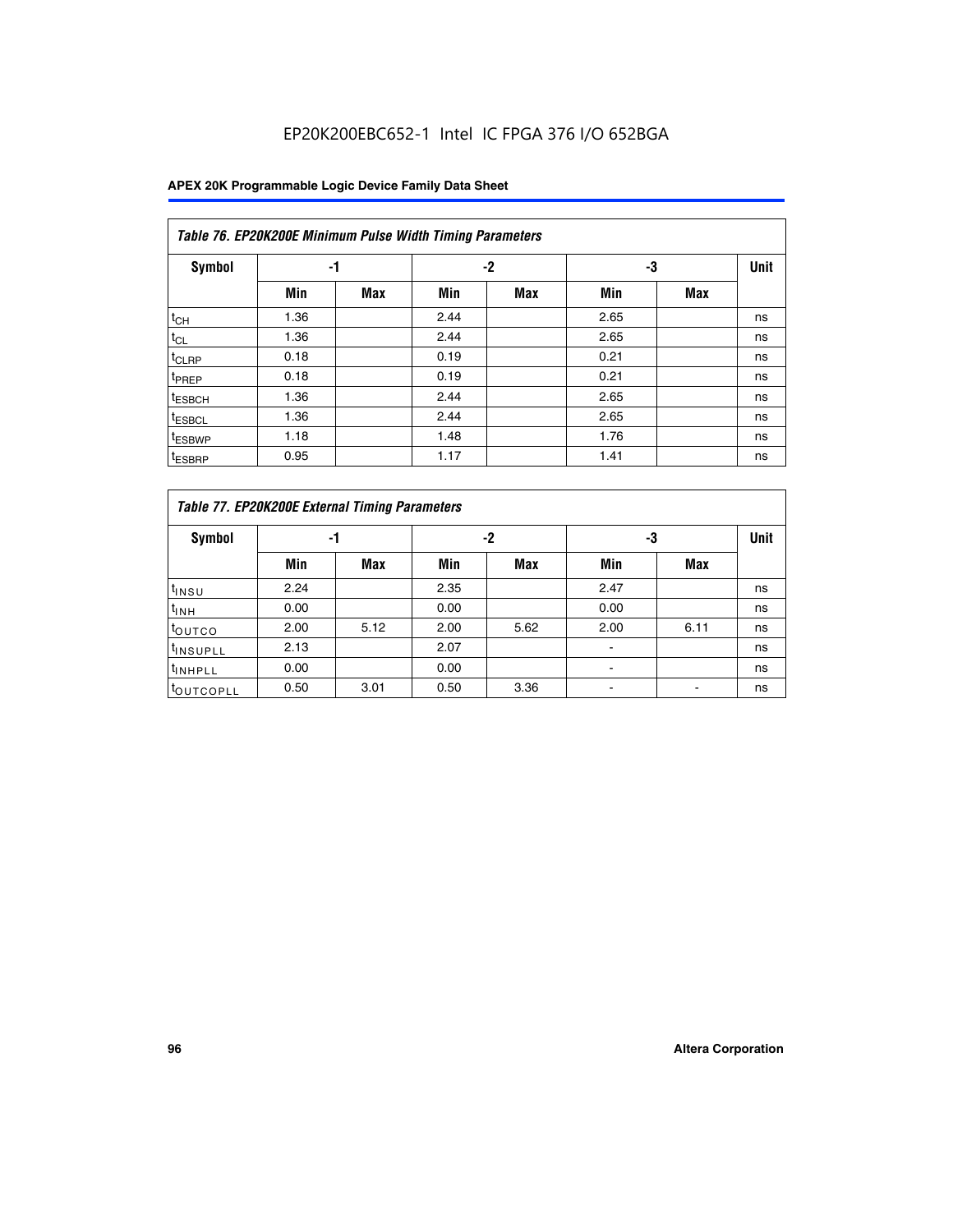|                           | <b>Table 78. EP20K200E External Bidirectional Timing Parameters</b> |      |      |      |      |             |    |  |  |  |  |  |
|---------------------------|---------------------------------------------------------------------|------|------|------|------|-------------|----|--|--|--|--|--|
| Symbol                    | -1                                                                  |      | $-2$ |      | -3   | <b>Unit</b> |    |  |  |  |  |  |
|                           | Min                                                                 | Max  | Min  | Max  | Min  | <b>Max</b>  |    |  |  |  |  |  |
| $t_{INSUBIDIR}$           | 2.81                                                                |      | 3.19 |      | 3.54 |             | ns |  |  |  |  |  |
| t <sub>INHBIDIR</sub>     | 0.00                                                                |      | 0.00 |      | 0.00 |             | ns |  |  |  |  |  |
| t <sub>outcobidir</sub>   | 2.00                                                                | 5.12 | 2.00 | 5.62 | 2.00 | 6.11        | ns |  |  |  |  |  |
| <i>txzbidir</i>           |                                                                     | 7.51 |      | 8.32 |      | 8.67        | ns |  |  |  |  |  |
| tzxbidir                  |                                                                     | 7.51 |      | 8.32 |      | 8.67        | ns |  |  |  |  |  |
| t <sub>INSUBIDIRPLL</sub> | 3.30                                                                |      | 3.64 |      |      |             | ns |  |  |  |  |  |
| <sup>t</sup> INHBIDIRPLL  | 0.00                                                                |      | 0.00 |      |      |             | ns |  |  |  |  |  |
| tout COBIDIRPLL           | 0.50                                                                | 3.01 | 0.50 | 3.36 |      |             | ns |  |  |  |  |  |
| <i>txzBIDIRPLL</i>        |                                                                     | 5.40 |      | 6.05 |      |             | ns |  |  |  |  |  |
| tzxBIDIRPLL               |                                                                     | 5.40 |      | 6.05 |      |             | ns |  |  |  |  |  |

Tables 79 through 84 describe  $f_{MAX}$  LE Timing Microparameters,  $f_{MAX}$ ESB Timing Microparameters, *f<sub>MAX</sub>* Routing Delays, Minimum Pulse Width Timing Parameters, External Timing Parameters, and External Bidirectional Timing Parameters for EP20K300E APEX 20KE devices.

| Table 79. EP20K300E f <sub>MAX</sub> LE Timing Microparameters |      |            |      |            |      |      |      |  |  |  |  |
|----------------------------------------------------------------|------|------------|------|------------|------|------|------|--|--|--|--|
| <b>Symbol</b>                                                  |      | -1         | -2   |            |      | -3   | Unit |  |  |  |  |
|                                                                | Min  | <b>Max</b> | Min  | <b>Max</b> | Min  | Max  |      |  |  |  |  |
| $t_{\text{SU}}$                                                | 0.16 |            | 0.17 |            | 0.18 |      | ns   |  |  |  |  |
| $t_H$                                                          | 0.31 |            | 0.33 |            | 0.38 |      | ns   |  |  |  |  |
| $t_{CO}$                                                       |      | 0.28       |      | 0.38       |      | 0.51 | ns   |  |  |  |  |
| $t_{LUT}$                                                      |      | 0.79       |      | 1.07       |      | 1.43 | ns   |  |  |  |  |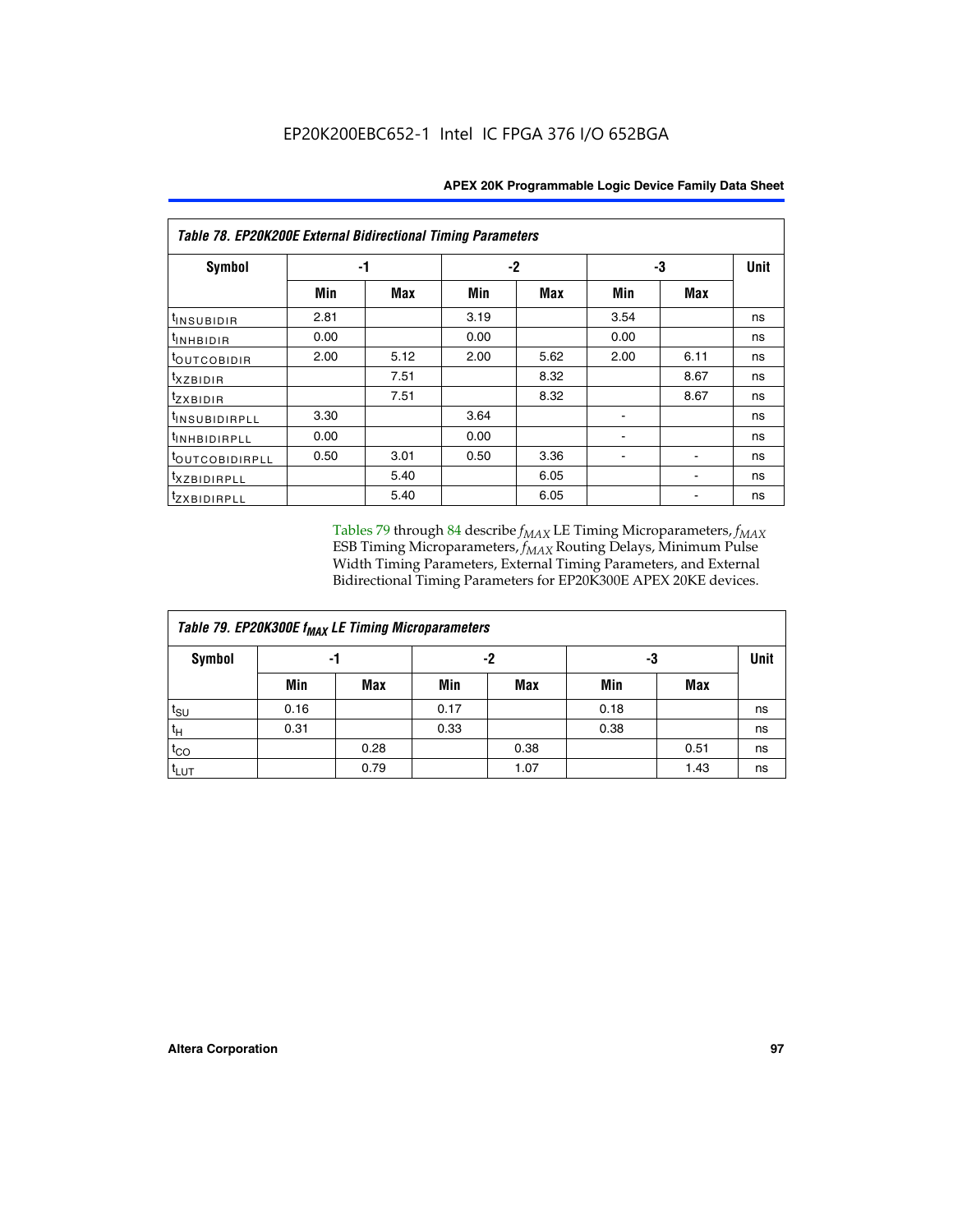| Table 80. EP20K300E f <sub>MAX</sub> ESB Timing Microparameters |      |      |      |      |      |            |             |
|-----------------------------------------------------------------|------|------|------|------|------|------------|-------------|
| <b>Symbol</b>                                                   |      | $-1$ |      | $-2$ |      | -3         | <b>Unit</b> |
|                                                                 | Min  | Max  | Min  | Max  | Min  | <b>Max</b> |             |
| t <sub>ESBARC</sub>                                             |      | 1.79 |      | 2.44 |      | 3.25       | ns          |
| t <sub>ESBSRC</sub>                                             |      | 2.40 |      | 3.12 |      | 4.01       | ns          |
| <sup>t</sup> ESBAWC                                             |      | 3.41 |      | 4.65 |      | 6.20       | ns          |
| t <sub>ESBSWC</sub>                                             |      | 3.68 |      | 4.68 |      | 5.93       | ns          |
| <sup>t</sup> ESBWASU                                            | 1.55 |      | 2.12 |      | 2.83 |            | ns          |
| <sup>t</sup> ESBWAH                                             | 0.00 |      | 0.00 |      | 0.00 |            | ns          |
| <sup>t</sup> ESBWDSU                                            | 1.71 |      | 2.33 |      | 3.11 |            | ns          |
| <sup>t</sup> ESBWDH                                             | 0.00 |      | 0.00 |      | 0.00 |            | ns          |
| <sup>t</sup> ESBRASU                                            | 1.72 |      | 2.34 |      | 3.13 |            | ns          |
| t <sub>ESBRAH</sub>                                             | 0.00 |      | 0.00 |      | 0.00 |            | ns          |
| <sup>t</sup> ESBWESU                                            | 1.63 |      | 2.36 |      | 3.28 |            | ns          |
| <sup>t</sup> ESBWEH                                             | 0.00 |      | 0.00 |      | 0.00 |            | ns          |
| t <sub>ESBDATASU</sub>                                          | 0.07 |      | 0.39 |      | 0.80 |            | ns          |
| <sup>t</sup> ESBDATAH                                           | 0.13 |      | 0.13 |      | 0.13 |            | ns          |
| <sup>t</sup> ESBWADDRSU                                         | 0.27 |      | 0.67 |      | 1.17 |            | ns          |
| <sup>t</sup> ESBRADDRSU                                         | 0.34 |      | 0.75 |      | 1.28 |            | ns          |
| <sup>I</sup> ESBDATACO1                                         |      | 1.03 |      | 1.20 |      | 1.40       | ns          |
| <sup>t</sup> ESBDATACO2                                         |      | 2.33 |      | 3.18 |      | 4.24       | ns          |
| <sup>t</sup> ESBDD                                              |      | 3.41 |      | 4.65 |      | 6.20       | ns          |
| t <sub>PD</sub>                                                 |      | 1.68 |      | 2.29 |      | 3.06       | ns          |
| <sup>t</sup> PTERMSU                                            | 0.96 |      | 1.48 |      | 2.14 |            | ns          |
| t <sub>PTERMCO</sub>                                            |      | 1.05 |      | 1.22 |      | 1.42       | ns          |

| Table 81. EP20K300E f <sub>MAX</sub> Routing Delays |                |      |     |      |     |      |             |  |  |  |
|-----------------------------------------------------|----------------|------|-----|------|-----|------|-------------|--|--|--|
| Symbol                                              | -2<br>-3<br>-1 |      |     |      |     |      | <b>Unit</b> |  |  |  |
|                                                     | Min            | Max  | Min | Max  | Min | Max  |             |  |  |  |
| $t_{F1-4}$                                          |                | 0.22 |     | 0.24 |     | 0.26 | ns          |  |  |  |
| $t_{F5-20}$                                         |                | 1.33 |     | 1.43 |     | 1.58 | ns          |  |  |  |
| $t_{F20+}$                                          |                | 3.63 |     | 3.93 |     | 4.35 | ns          |  |  |  |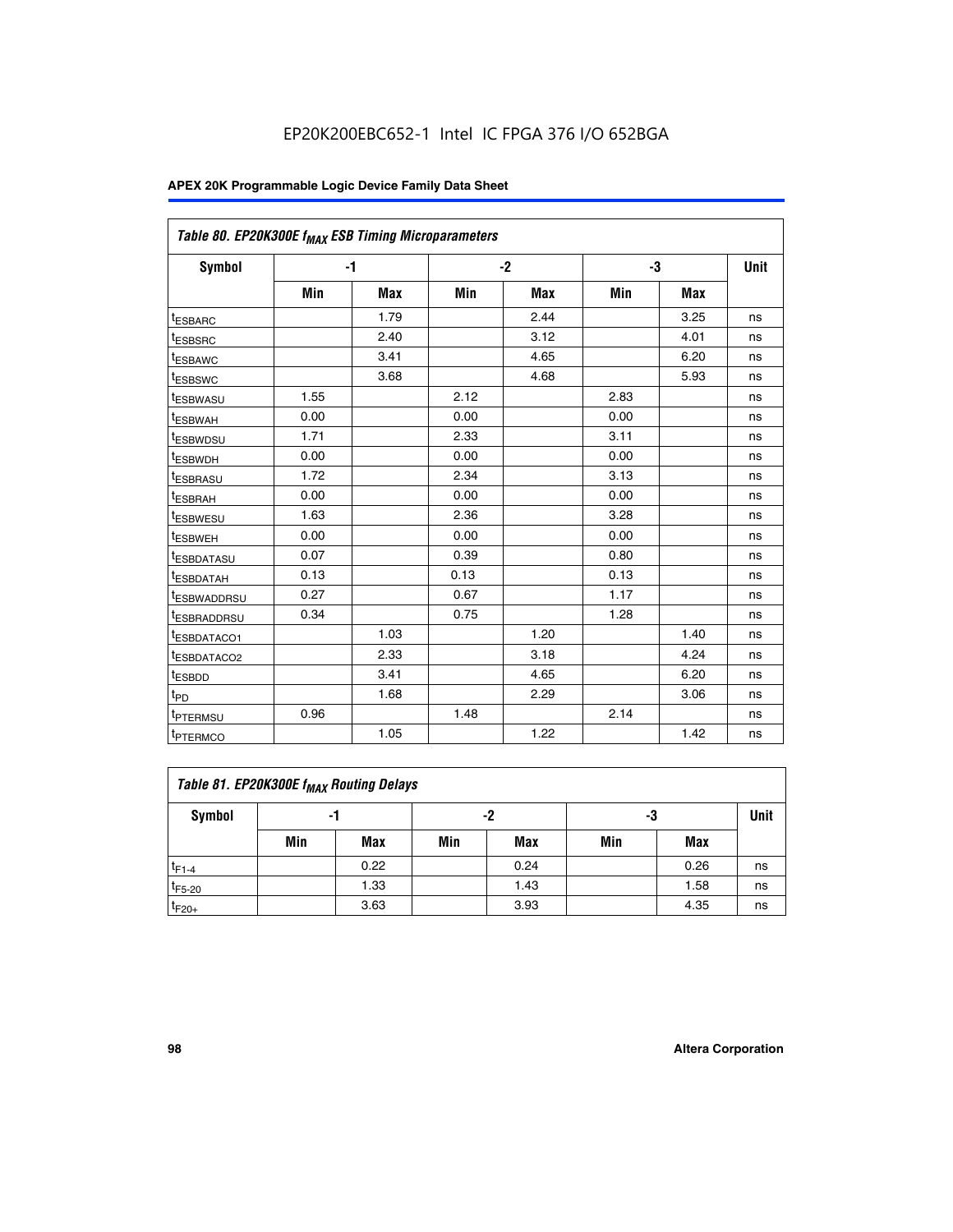|                    | Table 82. EP20K300E Minimum Pulse Width Timing Parameters |            |      |     |      |     |      |  |  |  |  |  |
|--------------------|-----------------------------------------------------------|------------|------|-----|------|-----|------|--|--|--|--|--|
| <b>Symbol</b>      | -1                                                        |            |      | -2  |      | -3  | Unit |  |  |  |  |  |
|                    | Min                                                       | <b>Max</b> | Min  | Max | Min  | Max |      |  |  |  |  |  |
| $t_{CH}$           | 1.25                                                      |            | 1.43 |     | 1.67 |     | ns   |  |  |  |  |  |
| $t_{CL}$           | 1.25                                                      |            | 1.43 |     | 1.67 |     | ns   |  |  |  |  |  |
| t <sub>CLRP</sub>  | 0.19                                                      |            | 0.26 |     | 0.35 |     | ns   |  |  |  |  |  |
| t <sub>PREP</sub>  | 0.19                                                      |            | 0.26 |     | 0.35 |     | ns   |  |  |  |  |  |
| t <sub>ESBCH</sub> | 1.25                                                      |            | 1.43 |     | 1.67 |     | ns   |  |  |  |  |  |
| <sup>t</sup> ESBCL | 1.25                                                      |            | 1.43 |     | 1.67 |     | ns   |  |  |  |  |  |
| <sup>t</sup> ESBWP | 1.25                                                      |            | 1.71 |     | 2.28 |     | ns   |  |  |  |  |  |
| <sup>t</sup> ESBRP | 1.01                                                      |            | 1.38 |     | 1.84 |     | ns   |  |  |  |  |  |

|                       | Table 83. EP20K300E External Timing Parameters |      |      |      |      |            |             |  |  |  |  |  |
|-----------------------|------------------------------------------------|------|------|------|------|------------|-------------|--|--|--|--|--|
| Symbol                |                                                | -1   |      | -2   |      | -3         | <b>Unit</b> |  |  |  |  |  |
|                       | Min                                            | Max  | Min  | Max  | Min  | <b>Max</b> |             |  |  |  |  |  |
| t <sub>INSU</sub>     | 2.31                                           |      | 2.44 |      | 2.57 |            | ns          |  |  |  |  |  |
| $t_{INH}$             | 0.00                                           |      | 0.00 |      | 0.00 |            | ns          |  |  |  |  |  |
| toutco                | 2.00                                           | 5.29 | 2.00 | 5.82 | 2.00 | 6.24       | ns          |  |  |  |  |  |
| <sup>t</sup> INSUPLL  | 1.76                                           |      | 1.85 |      |      |            | ns          |  |  |  |  |  |
| <sup>t</sup> INHPLL   | 0.00                                           |      | 0.00 |      | -    |            | ns          |  |  |  |  |  |
| <sup>t</sup> OUTCOPLL | 0.50                                           | 2.65 | 0.50 | 2.95 |      |            | ns          |  |  |  |  |  |

| Table 84. EP20K300E External Bidirectional Timing Parameters |      |      |      |      |      |             |    |  |  |  |  |
|--------------------------------------------------------------|------|------|------|------|------|-------------|----|--|--|--|--|
| Symbol                                                       |      | -1   | -2   |      | -3   | <b>Unit</b> |    |  |  |  |  |
|                                                              | Min  | Max  | Min  | Max  | Min  | Max         |    |  |  |  |  |
| <sup>t</sup> INSUBIDIR                                       | 2.77 |      | 2.85 |      | 3.11 |             | ns |  |  |  |  |
| <b>TINHBIDIR</b>                                             | 0.00 |      | 0.00 |      | 0.00 |             | ns |  |  |  |  |
| <sup>t</sup> OUTCOBIDIR                                      | 2.00 | 5.29 | 2.00 | 5.82 | 2.00 | 6.24        | ns |  |  |  |  |
| KZBIDIR                                                      |      | 7.59 |      | 8.30 |      | 9.09        | ns |  |  |  |  |
| $t_{Z}$ <i>x</i> BIDIR                                       |      | 7.59 |      | 8.30 |      | 9.09        | ns |  |  |  |  |
| <sup>I</sup> INSUBIDIRPLL                                    | 2.50 |      | 2.76 |      |      |             | ns |  |  |  |  |
| <sup>t</sup> INHBIDIRPLL                                     | 0.00 |      | 0.00 |      |      |             | ns |  |  |  |  |
| <b><i>LOUTCOBIDIRPLL</i></b>                                 | 0.50 | 2.65 | 0.50 | 2.95 |      |             | ns |  |  |  |  |
| <sup>T</sup> XZBIDIRPLL                                      |      | 5.00 |      | 5.43 |      |             | ns |  |  |  |  |
| <sup>t</sup> ZXBIDIRPLL                                      |      | 5.00 |      | 5.43 |      |             | ns |  |  |  |  |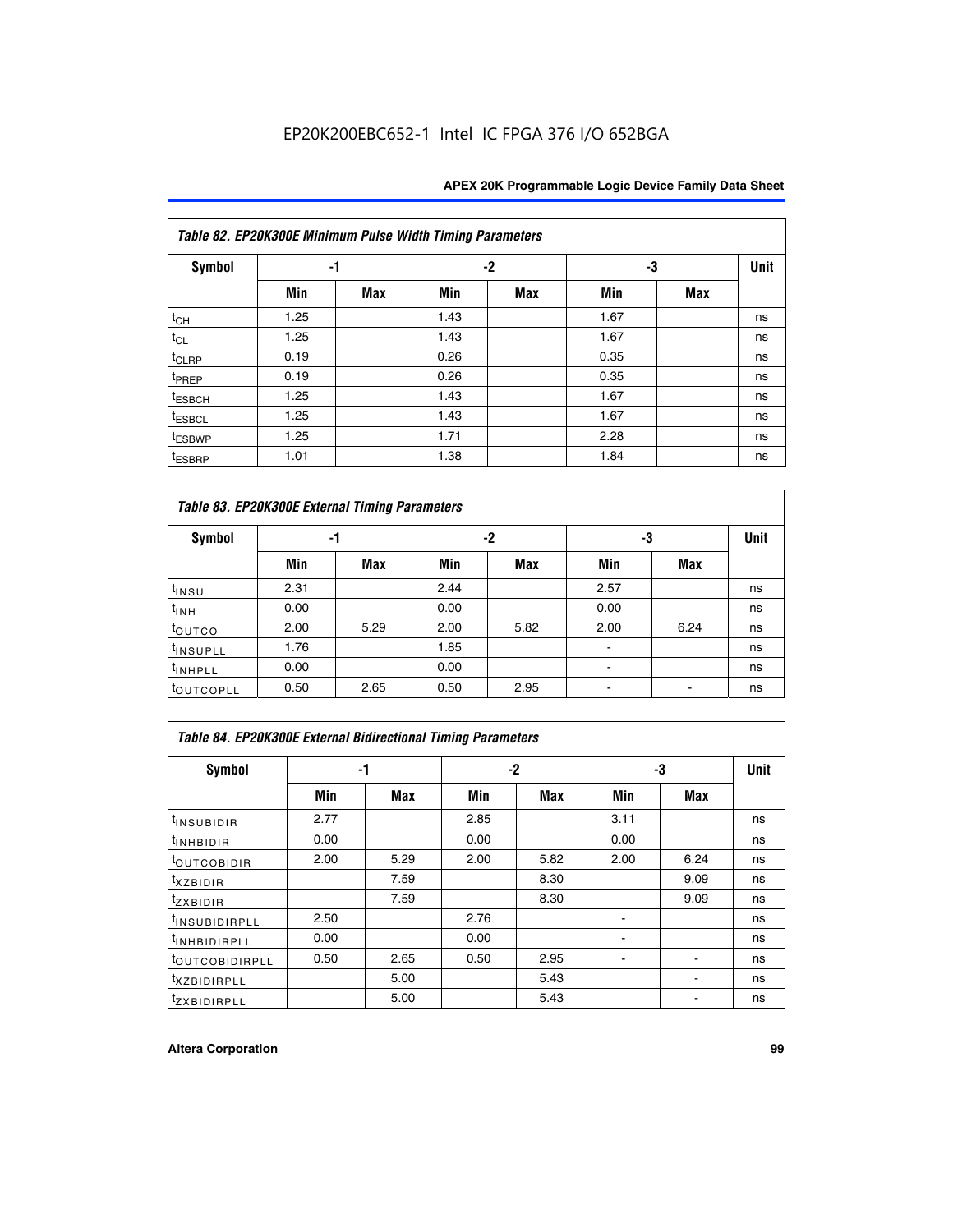Tables 85 through 90 describe  $f_{MAX}$  LE Timing Microparameters,  $f_{MAX}$ ESB Timing Microparameters, *f<sub>MAX</sub>* Routing Delays, Minimum Pulse Width Timing Parameters, External Timing Parameters, and External Bidirectional Timing Parameters for EP20K400E APEX 20KE devices.

|                    | Table 85. EP20K400E f <sub>MAX</sub> LE Timing Microparameters |            |                |            |                |      |             |  |  |  |  |
|--------------------|----------------------------------------------------------------|------------|----------------|------------|----------------|------|-------------|--|--|--|--|
| Symbol             | -1 Speed Grade                                                 |            | -2 Speed Grade |            | -3 Speed Grade |      | <b>Unit</b> |  |  |  |  |
|                    | Min                                                            | <b>Max</b> | Min            | <b>Max</b> | Min            | Max  |             |  |  |  |  |
| $t_{\text{SU}}$    | 0.23                                                           |            | 0.23           |            | 0.23           |      | ns          |  |  |  |  |
| $t_H$              | 0.23                                                           |            | 0.23           |            | 0.23           |      | ns          |  |  |  |  |
| $t_{CO}$           |                                                                | 0.25       |                | 0.29       |                | 0.32 | ns          |  |  |  |  |
| ι <sup>t</sup> ιυτ |                                                                | 0.70       |                | 0.83       |                | 1.01 | ns          |  |  |  |  |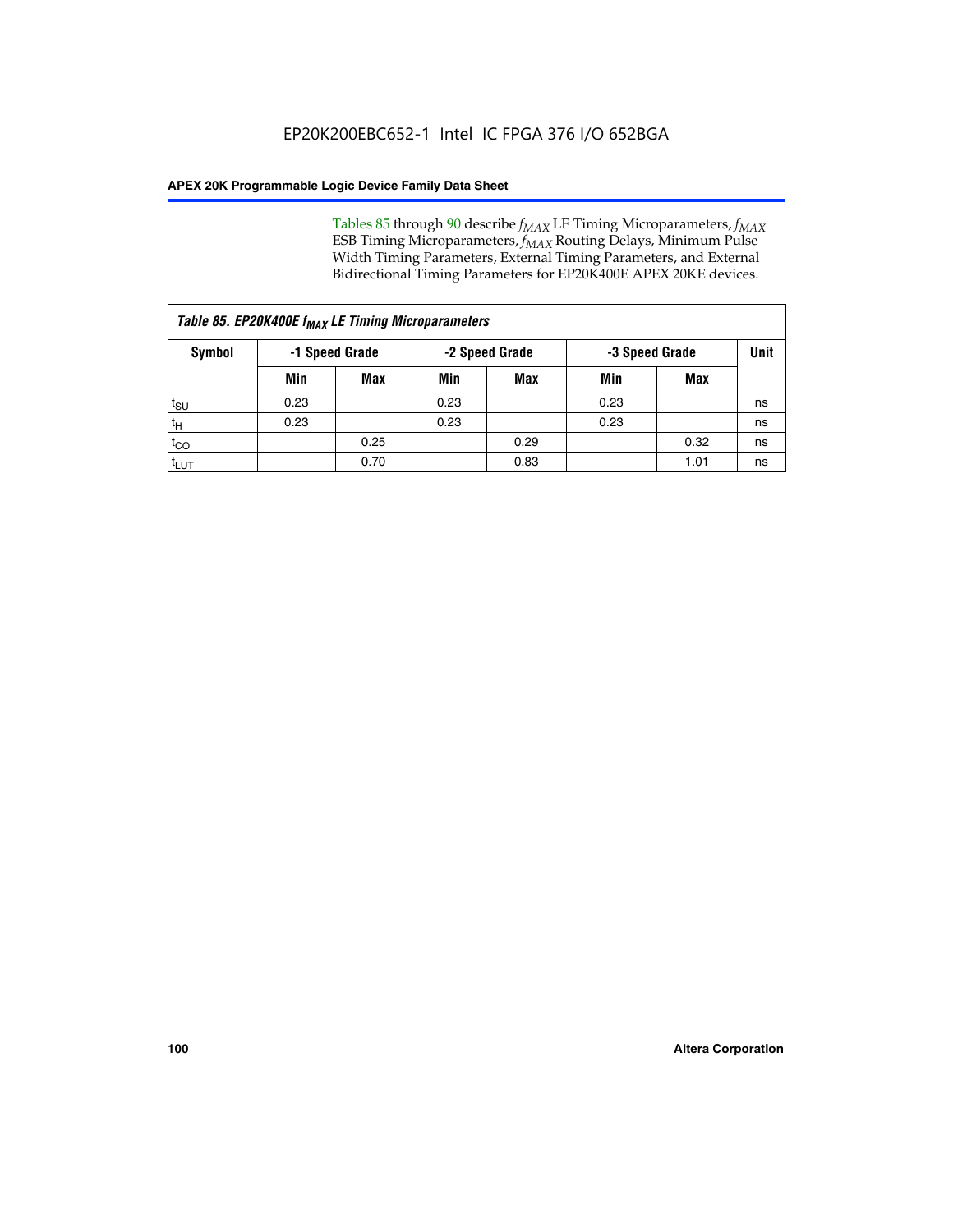| Table 86. EP20K400E f <sub>MAX</sub> ESB Timing Microparameters |         |                |         |                |         |                |             |
|-----------------------------------------------------------------|---------|----------------|---------|----------------|---------|----------------|-------------|
| Symbol                                                          |         | -1 Speed Grade |         | -2 Speed Grade |         | -3 Speed Grade | <b>Unit</b> |
|                                                                 | Min     | <b>Max</b>     | Min     | <b>Max</b>     | Min     | <b>Max</b>     |             |
| <sup>t</sup> ESBARC                                             |         | 1.67           |         | 1.91           |         | 1.99           | ns          |
| <sup>t</sup> ESBSRC                                             |         | 2.30           |         | 2.66           |         | 2.93           | ns          |
| <sup>t</sup> ESBAWC                                             |         | 3.09           |         | 3.58           |         | 3.99           | ns          |
| <sup>t</sup> ESBSWC                                             |         | 3.01           |         | 3.65           |         | 4.05           | ns          |
| <sup>t</sup> ESBWASU                                            | 0.54    |                | 0.63    |                | 0.65    |                | ns          |
| t <sub>ESBWAH</sub>                                             | 0.36    |                | 0.43    |                | 0.42    |                | ns          |
| <sup>t</sup> ESBWDSU                                            | 0.69    |                | 0.77    |                | 0.84    |                | ns          |
| <sup>t</sup> ESBWDH                                             | 0.36    |                | 0.43    |                | 0.42    |                | ns          |
| <sup>t</sup> ESBRASU                                            | 1.61    |                | 1.77    |                | 1.86    |                | ns          |
| <sup>t</sup> ESBRAH                                             | 0.00    |                | 0.00    |                | 0.01    |                | ns          |
| t <sub>ESBWESU</sub>                                            | 1.35    |                | 1.47    |                | 1.61    |                | ns          |
| t <sub>ESBWEH</sub>                                             | 0.00    |                | 0.00    |                | 0.00    |                | ns          |
| <sup>I</sup> ESBDATASU                                          | $-0.18$ |                | $-0.30$ |                | $-0.27$ |                | ns          |
| <b>ESBDATAH</b>                                                 | 0.13    |                | 0.13    |                | 0.13    |                | ns          |
| <sup>t</sup> ESBWADDRSU                                         | $-0.02$ |                | $-0.11$ |                | $-0.03$ |                | ns          |
| t <sub>ESBRADDRSU</sub>                                         | 0.06    |                | $-0.01$ |                | $-0.05$ |                | ns          |
| <sup>t</sup> ESBDATACO1                                         |         | 1.16           |         | 1.40           |         | 1.54           | ns          |
| <sup>I</sup> ESBDATACO2                                         |         | 2.18           |         | 2.55           |         | 2.85           | ns          |
| <sup>t</sup> ESBDD                                              |         | 2.73           |         | 3.17           |         | 3.58           | ns          |
| $t_{\mathsf{PD}}$                                               |         | 1.57           |         | 1.83           |         | 2.07           | ns          |
| t <sub>PTERMSU</sub>                                            | 0.92    |                | 0.99    |                | 1.18    |                | ns          |
| <sup>t</sup> PTERMCO                                            |         | 1.18           |         | 1.43           |         | 1.17           | ns          |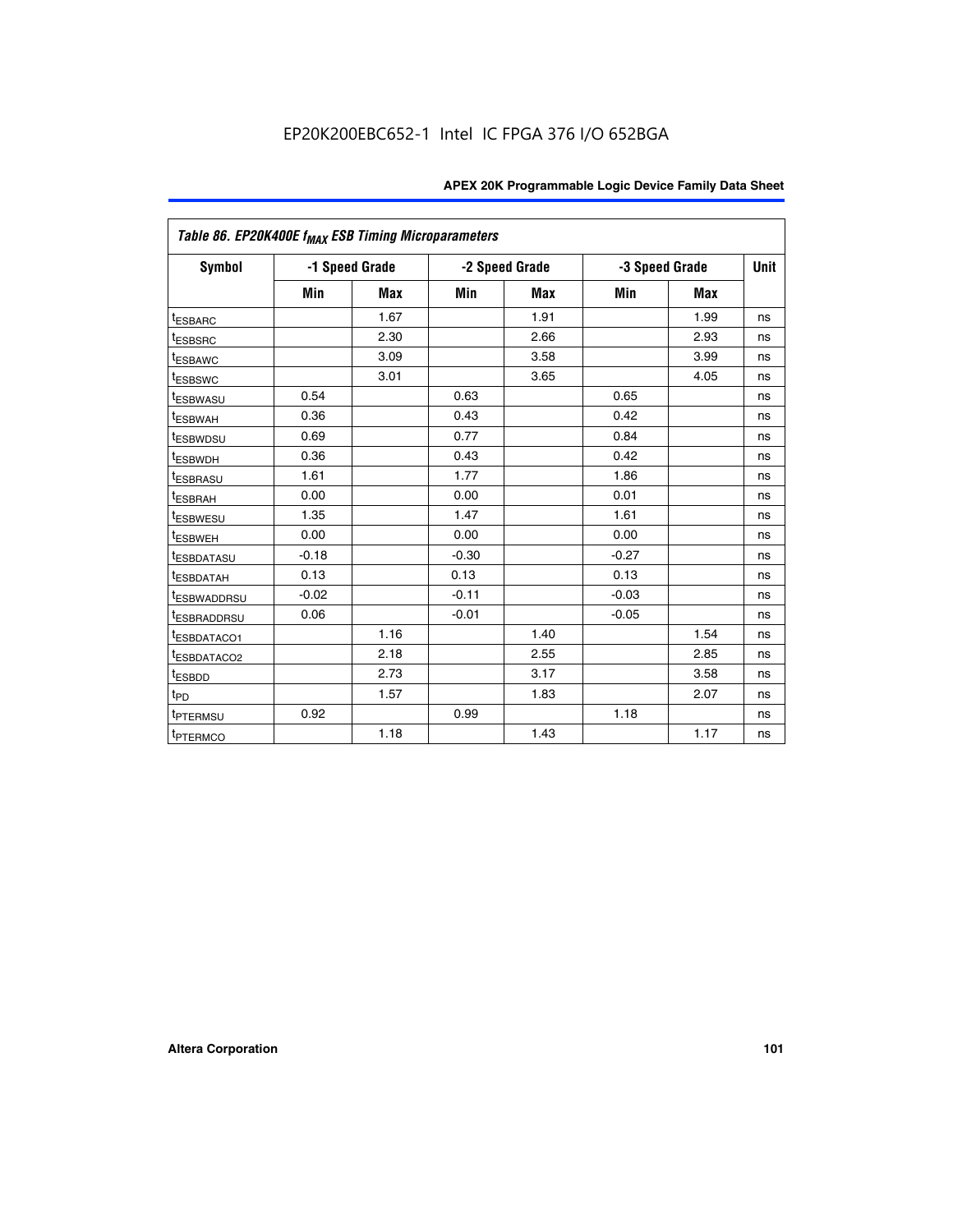## EP20K200EBC652-1 Intel IC FPGA 376 I/O 652BGA

| Table 87. EP20K400E f <sub>MAX</sub> Routing Delays |     |            |     |      |                |      |    |  |  |  |
|-----------------------------------------------------|-----|------------|-----|------|----------------|------|----|--|--|--|
| Symbol<br>-2 Speed Grade<br>-1 Speed Grade          |     |            |     |      | -3 Speed Grade |      |    |  |  |  |
|                                                     | Min | <b>Max</b> | Min | Max  | Min            | Max  |    |  |  |  |
| $t_{F1-4}$                                          |     | 0.25       |     | 0.25 |                | 0.26 | ns |  |  |  |
| $t_{F5-20}$                                         |     | 1.01       |     | 1.12 |                | 1.25 | ns |  |  |  |
| $t_{F20+}$                                          |     | 3.71       |     | 3.92 |                | 4.17 | ns |  |  |  |

| Table 88. EP20K400E Minimum Pulse Width Timing Parameters |      |                |      |                |      |                |      |  |  |  |
|-----------------------------------------------------------|------|----------------|------|----------------|------|----------------|------|--|--|--|
| Symbol                                                    |      | -1 Speed Grade |      | -2 Speed Grade |      | -3 Speed Grade | Unit |  |  |  |
|                                                           | Min  | <b>Max</b>     | Min  | <b>Max</b>     | Min  | Max            |      |  |  |  |
| $t_{CH}$                                                  | 1.36 |                | 2.22 |                | 2.35 |                | ns   |  |  |  |
| $t_{\rm CL}$                                              | 1.36 |                | 2.26 |                | 2.35 |                | ns   |  |  |  |
| $t_{CLRP}$                                                | 0.18 |                | 0.18 |                | 0.19 |                | ns   |  |  |  |
| <sup>t</sup> PREP                                         | 0.18 |                | 0.18 |                | 0.19 |                | ns   |  |  |  |
| t <sub>ESBCH</sub>                                        | 1.36 |                | 2.26 |                | 2.35 |                | ns   |  |  |  |
| <sup>t</sup> ESBCL                                        | 1.36 |                | 2.26 |                | 2.35 |                | ns   |  |  |  |
| <sup>t</sup> ESBWP                                        | 1.17 |                | 1.38 |                | 1.56 |                | ns   |  |  |  |
| <sup>t</sup> ESBRP                                        | 0.94 |                | 1.09 |                | 1.25 |                | ns   |  |  |  |

| Table 89. EP20K400E External Timing Parameters |                |            |      |                |                |      |    |  |  |  |
|------------------------------------------------|----------------|------------|------|----------------|----------------|------|----|--|--|--|
| Symbol                                         | -1 Speed Grade |            |      | -2 Speed Grade | -3 Speed Grade | Unit |    |  |  |  |
|                                                | Min            | <b>Max</b> | Min  | <b>Max</b>     | Min            | Max  |    |  |  |  |
| $t_{INSU}$                                     | 2.51           |            | 2.64 |                | 2.77           |      | ns |  |  |  |
| $t_{INH}$                                      | 0.00           |            | 0.00 |                | 0.00           |      | ns |  |  |  |
| t <sub>outco</sub>                             | 2.00           | 5.25       | 2.00 | 5.79           | 2.00           | 6.32 | ns |  |  |  |
| <sup>t</sup> INSUPLL                           | 3.221          |            | 3.38 |                |                |      | ns |  |  |  |
| <sup>t</sup> INHPLL                            | 0.00           |            | 0.00 |                | -              |      | ns |  |  |  |
| toutcopll                                      | 0.50           | 2.25       | 0.50 | 2.45           |                |      | ns |  |  |  |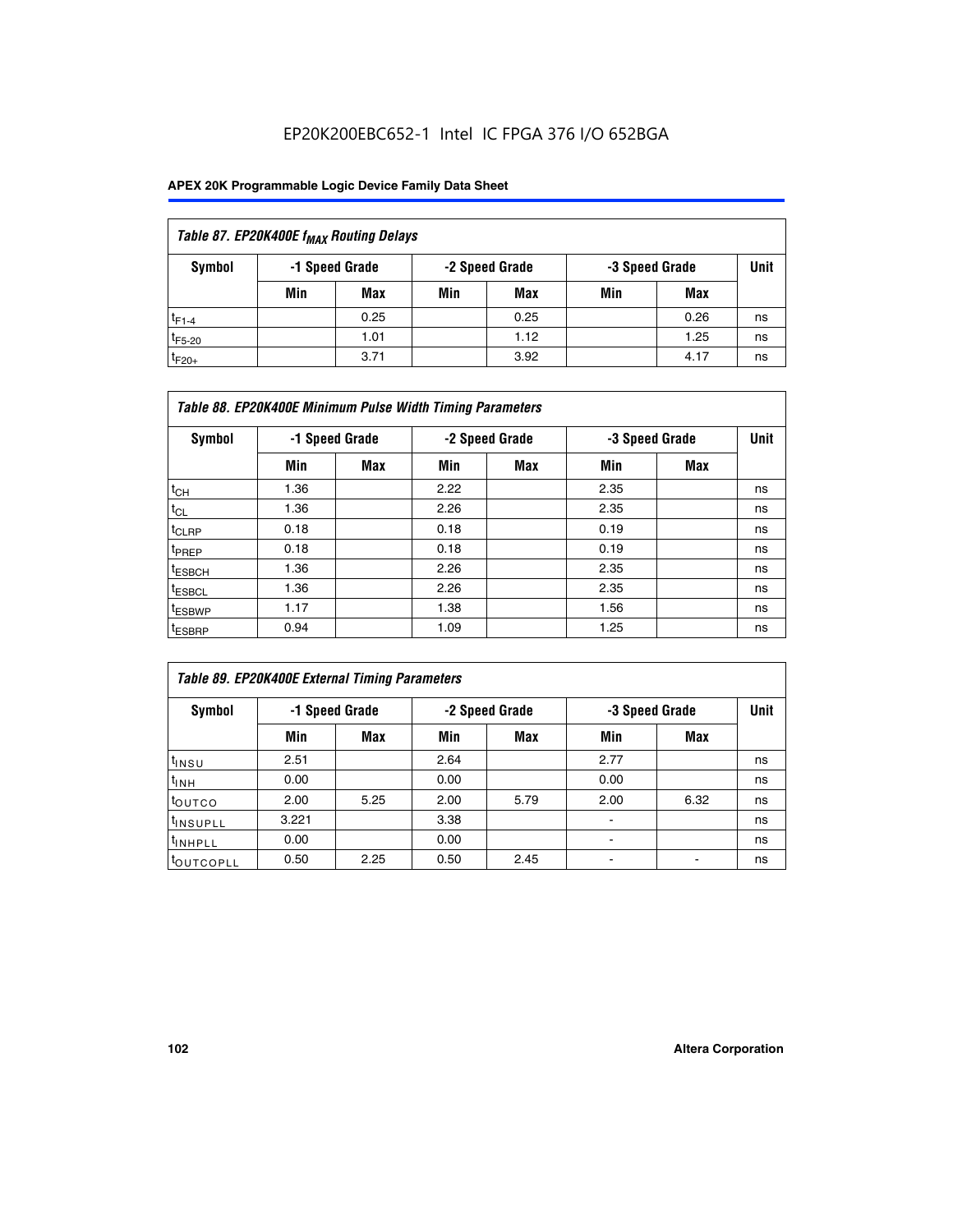| <b>Table 90. EP20K400E External Bidirectional Timing Parameters</b> |      |                |                |      |                |             |    |  |  |
|---------------------------------------------------------------------|------|----------------|----------------|------|----------------|-------------|----|--|--|
| Symbol                                                              |      | -1 Speed Grade | -2 Speed Grade |      | -3 Speed Grade | <b>Unit</b> |    |  |  |
|                                                                     | Min  | <b>Max</b>     | Min            | Max  | Min            | Max         |    |  |  |
| tINSUBIDIR                                                          | 2.93 |                | 3.23           |      | 3.44           |             | ns |  |  |
| t <sub>INHBIDIR</sub>                                               | 0.00 |                | 0.00           |      | 0.00           |             | ns |  |  |
| t <sub>outcobidir</sub>                                             | 2.00 | 5.25           | 2.00           | 5.79 | 2.00           | 6.32        | ns |  |  |
| <i>txzbidir</i>                                                     |      | 5.95           |                | 6.77 |                | 7.12        | ns |  |  |
| tzxbidir                                                            |      | 5.95           |                | 6.77 |                | 7.12        | ns |  |  |
| <sup>t</sup> INSUBIDIRPLL                                           | 4.31 |                | 4.76           |      |                |             | ns |  |  |
| t <sub>INHBIDIRPLL</sub>                                            | 0.00 |                | 0.00           |      |                |             | ns |  |  |
| <sup>t</sup> OUTCOBIDIRPLL                                          | 0.50 | 2.25           | 0.50           | 2.45 |                |             | ns |  |  |
| <i>txzBIDIRPLL</i>                                                  |      | 2.94           |                | 3.43 |                |             | ns |  |  |
| tzxBIDIRPLL                                                         |      | 2.94           |                | 3.43 |                |             | ns |  |  |

Tables 91 through 96 describe  $f_{MAX}$  LE Timing Microparameters,  $f_{MAX}$ ESB Timing Microparameters, *f<sub>MAX</sub>* Routing Delays, Minimum Pulse Width Timing Parameters, External Timing Parameters, and External Bidirectional Timing Parameters for EP20K600E APEX 20KE devices.

| Table 91. EP20K600E f <sub>MAX</sub> LE Timing Microparameters |                |            |                |            |                |      |             |  |  |
|----------------------------------------------------------------|----------------|------------|----------------|------------|----------------|------|-------------|--|--|
| Symbol                                                         | -1 Speed Grade |            | -2 Speed Grade |            | -3 Speed Grade |      | <b>Unit</b> |  |  |
|                                                                | Min            | <b>Max</b> | Min            | <b>Max</b> | Min            | Max  |             |  |  |
| $t_{\sf SU}$                                                   | 0.16           |            | 0.16           |            | 0.17           |      | ns          |  |  |
| $t_H$                                                          | 0.29           |            | 0.33           |            | 0.37           |      | ns          |  |  |
| $t_{CO}$                                                       |                | 0.65       |                | 0.38       |                | 0.49 | ns          |  |  |
| <sup>t</sup> LUT                                               |                | 0.70       |                | 1.00       |                | 1.30 | ns          |  |  |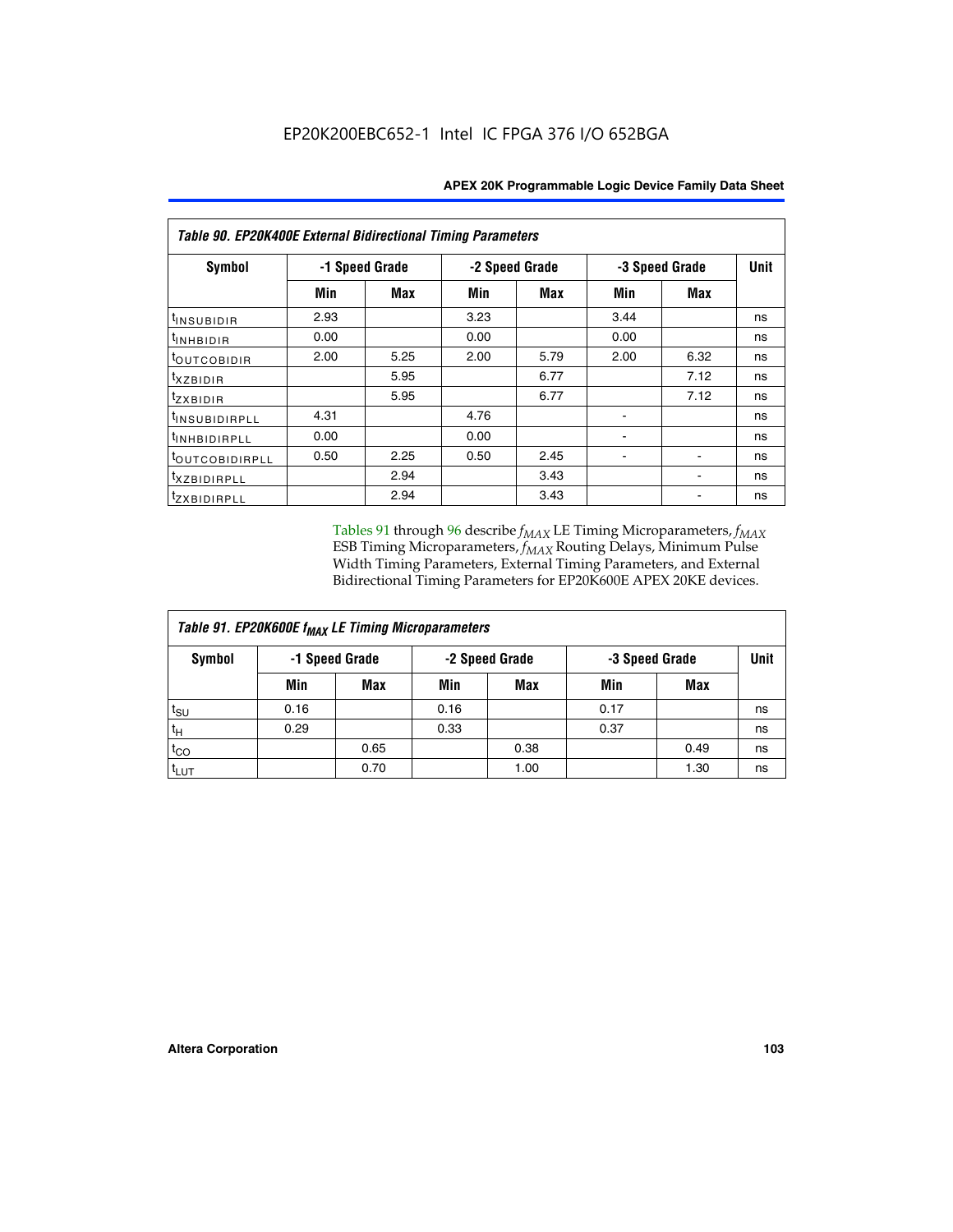| Table 92. EP20K600E f <sub>MAX</sub> ESB Timing Microparameters |         |                |      |                |                |             |    |
|-----------------------------------------------------------------|---------|----------------|------|----------------|----------------|-------------|----|
| <b>Symbol</b>                                                   |         | -1 Speed Grade |      | -2 Speed Grade | -3 Speed Grade | <b>Unit</b> |    |
|                                                                 | Min     | <b>Max</b>     | Min  | <b>Max</b>     | Min            | <b>Max</b>  |    |
| t <sub>ESBARC</sub>                                             |         | 1.67           |      | 2.39           |                | 3.11        | ns |
| t <sub>ESBSRC</sub>                                             |         | 2.27           |      | 3.07           |                | 3.86        | ns |
| <sup>t</sup> ESBAWC                                             |         | 3.19           |      | 4.56           |                | 5.93        | ns |
| t <sub>ESBSWC</sub>                                             |         | 3.51           |      | 4.62           |                | 5.72        | ns |
| <sup>t</sup> ESBWASU                                            | 1.46    |                | 2.08 |                | 2.70           |             | ns |
| t <sub>ESBWAH</sub>                                             | 0.00    |                | 0.00 |                | 0.00           |             | ns |
| t <sub>ESBWDSU</sub>                                            | 1.60    |                | 2.29 |                | 2.97           |             | ns |
| <sup>t</sup> ESBWDH                                             | 0.00    |                | 0.00 |                | 0.00           |             | ns |
| <sup>t</sup> ESBRASU                                            | 1.61    |                | 2.30 |                | 2.99           |             | ns |
| t <sub>ESBRAH</sub>                                             | 0.00    |                | 0.00 |                | 0.00           |             | ns |
| t <sub>ESBWESU</sub>                                            | 1.49    |                | 2.30 |                | 3.11           |             | ns |
| <sup>t</sup> ESBWEH                                             | 0.00    |                | 0.00 |                | 0.00           |             | ns |
| <sup>t</sup> ESBDATASU                                          | $-0.01$ |                | 0.35 |                | 0.71           |             | ns |
| <sup>t</sup> ESBDATAH                                           | 0.13    |                | 0.13 |                | 0.13           |             | ns |
| <sup>t</sup> ESBWADDRSU                                         | 0.19    |                | 0.62 |                | 1.06           |             | ns |
| <sup>t</sup> ESBRADDRSU                                         | 0.25    |                | 0.71 |                | 1.17           |             | ns |
| <sup>I</sup> ESBDATACO1                                         |         | 1.01           |      | 1.19           |                | 1.37        | ns |
| <sup>t</sup> ESBDATACO2                                         |         | 2.18           |      | 3.12           |                | 4.05        | ns |
| <sup>t</sup> ESBDD                                              |         | 3.19           |      | 4.56           |                | 5.93        | ns |
| t <sub>PD</sub>                                                 |         | 1.57           |      | 2.25           |                | 2.92        | ns |
| t <sub>PTERMSU</sub>                                            | 0.85    |                | 1.43 |                | 2.01           |             | ns |
| t <sub>PTERMCO</sub>                                            |         | 1.03           |      | 1.21           |                | 1.39        | ns |

| Table 93. EP20K600E f <sub>MAX</sub> Routing Delays |                |      |     |                |     |                |    |  |  |  |
|-----------------------------------------------------|----------------|------|-----|----------------|-----|----------------|----|--|--|--|
| Symbol                                              | -1 Speed Grade |      |     | -2 Speed Grade |     | -3 Speed Grade |    |  |  |  |
|                                                     | Min            | Max  | Min | Max            | Min | Max            |    |  |  |  |
| $t_{F1-4}$                                          |                | 0.22 |     | 0.25           |     | 0.26           | ns |  |  |  |
| $t_{F5-20}$                                         |                | 1.26 |     | 1.39           |     | 1.52           | ns |  |  |  |
| $t_{F20+}$                                          |                | 3.51 |     | 3.88           |     | 4.26           | ns |  |  |  |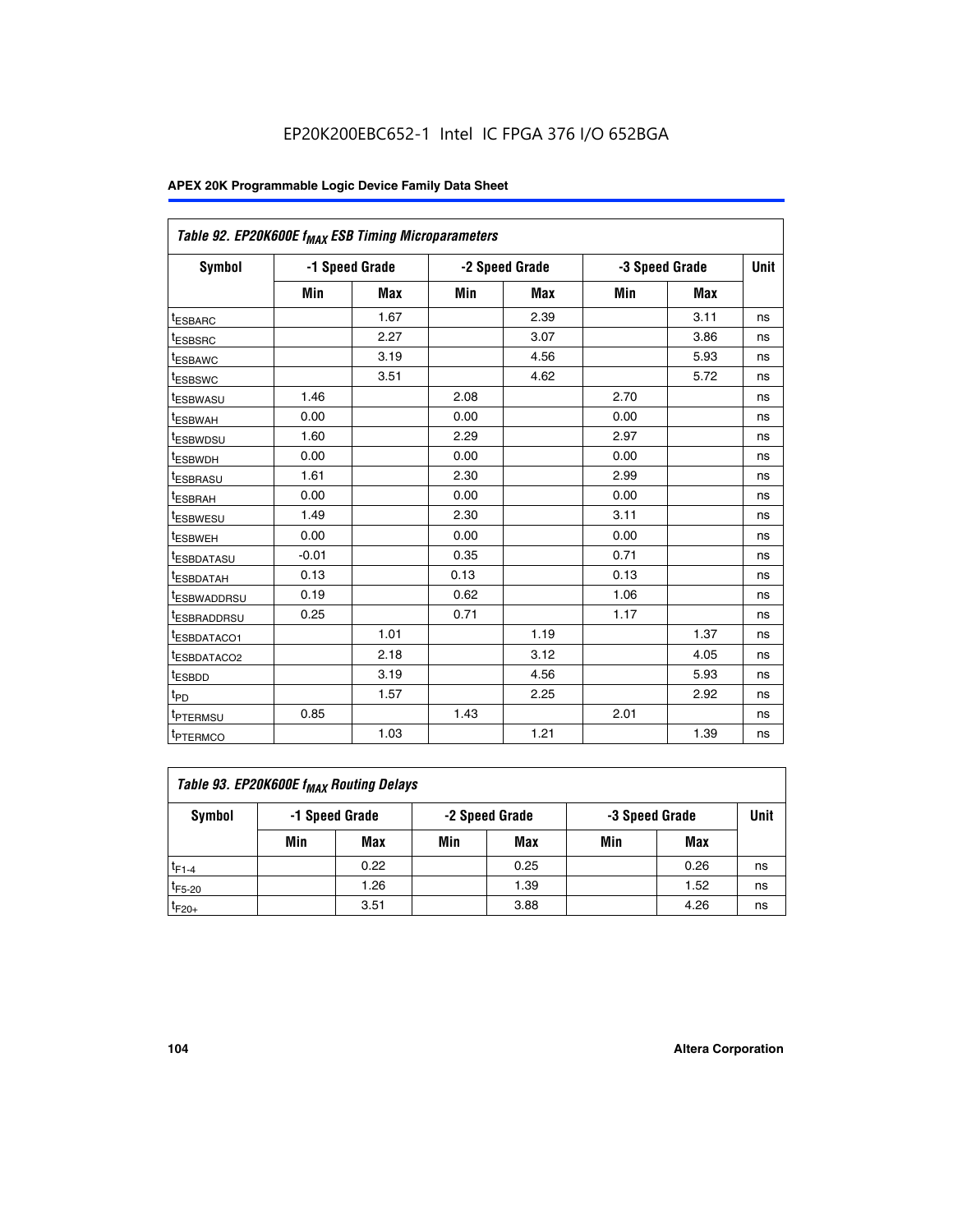| Table 94. EP20K600E Minimum Pulse Width Timing Parameters |      |                |      |                |                |            |             |  |  |
|-----------------------------------------------------------|------|----------------|------|----------------|----------------|------------|-------------|--|--|
| <b>Symbol</b>                                             |      | -1 Speed Grade |      | -2 Speed Grade | -3 Speed Grade |            | <b>Unit</b> |  |  |
|                                                           | Min  | Max            | Min  | Max            | Min            | <b>Max</b> |             |  |  |
| $t_{CH}$                                                  | 2.00 |                | 2.50 |                | 2.75           |            | ns          |  |  |
| $t_{CL}$                                                  | 2.00 |                | 2.50 |                | 2.75           |            | ns          |  |  |
| $t_{CLRP}$                                                | 0.18 |                | 0.26 |                | 0.34           |            | ns          |  |  |
| t <sub>PREP</sub>                                         | 0.18 |                | 0.26 |                | 0.34           |            | ns          |  |  |
| <sup>t</sup> ESBCH                                        | 2.00 |                | 2.50 |                | 2.75           |            | ns          |  |  |
| <sup>t</sup> ESBCL                                        | 2.00 |                | 2.50 |                | 2.75           |            | ns          |  |  |
| <sup>t</sup> ESBWP                                        | 1.17 |                | 1.68 |                | 2.18           |            | ns          |  |  |
| <sup>t</sup> ESBRP                                        | 0.95 |                | 1.35 |                | 1.76           |            | ns          |  |  |

| Table 95. EP20K600E External Timing Parameters |                |      |      |                |                          |                        |    |  |  |
|------------------------------------------------|----------------|------|------|----------------|--------------------------|------------------------|----|--|--|
| Symbol                                         | -1 Speed Grade |      |      | -2 Speed Grade |                          | Unit<br>-3 Speed Grade |    |  |  |
|                                                | Min            | Max  | Min  | Max            | Min                      | Max                    |    |  |  |
| t <sub>insu</sub>                              | 2.74           |      | 2.74 |                | 2.87                     |                        | ns |  |  |
| $t_{INH}$                                      | 0.00           |      | 0.00 |                | 0.00                     |                        | ns |  |  |
| toutco                                         | 2.00           | 5.51 | 2.00 | 6.06           | 2.00                     | 6.61                   | ns |  |  |
| <sup>t</sup> INSUPLL                           | 1.86           |      | 1.96 |                |                          |                        | ns |  |  |
| <sup>t</sup> INHPLL                            | 0.00           |      | 0.00 |                | $\overline{\phantom{a}}$ |                        | ns |  |  |
| <b>LOUTCOPLL</b>                               | 0.50           | 2.62 | 0.50 | 2.91           |                          |                        | ns |  |  |

| Table 96. EP20K600E External Bidirectional Timing Parameters |                |      |      |                |      |                |             |  |  |
|--------------------------------------------------------------|----------------|------|------|----------------|------|----------------|-------------|--|--|
| Symbol                                                       | -1 Speed Grade |      |      | -2 Speed Grade |      | -3 Speed Grade | <b>Unit</b> |  |  |
|                                                              | Min            | Max  | Min  | Max            | Min  | <b>Max</b>     |             |  |  |
| <sup>t</sup> INSUBIDIR                                       | 0.64           |      | 0.98 |                | 1.08 |                | ns          |  |  |
| $t_{\text{INHBIDIR}}$                                        | 0.00           |      | 0.00 |                | 0.00 |                | ns          |  |  |
| <sup>t</sup> OUTCOBIDIR                                      | 2.00           | 5.51 | 2.00 | 6.06           | 2.00 | 6.61           | ns          |  |  |
| $t_{XZBIDIR}$                                                |                | 6.10 |      | 6.74           |      | 7.10           | ns          |  |  |
| $t_{ZXBIDIR}$                                                |                | 6.10 |      | 6.74           |      | 7.10           | ns          |  |  |
| <sup>t</sup> INSUBIDIRPLL                                    | 2.26           |      | 2.68 |                |      |                | ns          |  |  |
| <sup>t</sup> INHBIDIRPLL                                     | 0.00           |      | 0.00 |                |      |                | ns          |  |  |
| <b><i>LOUTCOBIDIRPLL</i></b>                                 | 0.50           | 2.62 | 0.50 | 2.91           |      |                | ns          |  |  |
| <sup>t</sup> xzbidirpll                                      |                | 3.21 |      | 3.59           |      |                | ns          |  |  |
| <i>t</i> zxBIDIRPLL                                          |                | 3.21 |      | 3.59           |      | ٠              | ns          |  |  |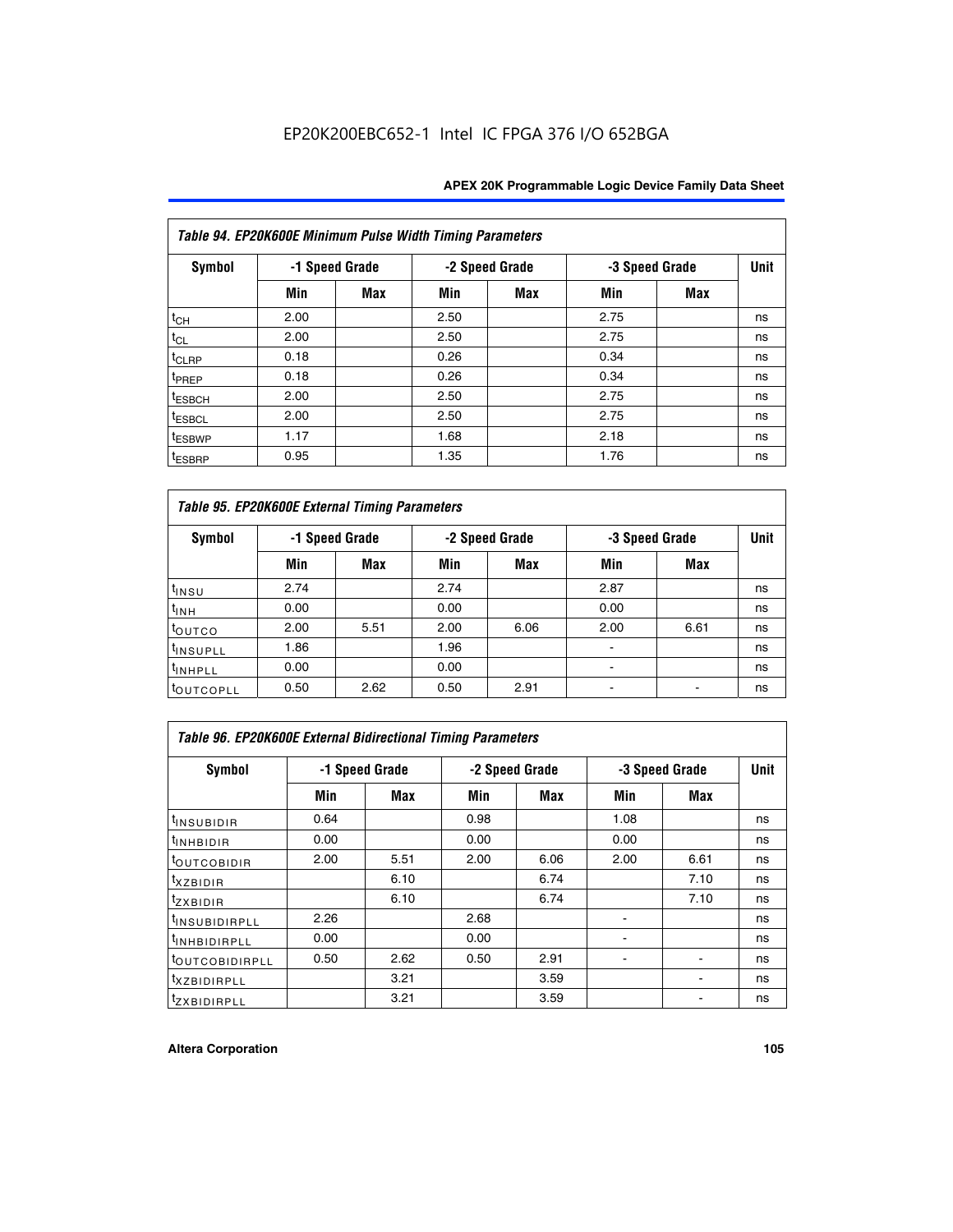Tables 97 through 102 describe  $f_{MAX}$  LE Timing Microparameters,  $f_{MAX}$ ESB Timing Microparameters, *f<sub>MAX</sub>* Routing Delays, Minimum Pulse Width Timing Parameters, External Timing Parameters, and External Bidirectional Timing Parameters for EP20K1000E APEX 20KE devices.

| Table 97. EP20K1000E f <sub>MAX</sub> LE Timing Microparameters |      |                |      |                |                |      |      |  |  |
|-----------------------------------------------------------------|------|----------------|------|----------------|----------------|------|------|--|--|
| Symbol                                                          |      | -1 Speed Grade |      | -2 Speed Grade | -3 Speed Grade |      | Unit |  |  |
|                                                                 | Min  | <b>Max</b>     | Min  | <b>Max</b>     | Min            | Max  |      |  |  |
| $t_{\text{SU}}$                                                 | 0.25 |                | 0.25 |                | 0.25           |      | ns   |  |  |
| $t_H$                                                           | 0.25 |                | 0.25 |                | 0.25           |      | ns   |  |  |
| $t_{CO}$                                                        |      | 0.28           |      | 0.32           |                | 0.33 | ns   |  |  |
| t <sub>LUT</sub>                                                |      | 0.80           |      | 0.95           |                | 1.13 | ns   |  |  |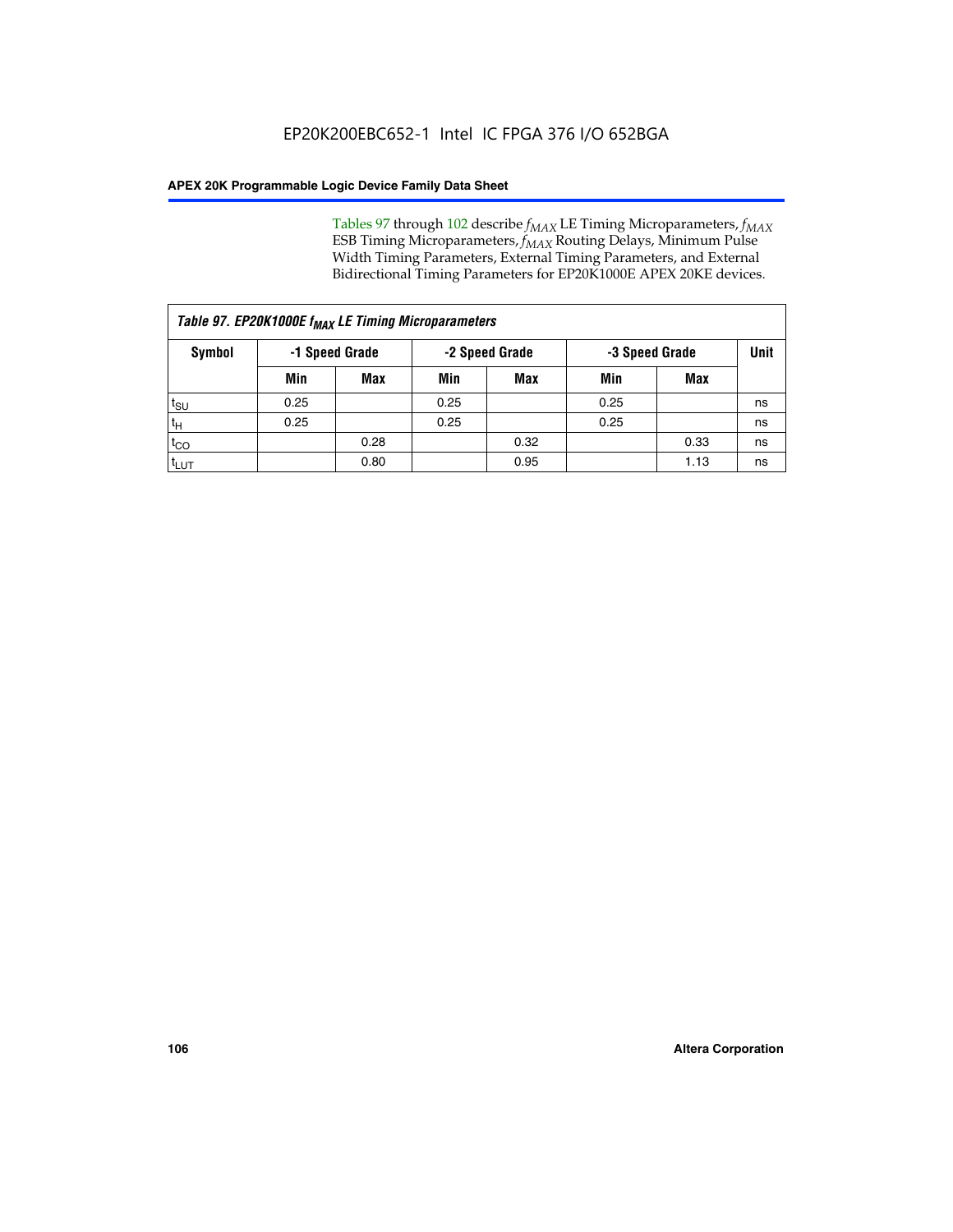| Table 98. EP20K1000E f <sub>MAX</sub> ESB Timing Microparameters |      |                |      |                |                |             |    |
|------------------------------------------------------------------|------|----------------|------|----------------|----------------|-------------|----|
| Symbol                                                           |      | -1 Speed Grade |      | -2 Speed Grade | -3 Speed Grade | <b>Unit</b> |    |
|                                                                  | Min  | <b>Max</b>     | Min  | <b>Max</b>     | Min            | <b>Max</b>  |    |
| <sup>t</sup> ESBARC                                              |      | 1.78           |      | 2.02           |                | 1.95        | ns |
| <sup>t</sup> ESBSRC                                              |      | 2.52           |      | 2.91           |                | 3.14        | ns |
| <sup>t</sup> ESBAWC                                              |      | 3.52           |      | 4.11           |                | 4.40        | ns |
| <sup>t</sup> ESBSWC                                              |      | 3.23           |      | 3.84           |                | 4.16        | ns |
| t <sub>ESBWASU</sub>                                             | 0.62 |                | 0.67 |                | 0.61           |             | ns |
| <sup>t</sup> ESBWAH                                              | 0.41 |                | 0.55 |                | 0.55           |             | ns |
| <sup>t</sup> ESBWDSU                                             | 0.77 |                | 0.79 |                | 0.81           |             | ns |
| <sup>t</sup> ESBWDH                                              | 0.41 |                | 0.55 |                | 0.55           |             | ns |
| <sup>t</sup> ESBRASU                                             | 1.74 |                | 1.92 |                | 1.85           |             | ns |
| <sup>t</sup> ESBRAH                                              | 0.00 |                | 0.01 |                | 0.23           |             | ns |
| <sup>t</sup> ESBWESU                                             | 2.07 |                | 2.28 |                | 2.41           |             | ns |
| t <sub>ESBWEH</sub>                                              | 0.00 |                | 0.00 |                | 0.00           |             | ns |
| <sup>t</sup> ESBDATASU                                           | 0.25 |                | 0.27 |                | 0.29           |             | ns |
| <sup>t</sup> ESBDATAH                                            | 0.13 |                | 0.13 |                | 0.13           |             | ns |
| <sup>t</sup> ESBWADDRSU                                          | 0.11 |                | 0.04 |                | 0.11           |             | ns |
| <sup>t</sup> ESBRADDRSU                                          | 0.14 |                | 0.11 |                | 0.16           |             | ns |
| <sup>t</sup> ESBDATACO1                                          |      | 1.29           |      | 1.50           |                | 1.63        | ns |
| <sup>I</sup> ESBDATACO2                                          |      | 2.55           |      | 2.99           |                | 3.22        | ns |
| <sup>t</sup> ESBDD                                               |      | 3.12           |      | 3.57           |                | 3.85        | ns |
| $t_{\mathsf{PD}}$                                                |      | 1.84           |      | 2.13           |                | 2.32        | ns |
| t <sub>PTERMSU</sub>                                             | 1.08 |                | 1.19 |                | 1.32           |             | ns |
| <sup>t</sup> PTERMCO                                             |      | 1.31           |      | 1.53           |                | 1.66        | ns |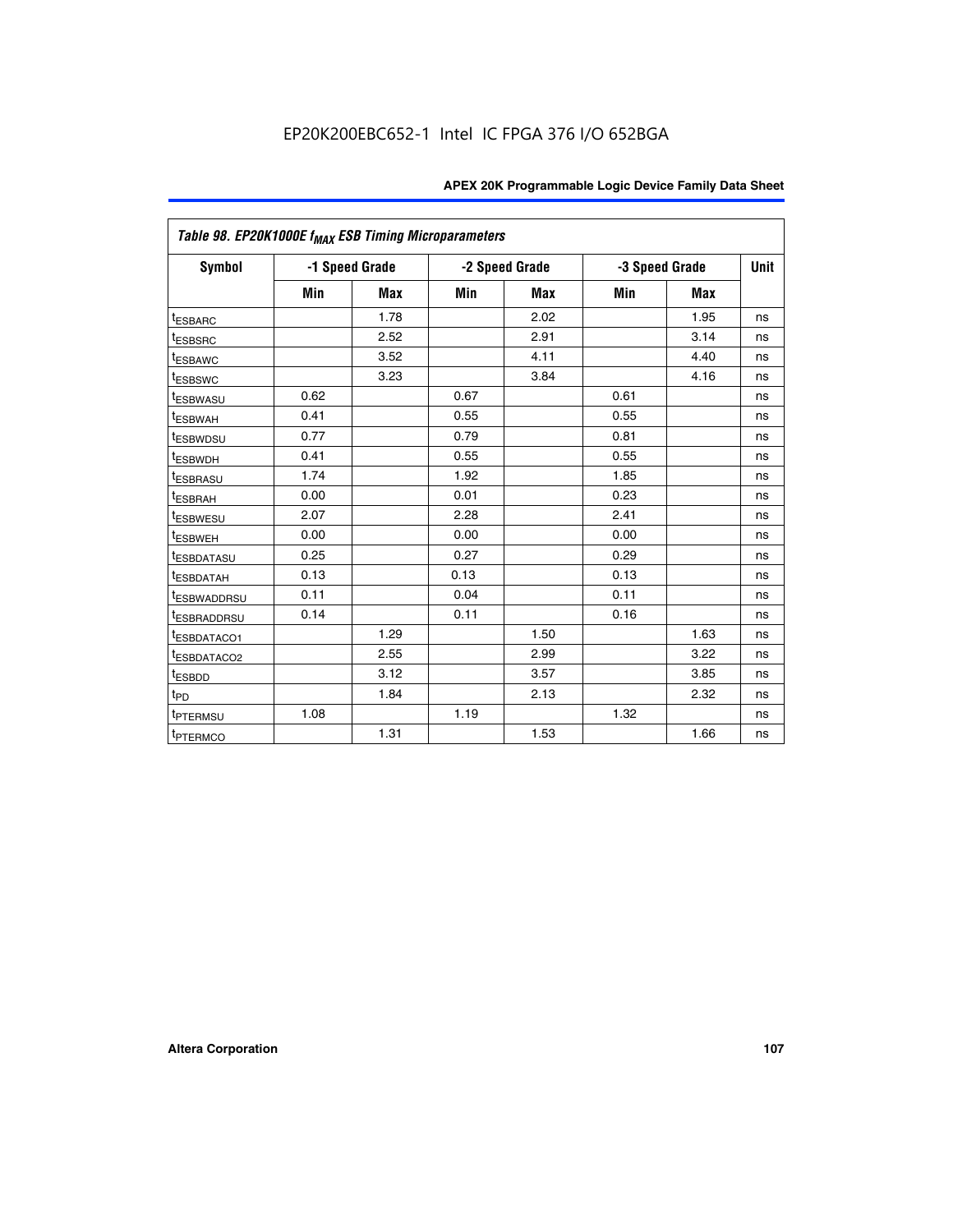# EP20K200EBC652-1 Intel IC FPGA 376 I/O 652BGA

## **APEX 20K Programmable Logic Device Family Data Sheet**

| Table 99. EP20K1000E f <sub>MAX</sub> Routing Delays |     |                |     |                |     |                |      |  |  |  |  |
|------------------------------------------------------|-----|----------------|-----|----------------|-----|----------------|------|--|--|--|--|
| Symbol                                               |     | -1 Speed Grade |     | -2 Speed Grade |     | -3 Speed Grade | Unit |  |  |  |  |
|                                                      | Min | <b>Max</b>     | Min | Max            | Min | Max            |      |  |  |  |  |
| $t_{F1-4}$                                           |     | 0.27           |     | 0.27           |     | 0.27           | ns   |  |  |  |  |
| $t_{F5-20}$                                          |     | 1.45           |     | 1.63           |     | 1.75           | ns   |  |  |  |  |
| $t_{F20+}$                                           |     | 4.15           |     | 4.33           |     | 4.97           | ns   |  |  |  |  |

|                    | Table 100. EP20K1000E Minimum Pulse Width Timing Parameters |                |      |                |      |                |             |  |  |  |  |  |
|--------------------|-------------------------------------------------------------|----------------|------|----------------|------|----------------|-------------|--|--|--|--|--|
| Symbol             |                                                             | -1 Speed Grade |      | -2 Speed Grade |      | -3 Speed Grade | <b>Unit</b> |  |  |  |  |  |
|                    | Min                                                         | <b>Max</b>     | Min  | Max            | Min  | Max            |             |  |  |  |  |  |
| $t_{CH}$           | 1.25                                                        |                | 1.43 |                | 1.67 |                | ns          |  |  |  |  |  |
| $t_{CL}$           | 1.25                                                        |                | 1.43 |                | 1.67 |                | ns          |  |  |  |  |  |
| t <sub>CLRP</sub>  | 0.20                                                        |                | 0.20 |                | 0.20 |                | ns          |  |  |  |  |  |
| <sup>t</sup> PREP  | 0.20                                                        |                | 0.20 |                | 0.20 |                | ns          |  |  |  |  |  |
| <sup>t</sup> ESBCH | 1.25                                                        |                | 1.43 |                | 1.67 |                | ns          |  |  |  |  |  |
| <sup>t</sup> ESBCL | 1.25                                                        |                | 1.43 |                | 1.67 |                | ns          |  |  |  |  |  |
| <sup>t</sup> ESBWP | 1.28                                                        |                | 1.51 |                | 1.65 |                | ns          |  |  |  |  |  |
| <sup>t</sup> ESBRP | 1.11                                                        |                | 1.29 |                | 1.41 |                | ns          |  |  |  |  |  |

| Table 101. EP20K1000E External Timing Parameters |      |                |      |                |                          |                |             |  |  |  |  |  |
|--------------------------------------------------|------|----------------|------|----------------|--------------------------|----------------|-------------|--|--|--|--|--|
| Symbol                                           |      | -1 Speed Grade |      | -2 Speed Grade |                          | -3 Speed Grade | <b>Unit</b> |  |  |  |  |  |
|                                                  | Min  | Max            | Min  | <b>Max</b>     | Min                      | Max            |             |  |  |  |  |  |
| t <sub>INSU</sub>                                | 2.70 |                | 2.84 |                | 2.97                     |                | ns          |  |  |  |  |  |
| $t_{INH}$                                        | 0.00 |                | 0.00 |                | 0.00                     |                | ns          |  |  |  |  |  |
| toutco                                           | 2.00 | 5.75           | 2.00 | 6.33           | 2.00                     | 6.90           | ns          |  |  |  |  |  |
| <sup>t</sup> INSUPLL                             | 1.64 |                | 2.09 |                | ۰                        |                | ns          |  |  |  |  |  |
| I <sup>t</sup> INHPLL                            | 0.00 |                | 0.00 |                | $\overline{\phantom{a}}$ |                | ns          |  |  |  |  |  |
| toutcopll                                        | 0.50 | 2.25           | 0.50 | 2.99           | -                        |                | ns          |  |  |  |  |  |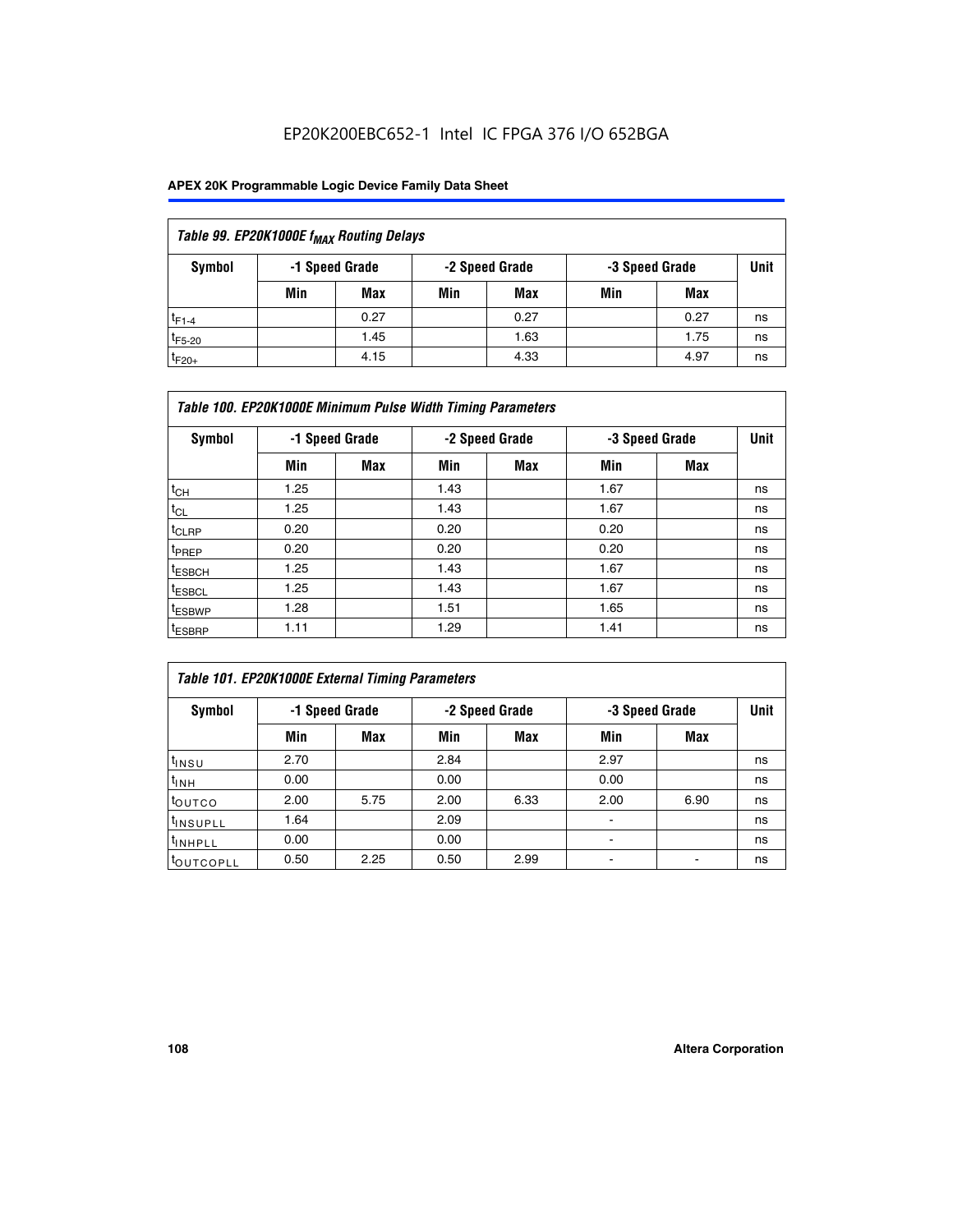| Table 102. EP20K1000E External Bidirectional Timing Parameters |                |            |                |      |                |             |    |  |  |  |
|----------------------------------------------------------------|----------------|------------|----------------|------|----------------|-------------|----|--|--|--|
| Symbol                                                         | -1 Speed Grade |            | -2 Speed Grade |      | -3 Speed Grade | <b>Unit</b> |    |  |  |  |
|                                                                | Min            | <b>Max</b> | Min            | Max  | Min            | <b>Max</b>  |    |  |  |  |
| t <sub>INSUBIDIR</sub>                                         | 3.22           |            | 3.33           |      | 3.51           |             | ns |  |  |  |
| t <sub>INHBIDIR</sub>                                          | 0.00           |            | 0.00           |      | 0.00           |             | ns |  |  |  |
| t <sub>outcobidir</sub>                                        | 2.00           | 5.75       | 2.00           | 6.33 | 2.00           | 6.90        | ns |  |  |  |
| <i>txzbidir</i>                                                |                | 6.31       |                | 7.09 |                | 7.76        | ns |  |  |  |
| tzxbidir                                                       |                | 6.31       |                | 7.09 |                | 7.76        | ns |  |  |  |
| t <sub>INSUBIDIRPL</sub> L                                     | 3.25           |            | 3.26           |      |                |             | ns |  |  |  |
| tINHBIDIRPLL                                                   | 0.00           |            | 0.00           |      |                |             | ns |  |  |  |
| tout COBIDIRPLL                                                | 0.50           | 2.25       | 0.50           | 2.99 |                |             | ns |  |  |  |
| <i>txzBIDIRPLL</i>                                             |                | 2.81       |                | 3.80 |                |             | ns |  |  |  |
| tzxBIDIRPLL                                                    |                | 2.81       |                | 3.80 |                |             | ns |  |  |  |

Tables 103 through 108 describe  $f_{MAX}$  LE Timing Microparameters,  $f_{MAX}$ ESB Timing Microparameters, *f<sub>MAX</sub>* Routing Delays, Minimum Pulse Width Timing Parameters, External Timing Parameters, and External Bidirectional Timing Parameters for EP20K1500E APEX 20KE devices.

| Table 103. EP20K1500E f <sub>MAX</sub> LE Timing Microparameters |      |                |      |                |                |      |             |  |  |  |  |
|------------------------------------------------------------------|------|----------------|------|----------------|----------------|------|-------------|--|--|--|--|
| Symbol                                                           |      | -1 Speed Grade |      | -2 Speed Grade | -3 Speed Grade |      | <b>Unit</b> |  |  |  |  |
|                                                                  | Min  | <b>Max</b>     | Min  | <b>Max</b>     | Min            | Max  |             |  |  |  |  |
| $t_{\sf SU}$                                                     | 0.25 |                | 0.25 |                | 0.25           |      | ns          |  |  |  |  |
| $t_H$                                                            | 0.25 |                | 0.25 |                | 0.25           |      | ns          |  |  |  |  |
| $t_{CO}$                                                         |      | 0.28           |      | 0.32           |                | 0.33 | ns          |  |  |  |  |
| t <sub>lut</sub>                                                 |      | 0.80           |      | 0.95           |                | 1.13 | ns          |  |  |  |  |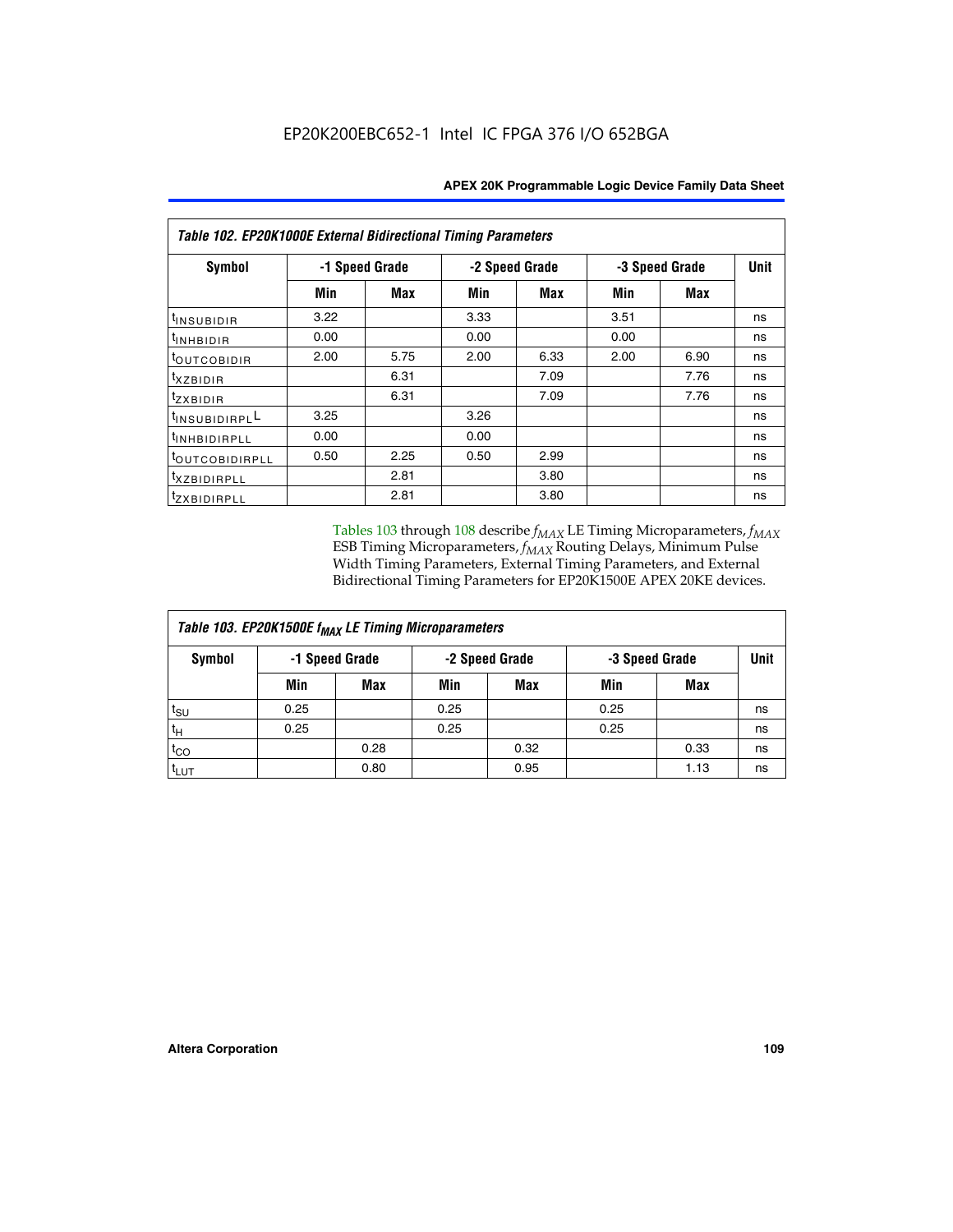|                         | Table 104. EP20K1500E f <sub>MAX</sub> ESB Timing Microparameters |                |            |                |      |                |             |  |  |  |  |
|-------------------------|-------------------------------------------------------------------|----------------|------------|----------------|------|----------------|-------------|--|--|--|--|
| <b>Symbol</b>           |                                                                   | -1 Speed Grade |            | -2 Speed Grade |      | -3 Speed Grade | <b>Unit</b> |  |  |  |  |
|                         | Min                                                               | <b>Max</b>     | <b>Min</b> | Max            | Min  | Max            |             |  |  |  |  |
| <sup>t</sup> ESBARC     |                                                                   | 1.78           |            | 2.02           |      | 1.95           | ns          |  |  |  |  |
| t <sub>ESBSRC</sub>     |                                                                   | 2.52           |            | 2.91           |      | 3.14           | ns          |  |  |  |  |
| <sup>t</sup> ESBAWC     |                                                                   | 3.52           |            | 4.11           |      | 4.40           | ns          |  |  |  |  |
| t <sub>ESBSWC</sub>     |                                                                   | 3.23           |            | 3.84           |      | 4.16           | ns          |  |  |  |  |
| t <sub>ESBWASU</sub>    | 0.62                                                              |                | 0.67       |                | 0.61 |                | ns          |  |  |  |  |
| t <sub>ESBWAH</sub>     | 0.41                                                              |                | 0.55       |                | 0.55 |                | ns          |  |  |  |  |
| <sup>t</sup> ESBWDSU    | 0.77                                                              |                | 0.79       |                | 0.81 |                | ns          |  |  |  |  |
| t <sub>ESBWDH</sub>     | 0.41                                                              |                | 0.55       |                | 0.55 |                | ns          |  |  |  |  |
| <sup>t</sup> ESBRASU    | 1.74                                                              |                | 1.92       |                | 1.85 |                | ns          |  |  |  |  |
| <sup>t</sup> ESBRAH     | 0.00                                                              |                | 0.01       |                | 0.23 |                | ns          |  |  |  |  |
| <sup>t</sup> ESBWESU    | 2.07                                                              |                | 2.28       |                | 2.41 |                | ns          |  |  |  |  |
| <sup>t</sup> ESBWEH     | 0.00                                                              |                | 0.00       |                | 0.00 |                | ns          |  |  |  |  |
| <sup>t</sup> ESBDATASU  | 0.25                                                              |                | 0.27       |                | 0.29 |                | ns          |  |  |  |  |
| <sup>t</sup> ESBDATAH   | 0.13                                                              |                | 0.13       |                | 0.13 |                | ns          |  |  |  |  |
| <sup>t</sup> ESBWADDRSU | 0.11                                                              |                | 0.04       |                | 0.11 |                | ns          |  |  |  |  |
| t <sub>ESBRADDRSU</sub> | 0.14                                                              |                | 0.11       |                | 0.16 |                | ns          |  |  |  |  |
| <sup>I</sup> ESBDATACO1 |                                                                   | 1.29           |            | 1.50           |      | 1.63           | ns          |  |  |  |  |
| <sup>t</sup> ESBDATACO2 |                                                                   | 2.55           |            | 2.99           |      | 3.22           | ns          |  |  |  |  |
| <sup>t</sup> ESBDD      |                                                                   | 3.12           |            | 3.57           |      | 3.85           | ns          |  |  |  |  |
| t <sub>PD</sub>         |                                                                   | 1.84           |            | 2.13           |      | 2.32           | ns          |  |  |  |  |
| t <sub>PTERMSU</sub>    | 1.08                                                              |                | 1.19       |                | 1.32 |                | ns          |  |  |  |  |
| t <sub>PTERMCO</sub>    |                                                                   | 1.31           |            | 1.53           |      | 1.66           | ns          |  |  |  |  |

| Table 105. EP20K1500E f <sub>MAX</sub> Routing Delays |                                                    |      |     |      |     |      |    |  |  |  |
|-------------------------------------------------------|----------------------------------------------------|------|-----|------|-----|------|----|--|--|--|
| Symbol                                                | -1 Speed Grade<br>-2 Speed Grade<br>-3 Speed Grade |      |     |      |     |      |    |  |  |  |
|                                                       | Min                                                | Max  | Min | Max  | Min | Max  |    |  |  |  |
| $t_{F1-4}$                                            |                                                    | 0.28 |     | 0.28 |     | 0.28 | ns |  |  |  |
| $t_{F5-20}$                                           |                                                    | 1.36 |     | 1.50 |     | 1.62 | ns |  |  |  |
| $t_{F20+}$                                            |                                                    | 4.43 |     | 4.48 |     | 5.07 | ns |  |  |  |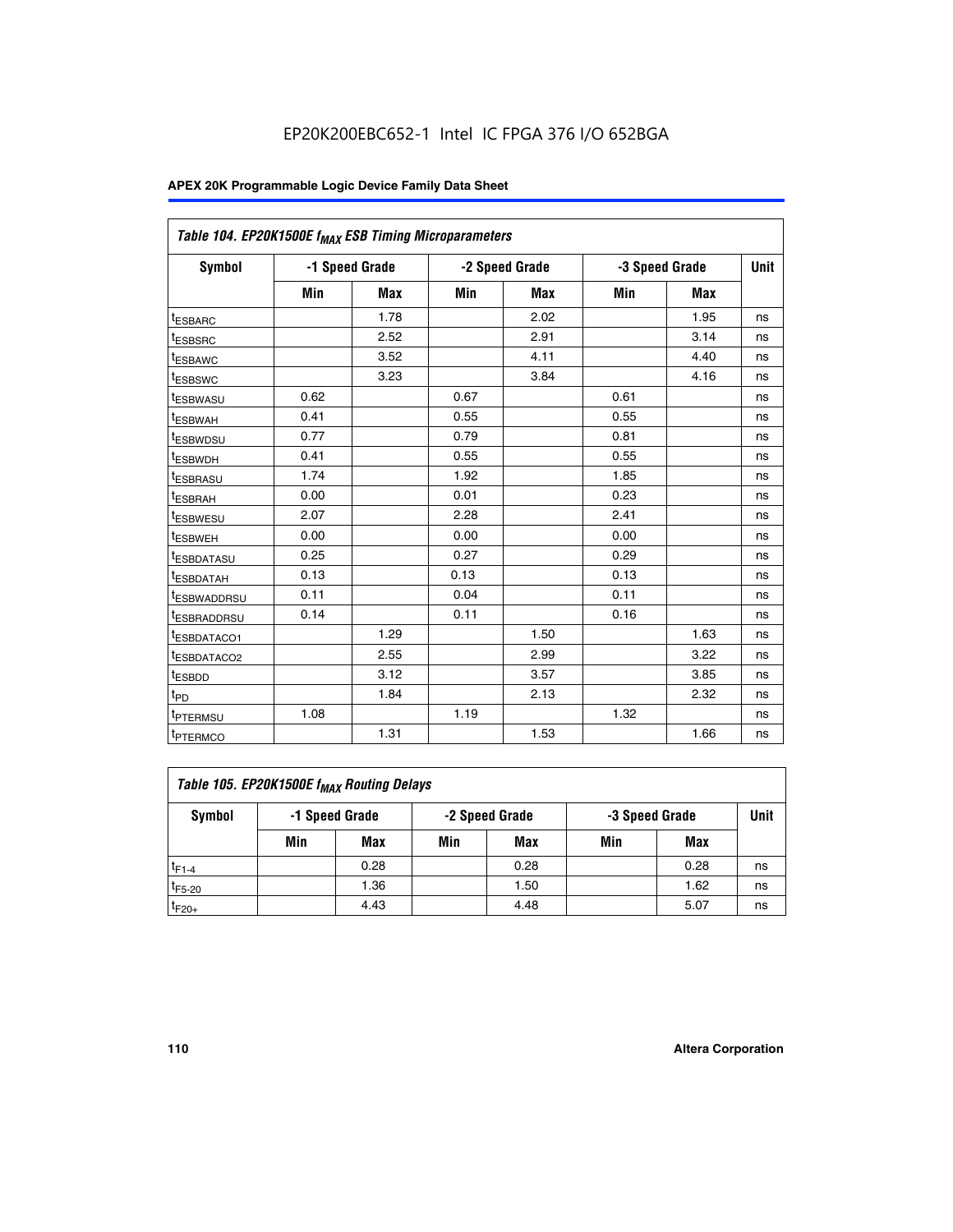|                    | Table 106. EP20K1500E Minimum Pulse Width Timing Parameters |                |      |                |      |                |             |  |  |  |  |  |
|--------------------|-------------------------------------------------------------|----------------|------|----------------|------|----------------|-------------|--|--|--|--|--|
| <b>Symbol</b>      |                                                             | -1 Speed Grade |      | -2 Speed Grade |      | -3 Speed Grade | <b>Unit</b> |  |  |  |  |  |
|                    | Min                                                         | <b>Max</b>     | Min  | Max            | Min  | <b>Max</b>     |             |  |  |  |  |  |
| $t_{CH}$           | 1.25                                                        |                | 1.43 |                | 1.67 |                | ns          |  |  |  |  |  |
| $t_{CL}$           | 1.25                                                        |                | 1.43 |                | 1.67 |                | ns          |  |  |  |  |  |
| $t_{CLRP}$         | 0.20                                                        |                | 0.20 |                | 0.20 |                | ns          |  |  |  |  |  |
| t <sub>PREP</sub>  | 0.20                                                        |                | 0.20 |                | 0.20 |                | ns          |  |  |  |  |  |
| <sup>t</sup> ESBCH | 1.25                                                        |                | 1.43 |                | 1.67 |                | ns          |  |  |  |  |  |
| <sup>t</sup> ESBCL | 1.25                                                        |                | 1.43 |                | 1.67 |                | ns          |  |  |  |  |  |
| <sup>t</sup> ESBWP | 1.28                                                        |                | 1.51 |                | 1.65 |                | ns          |  |  |  |  |  |
| <sup>t</sup> ESBRP | 1.11                                                        |                | 1.29 |                | 1.41 |                | ns          |  |  |  |  |  |

| Table 107. EP20K1500E External Timing Parameters |                |      |      |                |                          |                |             |  |  |  |  |  |
|--------------------------------------------------|----------------|------|------|----------------|--------------------------|----------------|-------------|--|--|--|--|--|
| Symbol                                           | -1 Speed Grade |      |      | -2 Speed Grade |                          | -3 Speed Grade | <b>Unit</b> |  |  |  |  |  |
|                                                  | Min            | Max  | Min  | <b>Max</b>     | Min                      | Max            |             |  |  |  |  |  |
| t <sub>insu</sub>                                | 3.09           |      | 3.30 |                | 3.58                     |                | ns          |  |  |  |  |  |
| $t_{INH}$                                        | 0.00           |      | 0.00 |                | 0.00                     |                | ns          |  |  |  |  |  |
| toutco                                           | 2.00           | 6.18 | 2.00 | 6.81           | 2.00                     | 7.36           | ns          |  |  |  |  |  |
| <sup>t</sup> INSUPLL                             | 1.94           |      | 2.08 |                |                          |                | ns          |  |  |  |  |  |
| <sup>t</sup> INHPLL                              | 0.00           |      | 0.00 |                | $\overline{\phantom{0}}$ |                | ns          |  |  |  |  |  |
| <b>LOUTCOPLL</b>                                 | 0.50           | 2.67 | 0.50 | 2.99           |                          |                | ns          |  |  |  |  |  |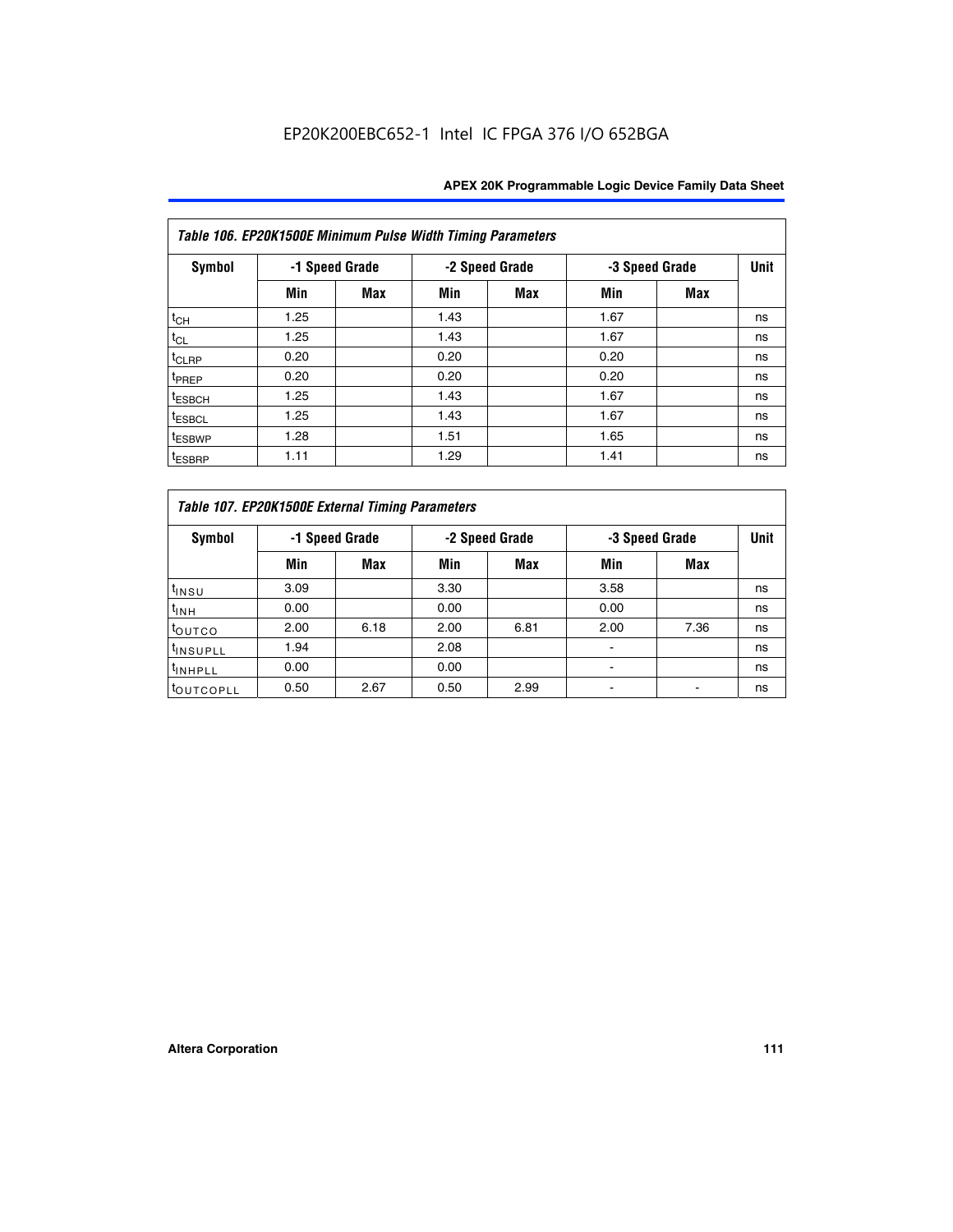|                            | <b>Table 108. EP20K1500E External Bidirectional Timing Parameters</b> |      |      |                |                |             |    |  |  |  |  |
|----------------------------|-----------------------------------------------------------------------|------|------|----------------|----------------|-------------|----|--|--|--|--|
| Symbol                     | -1 Speed Grade                                                        |      |      | -2 Speed Grade | -3 Speed Grade | <b>Unit</b> |    |  |  |  |  |
|                            | Min                                                                   | Max  | Min  | Max            | Min            | Max         |    |  |  |  |  |
| <sup>t</sup> INSUBIDIR     | 3.47                                                                  |      | 3.68 |                | 3.99           |             | ns |  |  |  |  |
| <sup>t</sup> INHBIDIR      | 0.00                                                                  |      | 0.00 |                | 0.00           |             | ns |  |  |  |  |
| <sup>t</sup> OUTCOBIDIR    | 2.00                                                                  | 6.18 | 2.00 | 6.81           | 2.00           | 7.36        | ns |  |  |  |  |
| txzBIDIR                   |                                                                       | 6.91 |      | 7.62           |                | 8.38        | ns |  |  |  |  |
| <sup>t</sup> zxbidir       |                                                                       | 6.91 |      | 7.62           |                | 8.38        | ns |  |  |  |  |
| <sup>t</sup> INSUBIDIRPLL  | 3.05                                                                  |      | 3.26 |                |                |             | ns |  |  |  |  |
| <sup>t</sup> INHBIDIRPLL   | 0.00                                                                  |      | 0.00 |                |                |             | ns |  |  |  |  |
| <sup>t</sup> OUTCOBIDIRPLL | 0.50                                                                  | 2.67 | 0.50 | 2.99           |                |             | ns |  |  |  |  |
| <sup>t</sup> XZBIDIRPLL    |                                                                       | 3.41 |      | 3.80           |                |             | ns |  |  |  |  |
| <sup>t</sup> zxbidirpll    |                                                                       | 3.41 |      | 3.80           |                |             | ns |  |  |  |  |

Tables 109 and 110 show selectable I/O standard input and output delays for APEX 20KE devices. If you select an I/O standard input or output delay other than LVCMOS, add or subtract the selected speed grade to or from the LVCMOS value.

| Table 109. Selectable I/O Standard Input Delays |                |         |     |                |     |                |     |  |  |  |
|-------------------------------------------------|----------------|---------|-----|----------------|-----|----------------|-----|--|--|--|
| <b>Symbol</b>                                   | -1 Speed Grade |         |     | -2 Speed Grade |     | -3 Speed Grade |     |  |  |  |
|                                                 | Min            | Max     | Min | Max            | Min | Max            | Min |  |  |  |
| <b>LVCMOS</b>                                   |                | 0.00    |     | 0.00           |     | 0.00           | ns  |  |  |  |
| <b>LVTTL</b>                                    |                | 0.00    |     | 0.00           |     | 0.00           | ns  |  |  |  |
| 2.5V                                            |                | 0.00    |     | 0.04           |     | 0.05           | ns  |  |  |  |
| 1.8V                                            |                | $-0.11$ |     | 0.03           |     | 0.04           | ns  |  |  |  |
| PCI                                             |                | 0.01    |     | 0.09           |     | 0.10           | ns  |  |  |  |
| $GTL+$                                          |                | $-0.24$ |     | $-0.23$        |     | $-0.19$        | ns  |  |  |  |
| SSTL-3 Class I                                  |                | $-0.32$ |     | $-0.21$        |     | $-0.47$        | ns  |  |  |  |
| SSTL-3 Class II                                 |                | $-0.08$ |     | 0.03           |     | $-0.23$        | ns  |  |  |  |
| SSTL-2 Class I                                  |                | $-0.17$ |     | $-0.06$        |     | $-0.32$        | ns  |  |  |  |
| SSTL-2 Class II                                 |                | $-0.16$ |     | $-0.05$        |     | $-0.31$        | ns  |  |  |  |
| <b>LVDS</b>                                     |                | $-0.12$ |     | $-0.12$        |     | $-0.12$        | ns  |  |  |  |
| <b>CTT</b>                                      |                | 0.00    |     | 0.00           |     | 0.00           | ns  |  |  |  |
| <b>AGP</b>                                      |                | 0.00    |     | 0.00           |     | 0.00           | ns  |  |  |  |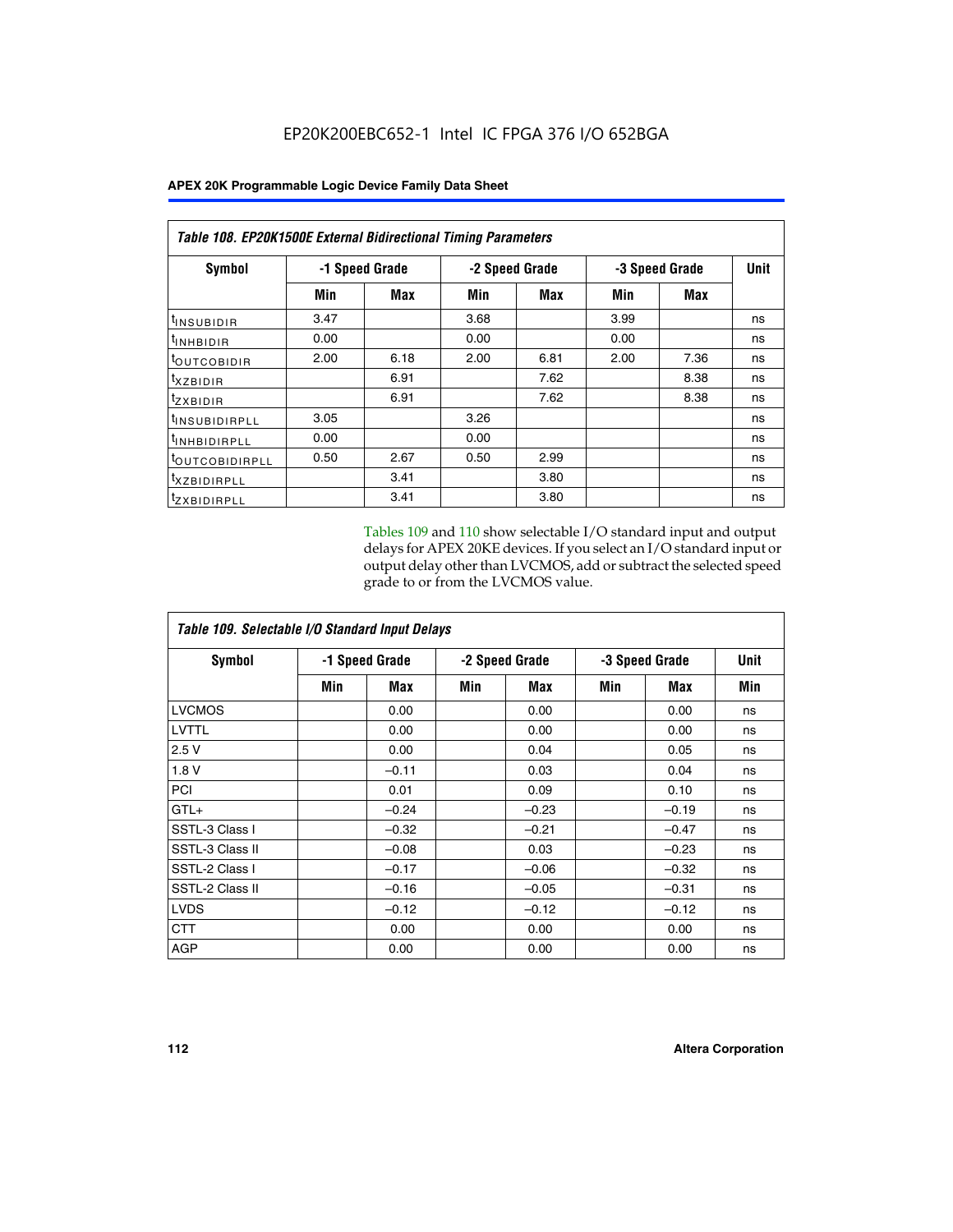| Table 110. Selectable I/O Standard Output Delays |                |         |                |         |                |         |      |  |  |  |  |
|--------------------------------------------------|----------------|---------|----------------|---------|----------------|---------|------|--|--|--|--|
| <b>Symbol</b>                                    | -1 Speed Grade |         | -2 Speed Grade |         | -3 Speed Grade |         | Unit |  |  |  |  |
|                                                  | Min            | Max     | Min            | Max     | Min            | Max     | Min  |  |  |  |  |
| LVCMOS                                           |                | 0.00    |                | 0.00    |                | 0.00    | ns   |  |  |  |  |
| LVTTL                                            |                | 0.00    |                | 0.00    |                | 0.00    | ns   |  |  |  |  |
| 2.5V                                             |                | 0.00    |                | 0.09    |                | 0.10    | ns   |  |  |  |  |
| 1.8V                                             |                | 2.49    |                | 2.98    |                | 3.03    | ns   |  |  |  |  |
| PCI                                              |                | $-0.03$ |                | 0.17    |                | 0.16    | ns   |  |  |  |  |
| $GTL+$                                           |                | 0.75    |                | 0.75    |                | 0.76    | ns   |  |  |  |  |
| SSTL-3 Class I                                   |                | 1.39    |                | 1.51    |                | 1.50    | ns   |  |  |  |  |
| SSTL-3 Class II                                  |                | 1.11    |                | 1.23    |                | 1.23    | ns   |  |  |  |  |
| SSTL-2 Class I                                   |                | 1.35    |                | 1.48    |                | 1.47    | ns   |  |  |  |  |
| SSTL-2 Class II                                  |                | 1.00    |                | 1.12    |                | 1.12    | ns   |  |  |  |  |
| <b>LVDS</b>                                      |                | $-0.48$ |                | $-0.48$ |                | $-0.48$ | ns   |  |  |  |  |
| <b>CTT</b>                                       |                | 0.00    |                | 0.00    |                | 0.00    | ns   |  |  |  |  |
| AGP                                              |                | 0.00    |                | 0.00    |                | 0.00    | ns   |  |  |  |  |

# **Power Consumption**

To estimate device power consumption, use the interactive power calculator on the Altera web site at **http://www.altera.com**.

# **Configuration & Operation**

The APEX 20K architecture supports several configuration schemes. This section summarizes the device operating modes and available device configuration schemes.

# **Operating Modes**

The APEX architecture uses SRAM configuration elements that require configuration data to be loaded each time the circuit powers up. The process of physically loading the SRAM data into the device is called configuration. During initialization, which occurs immediately after configuration, the device resets registers, enables I/O pins, and begins to operate as a logic device. The I/O pins are tri-stated during power-up, and before and during configuration. Together, the configuration and initialization processes are called *command mode*; normal device operation is called *user mode*.

Before and during device configuration, all I/O pins are pulled to  $V_{\text{CCIO}}$ by a built-in weak pull-up resistor.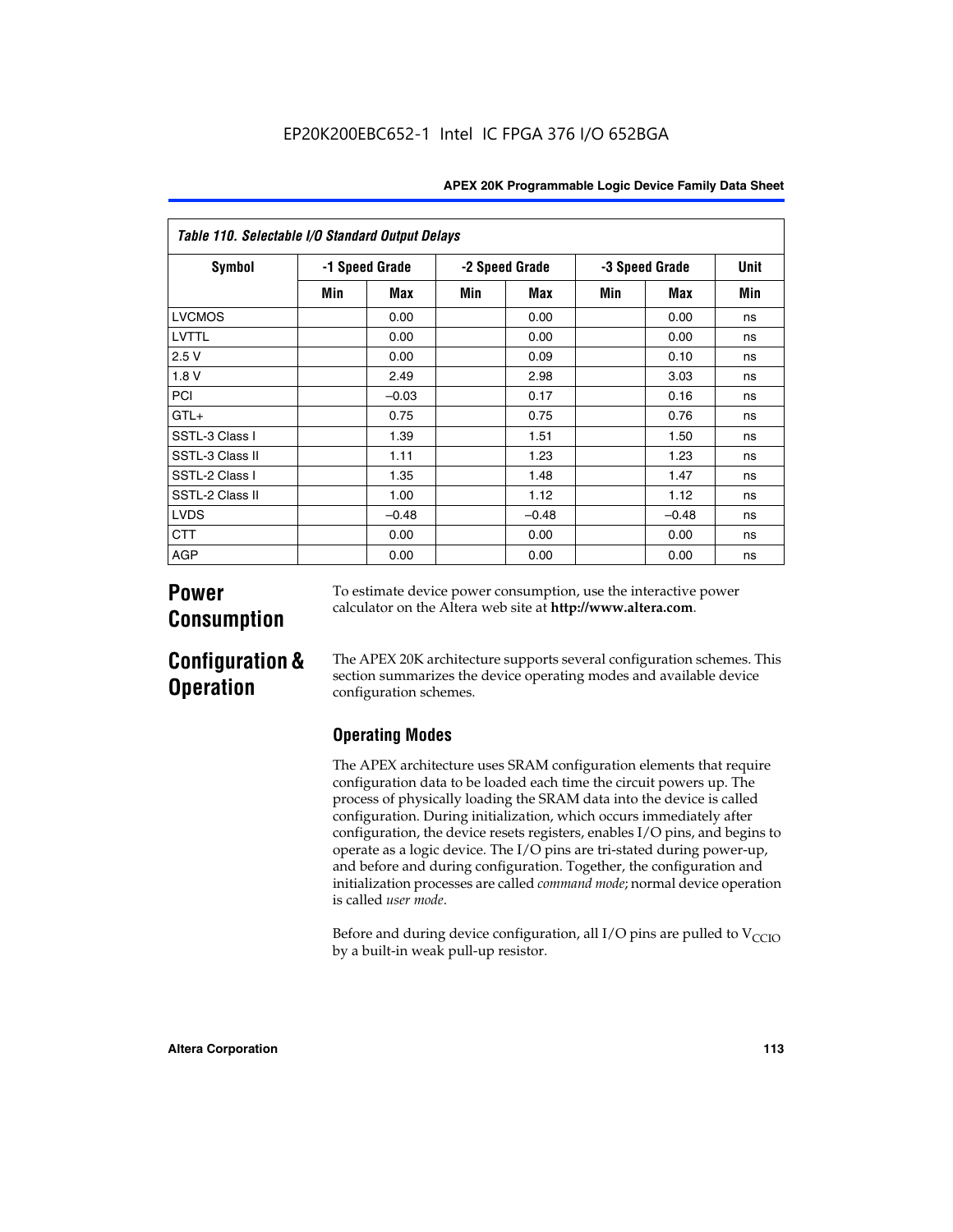SRAM configuration elements allow APEX 20K devices to be reconfigured in-circuit by loading new configuration data into the device. Real-time reconfiguration is performed by forcing the device into command mode with a device pin, loading different configuration data, reinitializing the device, and resuming usermode operation. In-field upgrades can be performed by distributing new configuration files.

# **Configuration Schemes**

The configuration data for an APEX 20K device can be loaded with one of five configuration schemes (see Table 111), chosen on the basis of the target application. An EPC2 or EPC16 configuration device, intelligent controller, or the JTAG port can be used to control the configuration of an APEX 20K device. When a configuration device is used, the system can configure automatically at system power-up.

Multiple APEX 20K devices can be configured in any of five configuration schemes by connecting the configuration enable (nCE) and configuration enable output (nCEO) pins on each device.

| <b>Table 111. Data Sources for Configuration</b> |                                                                                             |
|--------------------------------------------------|---------------------------------------------------------------------------------------------|
| <b>Configuration Scheme</b>                      | Data Source                                                                                 |
| Configuration device                             | EPC1, EPC2, EPC16 configuration devices                                                     |
| Passive serial (PS)                              | MasterBlaster or ByteBlasterMV download cable or serial data source                         |
| Passive parallel asynchronous (PPA)              | Parallel data source                                                                        |
| Passive parallel synchronous (PPS)               | Parallel data source                                                                        |
| <b>JTAG</b>                                      | MasterBlaster or ByteBlasterMV download cable or a microprocessor<br>with a Jam or JBC File |



**For more information on configuration, see Application Note 116** *(Configuring APEX 20K, FLEX 10K, & FLEX 6000 Devices.)*

**Device Pin-Outs** See the Altera web site **(http://www.altera.com)** or the *Altera Digital Library* for pin-out information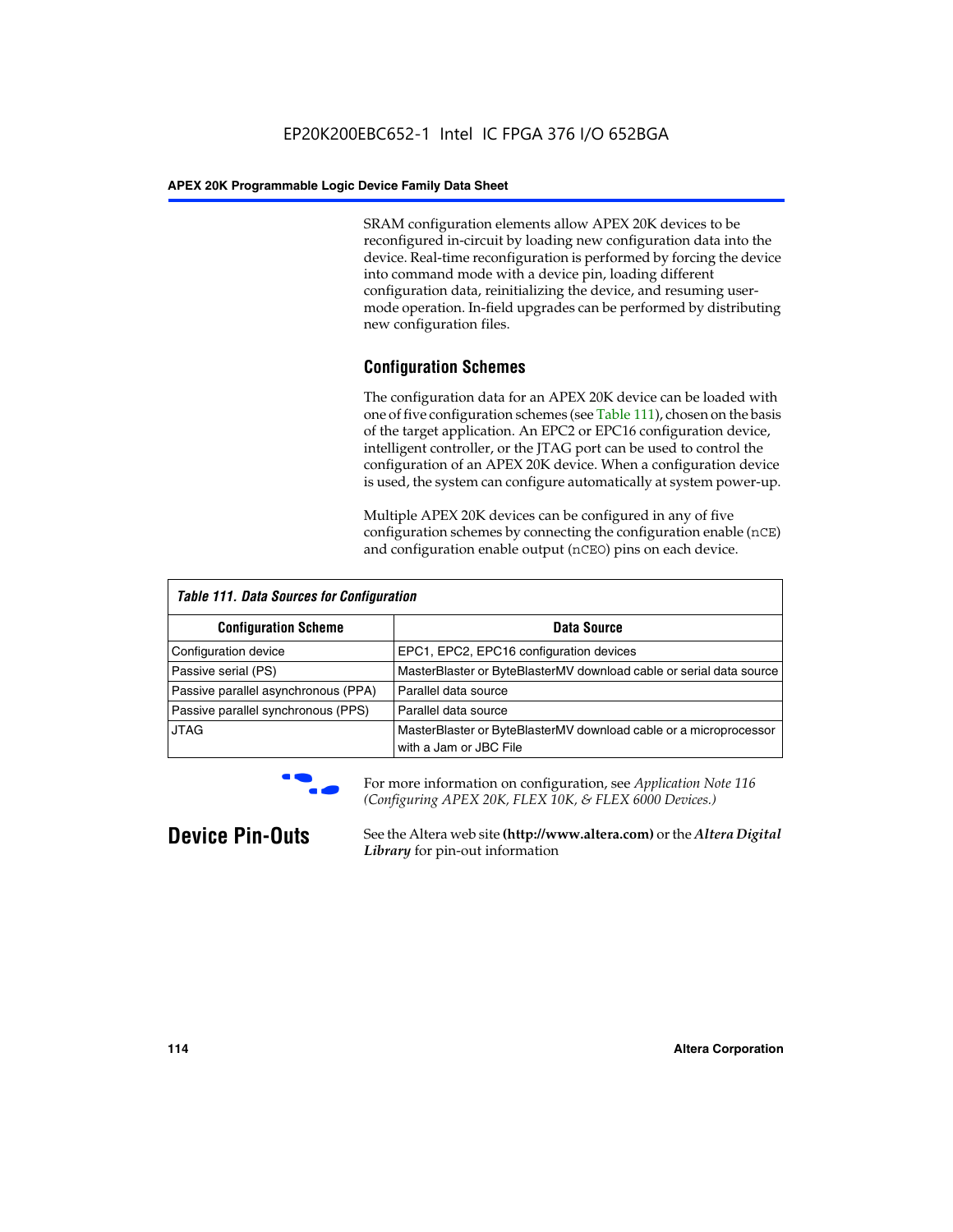### **Revision History** The information contained in the *APEX 20K Programmable Logic Device Family Data Sheet* version 5.1 supersedes information published in previous versions.

## **Version 5.1**

*APEX 20K Programmable Logic Device Family Data Sheet* version 5.1 contains the following changes:

- In version 5.0, the VI input voltage spec was updated in Table 28 on page 63.
- In version 5.0, *Note* (5) to Tables 27 through 30 was revised.
- Added *Note* (2) to Figure 21 on page 33.

# **Version 5.0**

*APEX 20K Programmable Logic Device Family Data Sheet* version 5.0 contains the following changes:

- Updated Tables 23 through 26. Removed 2.5-V operating condition tables because all APEX 20K devices are now 5.0-V tolerant.
- Updated conditions in Tables 33, 38 and 39.
- Updated data for t<sub>ESBDATAH</sub> parameter.

# **Version 4.3**

*APEX 20K Programmable Logic Device Family Data Sheet* version 4.3 contains the following changes:

- Updated Figure 20.
- Updated *Note (2)* to Table 13.
- Updated notes to Tables 27 through 30.

## **Version 4.2**

*APEX 20K Programmable Logic Device Family Data Sheet* version 4.2 contains the following changes:

- Updated Figure 29.
- Updated *Note (1)* to Figure 29.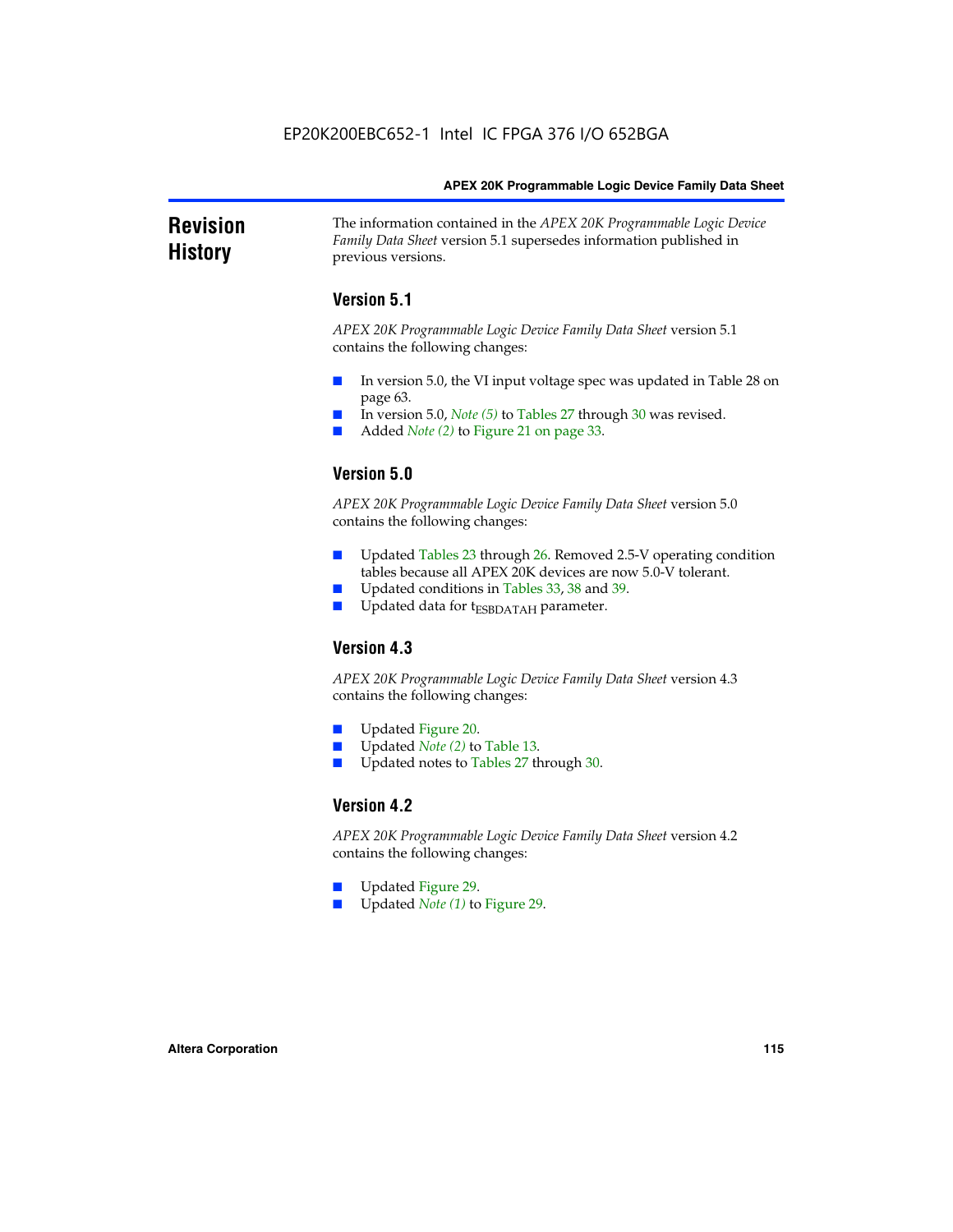# **Version 4.1**

*APEX 20K Programmable Logic Device Family Data Sheet* version 4.1 contains the following changes:

- *t<sub>ESBWEH</sub>* added to Figure 37 and Tables 35, 50, 56, 62, 68, 74, 86, 92, 97, and 104.
- Updated EP20K300E device internal and external timing numbers in Tables 79 through 84.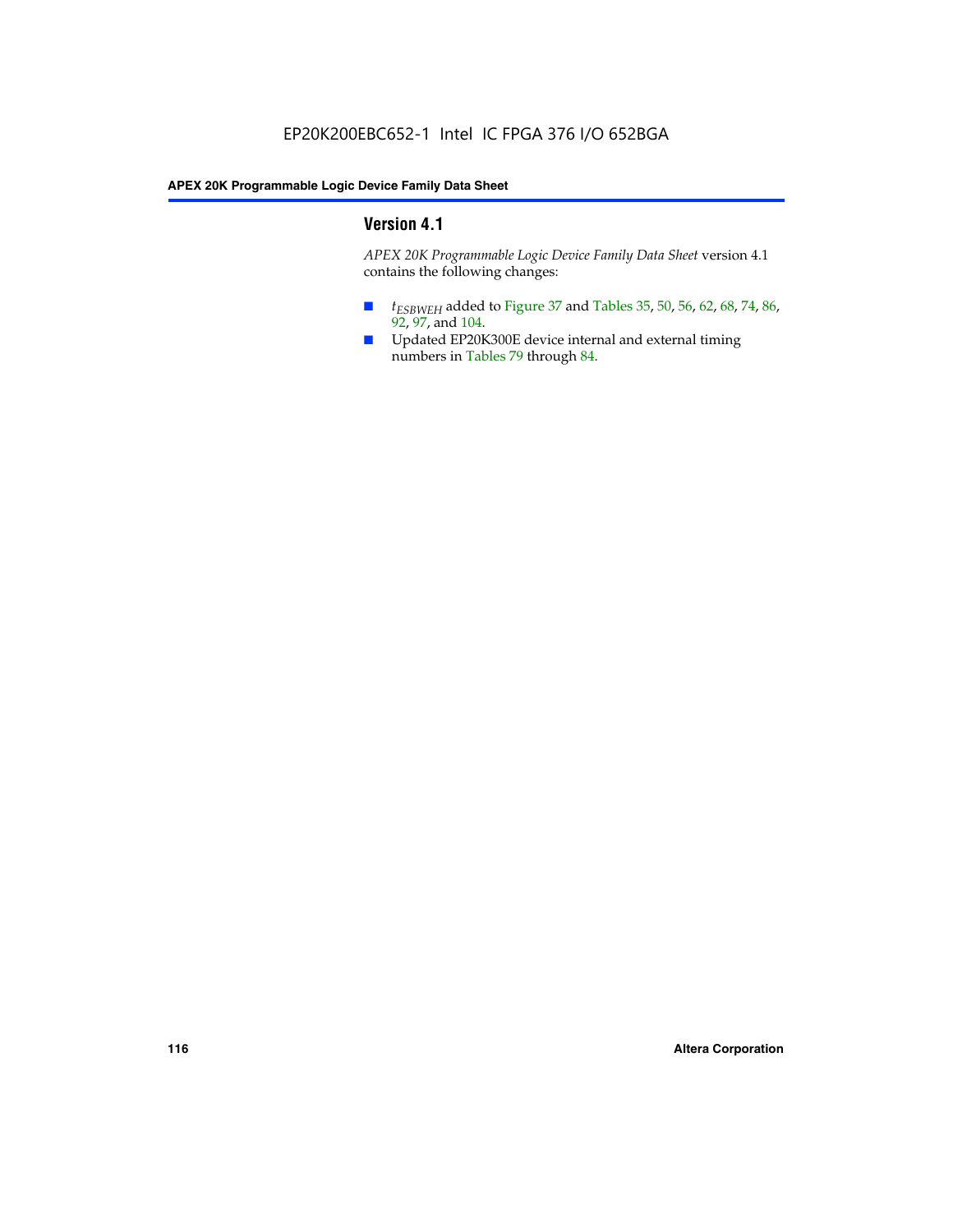

101 Innovation Drive San Jose, CA 95134 (408) 544-7000 http://www.altera.com Applications Hotline: (800) 800-EPLD Customer Marketing: (408) 544-7104 Literature Services: lit\_req@altera.com

Copyright © 2004 Altera Corporation. All rights reserved. Altera, The Programmable Solutions Company, the stylized Altera logo, specific device designations, and all other words and logos that are identified as trademarks and/or service marks are, unless noted otherwise, the trademarks and service marks of Altera Corporation in the U.S. and other countries. All other product or service names are the property of their respective holders. Altera products are protected under numerous U.S. and foreign patents and pending applications, mask work rights, and copyrights. Altera warrants performance of its semiconductor products to current specifications in accordance with Altera's standard warranty, but reserves the right to make changes

to any products and services at any time without notice. Altera assumes no responsibility or liability arising out of the application or use of any information, product, or service described herein except as expressly agreed to in writing by Altera Corporation. Altera customers are advised to obtain the latest version of device specifications before relying on any published information and before placing orders for products or services.



**117 Altera Corporation**